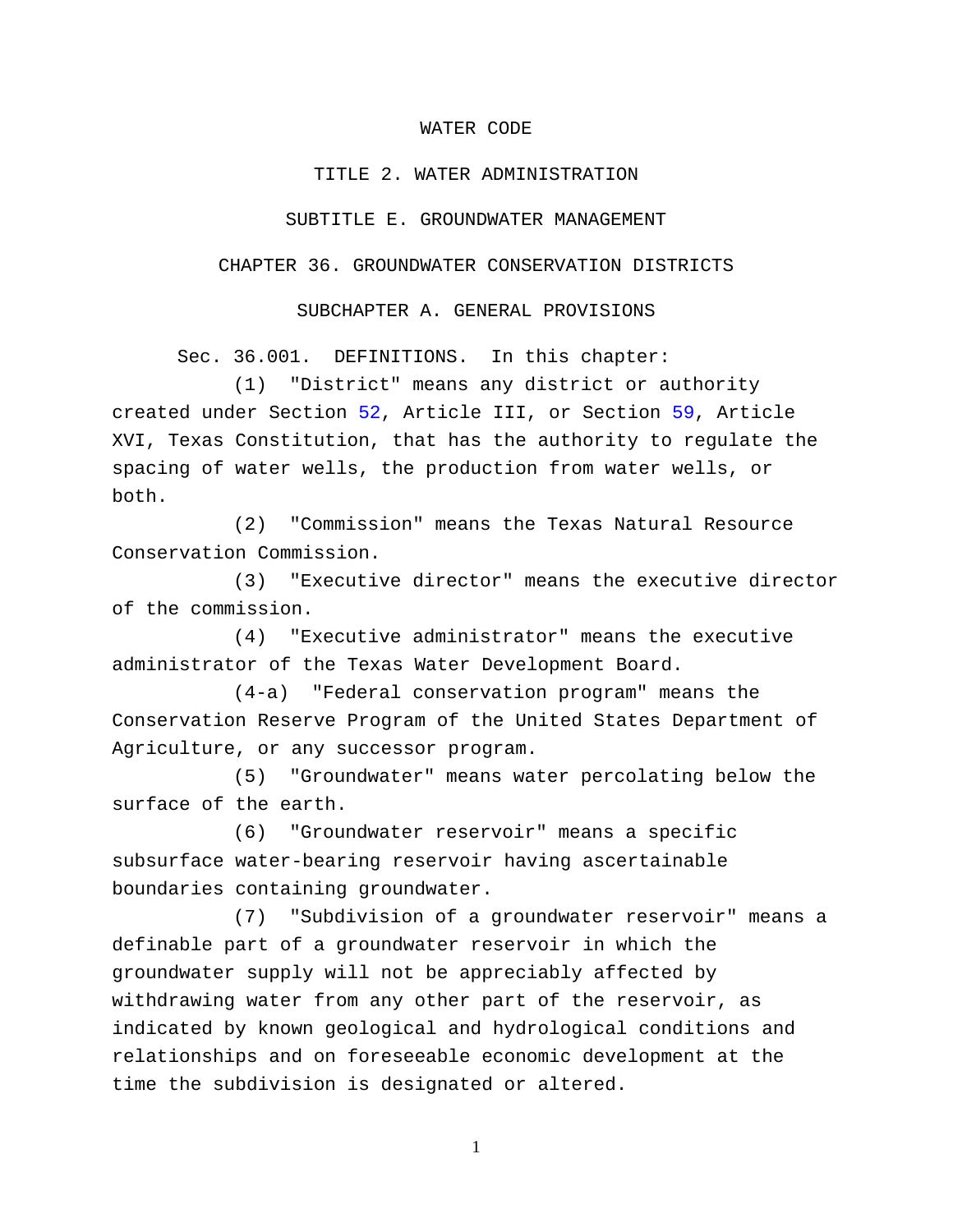(8) "Waste" means any one or more of the following:

(A) withdrawal of groundwater from a groundwater reservoir at a rate and in an amount that causes or threatens to cause intrusion into the reservoir of water unsuitable for agricultural, gardening, domestic, or stock raising purposes;

(B) the flowing or producing of wells from a groundwater reservoir if the water produced is not used for a beneficial purpose;

(C) escape of groundwater from a groundwater reservoir to any other reservoir or geologic strata that does not contain groundwater;

(D) pollution or harmful alteration of groundwater in a groundwater reservoir by saltwater or by other deleterious matter admitted from another stratum or from the surface of the ground;

(E) willfully or negligently causing, suffering, or allowing groundwater to escape into any river, creek, natural watercourse, depression, lake, reservoir, drain, sewer, street, highway, road, or road ditch, or onto any land other than that of the owner of the well unless such discharge is authorized by permit, rule, or order issued by the commission under Chapter [26;](http://www.statutes.legis.state.tx.us/GetStatute.aspx?Code=WA&Value=26)

(F) groundwater pumped for irrigation that escapes as irrigation tailwater onto land other than that of the owner of the well unless permission has been granted by the occupant of the land receiving the discharge; or

(G) for water produced from an artesian well, "waste" also has the meaning assigned by Section [11.205.](http://www.statutes.legis.state.tx.us/GetStatute.aspx?Code=WA&Value=11.205)

(9) "Use for a beneficial purpose" means use for:

(A) agricultural, gardening, domestic, stock raising, municipal, mining, manufacturing, industrial, commercial, recreational, or pleasure purposes;

(B) exploring for, producing, handling, or treating oil, gas, sulphur, or other minerals; or

(C) any other purpose that is useful and beneficial to the user.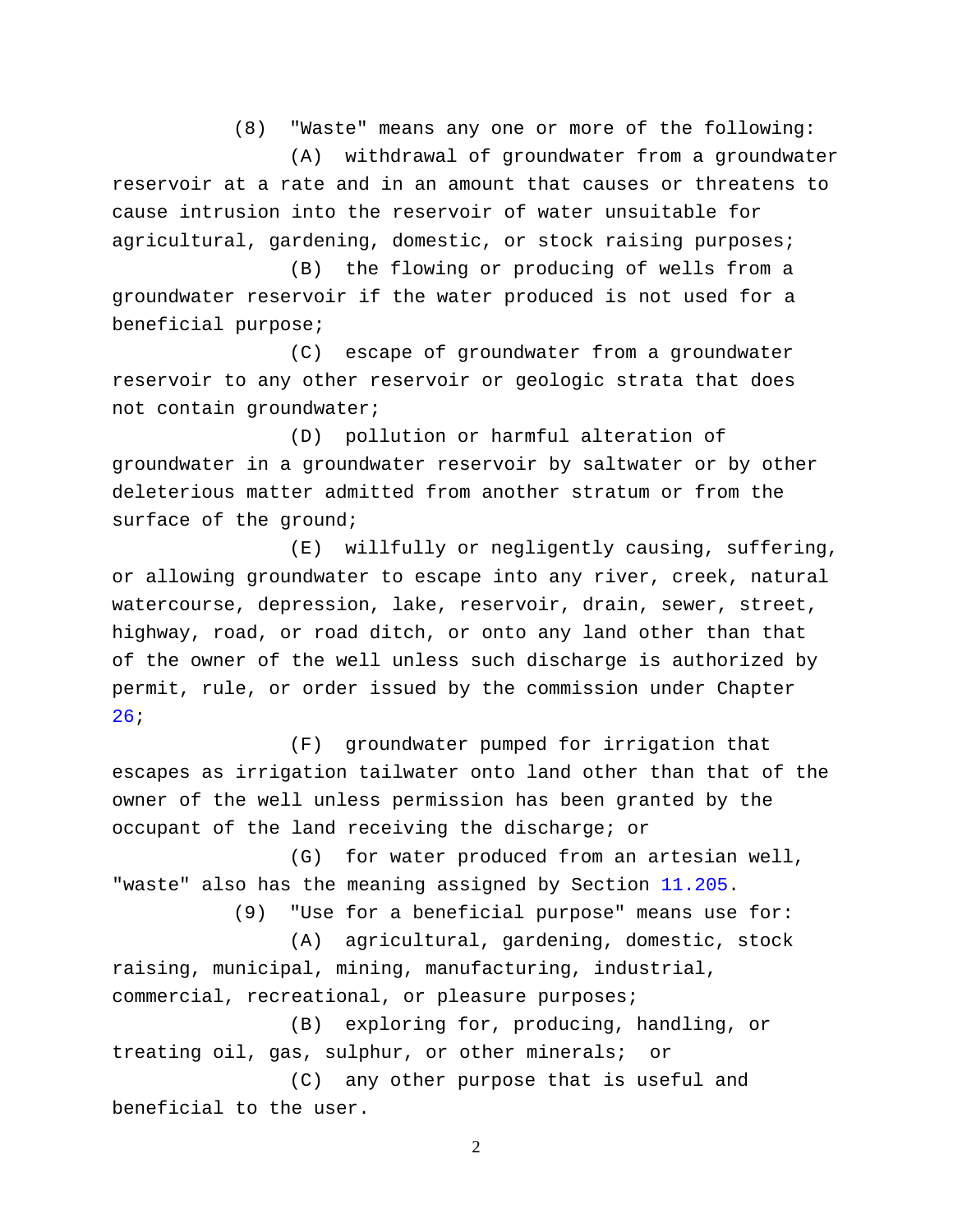(10) "Subsidence" means the lowering in elevation of the land surface caused by withdrawal of groundwater.

(11) "Board" means the board of directors of a district.

(12) "Director" means a member of a board.

(13) "Management area" means an area designated and delineated by the Texas Water Development Board under Chapter [35](http://www.statutes.legis.state.tx.us/GetStatute.aspx?Code=WA&Value=35) as an area suitable for management of groundwater resources.

(14) "Priority groundwater management area" means an area designated and delineated by the commission under Chapter [35](http://www.statutes.legis.state.tx.us/GetStatute.aspx?Code=WA&Value=35) as an area experiencing or expected to experience critical groundwater problems.

(15) "Political subdivision" means a county, municipality, or other body politic or corporate of the state, including a district or authority created under Section [52,](http://www.statutes.legis.state.tx.us/GetStatute.aspx?Code=CN&Value=3.52) Article III, or Section [59,](http://www.statutes.legis.state.tx.us/GetStatute.aspx?Code=CN&Value=16.59) Article XVI, Texas Constitution, a state agency, or a nonprofit water supply corporation created under Chapter [67.](http://www.statutes.legis.state.tx.us/GetStatute.aspx?Code=WA&Value=67)

(16) "Loan fund" means the groundwater conservation district loan assistance fund created under Section [36.371.](http://www.statutes.legis.state.tx.us/GetStatute.aspx?Code=WA&Value=36.371)

(17) Repealed by Acts 2005, 79th Leg., Ch. 970, Sec. 18, eff. September 1, 2005.

(18) "Public water supply well" means, for purposes of a district governed by this chapter, a well that produces the majority of its water for use by a public water system.

(19) "Agriculture" means any of the following activities:

(A) cultivating the soil to produce crops for human food, animal feed, or planting seed or for the production of fibers;

(B) the practice of floriculture, viticulture, silviculture, and horticulture, including the cultivation of plants in containers or nonsoil media, by a nursery grower;

(C) raising, feeding, or keeping animals for breeding purposes or for the production of food or fiber,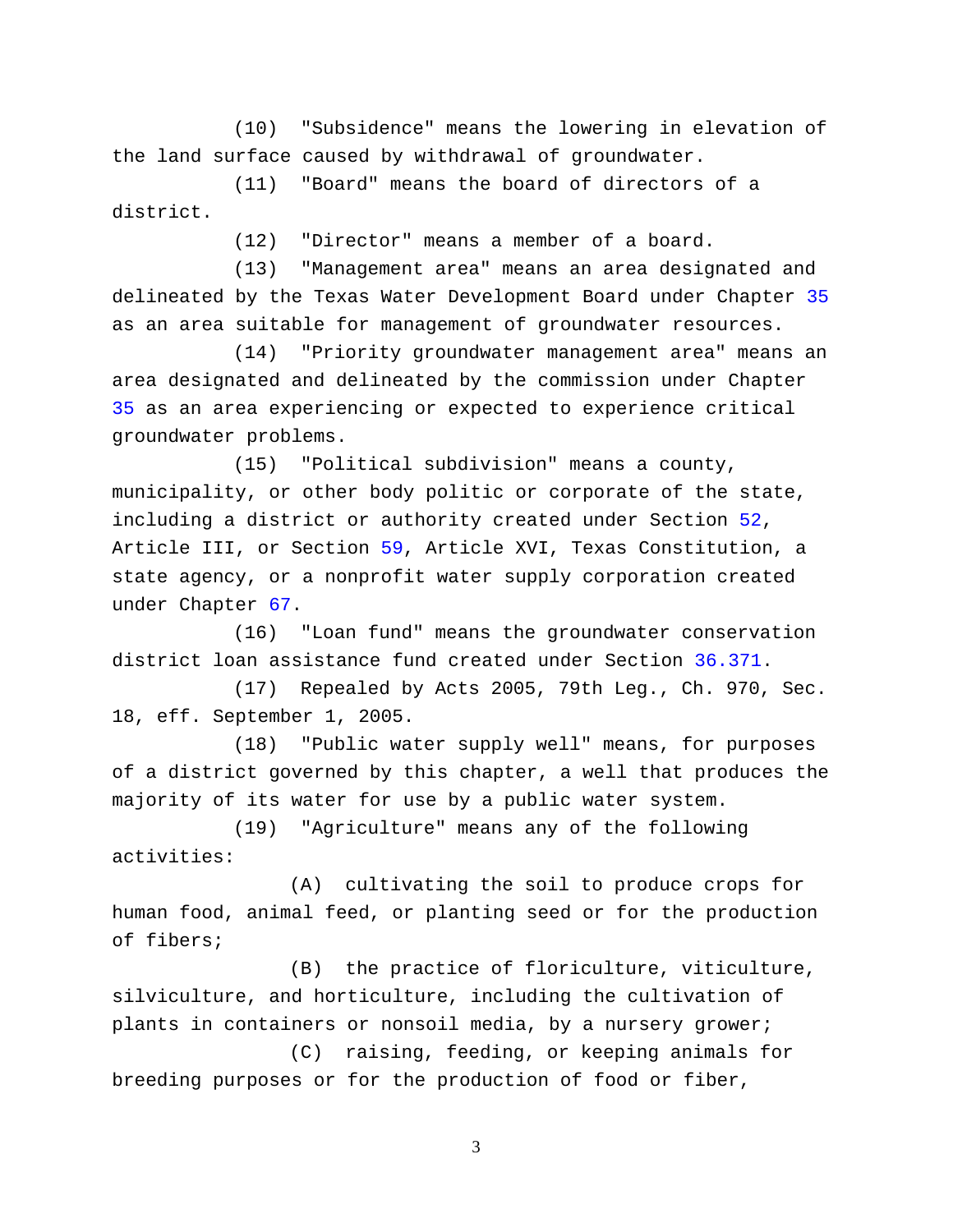leather, pelts, or other tangible products having a commercial value;

(D) planting cover crops, including cover crops cultivated for transplantation, or leaving land idle for the purpose of participating in any governmental program or normal crop or livestock rotation procedure;

(E) wildlife management; and

(F) raising or keeping equine animals.

(20) "Agricultural use" means any use or activity involving agriculture, including irrigation.

(21) "Conjunctive use" means the combined use of groundwater and surface water sources that optimizes the beneficial characteristics of each source.

(22) "Nursery grower" means a person who grows more than 50 percent of the products that the person either sells or leases, regardless of the variety sold, leased, or grown. For the purpose of this definition, "grow" means the actual cultivation or propagation of the product beyond the mere holding or maintaining of the item prior to sale or lease and typically includes activities associated with the production or multiplying of stock such as the development of new plants from cuttings, grafts, plugs, or seedlings.

(23) "River basin" means a river or coastal basin designated as a river basin by the board under Section [16.051.](http://www.statutes.legis.state.tx.us/GetStatute.aspx?Code=WA&Value=16.051) The term does not include waters of the bays or arms originating in the Gulf of Mexico.

(24) "Total aquifer storage" means the total calculated volume of groundwater that an aquifer is capable of producing.

(25) "Modeled available groundwater" means the amount of water that the executive administrator determines may be produced on an average annual basis to achieve a desired future condition established under Section [36.108.](http://www.statutes.legis.state.tx.us/GetStatute.aspx?Code=WA&Value=36.108)

(26) "Recharge" means the amount of water that infiltrates to the water table of an aquifer.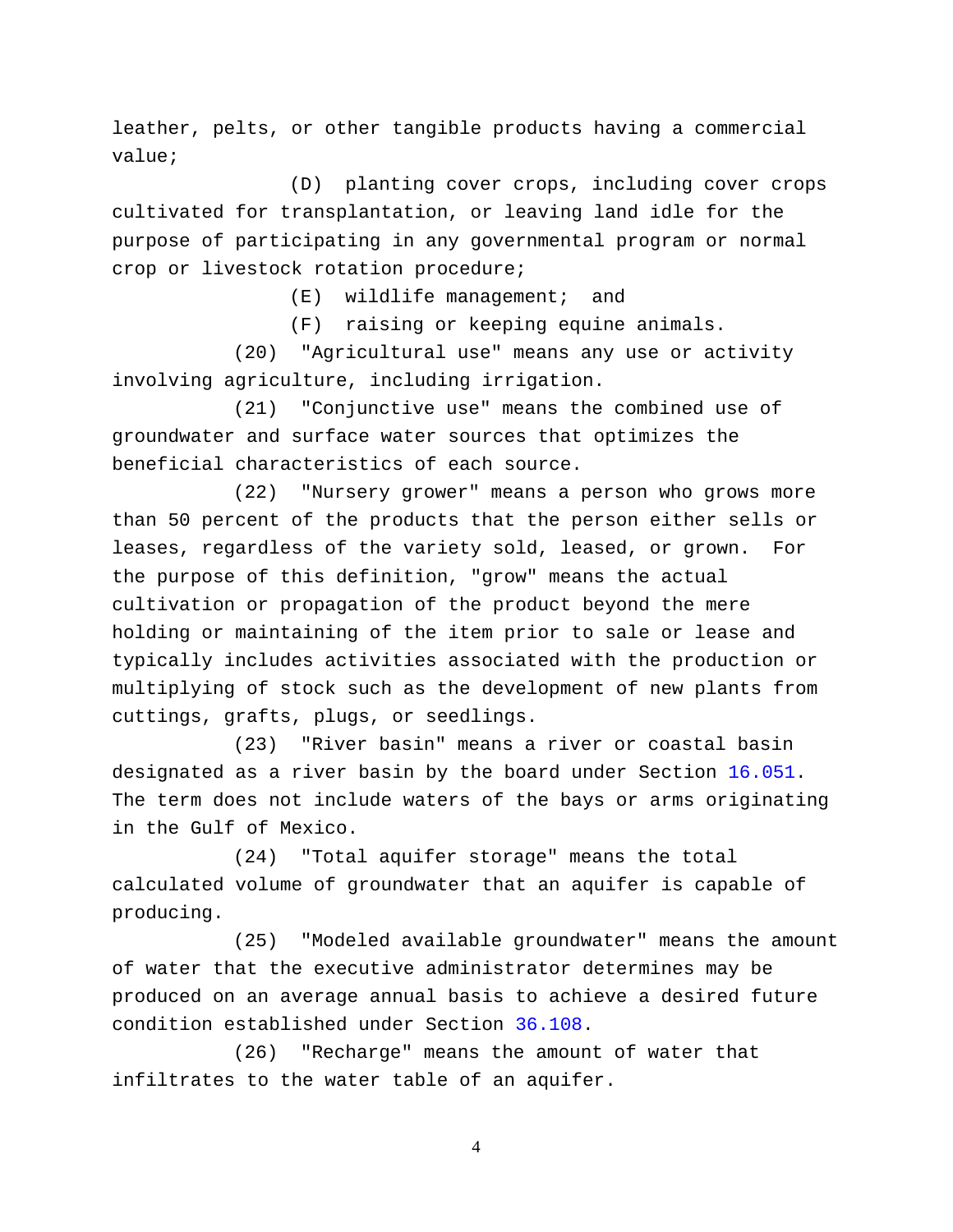(27) "Inflows" means the amount of water that flows into an aquifer from another formation.

(28) "Discharge" means the amount of water that leaves an aquifer by natural or artificial means.

(29) "Evidence of historic or existing use" means evidence that is material and relevant to a determination of the amount of groundwater beneficially used without waste by a permit applicant during the relevant time period set by district rule that regulates groundwater based on historic use. Evidence in the form of oral or written testimony shall be subject to cross-examination. The Texas Rules of Evidence govern the admissibility and introduction of evidence of historic or existing use, except that evidence not admissible under the Texas Rules of Evidence may be admitted if it is of the type commonly relied upon by reasonably prudent persons in the conduct of their affairs.

(30) "Desired future condition" means a quantitative description, adopted in accordance with Section [36.108,](http://www.statutes.legis.state.tx.us/GetStatute.aspx?Code=WA&Value=36.108) of the desired condition of the groundwater resources in a management area at one or more specified future times.

(31) "Operating permit" means any permit issued by the district for the operation of or production from a well, including a permit to drill or complete a well if the district does not require a separate permit for the drilling or completion of a well.

```
Added by Acts 1995, 74th Leg., ch. 933, Sec. 2, eff. Sept. 1, 
1995. Amended by Acts 1997, 75th Leg., ch. 1010, Sec. 4.20, 
eff. Sept. 1, 1997; Acts 1999, 76th Leg., ch. 62, Sec. 18.65, 
eff. Sept. 1, 1999; Acts 2001, 77th Leg., ch. 966, Sec. 2.29, 
eff. Sept. 1, 2001; Acts 2001, 77th Leg., ch. 1234, Sec. 34, 
eff. Sept. 1, 2001; Acts 2003, 78th Leg., ch. 1275, Sec. 
2(147), eff. Sept. 1, 2003. 
Amended by:
```
Acts 2005, 79th Leg., Ch. 970 (H.B. [1763\)](http://www.legis.state.tx.us/tlodocs/79R/billtext/html/HB01763F.HTM), Sec. 2, eff. September 1, 2005.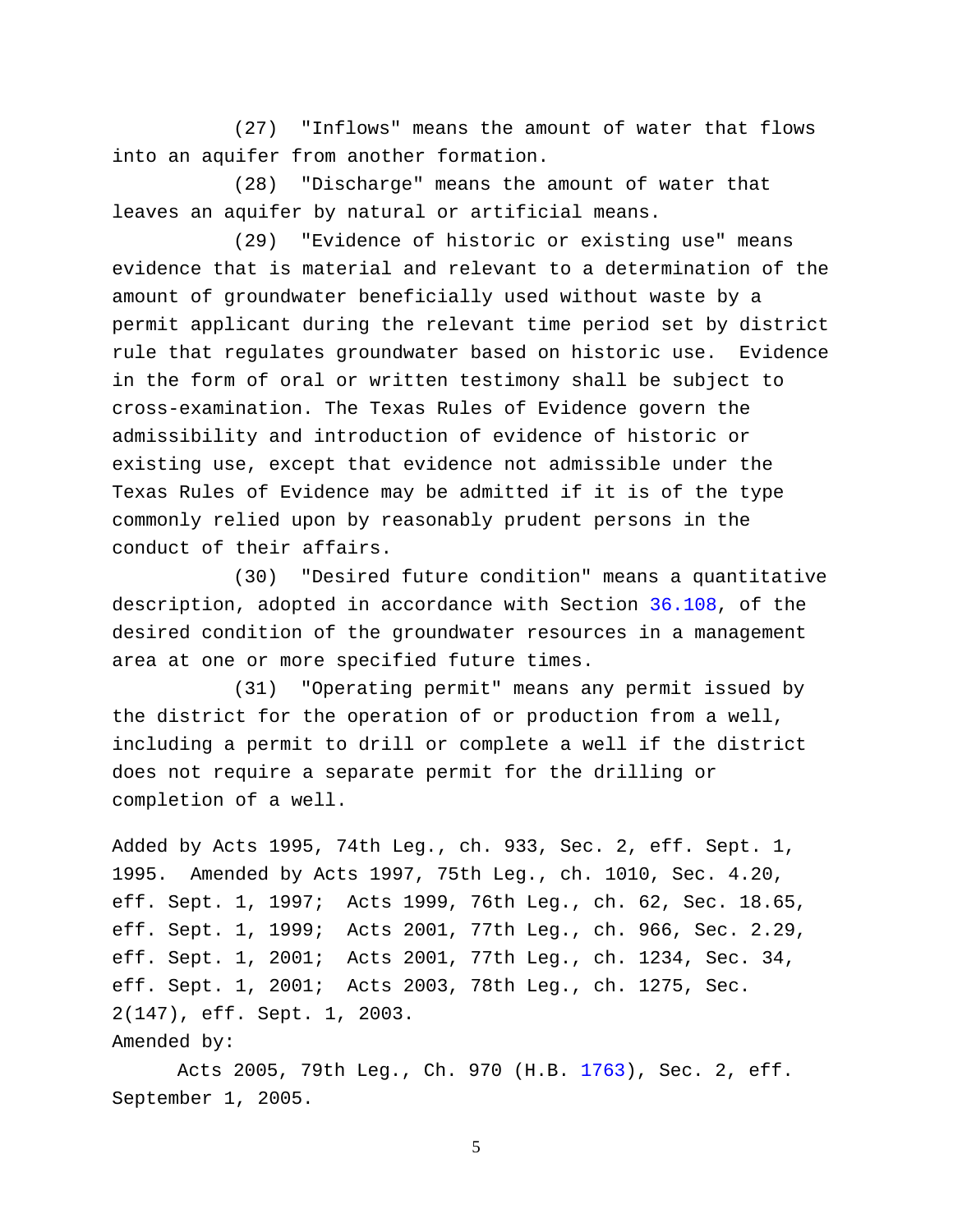Acts 2005, 79th Leg., Ch. 970 (H.B. [1763\)](http://www.legis.state.tx.us/tlodocs/79R/billtext/html/HB01763F.HTM), Sec. 18, eff. September 1, 2005.

Acts 2005, 79th Leg., Ch. 1116 (H.B. [2423\)](http://www.legis.state.tx.us/tlodocs/79R/billtext/html/HB02423F.HTM), Sec. 1, eff. September 1, 2005.

Acts 2011, 82nd Leg., R.S., Ch. 18 (S.B. [737\)](http://www.legis.state.tx.us/tlodocs/82R/billtext/html/SB00737F.HTM), Sec. 1, eff. September 1, 2011.

Acts 2011, 82nd Leg., R.S., Ch. 1233 (S.B. [660\)](http://www.legis.state.tx.us/tlodocs/82R/billtext/html/SB00660F.HTM), Sec. 14, eff. September 1, 2011.

Acts 2015, 84th Leg., R.S., Ch. 308 (S.B. [854\)](http://www.legis.state.tx.us/tlodocs/84R/billtext/html/SB00854F.HTM), Sec. 1, eff. September 1, 2015.

Acts 2015, 84th Leg., R.S., Ch. 415 (H.B. [2767\)](http://www.legis.state.tx.us/tlodocs/84R/billtext/html/HB02767F.HTM), Sec. 1, eff. June 10, 2015.

Acts 2017, 85th Leg., R.S., Ch. 324 (S.B. [1488\)](http://www.legis.state.tx.us/tlodocs/85R/billtext/html/SB01488F.HTM), Sec. 19.003, eff. September 1, 2017.

Sec. 36.0015. PURPOSE. (a) In this section, "best available science" means conclusions that are logically and reasonably derived using statistical or quantitative data, techniques, analyses, and studies that are publicly available to reviewing scientists and can be employed to address a specific scientific question.

(b) In order to provide for the conservation, preservation, protection, recharging, and prevention of waste of groundwater, and of groundwater reservoirs or their subdivisions, and to control subsidence caused by withdrawal of water from those groundwater reservoirs or their subdivisions, consistent with the objectives of Section [59,](http://www.statutes.legis.state.tx.us/GetStatute.aspx?Code=CN&Value=16.59) Article XVI, Texas Constitution, groundwater conservation districts may be created as provided by this chapter. Groundwater conservation districts created as provided by this chapter are the state's preferred method of groundwater management in order to protect property rights, balance the conservation and development of groundwater to meet the needs of this state, and use the best available science in the conservation and development of groundwater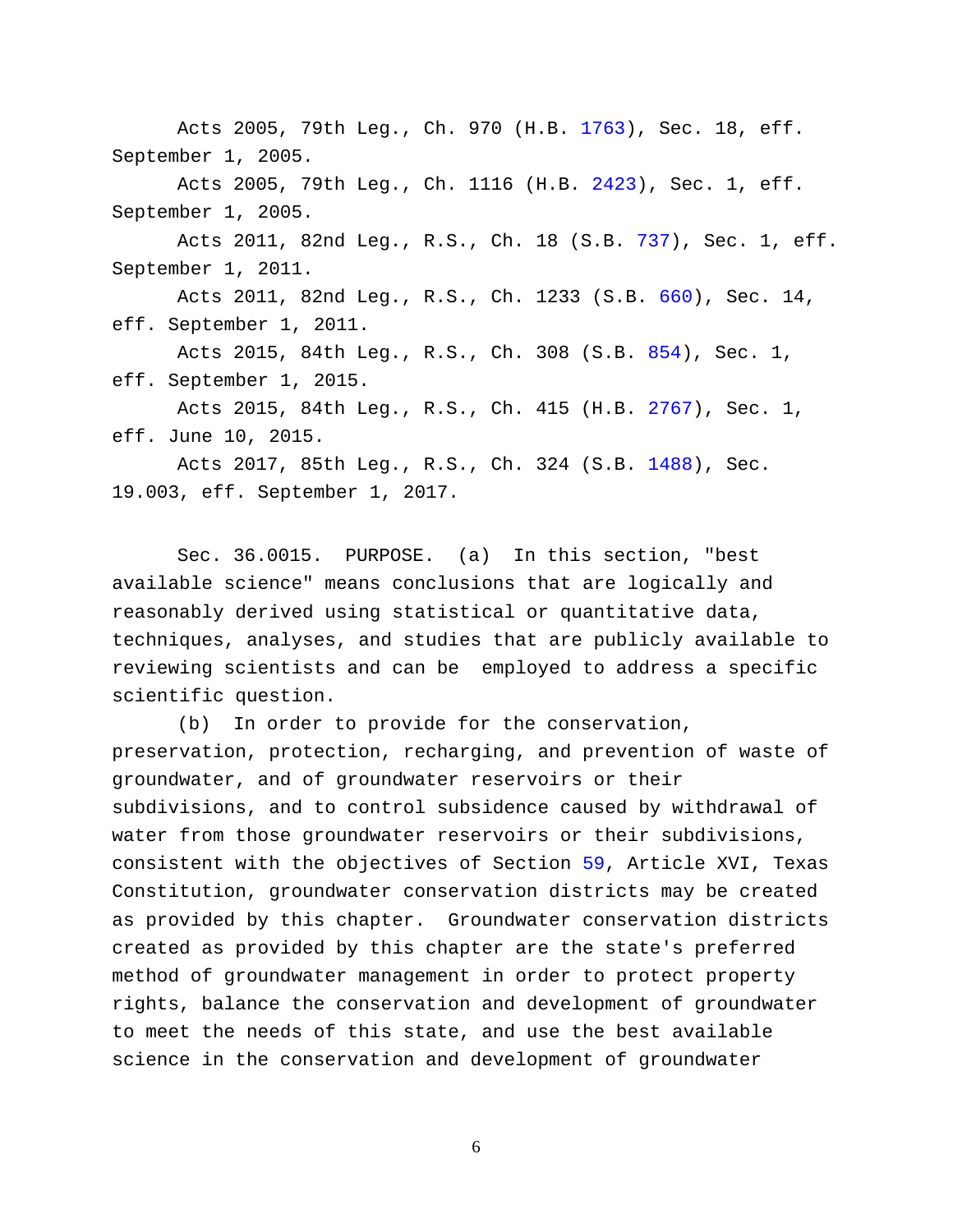through rules developed, adopted, and promulgated by a district in accordance with the provisions of this chapter.

Added by Acts 1997, 75th Leg., ch. 1010, Sec. 4.21, eff. Sept. 1, 1997. Amended by Acts 2001, 77th Leg., ch. 966, Sec. 2.30, eff. Sept. 1, 2001.

Amended by:

Acts 2015, 84th Leg., R.S., Ch. 993 (H.B. [200\)](http://www.legis.state.tx.us/tlodocs/84R/billtext/html/HB00200F.HTM), Sec. 1, eff. September 1, 2015.

Sec. 36.002. OWNERSHIP OF GROUNDWATER. (a) The legislature recognizes that a landowner owns the groundwater below the surface of the landowner's land as real property.

(b) The groundwater ownership and rights described by this section entitle the landowner, including a landowner's lessees, heirs, or assigns, to:

(1) drill for and produce the groundwater below the surface of real property, subject to Subsection (d), without causing waste or malicious drainage of other property or negligently causing subsidence; and

(2) have any other right recognized under common law. (b-1) The groundwater ownership and rights described by this section do not:

(1) entitle a landowner, including a landowner's lessees, heirs, or assigns, to the right to capture a specific amount of groundwater below the surface of that landowner's land; or

(2) affect the existence of common law defenses or other defenses to liability under the rule of capture.

(c) Nothing in this code shall be construed as granting the authority to deprive or divest a landowner, including a landowner's lessees, heirs, or assigns, of the groundwater ownership and rights described by this section.

(d) This section does not:

(1) prohibit a district from limiting or prohibiting the drilling of a well by a landowner for failure or inability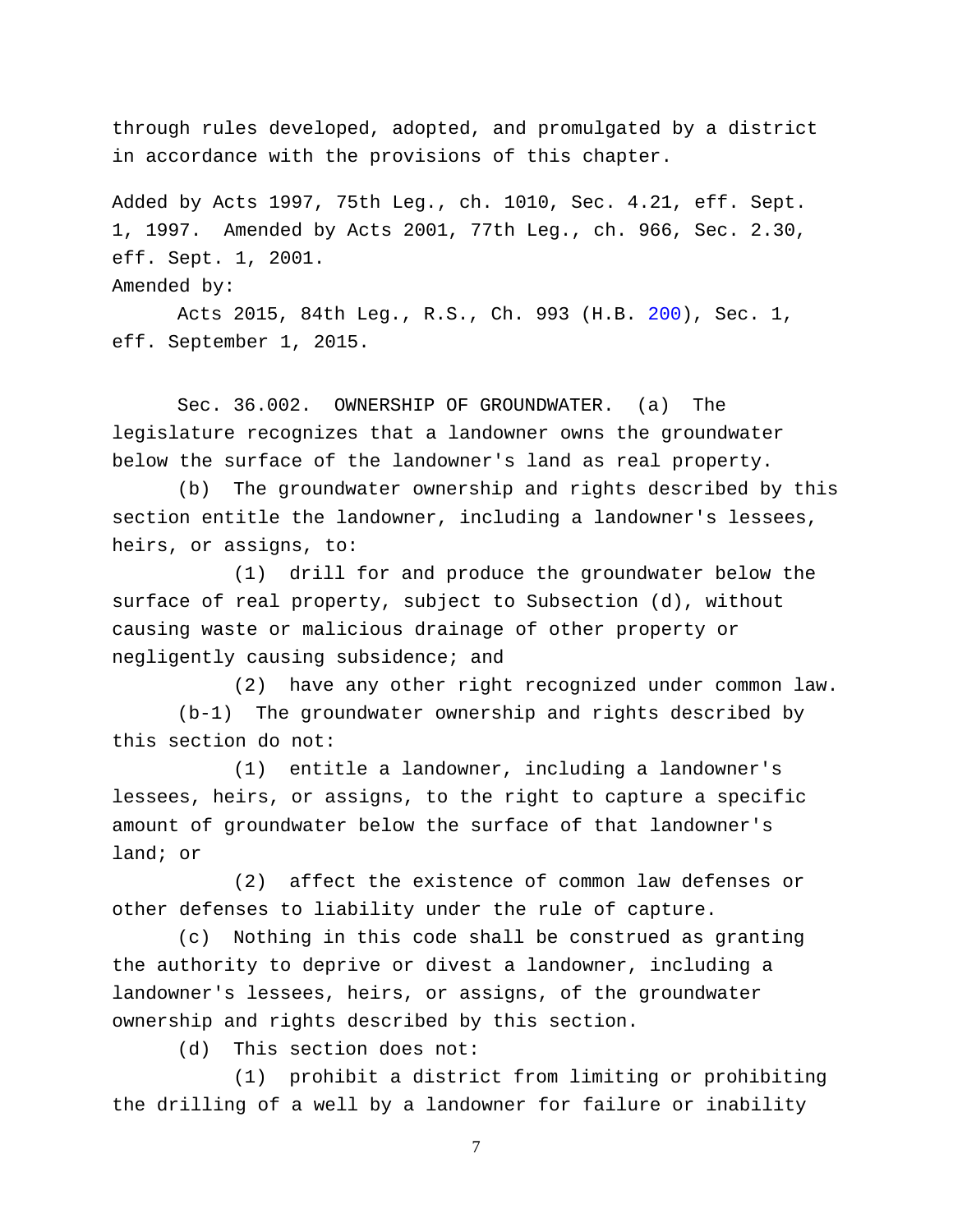to comply with minimum well spacing or tract size requirements adopted by the district;

(2) affect the ability of a district to regulate groundwater production as authorized under Section [36.113,](http://www.statutes.legis.state.tx.us/GetStatute.aspx?Code=WA&Value=36.113) [36.116,](http://www.statutes.legis.state.tx.us/GetStatute.aspx?Code=WA&Value=36.116) or [36.122](http://www.statutes.legis.state.tx.us/GetStatute.aspx?Code=WA&Value=36.122) or otherwise under this chapter or a special law governing a district; or

(3) require that a rule adopted by a district allocate to each landowner a proportionate share of available groundwater for production from the aquifer based on the number of acres owned by the landowner.

(e) This section does not affect the ability to regulate groundwater in any manner authorized under:

(1) Chapter 626, Acts of the 73rd Legislature, Regular Session, 1993, for the Edwards Aquifer Authority;

(2) Chapter [8801,](http://www.statutes.legis.state.tx.us/GetStatute.aspx?Code=SD&Value=8801) Special District Local Laws Code, for the Harris-Galveston Subsidence District; and

(3) Chapter [8834,](http://www.statutes.legis.state.tx.us/GetStatute.aspx?Code=SD&Value=8834) Special District Local Laws Code, for the Fort Bend Subsidence District.

Added by Acts 1995, 74th Leg., ch. 933, Sec. 2, eff. Sept. 1, 1995. Amended by Acts 2001, 77th Leg., ch. 966, Sec. 2.31, eff. Sept. 1, 2001.

Amended by:

Acts 2005, 79th Leg., Ch. 1116 (H.B. [2423\)](http://www.legis.state.tx.us/tlodocs/79R/billtext/html/HB02423F.HTM), Sec. 2, eff. September 1, 2005.

Acts 2011, 82nd Leg., R.S., Ch. 1207 (S.B. [332\)](http://www.legis.state.tx.us/tlodocs/82R/billtext/html/SB00332F.HTM), Sec. 1, eff. September 1, 2011.

Acts 2015, 84th Leg., R.S., Ch. 590 (H.B. [4112\)](http://www.legis.state.tx.us/tlodocs/84R/billtext/html/HB04112F.HTM), Sec. 1, eff. June 16, 2015.

### SUBCHAPTER B. CREATION OF DISTRICT

Sec. 36.011. METHOD OF CREATING DISTRICT. (a) A groundwater conservation district may be created under and subject to the authority, conditions, and restrictions of Section [59,](http://www.statutes.legis.state.tx.us/GetStatute.aspx?Code=CN&Value=16.59) Article XVI, Texas Constitution.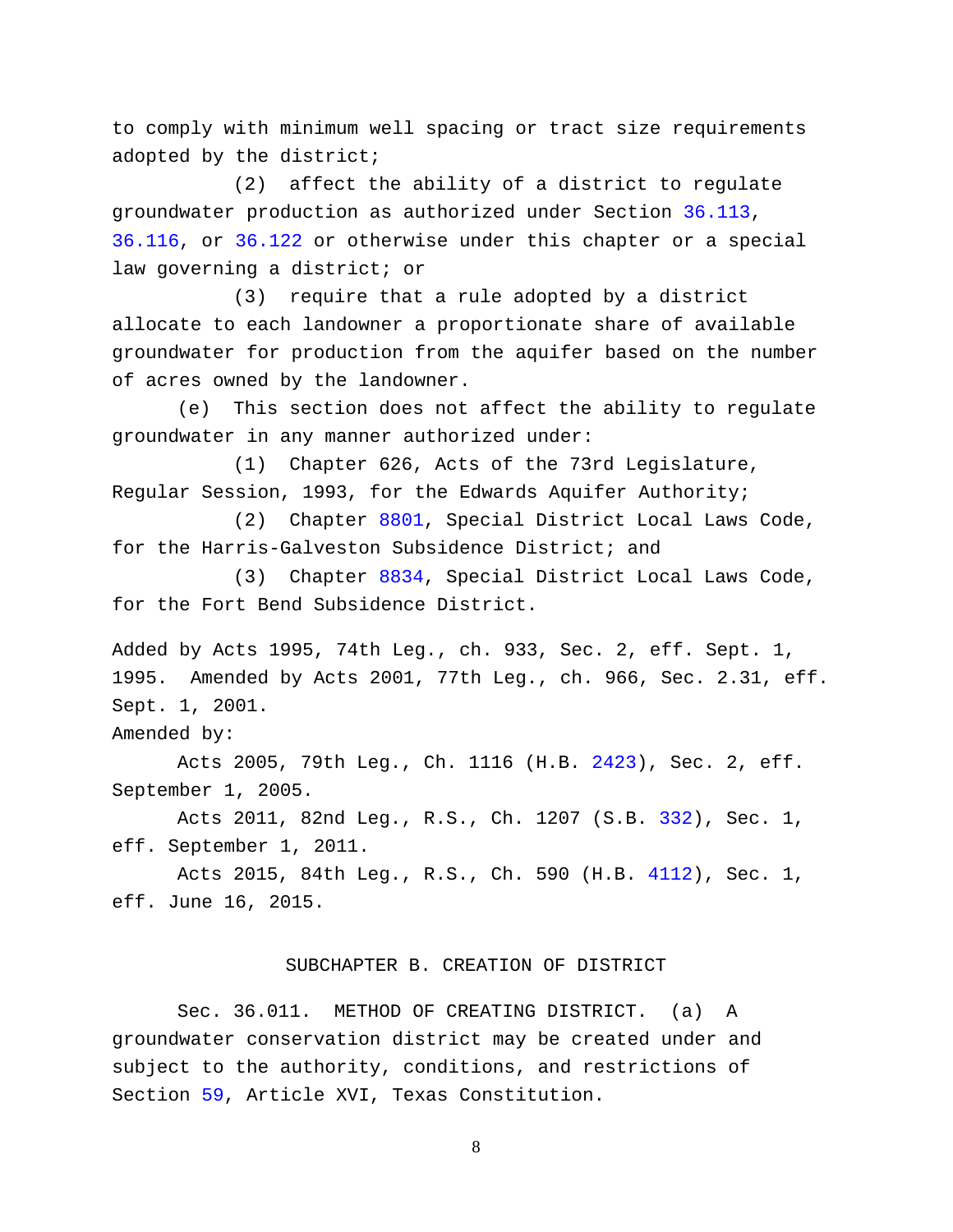(b) The commission has exclusive jurisdiction over the creation of districts.

Added by Acts 1995, 74th Leg., ch. 933, Sec. 2, eff. Sept. 1, 1995. Amended by Acts 2001, 77th Leg., ch. 966, Sec. 2.32, eff. Sept. 1, 2001.

Sec. 36.012. COMPOSITION OF DISTRICT. (a) A district may include all or part of one or more counties, cities, districts, or other political subdivisions.

(b) A district may not include territory located in more than one county except on a majority vote of the voters residing within the territory in each county sought to be included in the district at an election called for that purpose.

(c) The boundaries of a district must be coterminous with or inside the boundaries of a management area or a priority groundwater management area.

(d) A district may consist of separate bodies of land separated by land not included in the district.

(e) A majority of the voters in a segregated area must approve the creation of the district before that area may be included in the district.

(f) This section does not apply to districts created under Section [36.0151.](http://www.statutes.legis.state.tx.us/GetStatute.aspx?Code=WA&Value=36.0151)

Added by Acts 1995, 74th Leg., ch. 933, Sec. 2, eff. Sept. 1, 1995. Amended by Acts 1997, 75th Leg., ch. 1010, Sec. 4.22, eff. Sept. 1, 1997; Acts 2001, 77th Leg., ch. 966, Sec. 2.33, eff. Sept. 1, 2001.

Sec. 36.013. PETITION TO CREATE DISTRICT. (a) A petition requesting creation of a district must be filed with the commission for review and certification under Section [36.015.](http://www.statutes.legis.state.tx.us/GetStatute.aspx?Code=WA&Value=36.015)

(b) The petition filed pursuant to this section must be signed by: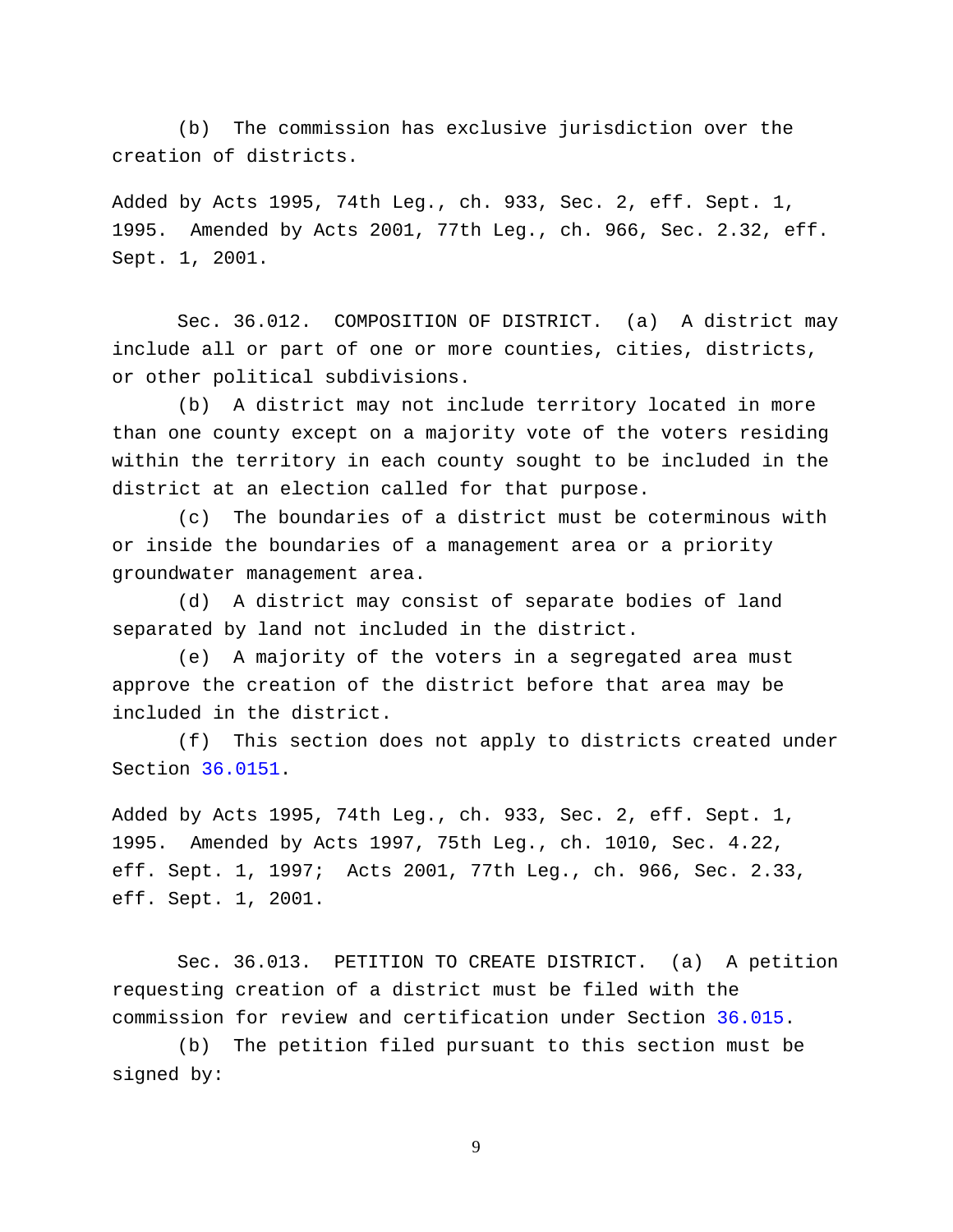(1) a majority of the landowners within the proposed district, as indicated by the county tax rolls; or

(2) if there are more than 50 landowners in the proposed district, at least 50 of those landowners.

(c) The petition must include:

(1) the name of the proposed district;

(2) the area and boundaries of the proposed district, including a map generally outlining the boundaries of the proposed district;

(3) the purpose or purposes of the district;

(4) a statement of the general nature of any projects proposed to be undertaken by the district, the necessity and feasibility of the work, and the estimated costs of those projects according to the persons filing the projects if the projects are to be funded by the sale of bonds or notes;

(5) the names of at least five individuals qualified to serve as temporary directors; and

(6) financial information, including the projected maintenance tax or production fee rate and a proposed budget of revenues and expenses for the district.

Added by Acts 1995, 74th Leg., ch. 933, Sec. 2, eff. Sept. 1, 1995. Amended by Acts 1997, 75th Leg., ch. 1010, Sec. 4.23, eff. Sept. 1, 1997; Acts 2001, 77th Leg., ch. 966, Sec. 2.34, eff. Sept. 1, 2001.

Sec. 36.014. NOTICE AND PUBLIC MEETING ON DISTRICT CREATION. (a) If a petition is filed under Section [36.013,](http://www.statutes.legis.state.tx.us/GetStatute.aspx?Code=WA&Value=36.013) the commission shall give notice of the application and shall conduct a public meeting in a central location within the area of the proposed district on the application not later than the 60th day after the date the commission issues notice. The notice must contain the date, time, and location of the public meeting and must be published in one or more newspapers of general circulation in the area of the proposed district.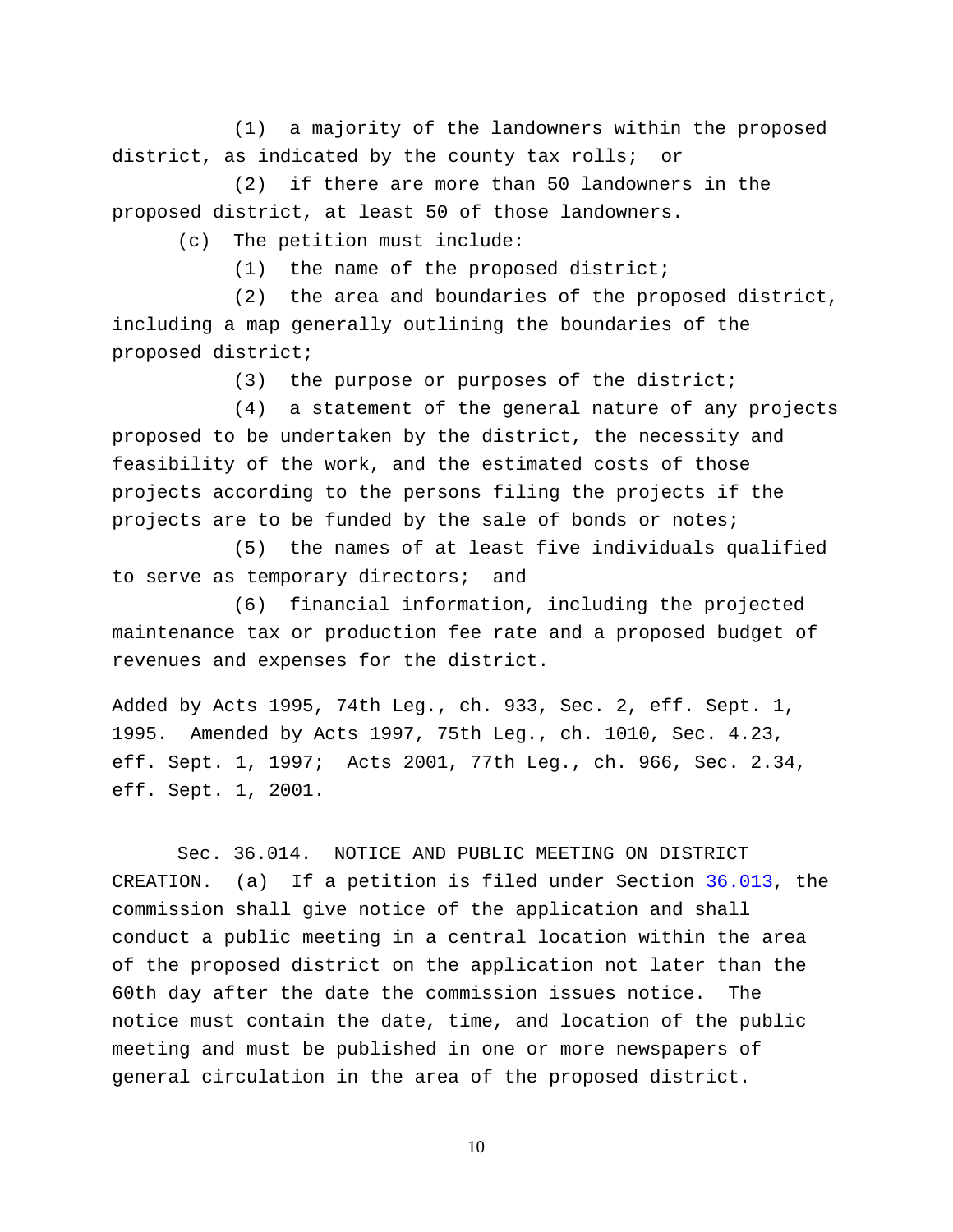(b) If the petition contains a request to create a management area in all or part of the proposed district, the notice must also be given in accordance with the requirements in Section 35.006 for the designation of management areas.

Added by Acts 1995, 74th Leg., ch. 933, Sec. 2, eff. Sept. 1, 1995. Amended by Acts 1997, 75th Leg., ch. 1070, Sec. 1, eff. Sept. 1, 1997; Acts 2001, 77th Leg., ch. 966, Sec. 2.35, eff. Sept. 1, 2001.

Sec. 36.015. COMMISSION CERTIFICATION AND ORDER. (a) Not later than the 90th day after the date the commission holds a public meeting on a petition under Section [36.014,](http://www.statutes.legis.state.tx.us/GetStatute.aspx?Code=WA&Value=36.014) the commission shall certify the petition if the petition is administratively complete. A petition is administratively complete if it complies with the requirements of Sections [36.013\(](http://www.statutes.legis.state.tx.us/GetStatute.aspx?Code=WA&Value=36.013)b) and (c).

(b) The commission may not certify a petition if the commission finds that the proposed district cannot be adequately funded to carry out its purposes based on the financial information provided in the petition under Section  $36.013(c)(6)$ or that the boundaries of the proposed district do not provide for the effective management of the groundwater resources. The commission shall give preference to boundary lines that are coterminous with those of a groundwater management area but may also consider boundaries along existing political subdivision boundaries if such boundaries would facilitate district creation and confirmation.

(c) If a petition proposes the creation of a district in an area, in whole or in part, that has not been designated as a management area, the commission shall provide notice to the Texas Water Development Board. On the receipt of notice from the commission, the Texas Water Development Board shall initiate the process of designating a management area for the area of the proposed district not included in a management area. The commission may not certify the petition until the Texas Water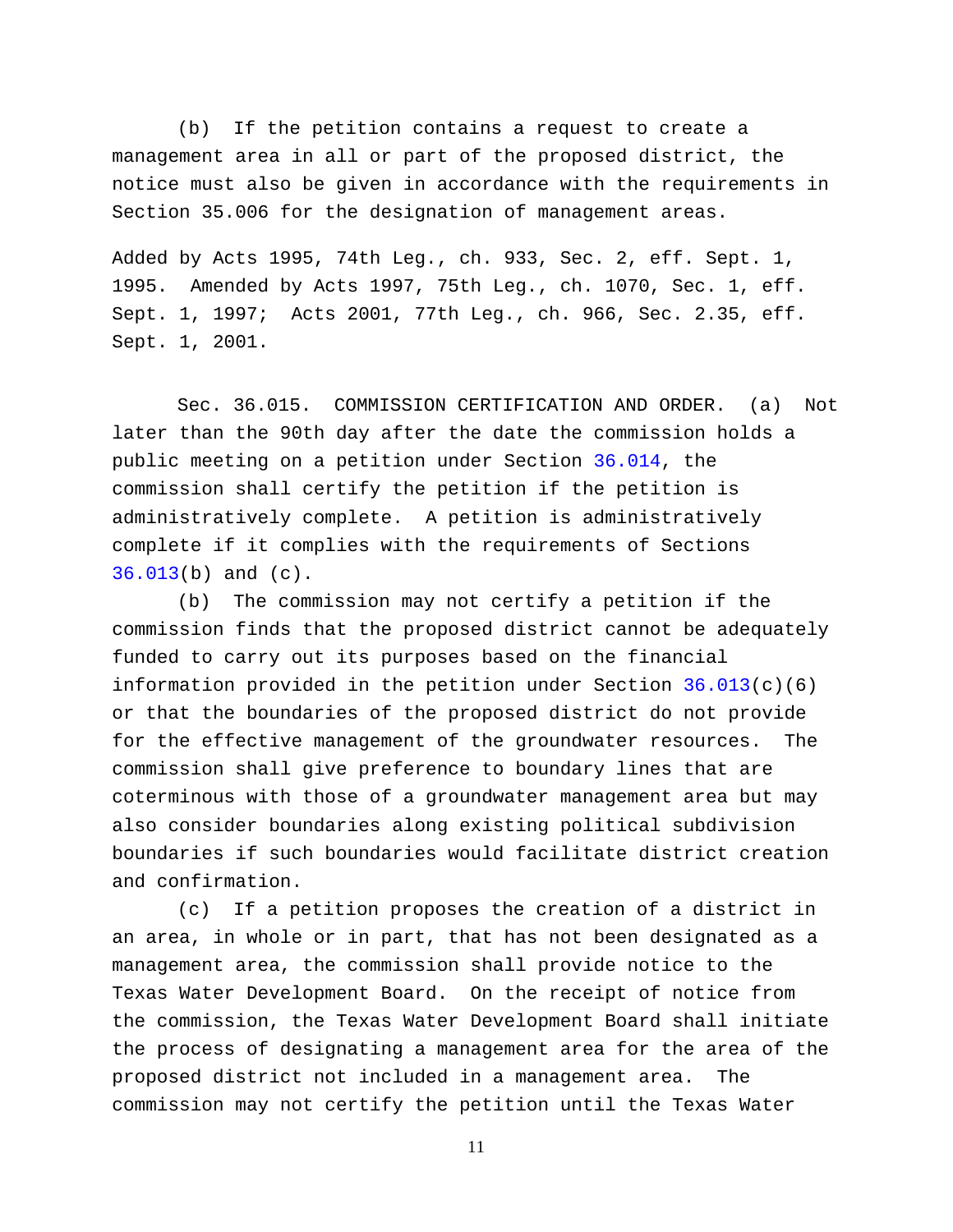Development Board has adopted a rule whereby the boundaries of the proposed district are coterminous with or inside the boundaries of a management area.

(d) If the commission does not certify the petition, the commission shall provide to the petitioners, in writing, the reasons for not certifying the petition. The petitioners may resubmit the petition, without paying an additional fee, if the petition is resubmitted within 90 days after the date the commission sends the notice required by this subsection.

(e) If the commission certifies the petition as administratively complete, the commission shall issue an order, notify the petitioners, and appoint temporary directors as provided by Section [36.016.](http://www.statutes.legis.state.tx.us/GetStatute.aspx?Code=WA&Value=36.016)

(f) Refusal by the commission to certify a petition to create a district does not invalidate or affect the designation of any management area.

Added by Acts 1995, 74th Leg., ch. 933, Sec. 2, eff. Sept. 1, 1995. Amended by Acts 2001, 77th Leg., ch. 966, Sec. 2.36, eff. Sept. 1, 2001.

Sec. 36.0151. CREATION OF DISTRICT FOR PRIORITY GROUNDWATER MANAGEMENT AREA. (a) If the commission is required to create a district under Section [35.012\(](http://www.statutes.legis.state.tx.us/GetStatute.aspx?Code=WA&Value=35.012)b), it shall, without an evidentiary hearing, issue an order creating the district and shall provide in its order that temporary directors be appointed under Section [36.0161](http://www.statutes.legis.state.tx.us/GetStatute.aspx?Code=WA&Value=36.0161) and that an election be called by the temporary directors to authorize the district to assess taxes and to elect permanent directors.

(b) The commission shall notify the county commissioners court of each county with territory in the district of the district's creation as soon as practicable after issuing the order creating the district.

(c) The commission may amend the territory in an order issued under Section [35.008](http://www.statutes.legis.state.tx.us/GetStatute.aspx?Code=WA&Value=35.008) or this section to adjust for areas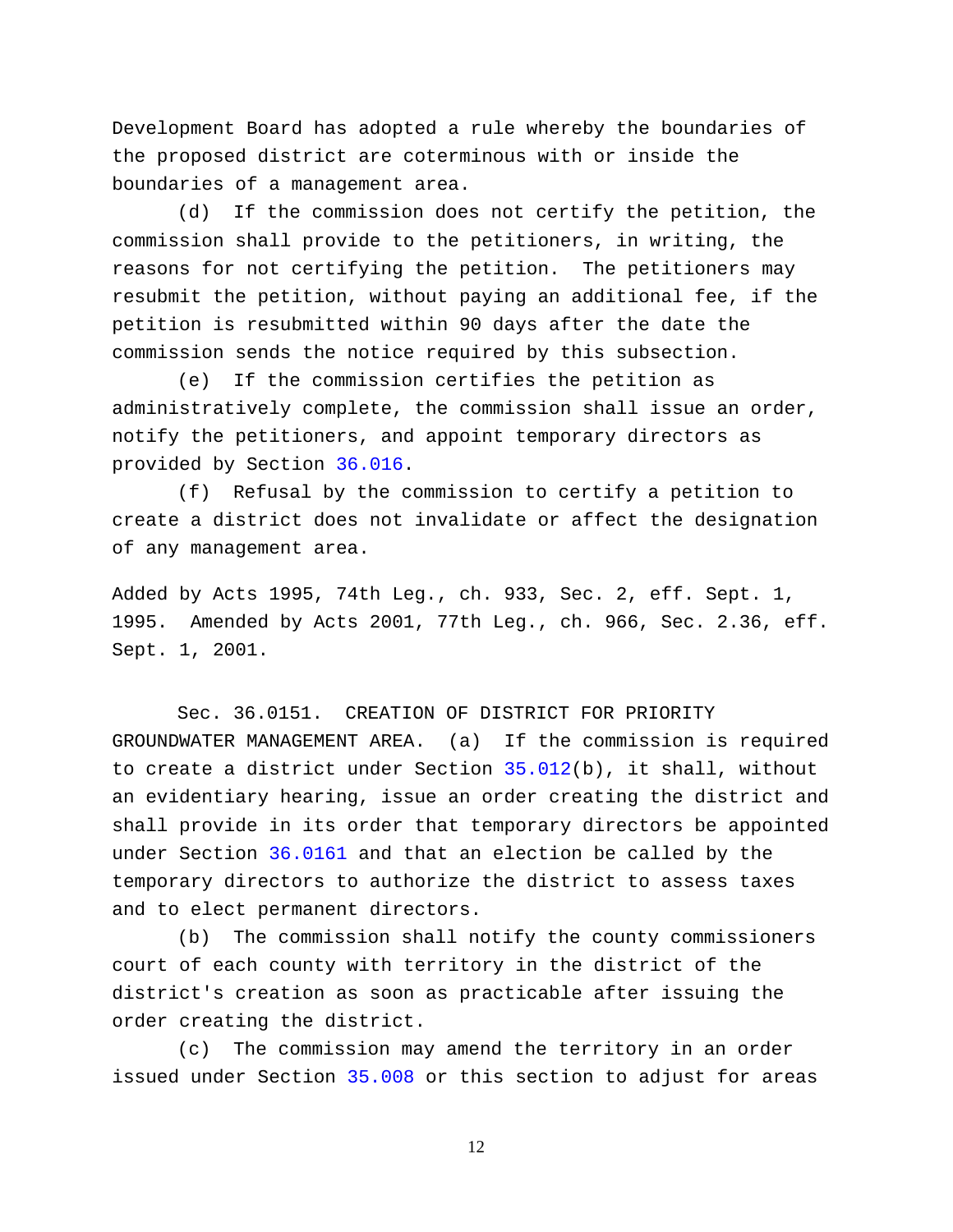that, in the time between when the order was issued under Section [35.008](http://www.statutes.legis.state.tx.us/GetStatute.aspx?Code=WA&Value=35.008) and the order is issued under this section, have:

(1) been added to an existing district or created as a separate district; or

(2) not been added to an existing district or created as a separate district.

(d) In making a modification under Subsection (c), the commission may recommend:

(1) creation of a new district in the area; or

(2) that the area be added to a different district.

(e) Except as provided by Section [35.013\(](http://www.statutes.legis.state.tx.us/GetStatute.aspx?Code=WA&Value=35.013)h), a change in the order under Subsection (c) does not affect a deadline under Section [35.012](http://www.statutes.legis.state.tx.us/GetStatute.aspx?Code=WA&Value=35.012) or [35.013.](http://www.statutes.legis.state.tx.us/GetStatute.aspx?Code=WA&Value=35.013)

(f) Before September 1, 2021, the commission may not create a groundwater conservation district under this section in a county:

(1) in which the annual amount of surface water used is more than 50 times the annual amount of groundwater produced;

(2) that is located in a priority groundwater management area; and

(3) that has a population greater than 2.3 million.

(g) To the extent of a conflict between Subsection (f) and Section [35.012,](http://www.statutes.legis.state.tx.us/GetStatute.aspx?Code=WA&Value=35.012) Subsection (f) prevails.

(h) The commission may charge an annual fee not to exceed \$500 to a county described by Subsection (f) for the purpose of studying compliance with that subsection in that county and the overall groundwater consumption in that county.

Added by Acts 1997, 75th Leg., ch. 1010, Sec. 4.24, eff. Sept. 1, 1997. Amended by Acts 2001, 77th Leg., ch. 966, Sec. 2.37, eff. Sept. 1, 2001. Amended by:

Acts 2011, 82nd Leg., R.S., Ch. 886 (S.B. [313\)](http://www.legis.state.tx.us/tlodocs/82R/billtext/html/SB00313F.HTM), Sec. 5, eff. June 17, 2011.

Acts 2011, 82nd Leg., 1st C.S., Ch. 4 (S.B. [1\)](http://www.legis.state.tx.us/tlodocs/821/billtext/html/SB00001F.HTM), Sec. 77.01, eff. September 28, 2011.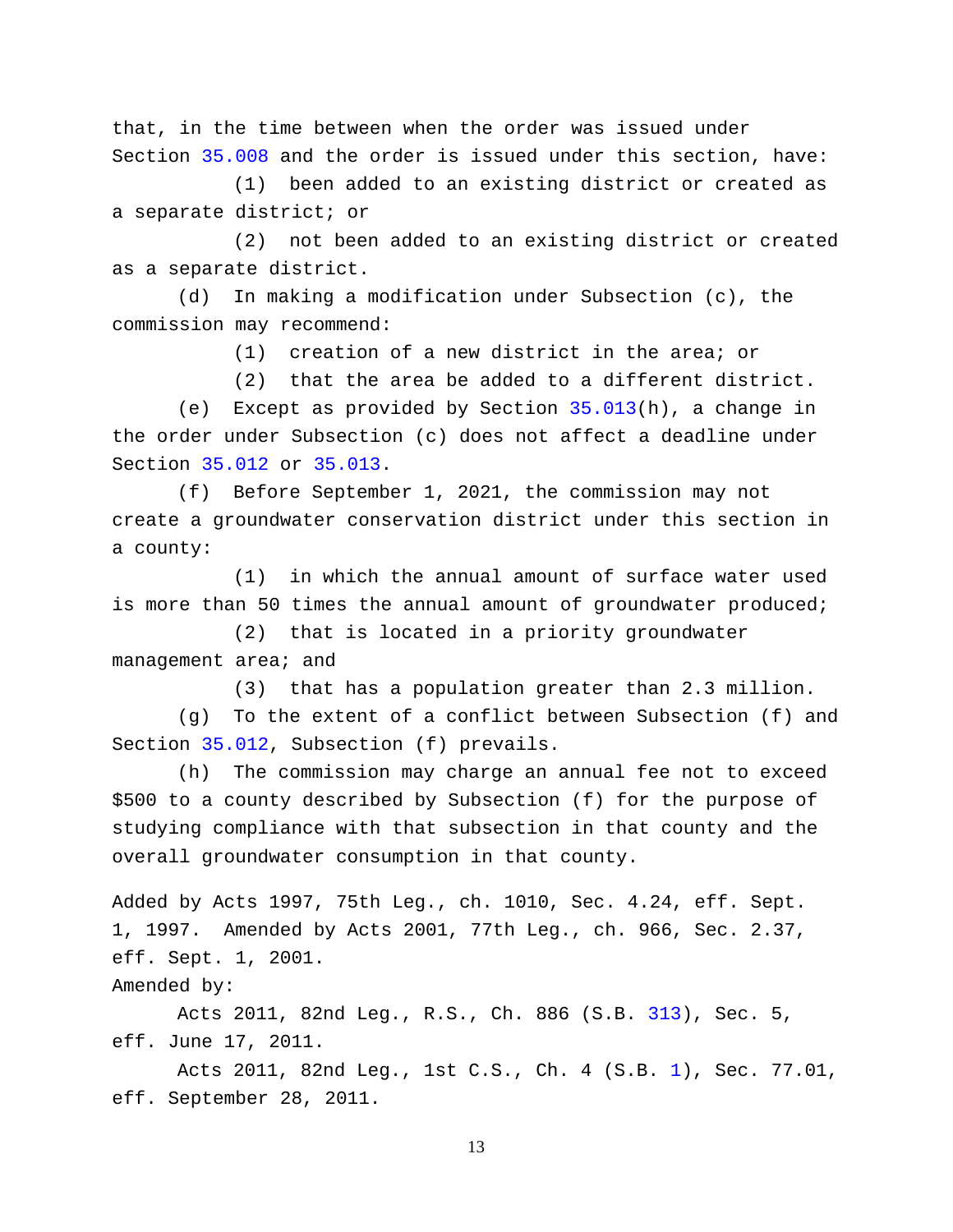Acts 2015, 84th Leg., R.S., Ch. 1196 (S.B. [1336\)](http://www.legis.state.tx.us/tlodocs/84R/billtext/html/SB01336F.HTM), Sec. 12, eff. September 1, 2015.

Sec. 36.016. APPOINTMENT OF TEMPORARY DIRECTORS. (a) If the commission certifies a petition to create a district under Section [36.015,](http://www.statutes.legis.state.tx.us/GetStatute.aspx?Code=WA&Value=36.015) the commission shall appoint the temporary directors named in the petition. If the commission dissolves a district's board under Section [36.303,](http://www.statutes.legis.state.tx.us/GetStatute.aspx?Code=WA&Value=36.303) it shall appoint five temporary directors.

(b) If the commission creates a district under Section [36.0151,](http://www.statutes.legis.state.tx.us/GetStatute.aspx?Code=WA&Value=36.0151) the county commissioners court or courts of the county or counties that contain the area of the district shall, within 90 days after receiving notification by the commission under Section [36.0151\(](http://www.statutes.legis.state.tx.us/GetStatute.aspx?Code=WA&Value=36.0151)b), appoint five temporary directors, or more if the district contains the territory of more than five counties, for the district's board using the method provided by Section [36.0161.](http://www.statutes.legis.state.tx.us/GetStatute.aspx?Code=WA&Value=36.0161) A county commissioners court shall not make any appointments after the expiration of the 90-day period. If fewer than five temporary directors have been appointed at the expiration of the period, the commission shall appoint additional directors so that the board has at least five members.

(c) Temporary directors appointed under this section shall serve until the initial directors are elected and have qualified for office or until the voters fail to approve the creation of the district.

(d) If an appointee of the commission or of a county commissioners court fails to qualify or if a vacancy occurs in the office of temporary director, the commission or the county commissioners court, as appropriate, shall appoint an individual to fill the vacancy.

(e) As soon as all temporary directors have qualified, the directors shall meet, take the oath of office, and elect a chairman and vice chairman from among their membership. The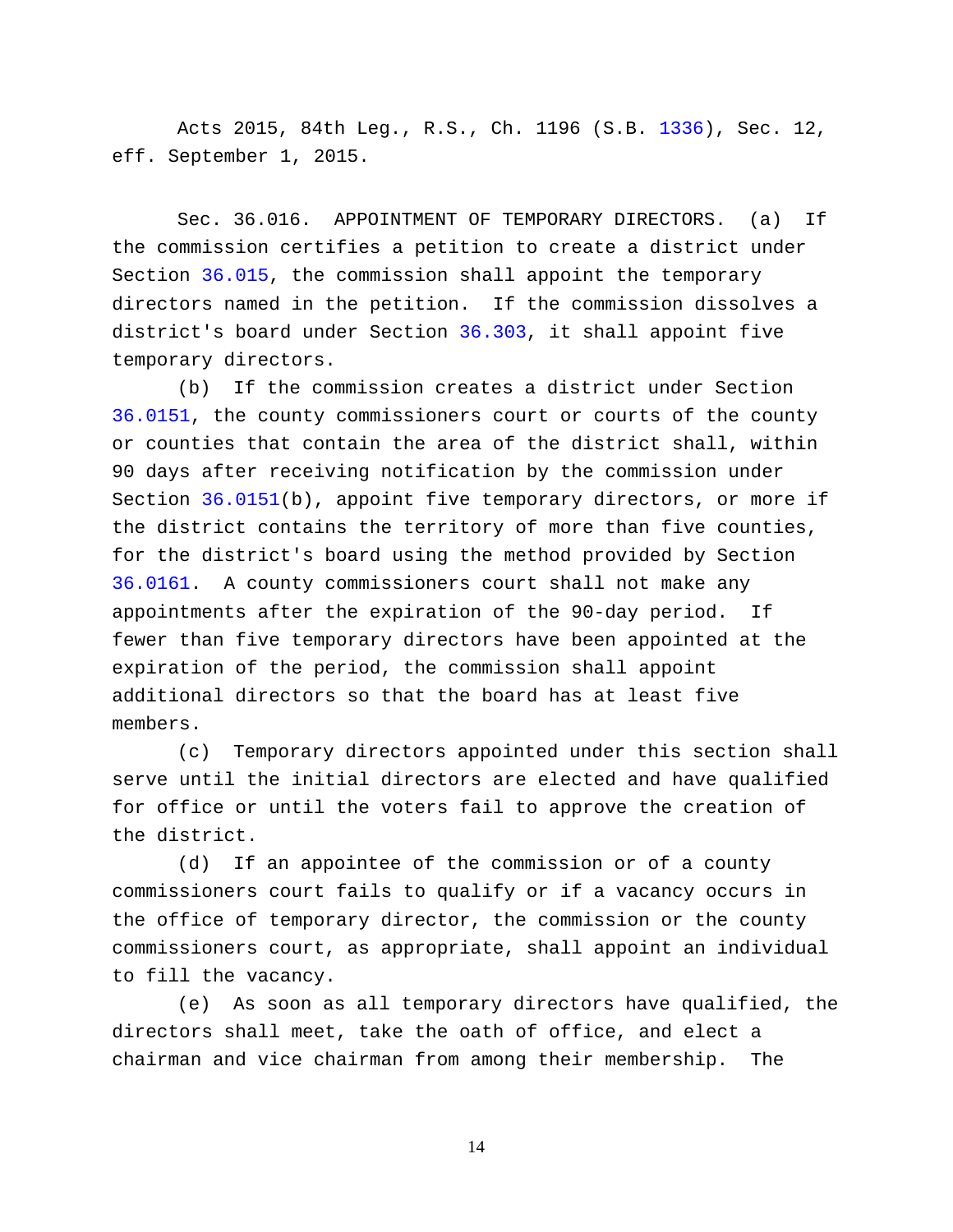chairman shall preside at all meetings of the board and, in the chairman's absence, the vice chairman shall preside.

Added by Acts 1995, 74th Leg., ch. 933, Sec. 2, eff. Sept. 1, 1995. Amended by Acts 1997, 75th Leg., ch. 1010, Sec. 4.25, eff. Sept. 1, 1997; Acts 2001, 77th Leg., ch. 966, Sec. 2.38, eff. Sept. 1, 2001.

Sec. 36.0161. METHOD FOR APPOINTING TEMPORARY DIRECTORS FOR DISTRICT IN PRIORITY GROUNDWATER MANAGEMENT AREA. (a) If a district in a priority groundwater management area is:

(1) contained within one county, the county commissioners court of that county shall appoint five temporary directors for the district;

(2) contained within two counties, the county commissioners court of each county shall appoint at least one temporary director, with the appointments of the three remaining directors to be apportioned as provided by Subsection  $(b)$ ;

(3) contained within three counties, the county commissioners court of each county shall appoint at least one temporary director, with the appointments of the two remaining directors to be apportioned as provided by Subsection  $(b)$ ;

(4) contained within four counties, the county commissioners court of each county shall appoint at least one temporary director, with the appointment of the remaining director to be apportioned as provided by Subsection (b); or

(5) contained within five or more counties, the county commissioners court of each county shall appoint one temporary director.

(b)(1) In this subsection, "estimated groundwater use" means the estimate of groundwater use in acre-feet developed by the commission under Subsection (c) for the area of a county that is within the district.

(2) The apportionment of appointments under Subsection (a) shall be made by the commission so as to reflect, as closely as possible, the proportion each county's estimated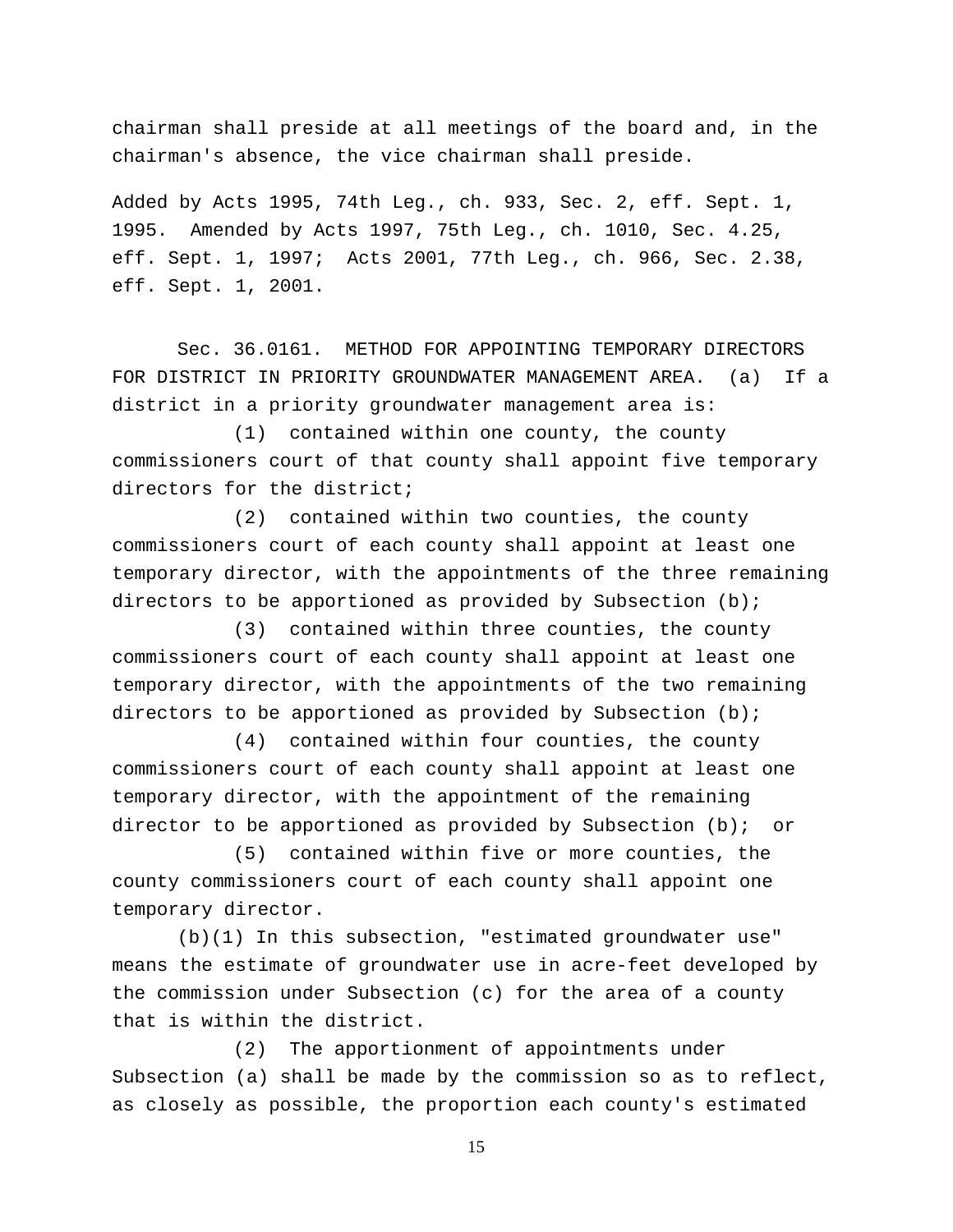groundwater use bears to the sum of the estimated groundwater use for the district as determined under Subsection (c). The commission shall by rule determine the method it will use to implement this subdivision.

(c) If a district for which temporary directors are to be appointed is contained within two, three, or four counties, the commission shall develop an estimate of annual groundwater use in acre-feet for each county area within the district.

Added by Acts 1997, 75th Leg., ch. 1010, Sec. 4.26, eff. Sept. 1, 1997.

Sec. 36.017. CONFIRMATION AND DIRECTORS' ELECTION FOR DISTRICT IN A MANAGEMENT AREA. (a) For a district created under Section [36.015,](http://www.statutes.legis.state.tx.us/GetStatute.aspx?Code=WA&Value=36.015) not later than the 120th day after the date all temporary directors have been appointed and have qualified, the temporary directors shall meet and order an election to be held within the boundaries of the proposed district to approve the creation of the district and to elect permanent directors.

(b) In the order calling the election, the temporary directors shall designate election precincts and polling places for the election. In designating the polling places, the temporary directors shall consider the needs of all voters for conveniently located polling places.

(c) The temporary directors shall publish notice of the election at least one time in at least one newspaper with general circulation within the boundaries of the proposed district. The notice must be published before the 30th day preceding the date of the election.

(d) The ballot for the election must be printed to provide for voting for or against the proposition: "The creation of the \_\_\_\_\_\_\_\_\_\_\_\_\_\_\_\_\_ Groundwater Conservation District." If the district levies a maintenance tax for payment of its expenses, then an additional proposition shall be included with the following language: "The levy of a maintenance tax at a rate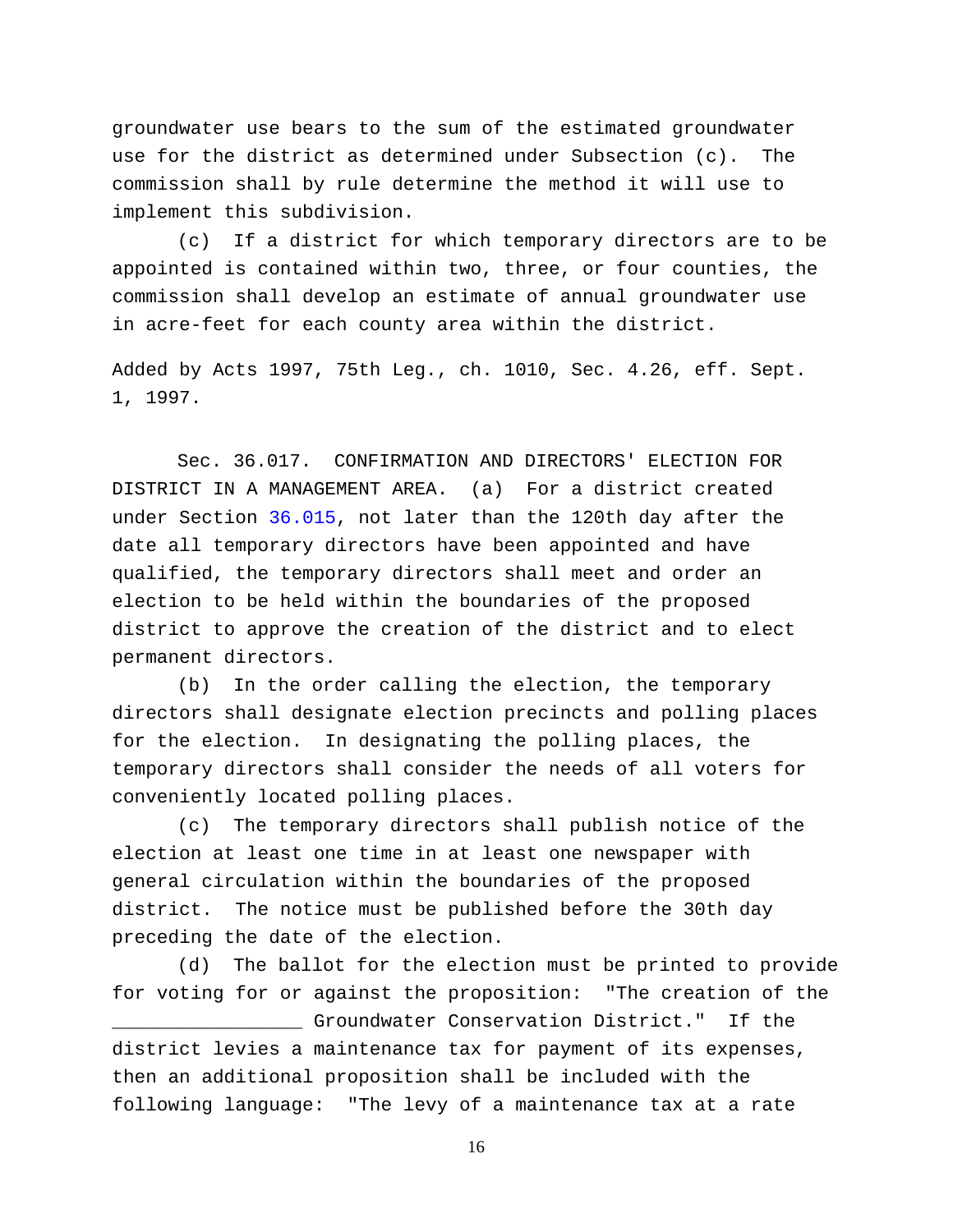not to exceed \_\_\_\_\_\_ cents for each \$100 of assessed valuation." The same ballot or another ballot must provide for the election of permanent directors, in accordance with Section [36.059.](http://www.statutes.legis.state.tx.us/GetStatute.aspx?Code=WA&Value=36.059)

(e) Immediately after the election, the presiding judge of each polling place shall deliver the returns of the election to the temporary board, and the board shall canvass the returns and declare the result. The board shall file a copy of the election result with the commission.

(f) If a majority of the votes cast at the election favor the creation of the district, the temporary board shall declare the district created and shall enter the result in its minutes.

(g) If a majority of the votes cast at the election are against the creation of the district, the temporary board shall declare the district defeated and shall enter the result in its minutes. The temporary board shall continue operations in accordance with Subsection (h).

(h) If the majority of the votes cast at the election are against the creation of the district, the district shall have no further authority, except that any debts incurred shall be paid and the organization of the district shall be maintained until all the debts are paid.

(i) If a majority of the votes cast at the election are against the levy of a maintenance tax, the district shall set fees authorized by this chapter to pay for the district's regulation of groundwater in the district.

Added by Acts 1995, 74th Leg., ch. 933, Sec. 2, eff. Sept. 1, 1995. Amended by Acts 2001, 77th Leg., ch. 966, Sec. 2.39, eff. Sept. 1, 2001.

Amended by:

Acts 2015, 84th Leg., R.S., Ch. 415 (H.B. [2767\)](http://www.legis.state.tx.us/tlodocs/84R/billtext/html/HB02767F.HTM), Sec. 2, eff. June 10, 2015.

Sec. 36.0171. TAX AUTHORITY AND DIRECTORS' ELECTION FOR DISTRICT IN A PRIORITY GROUNDWATER MANAGEMENT AREA. (a) For a district created under Section [36.0151,](http://www.statutes.legis.state.tx.us/GetStatute.aspx?Code=WA&Value=36.0151) not later than the 120th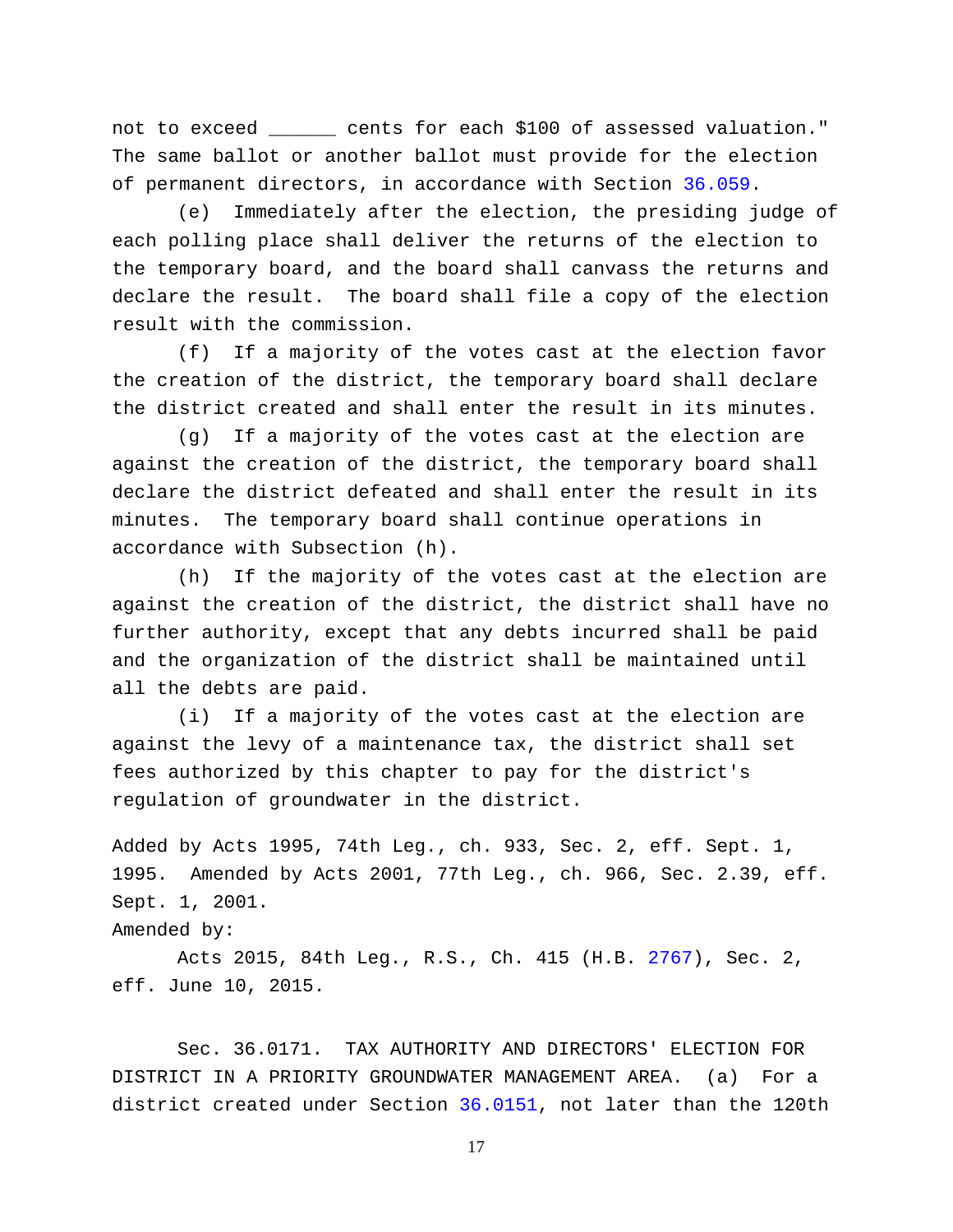day after the date all temporary directors have been appointed and have qualified, the temporary directors shall meet and order an election to be held within the boundaries of the proposed district to authorize the district to assess taxes and to elect permanent directors.

(b) In the order calling the election, the temporary directors shall designate election precincts and polling places for the election. In designating the polling places, the temporary directors shall consider the needs of all voters for conveniently located polling places.

(c) The temporary directors shall publish notice of the election at least once in at least one newspaper with general circulation within the boundaries of the proposed district. The notice must be published before the 30th day preceding the date of the election.

(d) The ballot for the election must be printed to provide for voting for or against the proposition: "The levy of a maintenance tax by the \_\_\_\_\_\_\_\_\_\_\_\_\_\_\_\_\_\_\_\_ Groundwater Conservation District at a rate not to exceed \_\_\_\_\_\_ cents for each \$100 of assessed valuation." The same ballot or another ballot must provide for the election of permanent directors, in accordance with Section [36.059.](http://www.statutes.legis.state.tx.us/GetStatute.aspx?Code=WA&Value=36.059)

(e) Immediately after the election, the presiding judge of each polling place shall deliver the returns of the election to the temporary board, and the board shall canvass the returns, declare the result, and turn over the operations of the district to the elected permanent directors. The board shall file a copy of the election result with the commission.

(f) If a majority of the votes cast at the election favor the levy of a maintenance tax, the temporary board shall declare the levy approved and shall enter the result in its minutes.

(g) If a majority of the votes cast at the election are against the levy of a maintenance tax, the temporary board shall declare the levy defeated and shall enter the result in its minutes.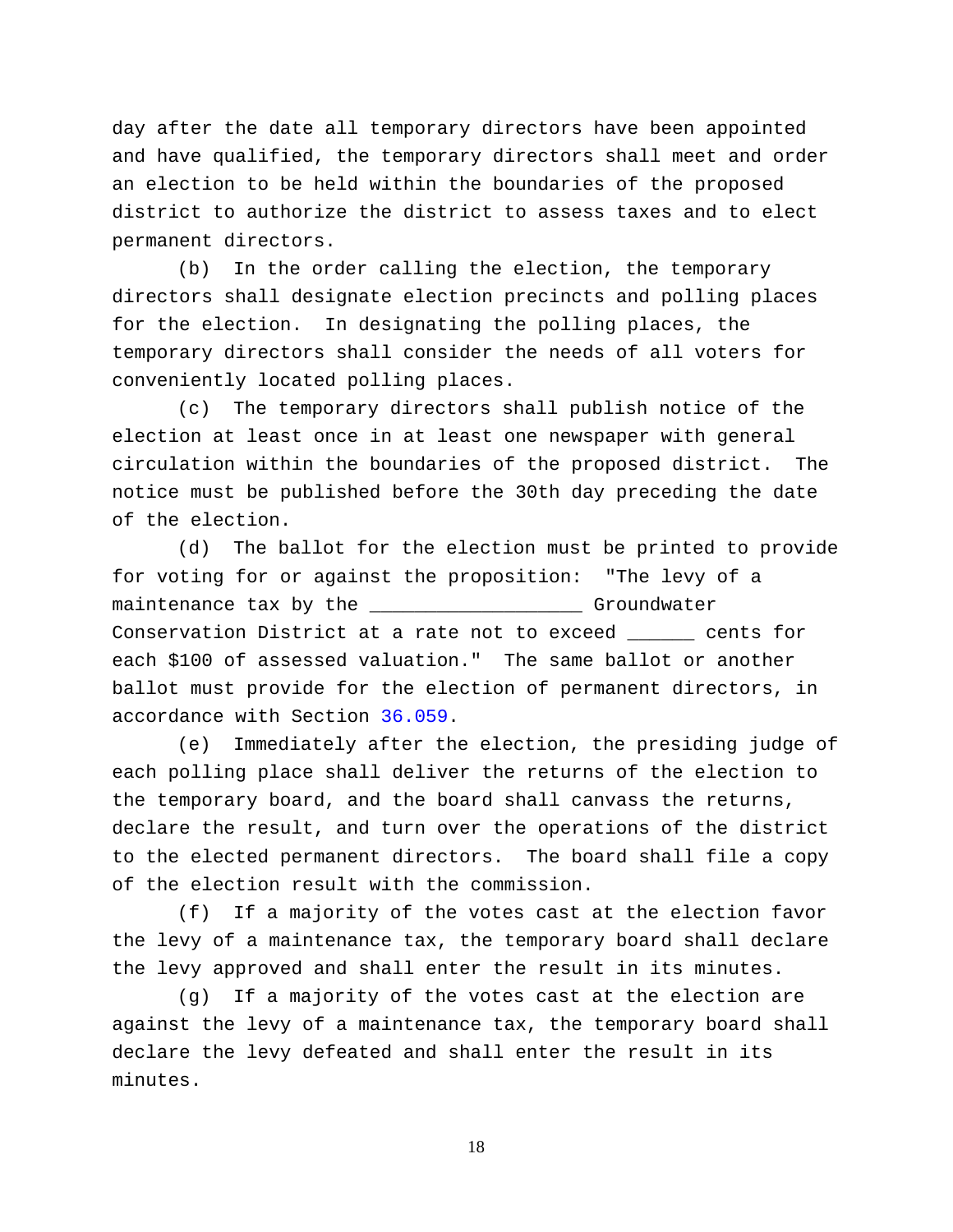(h) If the majority of the votes cast at the election are against the levy of a maintenance tax, the district shall set fees authorized by this chapter in accordance with Section [35.013\(](http://www.statutes.legis.state.tx.us/GetStatute.aspx?Code=WA&Value=35.013)g-1) to pay for the district's regulation of groundwater in the district.

Added by Acts 2001, 77th Leg., ch. 966, Sec. 2.40, eff. Sept. 1, 2001.

Amended by:

Acts 2011, 82nd Leg., R.S., Ch. 886 (S.B. [313\)](http://www.legis.state.tx.us/tlodocs/82R/billtext/html/SB00313F.HTM), Sec. 6, eff. June 17, 2011.

Acts 2015, 84th Leg., R.S., Ch. 415 (H.B. [2767\)](http://www.legis.state.tx.us/tlodocs/84R/billtext/html/HB02767F.HTM), Sec. 3, eff. June 10, 2015.

Sec. 36.018. INCLUSION OF MUNICIPALITY. (a) If part of the territory to be included in a district is located in a municipality, a separate voting district may not be established in the municipality for the purpose of determining whether the municipality as a separate area is to be included in the district.

(b) If for any other reason the territory in a municipality is established as a separate voting district, the failure by the voters in the municipal territory to confirm the creation of the district or the annexation of territory to a district does not prevent the territory in the municipality from being included in the district.

Added by Acts 1995, 74th Leg., ch. 933, Sec. 2, eff. Sept. 1995.

Sec. 36.019. CONFIRMATION ELECTION IN DISTRICT INCLUDING LAND IN MORE THAN ONE COUNTY. (a) A district, the major portion of which is located in one county, may not be organized to include land in another county unless the election held in the other county to confirm and ratify the creation of the district is approved by a majority of the voters of the other county voting in an election called for that purpose.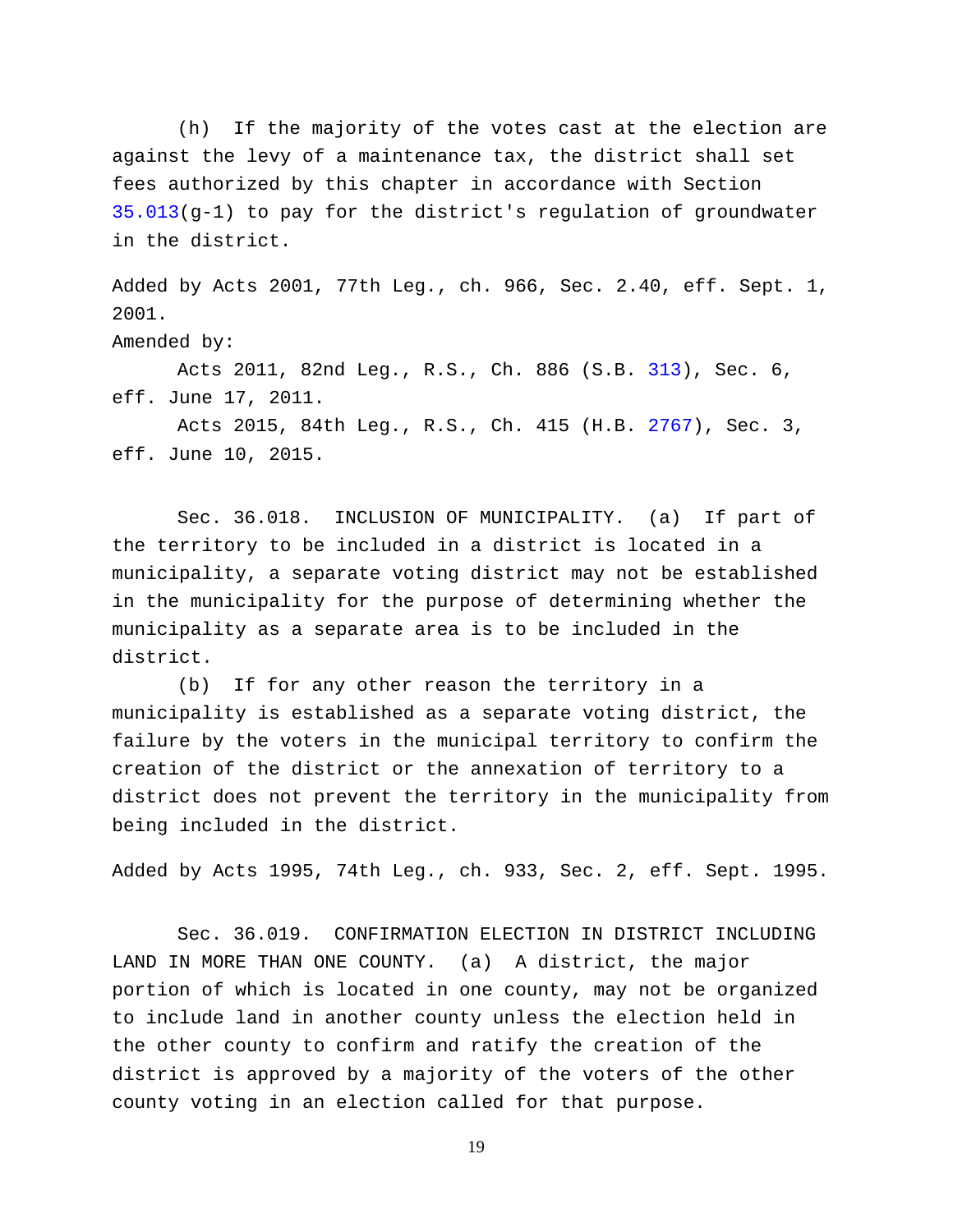(b) This section does not apply to districts created under Section [36.0151.](http://www.statutes.legis.state.tx.us/GetStatute.aspx?Code=WA&Value=36.0151)

Added by Acts 1995, 74th Leg., ch. 933, Sec. 2, eff. Sept. 1, 1995. Amended by Acts 2001, 77th Leg., ch. 966, Sec. 2.41, eff. Sept. 1, 2001.

Sec. 36.020. BOND AND TAX PROPOSAL. (a) At an election to create a district, the temporary directors may include a proposition for the issuance of bonds or notes, the levy of taxes to retire all or part of the bonds or notes, and the levy of a maintenance tax. The maintenance tax rate may not exceed 50 cents on each \$100 of assessed valuation.

(b) The board shall include in any bond and tax proposition the maximum amount of bonds or notes to be issued and their maximum maturity date.

Added by Acts 1995, 74th Leg., ch. 933, Sec. 2, eff. Sept. 1, 1995.

Sec. 36.021. NOTIFICATION OF COUNTY CLERK. Within 30 days following the creation of a district or any amendment to the boundaries of a district, the board of directors shall file with the county clerk of each county in which all or part of the district is located a certified copy of the description of the boundaries of the district. Each county clerk shall record the certified copy of the boundaries in the property records of that county.

Added by Acts 1995, 74th Leg., ch. 933, Sec. 2, eff. Sept. 1, 1995.

### SUBCHAPTER C. ADMINISTRATION

Sec. 36.051. BOARD OF DIRECTORS. (a) The governing body of a district is the board of directors, which shall consist of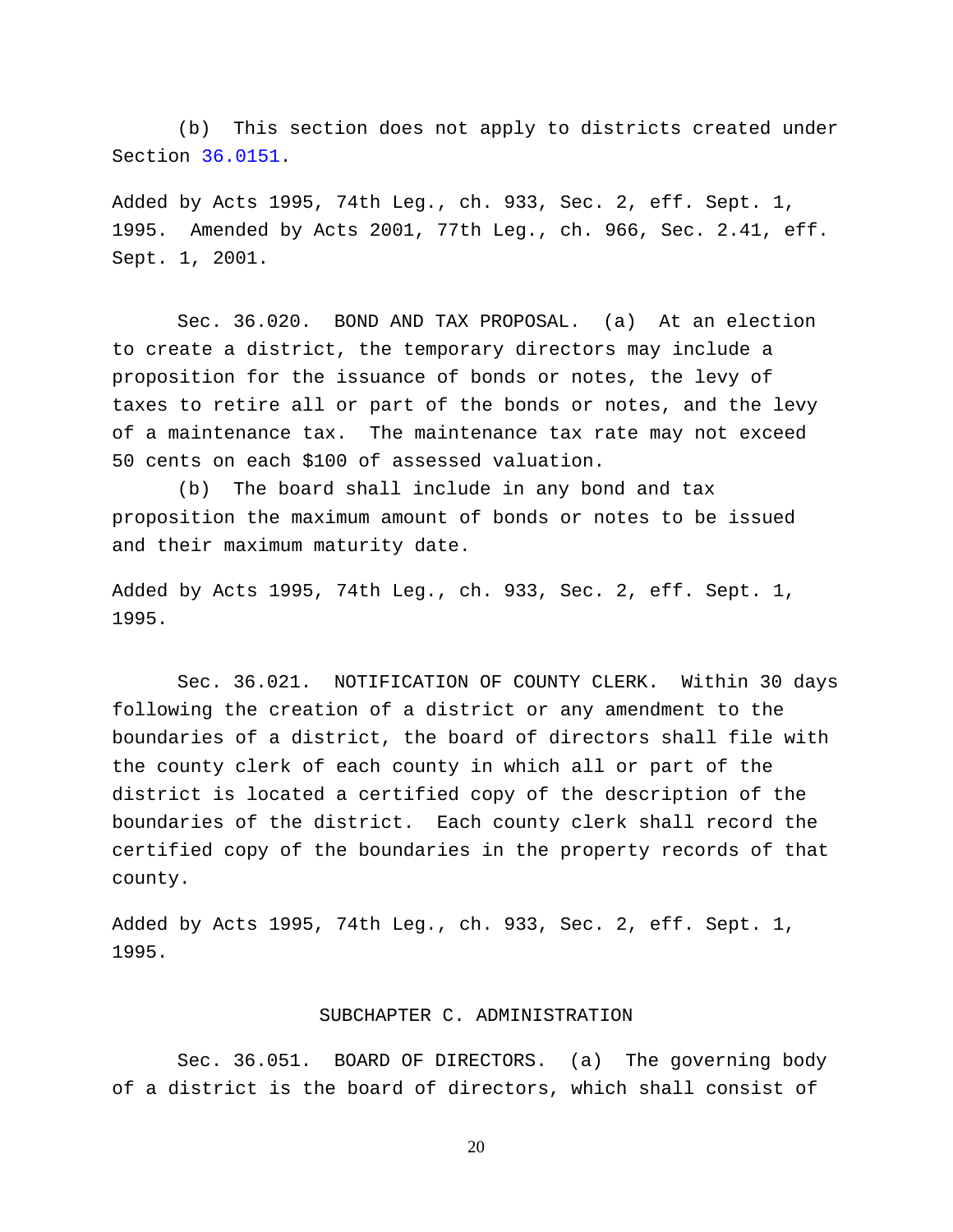not fewer than five and not more than 11 directors elected for four-year terms. The number of directors may be changed as determined by the board when territory is annexed by the district.

(b) A member of a governing body of another political subdivision is ineligible for appointment or election as a director. A director is disqualified and vacates the office of director if the director is appointed or elected as a member of the governing body of another political subdivision. This subsection does not apply to any district with a population less than 50,000.

(c) Vacancies in the office of director shall be filled by appointment of the board. If the vacant office is not scheduled for election for longer than two years at the time of the appointment, the board shall order an election for the unexpired term to be held as part of the next regularly scheduled director's election. The appointed director's term shall end on qualification of the director elected at that election.

(d) In a district with a population of less than 50,000, the common law doctrine of incompatibility does not disqualify:

(1) a member of the governing body or officer of another political subdivision other than a municipality or county from serving as a director of the district; or

(2) a director of the district from serving as a member of the governing body or officer of another political subdivision other than a municipality or county.

Added by Acts 1995, 74th Leg., ch. 933, Sec. 2, eff. Sept. 1, 1995. Amended by Acts 2003, 78th Leg., ch. 78, Sec. 1, eff. May 19, 2003.

Sec. 36.052. OTHER LAWS NOT APPLICABLE. (a) Other laws governing the administration or operations of districts created under Section [52,](http://www.statutes.legis.state.tx.us/GetStatute.aspx?Code=CN&Value=3.52) Article III, or Section [59,](http://www.statutes.legis.state.tx.us/GetStatute.aspx?Code=CN&Value=16.59) Article XVI, Texas Constitution, shall not apply to any district governed by this chapter. This chapter prevails over any other law in conflict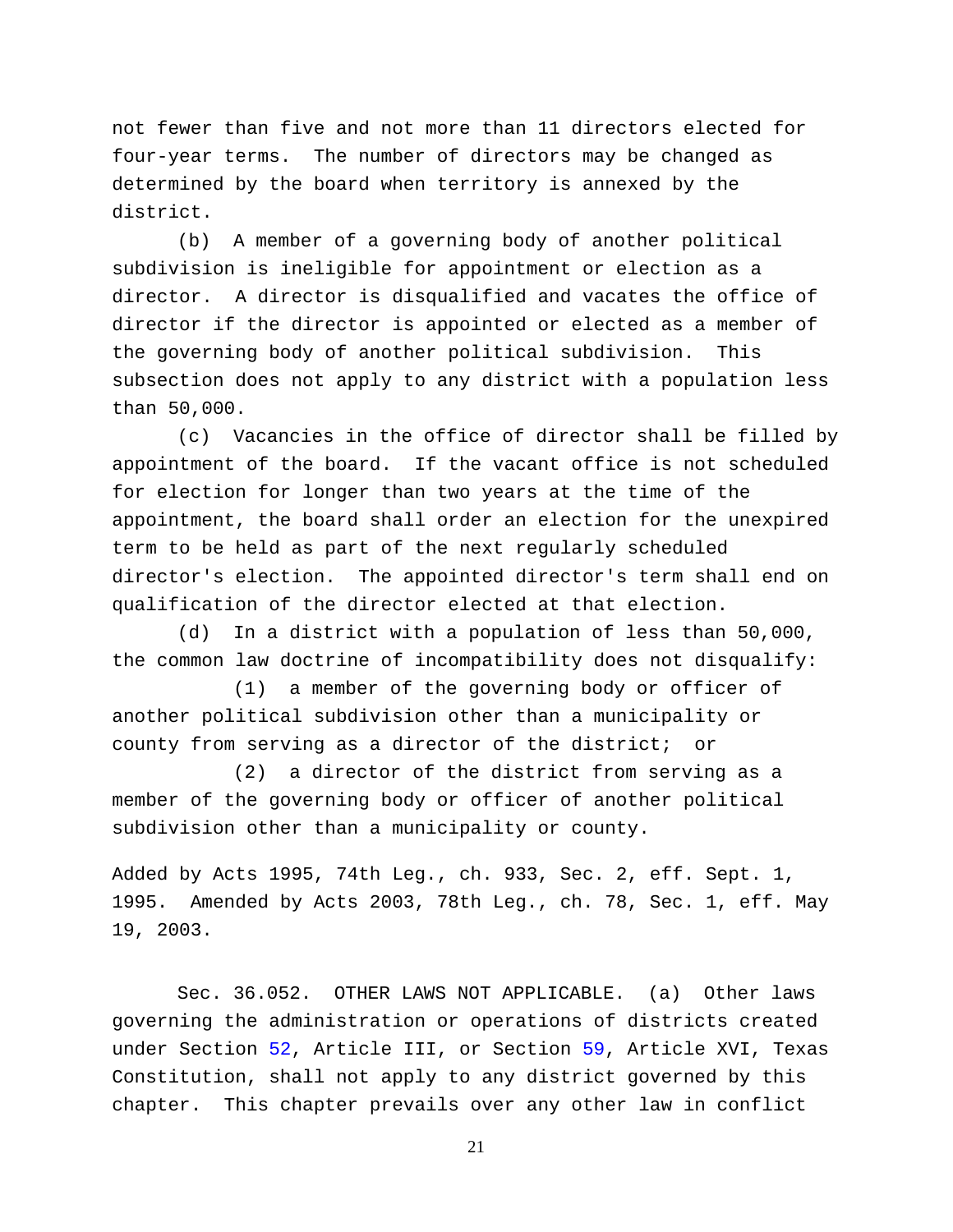or inconsistent with this chapter, except any special law governing a specific district shall prevail over this chapter.

(b) Notwithstanding Subsection (a), the following provisions prevail over a conflicting or inconsistent provision of a special law that governs a specific district:

- (1) Sections 36.107-36.108;
- (2) Sections 36.159-36.161; and
- (3) Subchapter I.

Added by Acts 1995, 74th Leg., ch. 933, Sec. 2, eff. Sept. 1, 1995. Amended by Acts 1997, 75th Leg., ch. 1010, Sec. 4.27, eff. Sept. 1, 1997.

Sec. 36.053. QUORUM. A majority of the membership of the board constitutes a quorum for any meeting, and a concurrence of a majority of the entire membership of the board is sufficient for transacting any business of the district.

Added by Acts 1995, 74th Leg., ch. 933, Sec. 2, eff. Sept. 1, 1995.

Sec. 36.054. OFFICERS. (a) After a district is created and the directors have qualified, the board shall meet, elect a president, vice president, secretary, and any other officers or assistant officers as the board may deem necessary and begin the discharge of its duties.

(b) After each directors' election, the board shall meet and elect officers.

(c) The president is the chief executive officer of the district, presides at all meetings of the board, and shall execute all documents on behalf of the district. The vice president shall act as president in case of the absence or disability of the president. The secretary is responsible for seeing that all records and books of the district are properly kept and shall attest the president's signature on all documents.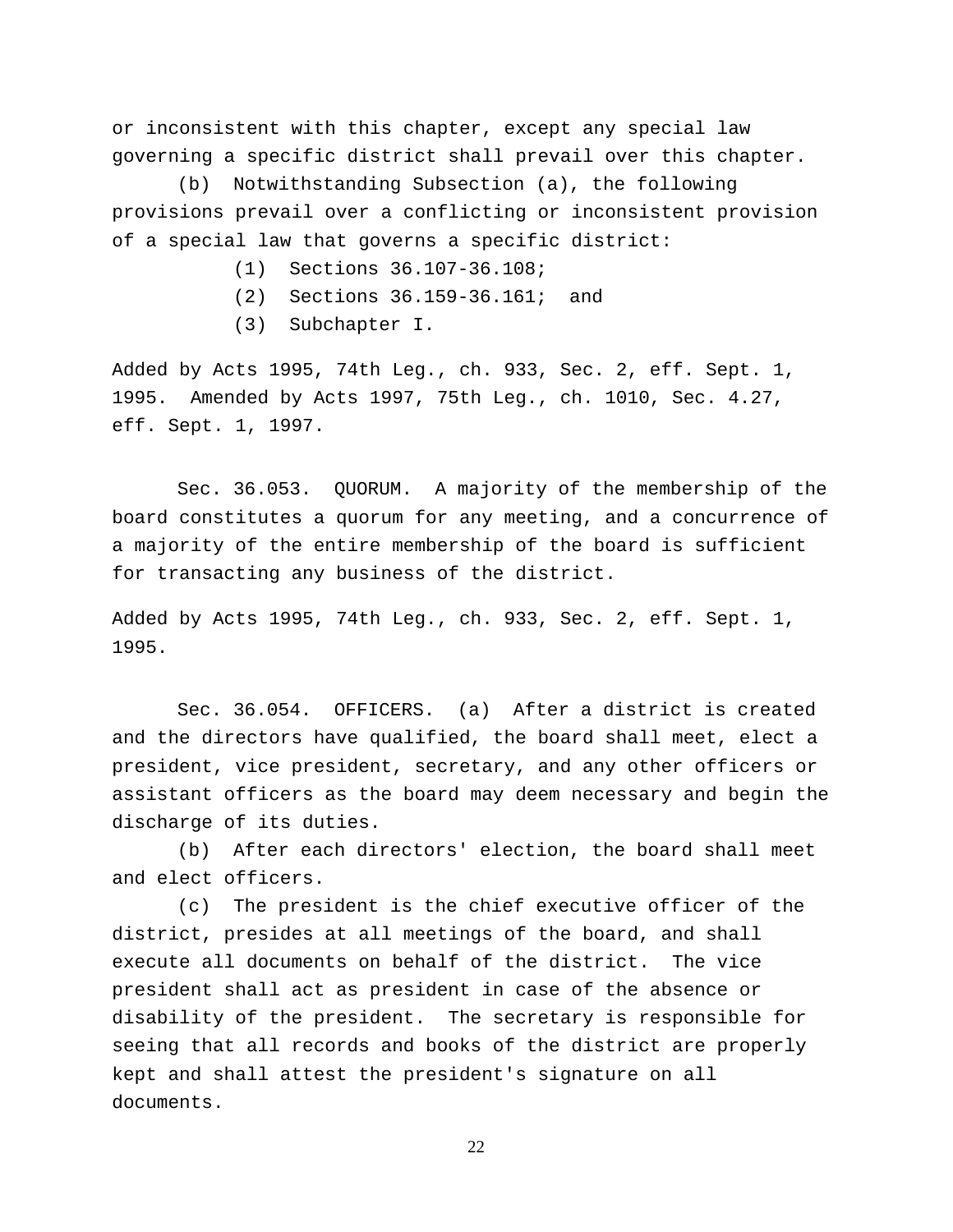(d) The board may appoint another director, the general manager, or any employee as assistant or deputy secretary to assist the secretary, and any such person shall be entitled to certify as to the authenticity of any record of the district, including but not limited to all proceedings relating to bonds, contracts, or indebtedness of the district.

(e) After any election or appointment of a director, a district shall notify the executive director within 30 days after the date of the election or appointment of the name and mailing address of the director chosen and the date that director's term of office expires. The executive director shall provide forms to the district for such purpose.

Added by Acts 1995, 74th Leg., ch. 933, Sec. 2, eff. Sept. 1, 1995.

Sec. 36.055. SWORN STATEMENT, BOND, AND OATH OF OFFICE. (a) As soon as practicable after a director is elected or appointed, that director shall make the sworn statement prescribed by the constitution for public office.

(b) As soon as practicable after a director has made the sworn statement, and before beginning to perform the duties of office, that director shall take the oath of office prescribed by the constitution for public officers.

(c) Before beginning to perform the duties of office, each director shall execute a bond for \$10,000 payable to the district and conditioned on the faithful performance of that director's duties. All bonds of the directors shall be approved by the board and paid for by the district.

(d) The sworn statement shall be filed as prescribed by the constitution. The bond and oath shall be filed with the district and retained in its records. A duplicate original of the oath shall also be filed with the secretary of state within 10 days after its execution and need not be filed before the new director begins to perform the duties of office.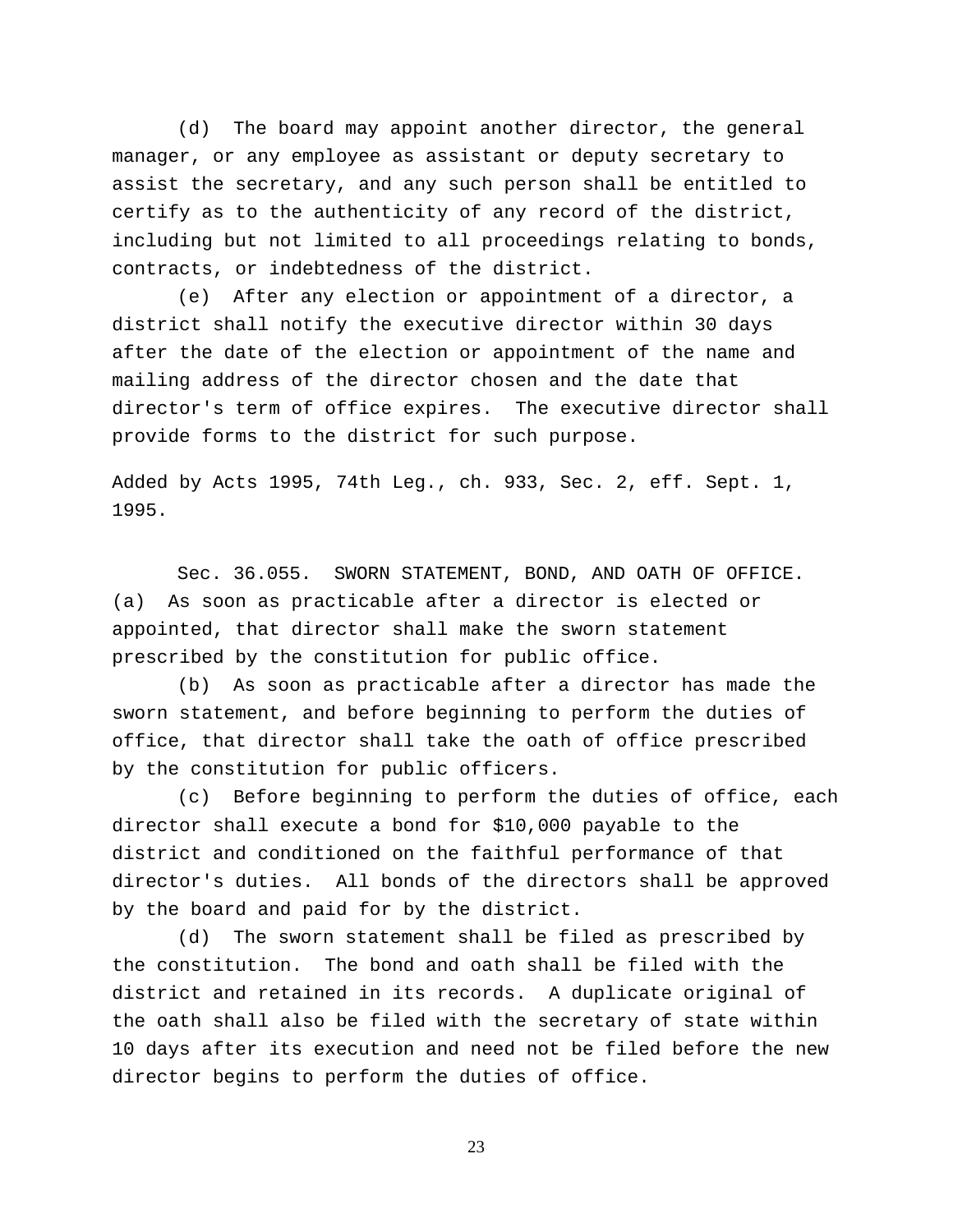Added by Acts 1995, 74th Leg., ch. 933, Sec. 2, eff. Sept. 1, 1995. Amended by Acts 1999, 76th Leg., ch. 249, Sec. 1, eff. Aug. 30, 1999.

Sec. 36.056. GENERAL MANAGER. (a) The board may employ or contract with a person to perform such services as general manager for the district as the board may from time to time specify. The board may delegate to the general manager full authority to manage and operate the affairs of the district subject only to orders of the board.

(b) The board may delegate to the general manager the authority to employ all persons necessary for the proper handling of the business and operation of the district and to determine the compensation to be paid all employees other than the general manager.

(c) Except in a district that is composed of the territory of more than one county, a director may be employed as general manager of the district. The compensation of a general manager who also serves as a director shall be established by the other directors.

Added by Acts 1995, 74th Leg., ch. 933, Sec. 2, eff. Sept. 1, 1995.

Sec. 36.057. MANAGEMENT OF DISTRICT. (a) The board shall be responsible for the management of all the affairs of the district. The district shall employ or contract with all persons, firms, partnerships, corporations, or other entities, public or private, deemed necessary by the board for the conduct of the affairs of the district, including, but not limited to, engineers, attorneys, financial advisors, operators, bookkeepers, tax assessors and collectors, auditors, and administrative staff.

(b) The board shall set the compensation and terms for consultants.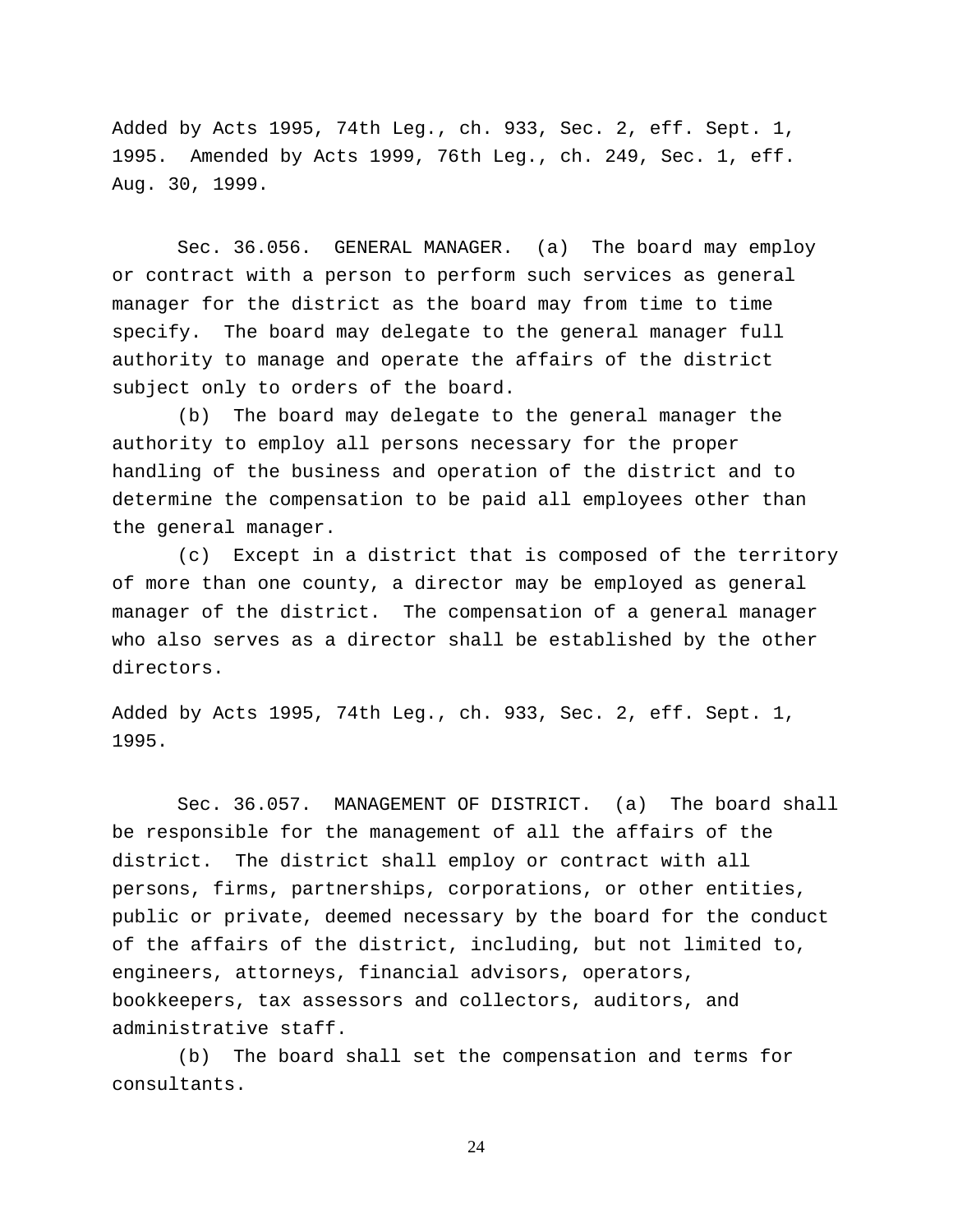(c) In selecting attorneys, engineers, auditors, financial advisors, or other professional consultants, the district shall follow the procedures provided in the Professional Services Procurement Act, Subchapter A, Chapter [2254,](http://www.statutes.legis.state.tx.us/GetStatute.aspx?Code=GV&Value=2254) Government Code.

(d) The board shall require an officer, employee, or consultant who collects, pays, or handles any funds of the district to furnish good and sufficient bond, payable to the district, in an amount determined by the board to be sufficient to safeguard the district. The bond shall be conditioned on the faithful performance of that person's duties and on accounting for all funds and property of the district. Such bond shall be signed or endorsed by a surety company authorized to do business in the state.

(e) The board may pay the premium on surety bonds required of officials, employees, or consultants of the district out of any available funds of the district, including proceeds from the sale of bonds.

(f) The board may adopt bylaws to govern the affairs of the district to perform its purposes. The board may, by resolution, authorize its general manager or other employee to execute documents on behalf of the district.

(g) The board shall also have the right to purchase all materials, supplies, equipment, vehicles, and machinery needed by the district to perform its purposes.

Added by Acts 1995, 74th Leg., ch. 933, Sec. 2, eff. Sept. 1, 1995.

Sec. 36.058. CONFLICTS OF INTEREST. A director of a district is subject to the provisions of Chapters [171](http://www.statutes.legis.state.tx.us/GetStatute.aspx?Code=LG&Value=171) and [176,](http://www.statutes.legis.state.tx.us/GetStatute.aspx?Code=LG&Value=176) Local Government Code, relating to the regulation of conflicts of officers of local governments.

Added by Acts 1995, 74th Leg., ch. 933, Sec. 2, eff. Sept. 1, 1995. Amended by: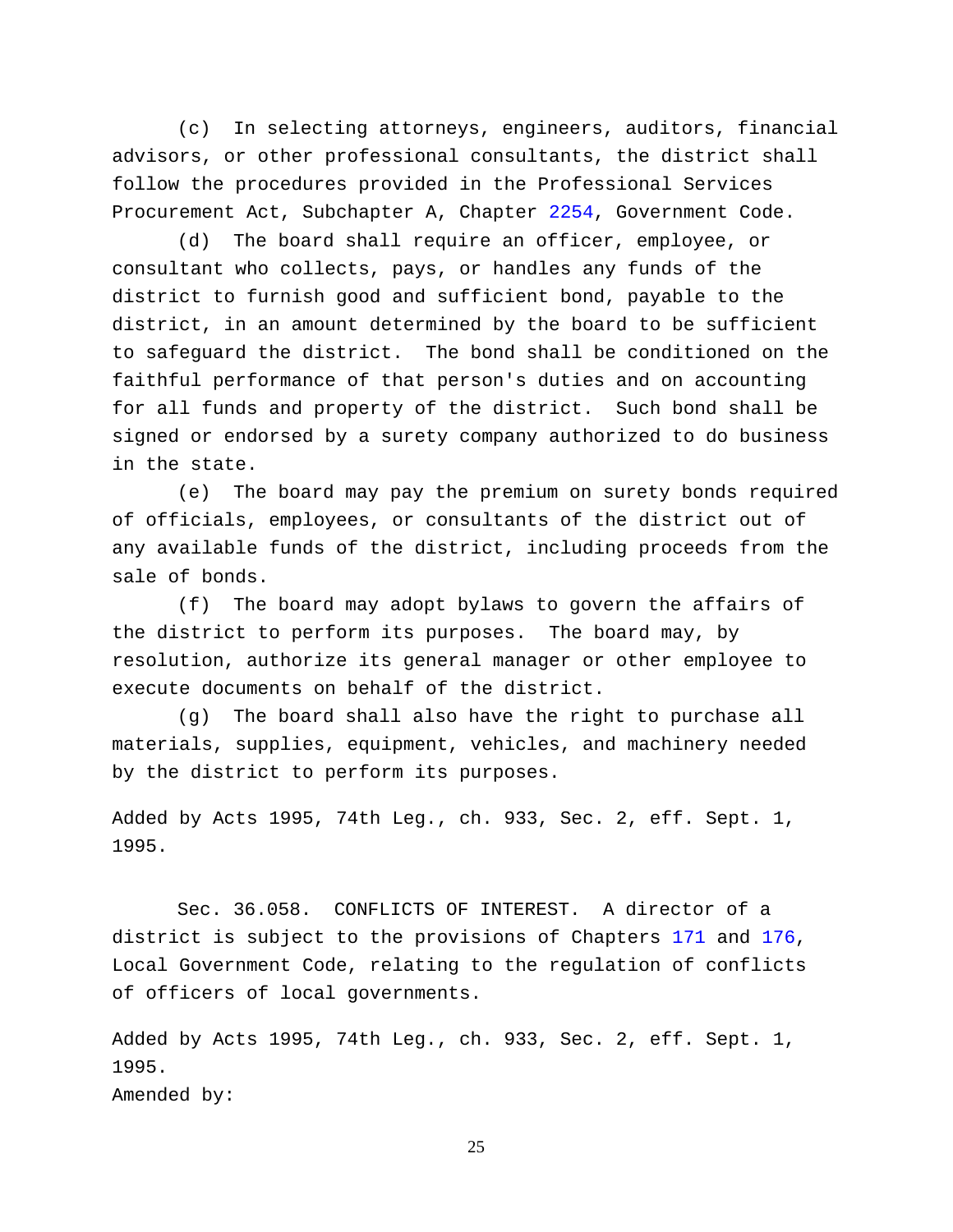Acts 2015, 84th Leg., R.S., Ch. 415 (H.B. [2767\)](http://www.legis.state.tx.us/tlodocs/84R/billtext/html/HB02767F.HTM), Sec. 4, eff. June 10, 2015.

Sec. 36.059. GENERAL ELECTIONS. (a) All elections shall be generally conducted in accordance with the Election Code except as otherwise provided for by this chapter. Write-in candidacies for any district office shall be governed by Subchapter C, Chapter [146,](http://www.statutes.legis.state.tx.us/GetStatute.aspx?Code=EL&Value=146) Election Code.

(b) The directors of the district shall be elected according to the precinct method as defined by Chapter [12,](http://www.statutes.legis.state.tx.us/GetStatute.aspx?Code=WA&Value=12) page 1105, Special Laws, Acts of the 46th Legislature, Regular Session, 1939. To be qualified to be elected as a director, a person must be a registered voter in the precinct that the person represents. If any part of a municipal corporation is a part of one precinct, then no part of the municipal corporation shall be included in another precinct, except that a municipal corporation having a population of more than 200,000 may be divided between two or more precincts. In a multicounty district, not more than two of the five precincts may include the same municipal corporation or part of the same municipal corporation.

Added by Acts 1995, 74th Leg., ch. 933, Sec. 2, eff. Sept. 1, 1995.

Sec. 36.060. FEES OF OFFICE; REIMBURSEMENT. (a) A director is entitled to receive fees of office of not more than \$250 a day for each day the director actually spends performing the duties of a director. The fees of office may not exceed \$9,000 a year.

(b) Each director is also entitled to receive reimbursement of actual expenses reasonably and necessarily incurred while engaging in activities on behalf of the district.

(c) In order to receive fees of office and to receive reimbursement for expenses, each director shall file with the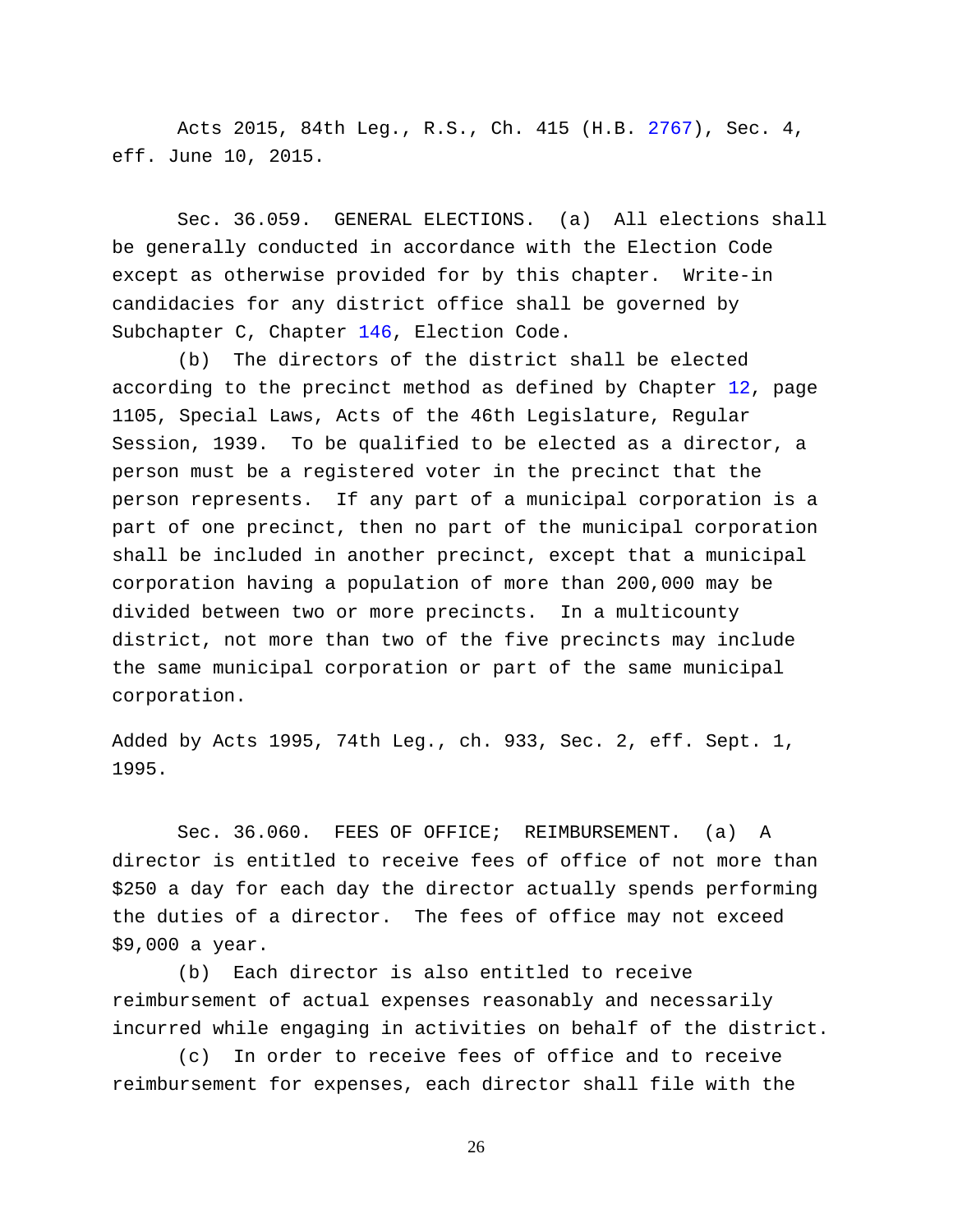district a verified statement showing the number of days actually spent in the service of the district and a general description of the duties performed for each day of service.

(d) Section [36.052\(](http://www.statutes.legis.state.tx.us/GetStatute.aspx?Code=WA&Value=36.052)a) notwithstanding, Subsection (a) prevails over any other law in conflict with or inconsistent with that subsection, including a special law governing a specific district unless the special law prohibits the directors of that district from receiving a fee of office. If the application of this section results in an increase in the fees of office for any district, that district's fees of office shall not increase unless the district's board by resolution authorizes payment of the higher fees.

(e) For liability purposes only, a director is considered a district employee under Chapter [101,](http://www.statutes.legis.state.tx.us/GetStatute.aspx?Code=CP&Value=101) Civil Practice and Remedies Code, even if the director does not receive fees of office voluntarily, by district policy, or through a statutory exception to this section.

Added by Acts 1995, 74th Leg., ch. 933, Sec. 2, eff. Sept. 1, 1995. Amended by Acts 1999, 76th Leg., ch. 1354, Sec. 1, eff. Sept. 1, 1999; Acts 2001, 77th Leg., ch. 966, Sec. 2.42, eff. Sept. 1, 2001; Acts 2003, 78th Leg., ch. 905, Sec. 1, eff. June 20, 2003.

Amended by:

Acts 2013, 83rd Leg., R.S., Ch. 931 (H.B. [1563\)](http://www.legis.state.tx.us/tlodocs/83R/billtext/html/HB01563F.HTM), Sec. 1, eff. September 1, 2013.

Acts 2015, 84th Leg., R.S., Ch. 464 (H.B. [3163\)](http://www.legis.state.tx.us/tlodocs/84R/billtext/html/HB03163F.HTM), Sec. 1, eff. June 15, 2015.

Sec. 36.061. POLICIES. (a) Subject to the law governing the district, the board shall adopt the following in writing:

(1) a code of ethics for district directors, officers, employees, and persons who are engaged in handling investments for the district;

(2) a policy relating to travel expenditures;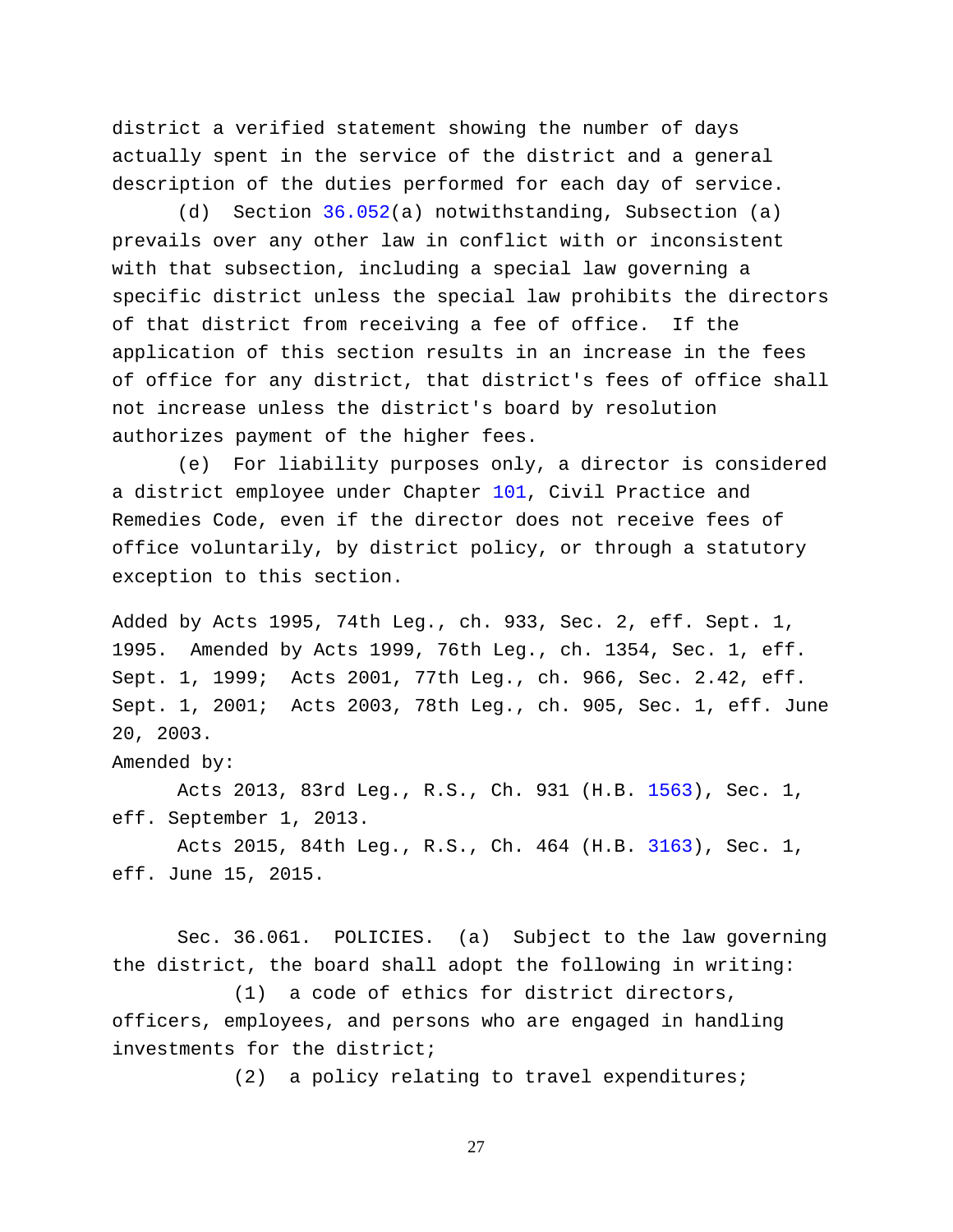(3) a policy relating to district investments that ensures that:

(A) purchases and sales of investments are initiated by authorized individuals, conform to investment objectives and regulations, and are properly documented and approved; and

(B) periodic review is made of district investments to evaluate investment performance and security;

(4) policies and procedures for selection, monitoring, or review and evaluation of professional services; and

(5) policies that ensure a better use of management information, including:

(A) budgets for use in planning and controlling cost; and

(B) an audit or finance committee of the board. (b) The state auditor may audit the records of any district if the state auditor determines that the audit is necessary.

Added by Acts 1995, 74th Leg., ch. 933, Sec. 2, eff. Sept. 1, 1995. Amended by Acts 2003, 78th Leg., ch. 785, Sec. 51, eff. Sept. 1, 2003.

Amended by:

Acts 2015, 84th Leg., R.S., Ch. 415 (H.B. [2767\)](http://www.legis.state.tx.us/tlodocs/84R/billtext/html/HB02767F.HTM), Sec. 5, eff. June 10, 2015.

Sec. 36.062. OFFICES AND MEETING PLACES. (a) The board shall designate from time to time and maintain one or more regular offices for conducting the business of the district and maintaining the records of the district. Such offices may be located either inside or outside the district's boundaries as determined in the discretion of the board.

(b) The board shall designate one or more places inside or outside the district for conducting the meetings of the board.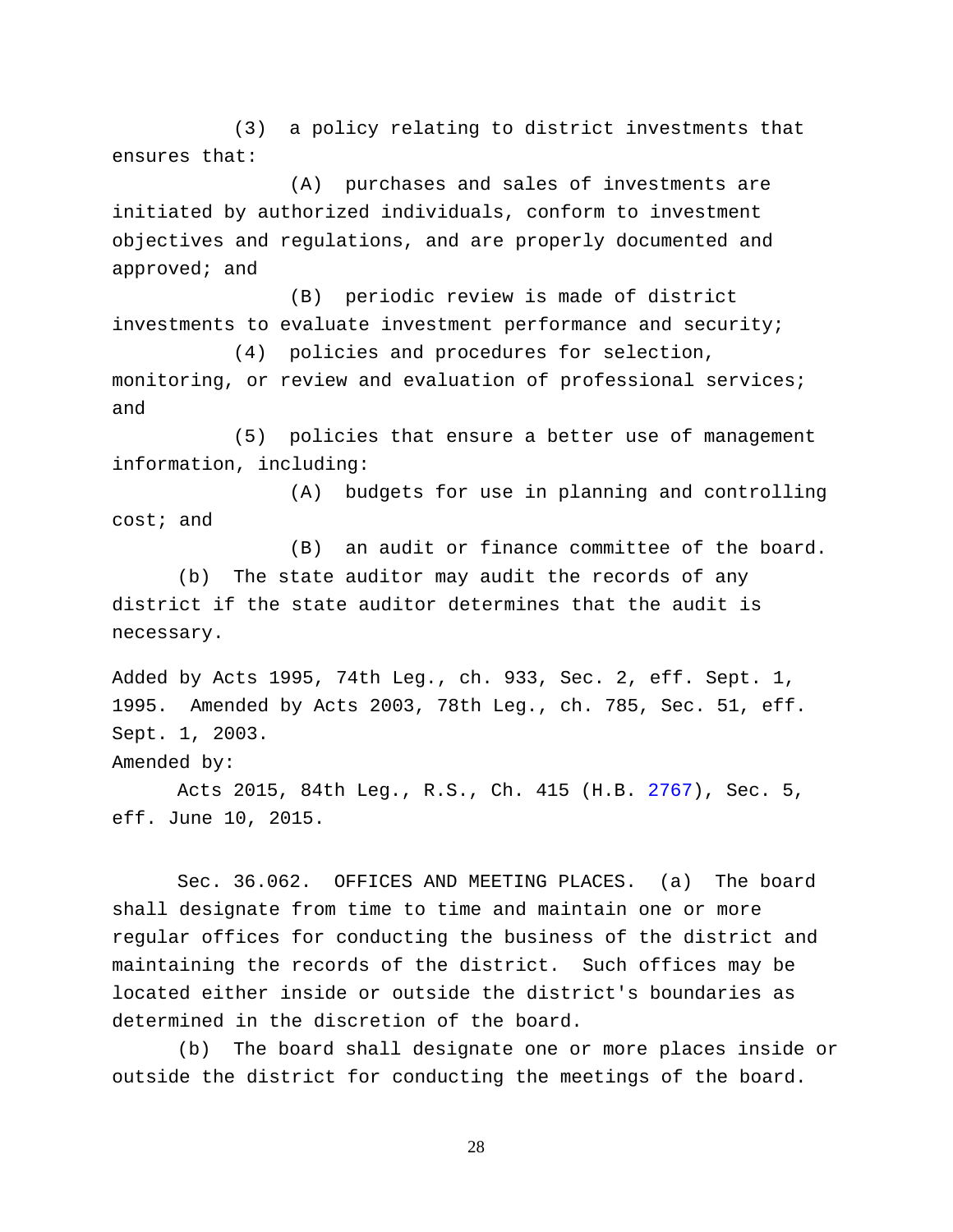Added by Acts 1995, 74th Leg., ch. 933, Sec. 2, eff. Sept. 1, 1995.

Sec. 36.063. NOTICE OF MEETINGS. (a) Except as provided by Subsections (b) and (c), notice of meetings of the board shall be given as set forth in the Open Meetings Act, Chapter [551,](http://www.statutes.legis.state.tx.us/GetStatute.aspx?Code=GV&Value=551) Government Code. Neither failure to provide notice of a regular meeting nor an insubstantial defect in notice of any meeting shall affect the validity of any action taken at the meeting.

(b) At least 10 days before a hearing under Section [36.108\(](http://www.statutes.legis.state.tx.us/GetStatute.aspx?Code=WA&Value=36.108)d-2) or a meeting at which a district will adopt a desired future condition under Section [36.108\(](http://www.statutes.legis.state.tx.us/GetStatute.aspx?Code=WA&Value=36.108)d-4), the board must post notice that includes:

(1) the proposed desired future conditions and a list of any other agenda items;

(2) the date, time, and location of the meeting or hearing;

(3) the name, telephone number, and address of the person to whom questions or requests for additional information may be submitted;

(4) the names of the other districts in the district's management area; and

(5) information on how the public may submit comments.

(c) Except as provided by Subsection (b), notice of a hearing described by Subsection (b) must be provided in the manner prescribed for a rulemaking hearing under Section [36.101\(](http://www.statutes.legis.state.tx.us/GetStatute.aspx?Code=WA&Value=36.101)d).

Added by Acts 1995, 74th Leg., ch. 933, Sec. 2, eff. Sept. 1, 1995.

Amended by:

Acts 2011, 82nd Leg., R.S., Ch. 1233 (S.B. [660\)](http://www.legis.state.tx.us/tlodocs/82R/billtext/html/SB00660F.HTM), Sec. 15, eff. September 1, 2011.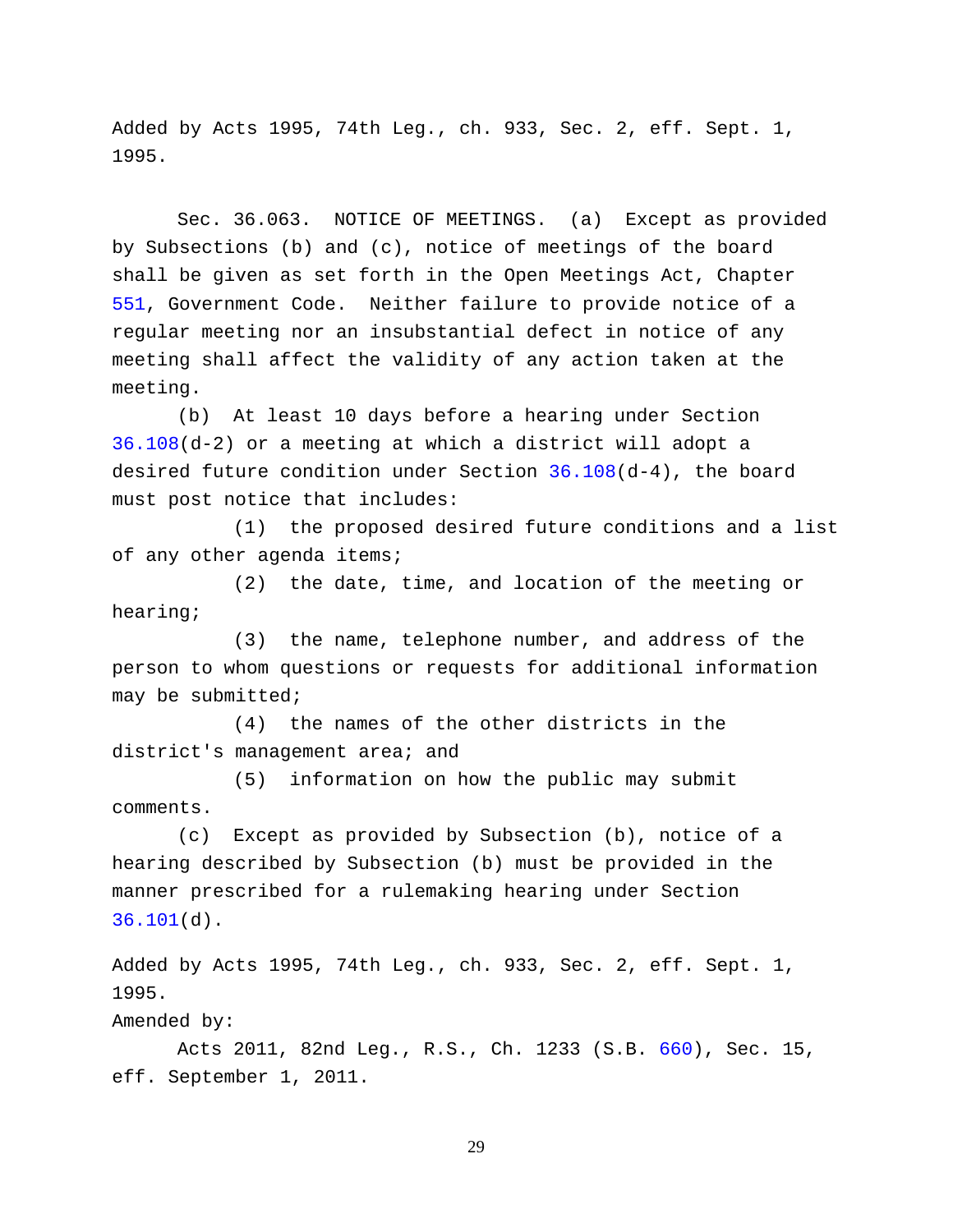Sec. 36.064. MEETINGS. (a) The board shall hold regular meetings at least quarterly. It may hold meetings at other times as required for the business of the district.

(b) Meetings shall be conducted and notice of meetings shall be posted in accordance with the Open Meetings Act, Chapter [551,](http://www.statutes.legis.state.tx.us/GetStatute.aspx?Code=GV&Value=551) Government Code. A meeting of a committee of the board, or a committee composed of representatives of more than one board, where less than a quorum of any one board is present is not subject to the provisions of the Open Meetings Act, Chapter [551,](http://www.statutes.legis.state.tx.us/GetStatute.aspx?Code=GV&Value=551) Government Code.

Added by Acts 1995, 74th Leg., ch. 933, Sec. 2, eff. Sept. 1, 1995.

Sec. 36.065. RECORDS. (a) The board shall keep a complete account of all its meetings and proceedings and shall preserve its minutes, contracts, records, notices, accounts, receipts, and other records in a safe place.

(b) The records of each district are the property of the district and are subject to Chapter [552,](http://www.statutes.legis.state.tx.us/GetStatute.aspx?Code=GV&Value=552) Government Code.

(c) The preservation, storage, destruction, or other disposition of the records of each district is subject to the requirements of Chapter [201,](http://www.statutes.legis.state.tx.us/GetStatute.aspx?Code=LG&Value=201) Local Government Code, and rules adopted thereunder.

Added by Acts 1995, 74th Leg., ch. 933, Sec. 2, eff. Sept. 1, 1995.

Sec. 36.066. SUITS. (a) A district may sue and be sued in the courts of this state in the name of the district by and through its board. A district board member is immune from suit and immune from liability for official votes and official actions. To the extent an official vote or official action conforms to laws relating to conflicts of interest, abuse of office, or constitutional obligations, this subsection provides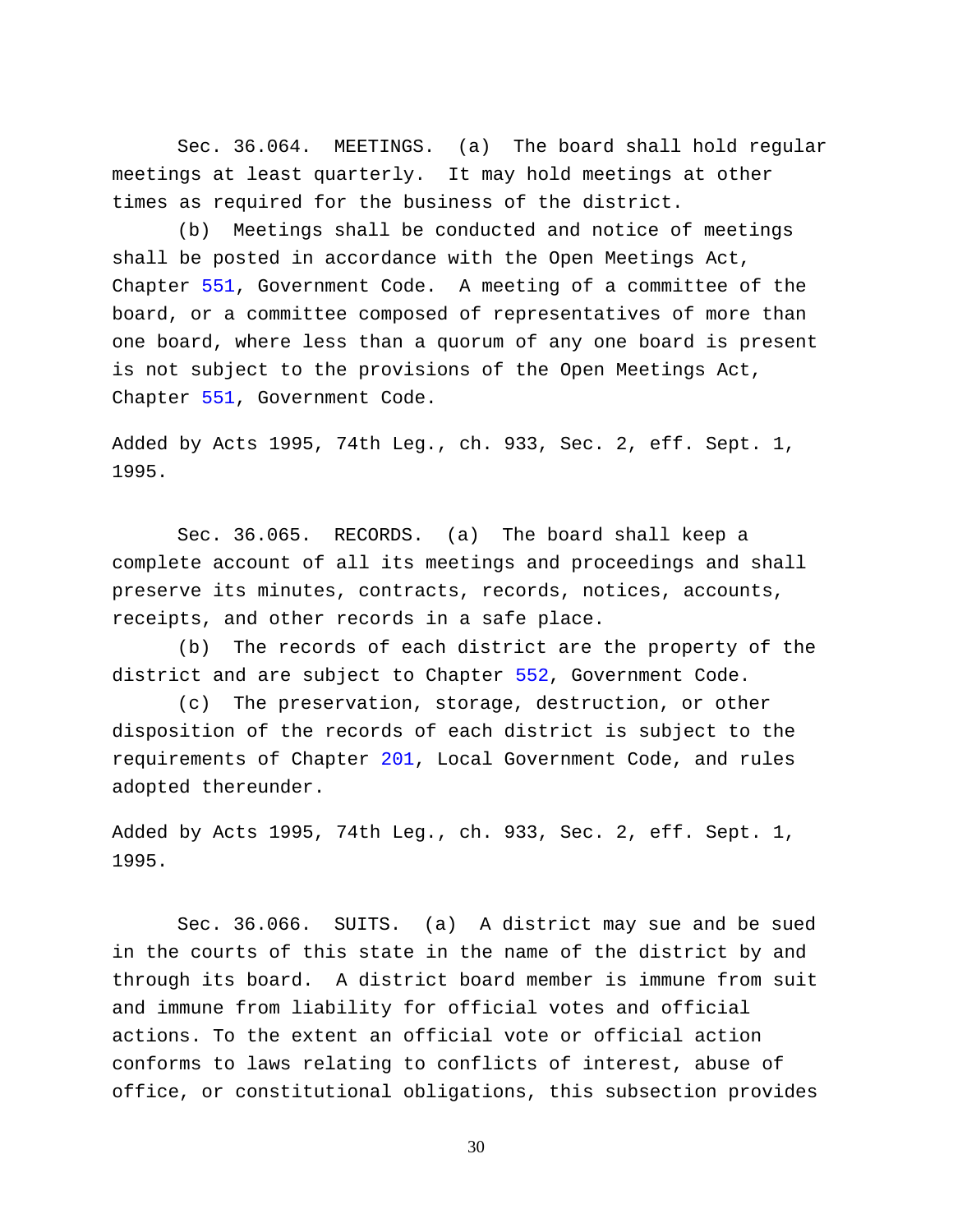immunity for those actions. All courts shall take judicial notice of the creation of the district and of its boundaries.

(b) Any court in the state rendering judgment for debt against a district may order the board to levy, assess, and collect taxes or assessments to pay the judgment.

(c) The president or the general manager of any district shall be the agent of the district on whom process, notice, or demand required or permitted by law to be served upon a district may be served.

(d) Except as provided in Subsection (e), no suit may be instituted in any court of this state contesting:

(1) the validity of the creation and boundaries of a district;

(2) any bonds or other obligations issued by a district; or

(3) the validity or the authorization of a contract with the United States by a district.

(e) The matters listed in Subsection (d) may be judicially inquired into at any time and determined in any suit brought by the State of Texas through the attorney general. The action shall be brought on good cause shown, except where otherwise provided by other provisions of this code or by the Texas Constitution. It is specifically provided, however, that no such proceeding shall affect the validity of or security for any bonds or other obligations theretofore issued by a district if such bonds or other obligations have been approved by the attorney general.

(f) A district shall not be required to give bond for appeal, injunction, or costs in any suit to which it is a party and shall not be required to deposit more than the amount of any award in any eminent domain proceeding.

(g) If the district prevails in any suit other than a suit in which it voluntarily intervenes, the district may seek and the court shall grant, in the interests of justice and as provided by Subsection (h), in the same action, recovery for attorney's fees, costs for expert witnesses, and other costs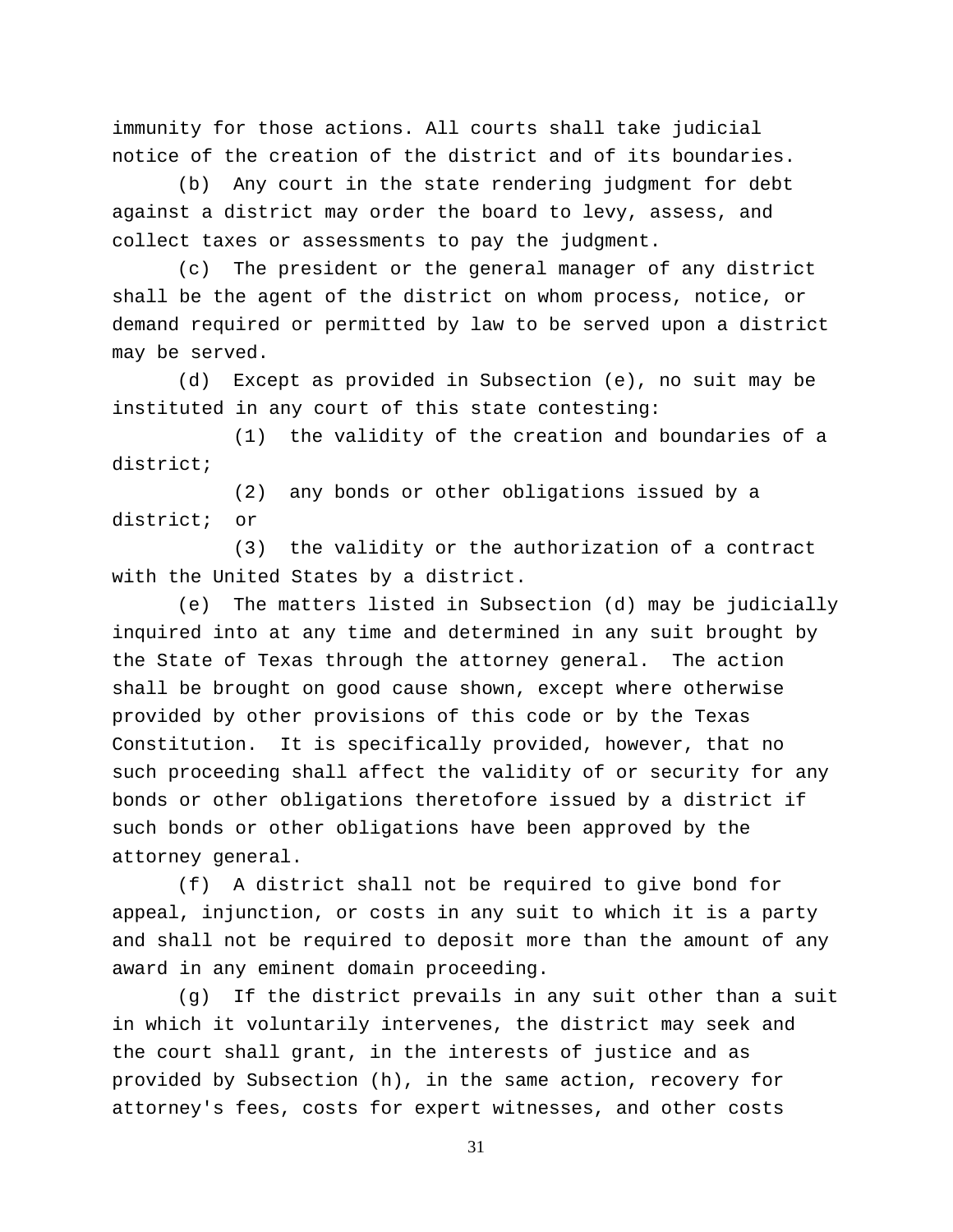incurred by the district before the court. The amount of the attorney's fees shall be fixed by the court.

(h) If the district prevails on some, but not all, of the issues in the suit, the court shall award attorney's fees and costs only for those issues on which the district prevails. The district has the burden of segregating the attorney's fees and costs in order for the court to make an award.

Added by Acts 1995, 74th Leg., ch. 933, Sec. 2, eff. Sept. 1, 1995. Amended by Acts 2001, 77th Leg., ch. 966, Sec. 2.43, eff. Sept. 1, 2001.

Amended by:

Acts 2015, 84th Leg., R.S., Ch. 464 (H.B. [3163\)](http://www.legis.state.tx.us/tlodocs/84R/billtext/html/HB03163F.HTM), Sec. 2, eff. June 15, 2015.

Acts 2015, 84th Leg., R.S., Ch. 993 (H.B. [200\)](http://www.legis.state.tx.us/tlodocs/84R/billtext/html/HB00200F.HTM), Sec. 2, eff. September 1, 2015.

Sec. 36.067. CONTRACTS. (a) A district shall contract, and be contracted with, in the name of the district.

(b) A district may purchase property from any other governmental entity by negotiated contract without the necessity of securing appraisals or advertising for bids.

(c) A district may use the reverse auction procedure, as defined by Section [2155.062\(](http://www.statutes.legis.state.tx.us/GetStatute.aspx?Code=GV&Value=2155.062)d), Government Code, for purchasing.

Added by Acts 1995, 74th Leg., ch. 933, Sec. 2, eff. Sept. 1, 1995. Amended by Acts 2001, 77th Leg., ch. 436, Sec. 8, eff. May 28, 2001.

Sec. 36.068. EMPLOYEE BENEFITS. (a) The board may provide for and administer retirement, disability, and death compensation funds for the employees of the district.

(b) The board may establish a public retirement system in accordance with the provisions of Chapter [810,](http://www.statutes.legis.state.tx.us/GetStatute.aspx?Code=GV&Value=810) Government Code. The board may also provide for a deferred compensation plan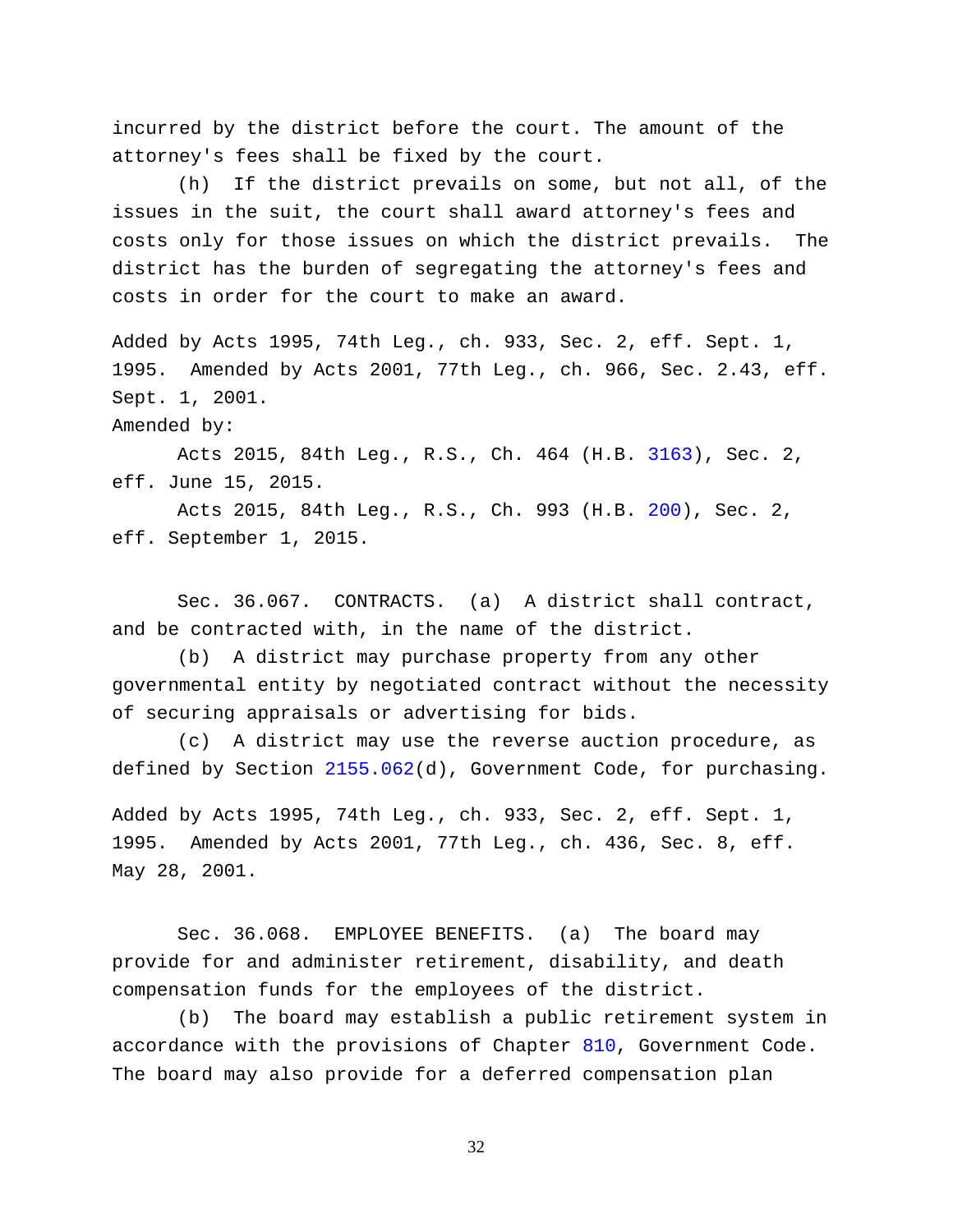described by Section 457 of the Internal Revenue Code of 1986 (26 U.S.C. Section 457).

(c) The board may include hospitalization and medical benefits to its employees as part of the compensation paid to the officers and employees and may adopt any plan, rule, or regulation in connection with it and amend or change the plan, rule, or regulation as it may determine.

(d) The board may establish a sick leave pool for employees of the district in the same manner as that authorized for the creation of a sick leave pool for state employees by Subchapter A, Chapter [661,](http://www.statutes.legis.state.tx.us/GetStatute.aspx?Code=GV&Value=661) Government Code.

Added by Acts 1995, 74th Leg., ch. 933, Sec. 2, eff. Sept. 1, 1995. Amended by Acts 1999, 76th Leg., ch. 1354, Sec. 2, eff. Sept. 1, 1999.

# SUBCHAPTER D. POWERS AND DUTIES

Sec. 36.101. RULEMAKING POWER. (a) A district may make and enforce rules, including rules limiting groundwater production based on tract size or the spacing of wells, to provide for conserving, preserving, protecting, and recharging of the groundwater or of a groundwater reservoir or its subdivisions in order to control subsidence, prevent degradation of water quality, or prevent waste of groundwater and to carry out the powers and duties provided by this chapter. In adopting a rule under this chapter, a district shall:

(1) consider all groundwater uses and needs;

(2) develop rules that are fair and impartial;

(3) consider the groundwater ownership and rights described by Section [36.002;](http://www.statutes.legis.state.tx.us/GetStatute.aspx?Code=WA&Value=36.002)

(4) consider the public interest in conservation, preservation, protection, recharging, and prevention of waste of groundwater, and of groundwater reservoirs or their subdivisions, and in controlling subsidence caused by withdrawal of groundwater from those groundwater reservoirs or their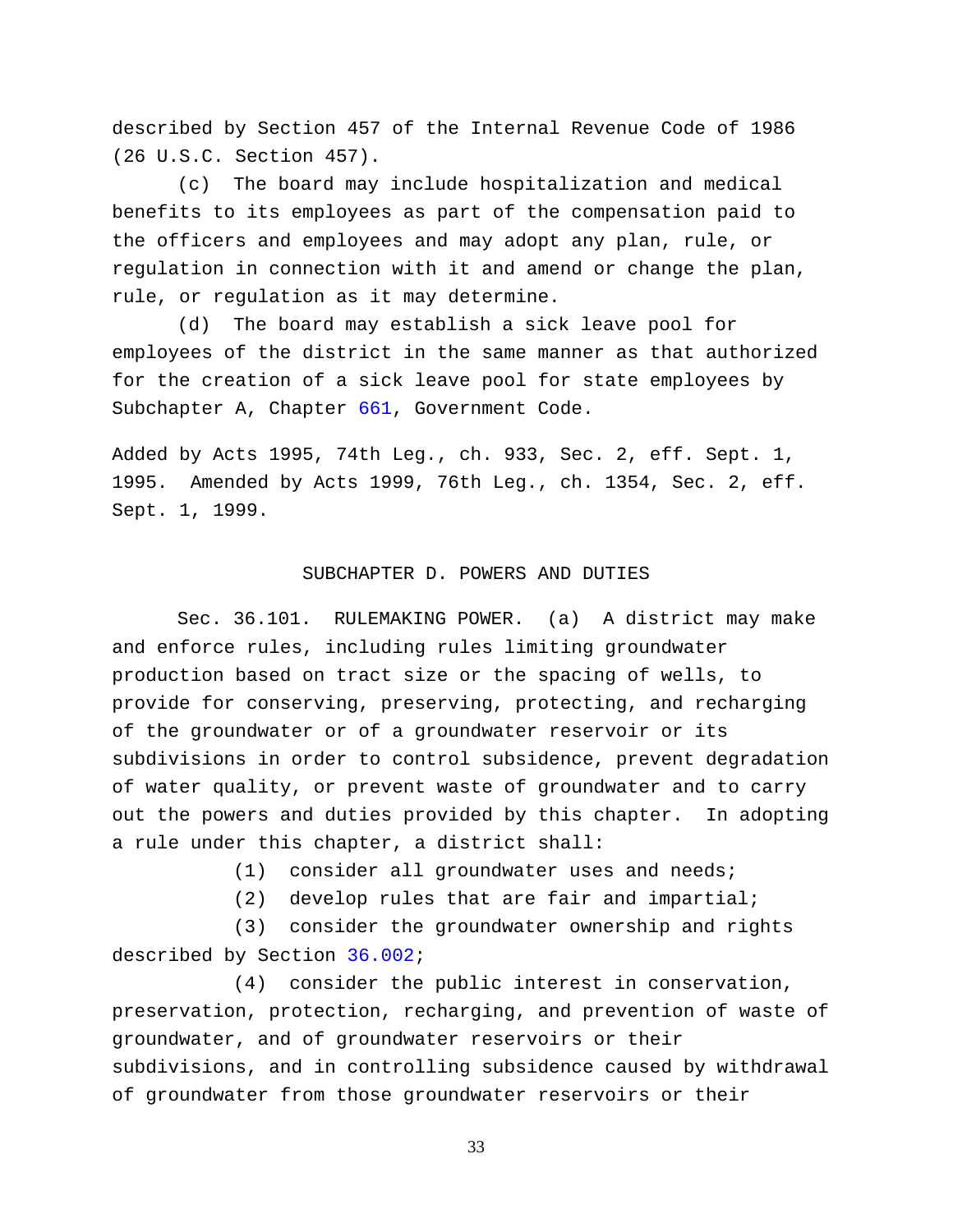subdivisions, consistent with the objectives of Section [59,](http://www.statutes.legis.state.tx.us/GetStatute.aspx?Code=CN&Value=16.59) Article XVI, Texas Constitution;

(5) consider the goals developed as part of the district's management plan under Section [36.1071;](http://www.statutes.legis.state.tx.us/GetStatute.aspx?Code=WA&Value=36.1071) and

(6) not discriminate between land that is irrigated for production and land that was irrigated for production and enrolled or participating in a federal conservation program.

(a-1) Any rule of a district that discriminates between land that is irrigated for production and land that was irrigated for production and enrolled or participating in a federal conservation program is void.

(b) Except as provided by Section [36.1011,](http://www.statutes.legis.state.tx.us/GetStatute.aspx?Code=WA&Value=36.1011) after notice and hearing, the board shall adopt and enforce rules to implement this chapter, including rules governing procedure before the board.

(c) The board shall compile its rules and make them available for use and inspection at the district's principal office.

(d) Not later than the 20th day before the date of a rulemaking hearing, the general manager or board shall:

(1) post notice in a place readily accessible to the public at the district office;

(2) provide notice to the county clerk of each county in the district;

(3) publish notice in one or more newspapers of general circulation in the county or counties in which the district is located;

(4) provide notice by mail, facsimile, or electronic mail to any person who has requested notice under Subsection  $(i);$  and

(5) make available a copy of all proposed rules at a place accessible to the public during normal business hours and, if the district has a website, post an electronic copy on a generally accessible Internet site.

(e) The notice provided under Subsection (d) must include: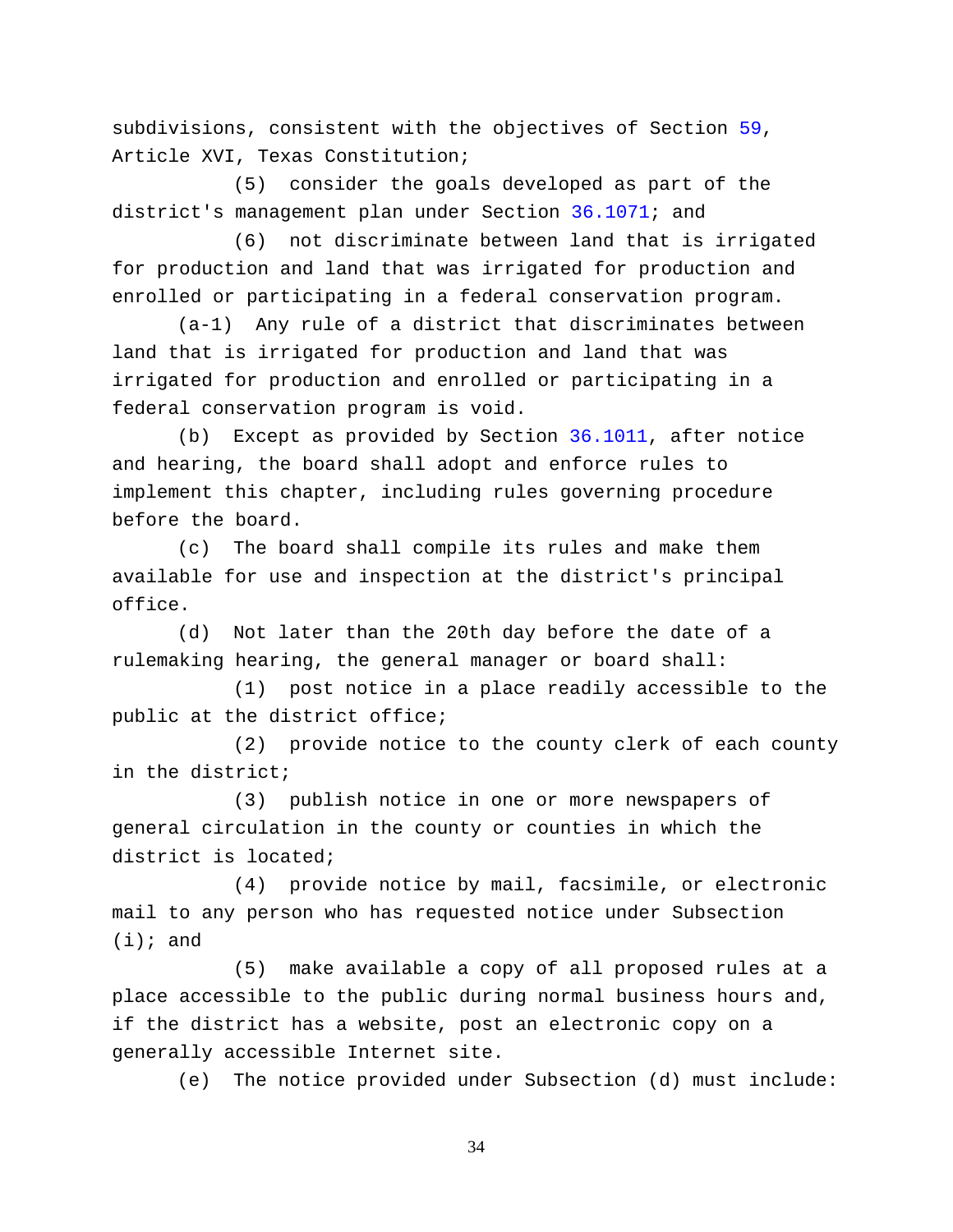(1) the time, date, and location of the rulemaking hearing;

(2) a brief explanation of the subject of the rulemaking hearing; and

(3) a location or Internet site at which a copy of the proposed rules may be reviewed or copied.

(f) The presiding officer shall conduct a rulemaking hearing in the manner the presiding officer determines to be most appropriate to obtain information and comments relating to the proposed rule as conveniently and expeditiously as possible. Comments may be submitted orally at the hearing or in writing. The presiding officer may hold the record open for a specified period after the conclusion of the hearing to receive additional written comments.

(g) A district may require each person who participates in a rulemaking hearing to submit a hearing registration form stating:

(1) the person's name;

(2) the person's address; and

(3) whom the person represents, if the person is not at the hearing in the person's individual capacity.

(h) The presiding officer shall prepare and keep a record of each rulemaking hearing in the form of an audio or video recording or a court reporter transcription.

(i) A person may submit to the district a written request for notice of a rulemaking hearing. A request is effective for the remainder of the calendar year in which the request is received by the district. To receive notice of a rulemaking hearing in a later year, a person must submit a new request. An affidavit of an officer or employee of the district establishing attempted service by first class mail, facsimile, or e-mail to the person in accordance with the information provided by the person is proof that notice was provided by the district.

(j) A district may use an informal conference or consultation to obtain the opinions and advice of interested persons about contemplated rules and may appoint advisory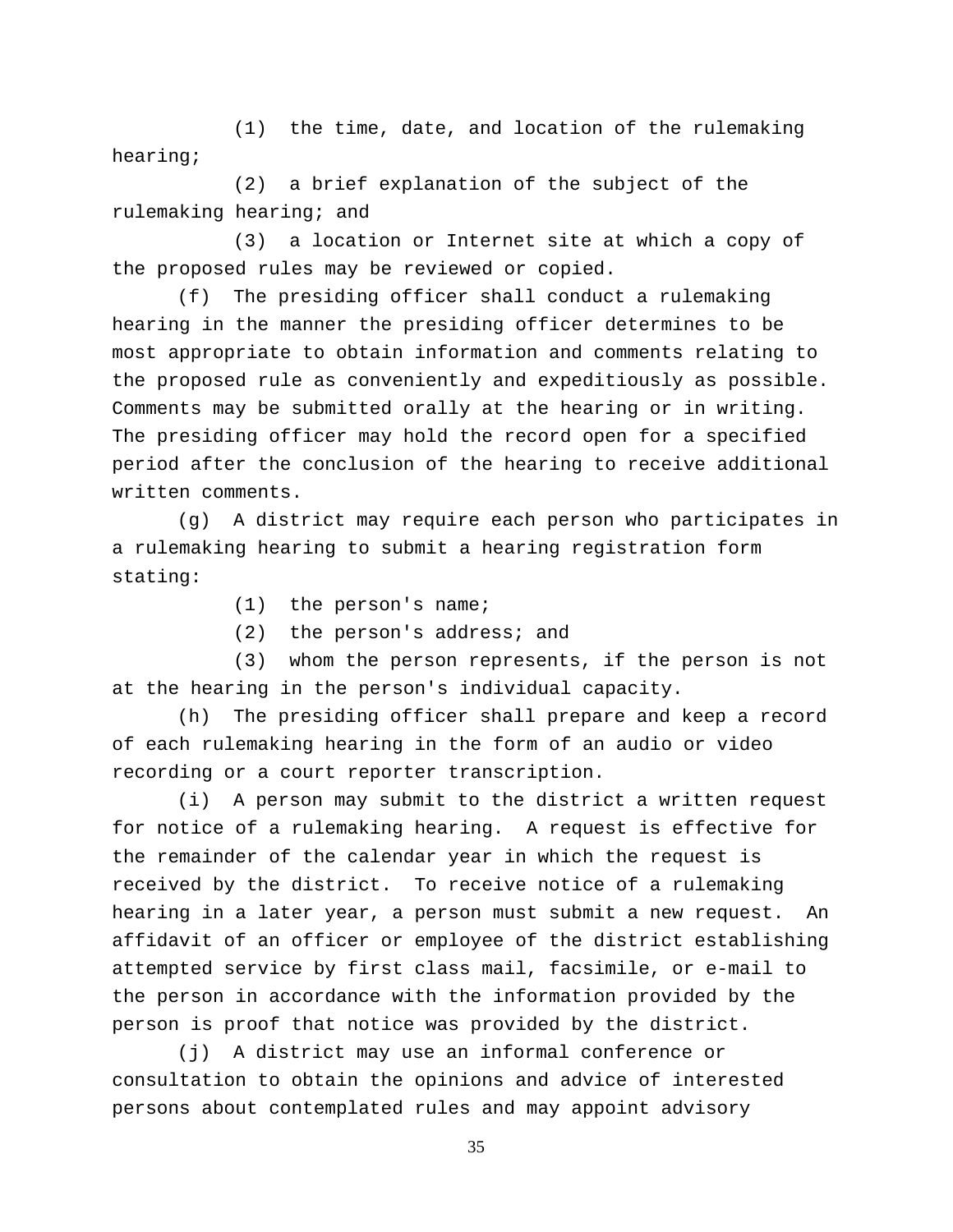committees of experts, interested persons, or public representatives to advise the district about contemplated rules.

(k) Failure to provide notice under Subsection (d)(4) does not invalidate an action taken by the district at a rulemaking hearing.

(l) Repealed by Acts 2019, 86th Leg., R.S., Ch. 1135 (H.B. [2729\)](http://www.legis.state.tx.us/tlodocs/86R/billtext/html/HB02729F.HTM), Sec. 15(2), eff. September 1, 2019.

Added by Acts 1995, 74th Leg., ch. 933, Sec. 2, eff. Sept. 1, 1995. Amended by Acts 2001, 77th Leg., ch. 966, Sec. 2.44, eff. Sept. 1, 2001.

Amended by:

Acts 2005, 79th Leg., Ch. 970 (H.B. [1763\)](http://www.legis.state.tx.us/tlodocs/79R/billtext/html/HB01763F.HTM), Sec. 3, eff. September 1, 2005.

Acts 2005, 79th Leg., Ch. 1116 (H.B. [2423\)](http://www.legis.state.tx.us/tlodocs/79R/billtext/html/HB02423F.HTM), Sec. 3, eff. September 1, 2005.

Acts 2011, 82nd Leg., R.S., Ch. 1207 (S.B. [332\)](http://www.legis.state.tx.us/tlodocs/82R/billtext/html/SB00332F.HTM), Sec. 2, eff. September 1, 2011.

Acts 2019, 86th Leg., R.S., Ch. 1135 (H.B. [2729\)](http://www.legis.state.tx.us/tlodocs/86R/billtext/html/HB02729F.HTM), Sec. 15(2), eff. September 1, 2019.

Sec. 36.1011. EMERGENCY RULES. (a) A board may adopt an emergency rule without prior notice or hearing, or with an abbreviated notice and hearing, if the board:

(1) finds that a substantial likelihood of imminent peril to the public health, safety, or welfare, or a requirement of state or federal law, requires adoption of a rule on less than 20 days' notice; and

(2) prepares a written statement of the reasons for its finding under Subdivision (1).

(b) Except as provided by Subsection (c), a rule adopted under this section may not be effective for longer than 90 days.

(c) If notice of a hearing on the final rule is given not later than the 90th day after the date the rule is adopted, the rule is effective for an additional 90 days.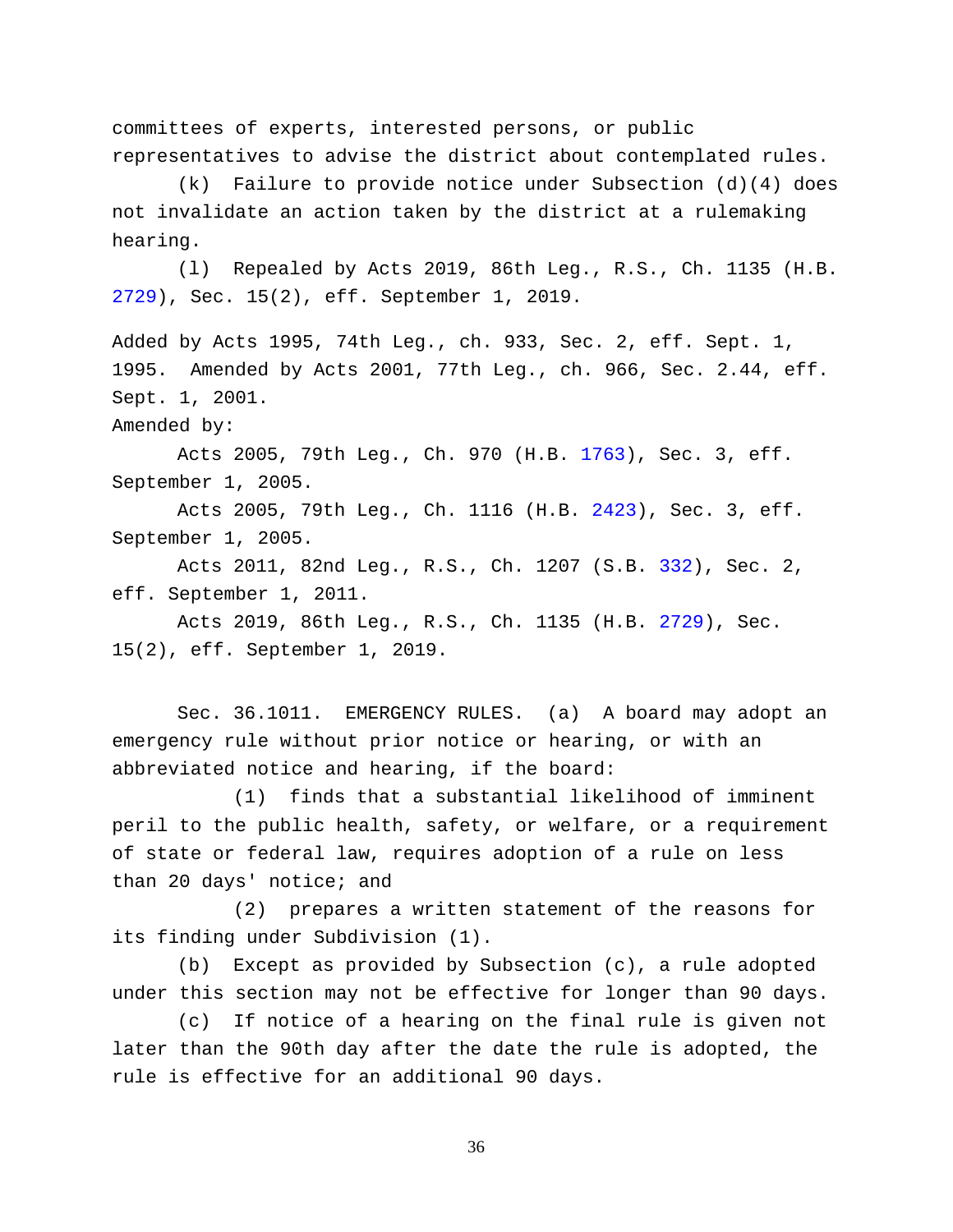(d) A rule adopted under this section must be adopted at a meeting held as provided by Chapter [551,](http://www.statutes.legis.state.tx.us/GetStatute.aspx?Code=GV&Value=551) Government Code.

(e) Repealed by Acts 2019, 86th Leg., R.S., Ch. 1135 (H.B. [2729\)](http://www.legis.state.tx.us/tlodocs/86R/billtext/html/HB02729F.HTM), Sec. 15(3), eff. September 1, 2019.

Added by Acts 2005, 79th Leg., Ch. 970 (H.B. [1763\)](http://www.legis.state.tx.us/tlodocs/79R/billtext/html/HB01763F.HTM), Sec. 4, eff. September 1, 2005.

Amended by:

Acts 2019, 86th Leg., R.S., Ch. 1135 (H.B. [2729\)](http://www.legis.state.tx.us/tlodocs/86R/billtext/html/HB02729F.HTM), Sec. 15(3), eff. September 1, 2019.

Sec. 36.1015. RULES FOR PERMITS IN BRACKISH GROUNDWATER PRODUCTION ZONES. (a) In this section:

(1) "Designated brackish groundwater production zone" means an aquifer, subdivision of an aquifer, or geologic stratum designated under Section [16.060\(](http://www.statutes.legis.state.tx.us/GetStatute.aspx?Code=WA&Value=16.060)b)(5).

(2) "Development board" means the Texas Water Development Board.

(3) "Gulf Coast Aquifer" means the system of hydrogeologic units that run along the Gulf Coast from the Sabine River to the Rio Grande, including:

(A) the Catahoula confining system, including the Frio Formation, the Anahuac Formation, and the Catahoula Tuff or Sandstone;

(B) the Jasper Aquifer, including the Oakville Sandstone and Fleming Formation;

(C) the Burkeville confining system separating the Jasper Aquifer from the Evangeline Aquifer;

(D) the Evangeline Aquifer, including the Goliad Sand; and

(E) the Chicot Aquifer, including the Willis Sand, the Bentley Formation, the Montgomery Formation, the Beaumont Clay, and alluvial deposits at the surface.

(b) The requirements of this section do not apply to a district that:

(1) overlies the Dockum Aquifer; and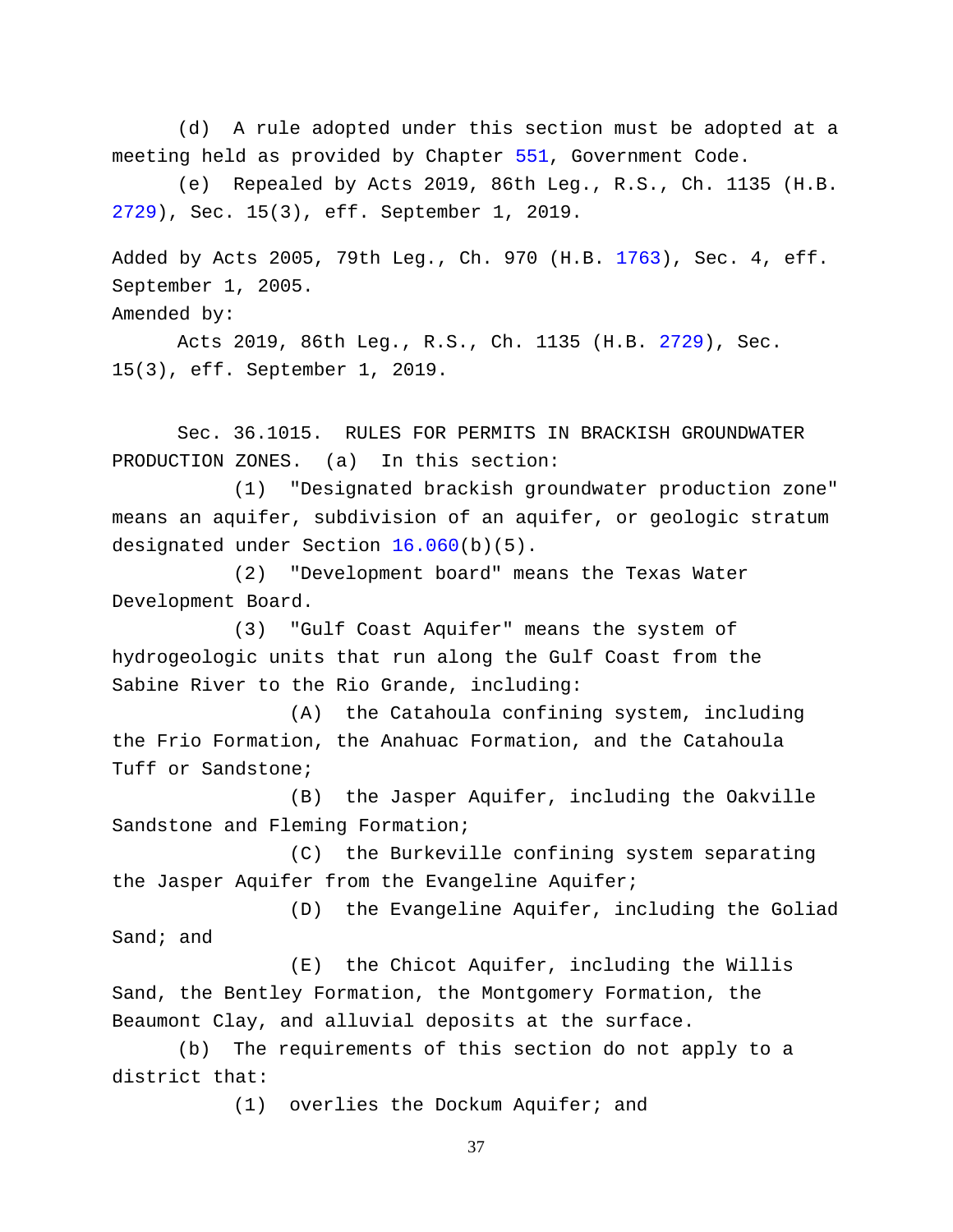(2) includes wholly or partly 10 or more counties.

(c) A district located over any part of a designated brackish groundwater production zone may adopt rules to govern the issuance of permits under this section for the completion and operation of a well for the withdrawal of brackish groundwater from a designated brackish groundwater production zone and shall adopt rules described by this subsection if the district receives a petition from a person with a legally defined interest in groundwater in the district. The district must adopt the rules not later than the 180th day after the date the district receives the petition. Rules adopted under this subsection apply only to a permit for a project described by Subsection (d).

(d) A person may obtain a permit under rules adopted under this section for projects including:

(1) a municipal project designed to treat brackish groundwater to drinking water standards for the purpose of providing a public source of drinking water; and

(2) an electric generation project to treat brackish groundwater to water quality standards sufficient for the project needs.

(e) The rules adopted under this section must:

(1) provide for processing an application for a brackish groundwater production zone operating permit in the same manner as an application for an operating permit for a fresh groundwater well, except as provided by this section;

(2) allow withdrawals and rates of withdrawal of brackish groundwater from a designated brackish groundwater production zone not to exceed and consistent with the withdrawal amounts identified in Section [16.060\(](http://www.statutes.legis.state.tx.us/GetStatute.aspx?Code=WA&Value=16.060)e);

(3) provide for a minimum term of 30 years for a permit issued for a well that produces brackish groundwater from a designated brackish groundwater production zone;

(4) require implementation of a monitoring system recommended by the development board to monitor water levels and water quality in the same or an adjacent aquifer, subdivision of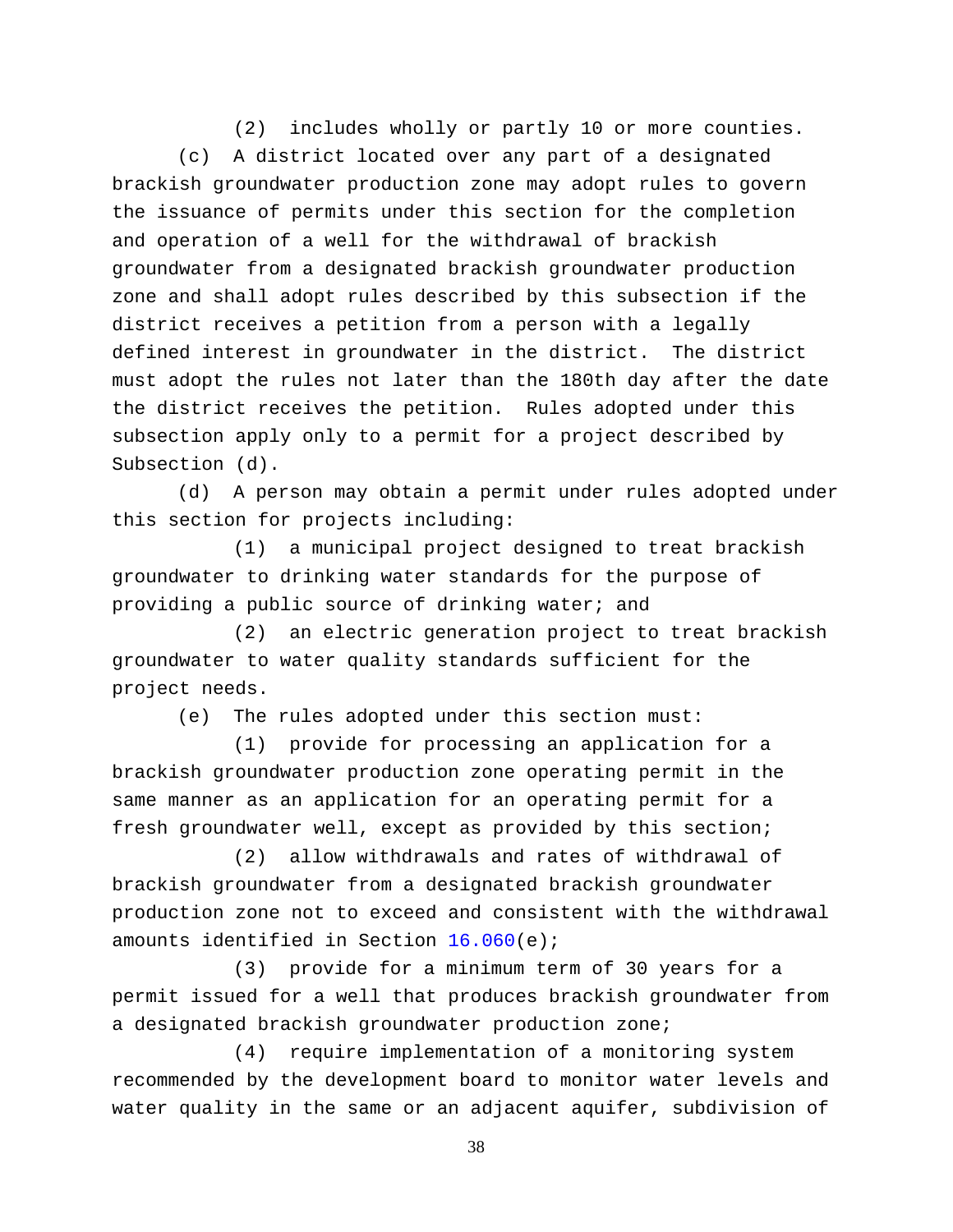an aquifer, or geologic stratum in which the designated brackish groundwater production zone is located;

(5) for a project located in a designated brackish groundwater production zone in the Gulf Coast Aquifer, require reasonable monitoring by the district of land elevations to determine if production from the project is causing or is likely to cause subsidence during the permit term;

(6) require from the holder of a permit issued under rules adopted under this section annual reports that must include:

(A) the amount of brackish groundwater withdrawn;

(B) the average monthly water quality of the brackish groundwater withdrawn and in the monitoring wells; and

(C) aquifer levels in both the designated brackish groundwater production zone and in any aquifer, subdivision of an aquifer, or geologic stratum for which the permit requires monitoring;

(7) provide greater access to brackish groundwater by simplifying procedure, avoiding delay in permitting, saving expense for the permit seeker, and providing flexibility to permit applicants and the district;

(8) be consistent with and not impair property rights described by Sections  $36.002(a)$  and (b); and

(9) specify all additional information that must be included in an application.

(f) Additional information required under Subsection (e)(9) must be reasonably related to an issue the district is authorized to consider.

(g) An application for a brackish groundwater production zone operating permit must include:

(1) the proposed well field design compared to the designated brackish groundwater production zone;

(2) the requested maximum groundwater withdrawal rate for the proposed project;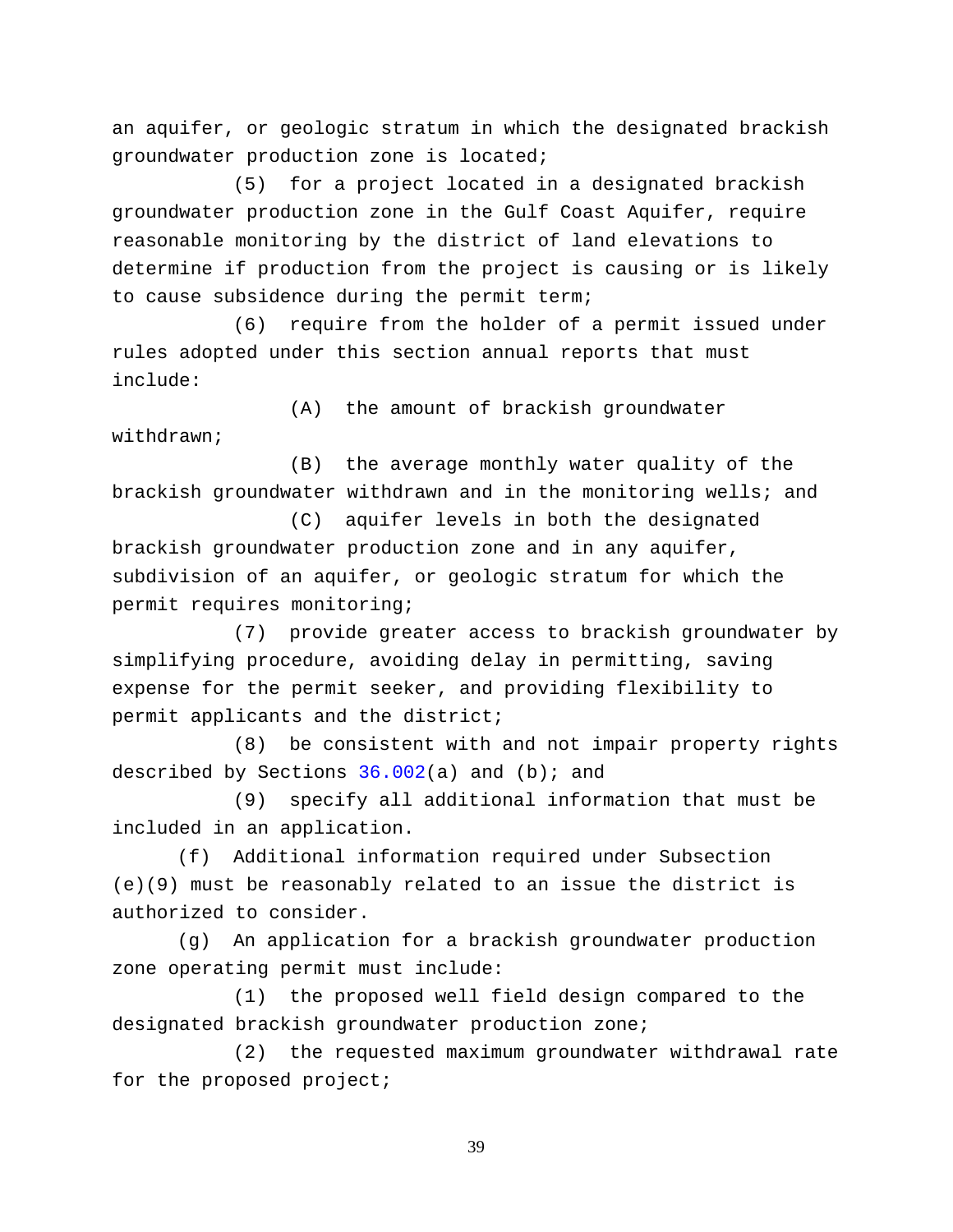(3) the number and location of monitoring wells needed to determine the effects of the proposed project on water levels and water quality in the same or an adjacent aquifer, subdivision of an aquifer, or geologic stratum in which the designated brackish groundwater production zone is located; and

(4) a report that includes:

(A) a simulation of the projected effects of the proposed production on water levels and water quality in the same or an adjacent aquifer, subdivision of an aquifer, or geologic stratum in which the designated brackish groundwater production zone is located;

(B) a description of the model used for the simulation described by Paragraph  $(A)$ ; and

(C) sufficient information for a technical reviewer to understand the parameters and assumptions used in the model described by Paragraph (B).

(h) The district shall submit the application to the development board and the development board shall conduct a technical review of the application. The development board shall submit a report of the review of the application that includes:

(1) findings regarding the compatibility of the proposed well field design with the designated brackish groundwater production zone; and

(2) recommendations for the monitoring system described by Subsection (e)(4).

(i) The district may not schedule a hearing on the application until the district receives the report from the development board described by Subsection (h).

(j) The district shall provide the reports required under Subsection (e)(6) to the development board. Not later than the 120th day after the date the development board receives a request from the district, the development board shall investigate and issue a report on whether brackish groundwater production under the project that is the subject of the report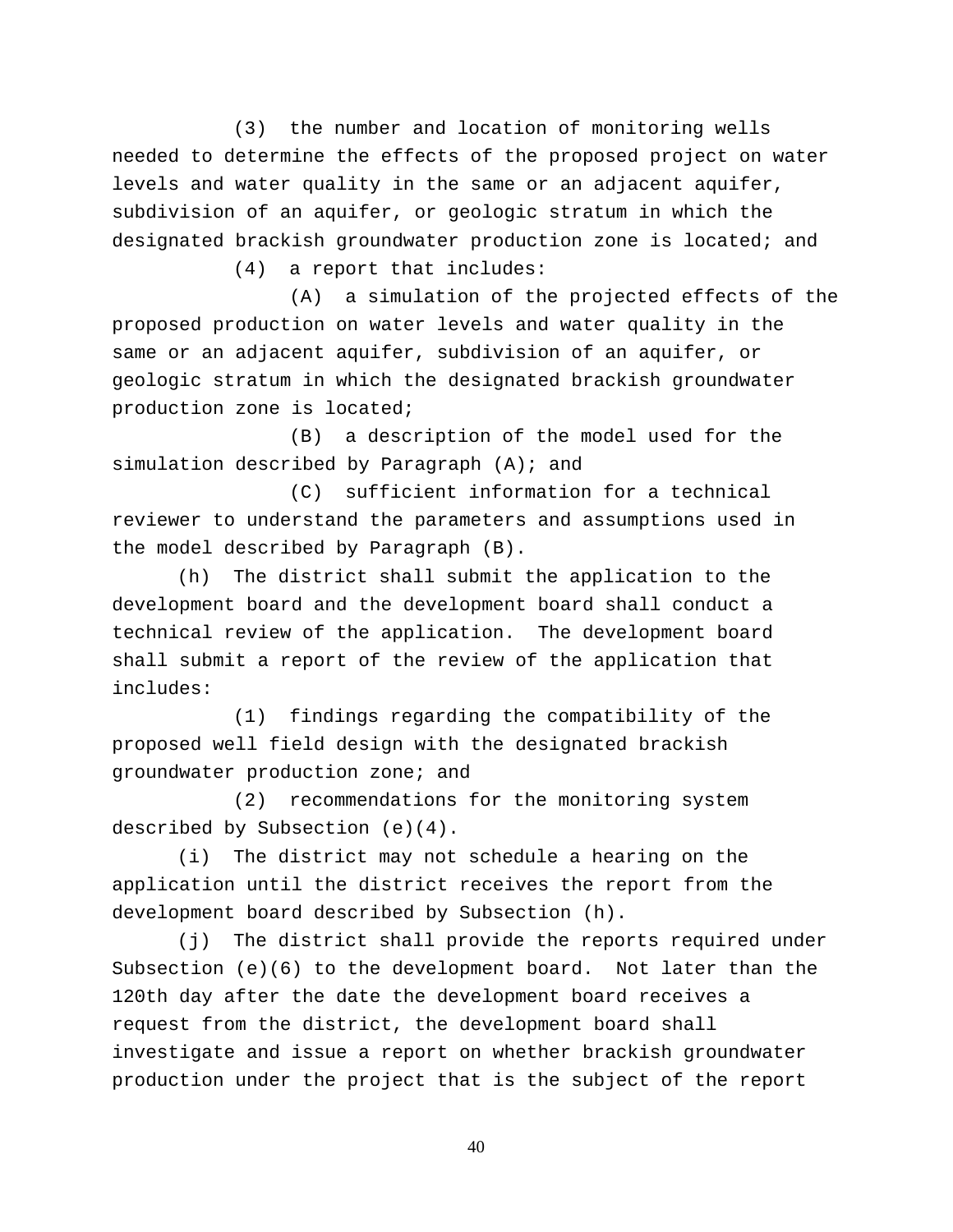from the designated brackish groundwater production zone is projected to cause:

(1) significant aquifer level declines in the same or an adjacent aquifer, subdivision of an aquifer, or geologic stratum that were not anticipated by the development board in the designation of the zone;

(2) negative effects on quality of water in an aquifer, subdivision of an aquifer, or geologic stratum; or

(3) for a project located in a designated brackish groundwater production zone in the Gulf Coast Aquifer, subsidence during the permit term.

(k) After receiving from the development board a report issued under Subsection (j) and after notice and hearing subject to Subchapter M, the district may:

(1) amend the applicable permit to establish a production limit necessary to mitigate any negative effects identified by the report;

(2) approve a mitigation plan that alleviates any negative effects identified by the report; or

(3) both amend the permit to establish a production limit and approve a mitigation plan.

(l) Rules adopted under this section must provide that the production authorized from a designated brackish groundwater production zone is in addition to the amount of managed available groundwater provided under Section [36.108.](http://www.statutes.legis.state.tx.us/GetStatute.aspx?Code=WA&Value=36.108) To the extent possible, a district shall issue permits up to the point that the total volume of exempt and permitted groundwater production in a designated brackish groundwater production zone equals the amount of brackish groundwater that may be produced annually to achieve the groundwater availability described by the development board in its designation of the brackish groundwater production zone under Section [16.060\(](http://www.statutes.legis.state.tx.us/GetStatute.aspx?Code=WA&Value=16.060)e).

(m) A district may not adopt rules limiting access to the production of groundwater within a designated brackish groundwater production zone to only those projects described by Subsection (d).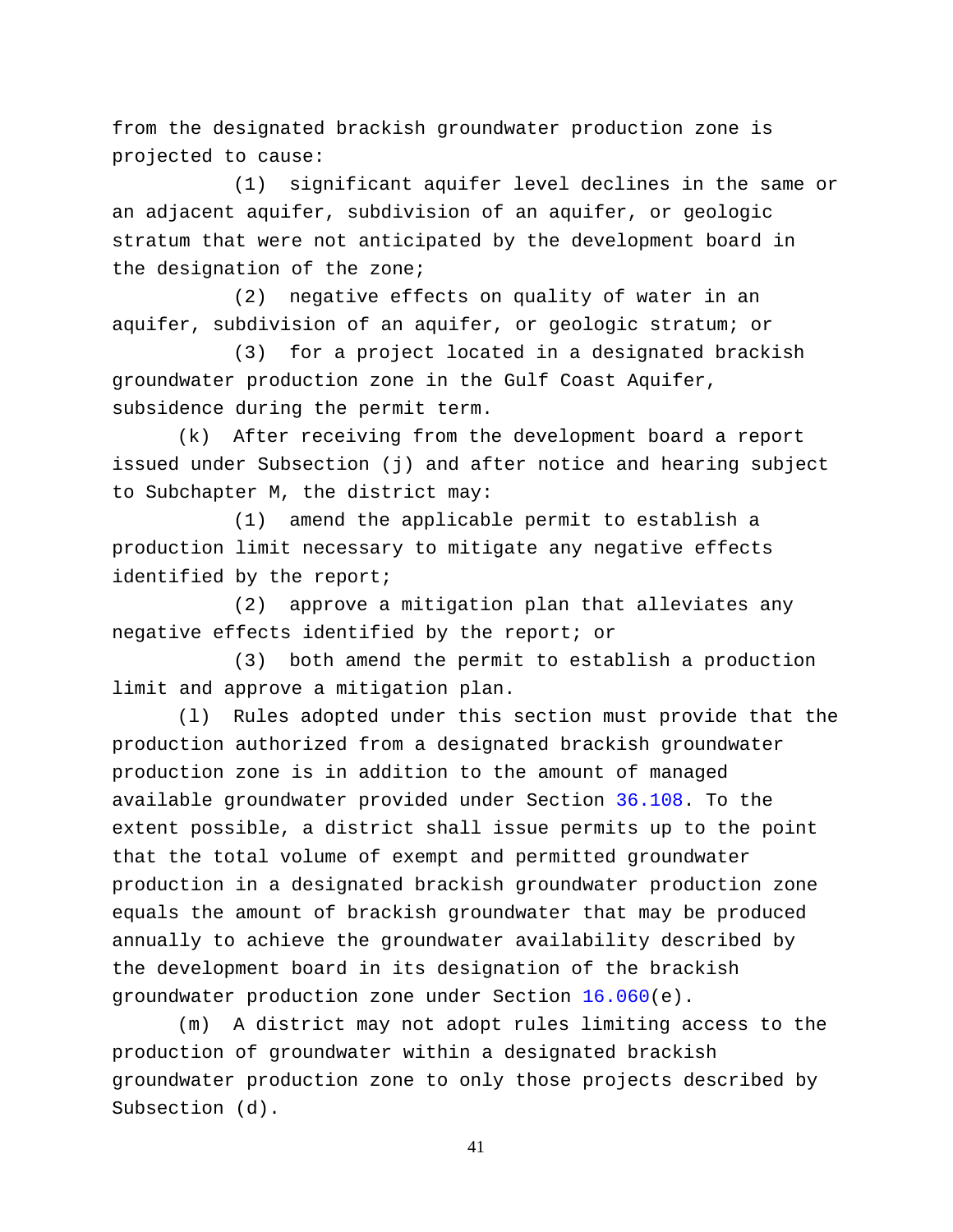(n) The district may grant or deny an application to extend a term under this section only using rules that were in effect at the time the application was submitted.

(o) An application for a permit under this section is governed solely by district rules consistent with this section.

Added by Acts 2019, 86th Leg., R.S., Ch. 1044 (H.B. [722\)](http://www.legis.state.tx.us/tlodocs/86R/billtext/html/HB00722F.HTM), Sec. 1, eff. September 1, 2019.

Sec. 36.102. ENFORCEMENT OF RULES. (a) A district may enforce this chapter and its rules against any person by injunction, mandatory injunction, or other appropriate remedy in a court of competent jurisdiction.

(b) The board by rule may set reasonable civil penalties against any person for breach of any rule of the district not to exceed \$10,000 per day per violation, and each day of a continuing violation constitutes a separate violation.

(c) A penalty under this section is in addition to any other penalty provided by the law of this state and may be enforced against any person by complaints filed in the appropriate court of jurisdiction in the county in which the district's principal office or meeting place is located.

(d) If the district prevails in any suit to enforce its rules, the district may seek and the court shall grant against any person, in the same action, recovery for attorney's fees, costs for expert witnesses, and other costs incurred by the district before the court. The amount of the attorney's fees shall be fixed by the court.

(e) In an enforcement action by a district against any person that is a governmental entity for a violation of district rules, the limits on the amount of fees, costs, and penalties that a district may impose under Section [36.122,](http://www.statutes.legis.state.tx.us/GetStatute.aspx?Code=WA&Value=36.122) [36.205,](http://www.statutes.legis.state.tx.us/GetStatute.aspx?Code=WA&Value=36.205) or this section, or under a special law governing a district operating under this chapter, constitute a limit of liability of the governmental entity for the violation. This subsection shall not be construed to prohibit the recovery by a district of fees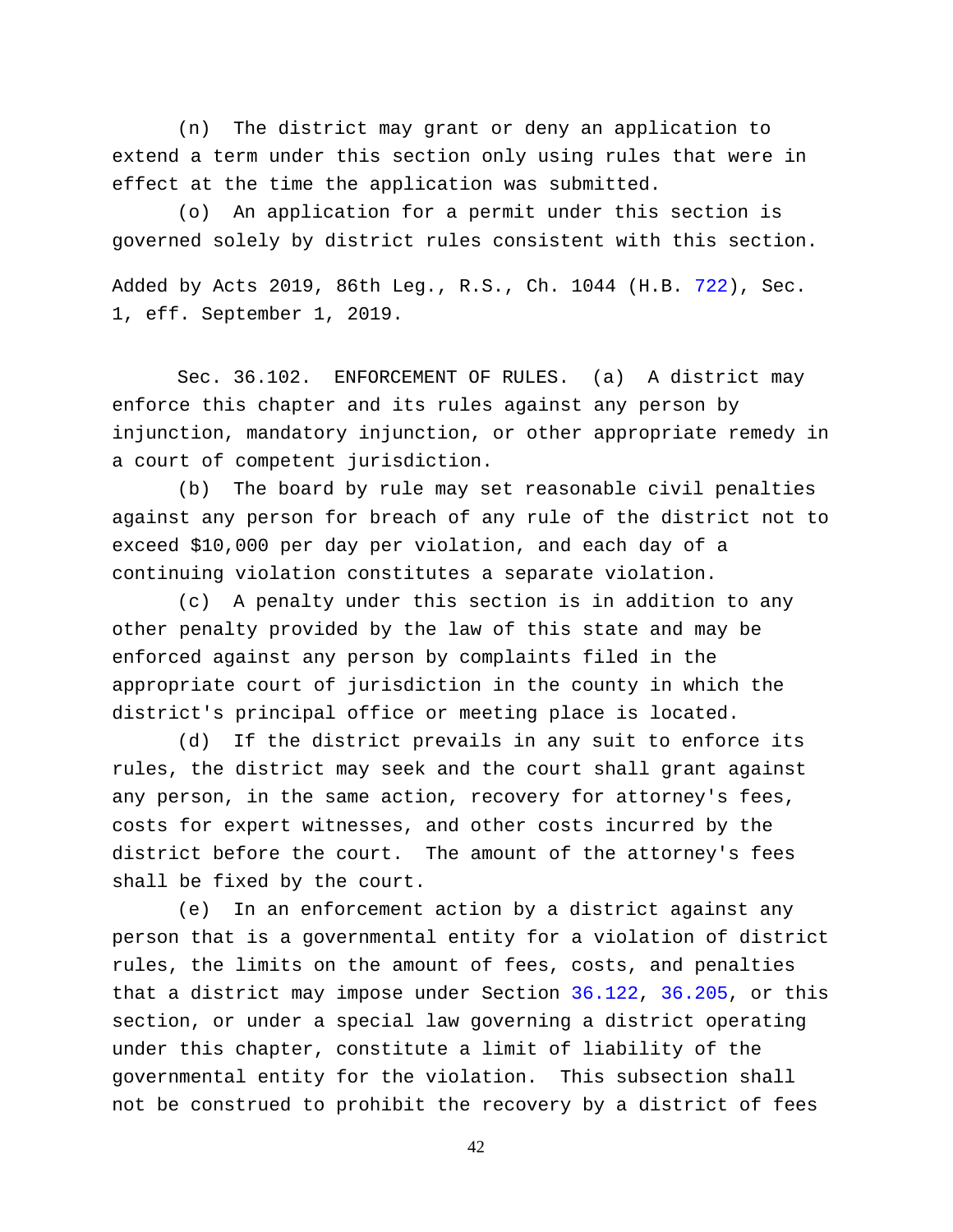and costs under Subsection (d) in an action against any person that is a governmental entity.

Added by Acts 1995, 74th Leg., ch. 933, Sec. 2, eff. Sept. 1, 1995. Amended by Acts 2001, 77th Leg., ch. 548, Sec. 2, eff. June 11, 2001; Acts 2001, 77th Leg., ch. 966, Sec. 2.45, eff. Sept. 1, 2001.

Amended by:

Acts 2009, 81st Leg., R.S., Ch. 425 (H.B. [2063\)](http://www.legis.state.tx.us/tlodocs/81R/billtext/html/HB02063F.HTM), Sec. 1, eff. June 19, 2009.

Sec. 36.103. IMPROVEMENTS AND FACILITIES. (a) A district may build, acquire, or obtain by any lawful means any property necessary for the district to carry out its purpose and the provisions of this chapter.

(b) A district may:

(1) acquire land to erect dams or to drain lakes, draws, and depressions;

(2) construct dams;

(3) drain lakes, depressions, draws, and creeks;

(4) install pumps and other equipment necessary to recharge a groundwater reservoir or its subdivision; and

(5) provide necessary facilities for water conservation purposes.

Added by Acts 1995, 74th Leg., ch. 933, Sec. 2, eff. Sept. 1, 1995. Amended by Acts 2003, 78th Leg., ch. 560, Sec. 1, eff. Sept. 1, 2003.

Sec. 36.104. PURCHASE, SALE, TRANSPORTATION, AND DISTRIBUTION OF WATER. A district may purchase, sell, transport, and distribute surface water or groundwater.

Added by Acts 1995, 74th Leg., ch. 933, Sec. 2, eff. Sept. 1, 1995. Amended by Acts 2003, 78th Leg., ch. 560, Sec. 2, eff. Sept. 1, 2003.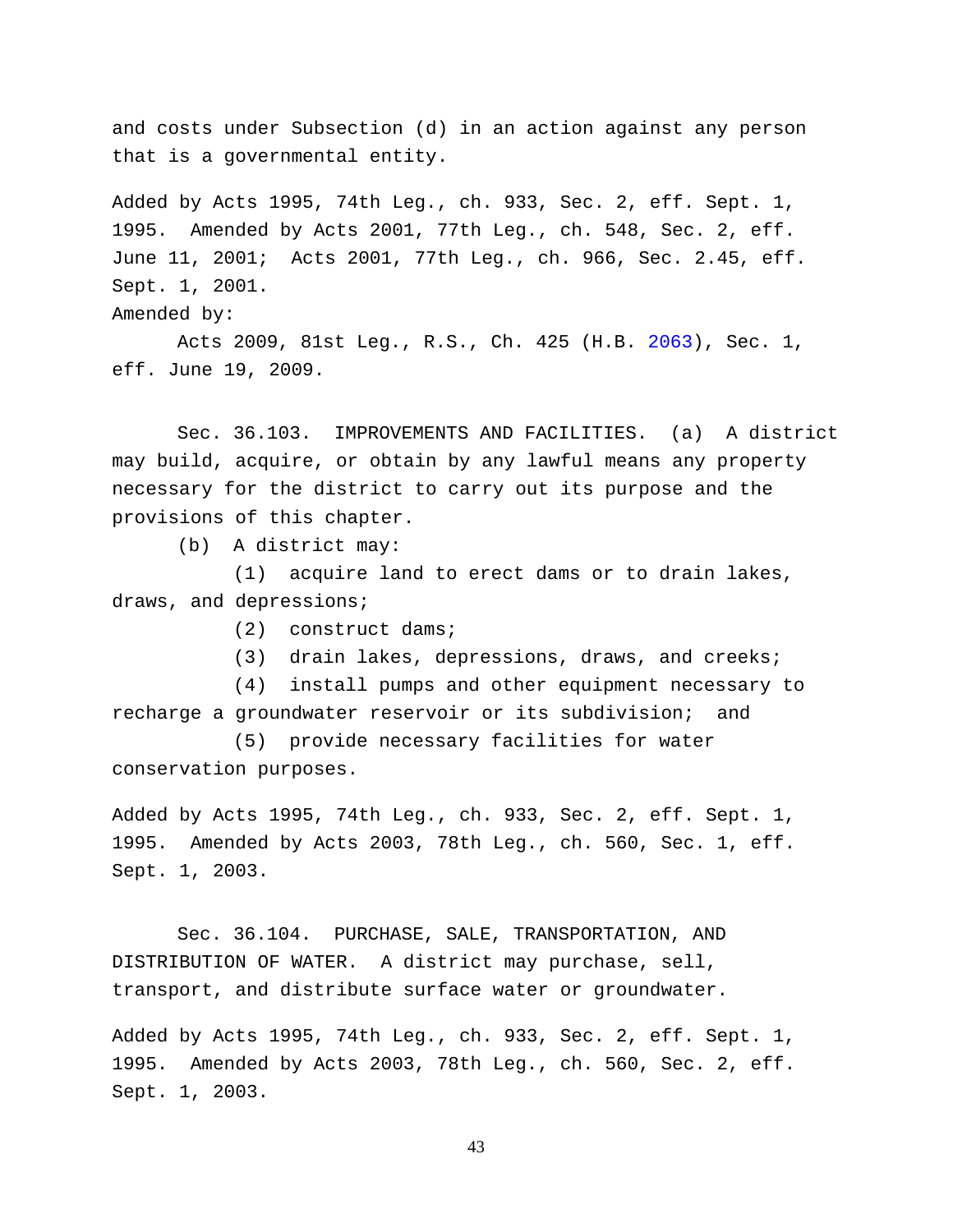Sec. 36.105. EMINENT DOMAIN. (a) A district may exercise the power of eminent domain to acquire by condemnation a fee simple or other interest in property if that property interest is:

(1) within the boundaries of the district; and

(2) necessary for conservation purposes, including recharge and reuse.

(b) The power of eminent domain authorized in this section may not be used for the condemnation of land for the purpose of:

(1) acquiring rights to groundwater, surface water or water rights; or

(2) production, sale, or distribution of groundwater or surface water.

(c) The district must exercise the power of eminent domain in the manner provided by Chapter [21,](http://www.statutes.legis.state.tx.us/GetStatute.aspx?Code=PR&Value=21) Property Code, but the district is not required to deposit a bond as provided by Section [21.021\(](http://www.statutes.legis.state.tx.us/GetStatute.aspx?Code=PR&Value=21.021)a), Property Code.

(d) In a condemnation proceeding brought by a district, the district is not required to pay in advance or give bond or other security for costs in the trial court, to give bond for the issuance of a temporary restraining order or a temporary injunction, or to give bond for costs or supersedeas on an appeal or writ of error.

(e) In exercising the power of eminent domain, if the district requires relocating, raising, lowering, rerouting, changing the grade, or altering the construction of any railroad, highway, pipeline, or electric transmission or distribution, telegraph, or telephone lines, conduits, poles, or facilities, the district must bear the actual cost of relocating, raising, lowering, rerouting, changing the grade, or altering the construction to provide comparable replacement without enhancement of facilities after deducting the net salvage value derived from the old facility.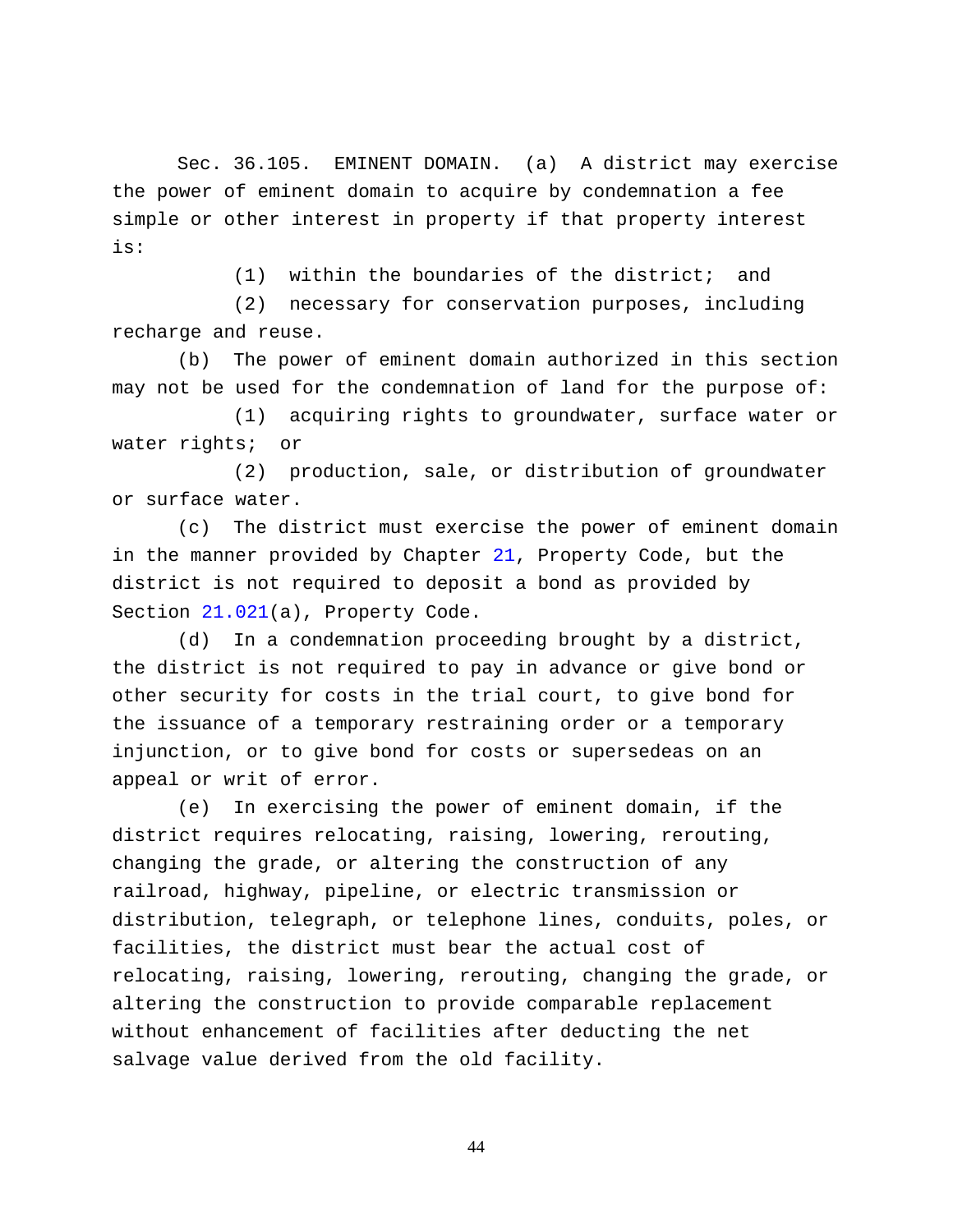Added by Acts 1995, 74th Leg., ch. 933, Sec. 2, eff. Sept. 1, 1995. Amended by Acts 2003, 78th Leg., ch. 560, Sec. 3, eff. Sept. 1, 2003.

Sec. 36.106. SURVEYS. A district may make surveys of the groundwater reservoir or subdivision and surveys of the facilities in order to determine the quantity of water available for production and use and to determine the improvements, development, and recharging needed by a reservoir or its subdivision.

Added by Acts 1995, 74th Leg., ch. 933, Sec. 2, eff. Sept. 1, 1995. Amended by Acts 2003, 78th Leg., ch. 560, Sec. 4, eff. Sept. 1, 2003.

Sec. 36.107. RESEARCH. A district may carry out any research projects deemed necessary by the board.

Added by Acts 1995, 74th Leg., ch. 933, Sec. 2, eff. Sept. 1, 1995. Amended by Acts 1997, 75th Leg., ch. 1010, Sec. 4.28, eff. Sept. 1, 1997.

Sec. 36.1071. MANAGEMENT PLAN. (a) Following notice and hearing, the district shall, in coordination with surface water management entities on a regional basis, develop a management plan that addresses the following management goals, as applicable:

- (1) providing the most efficient use of groundwater;
- (2) controlling and preventing waste of groundwater;
- (3) controlling and preventing subsidence;
- (4) addressing conjunctive surface water management

issues;

- (5) addressing natural resource issues;
- (6) addressing drought conditions;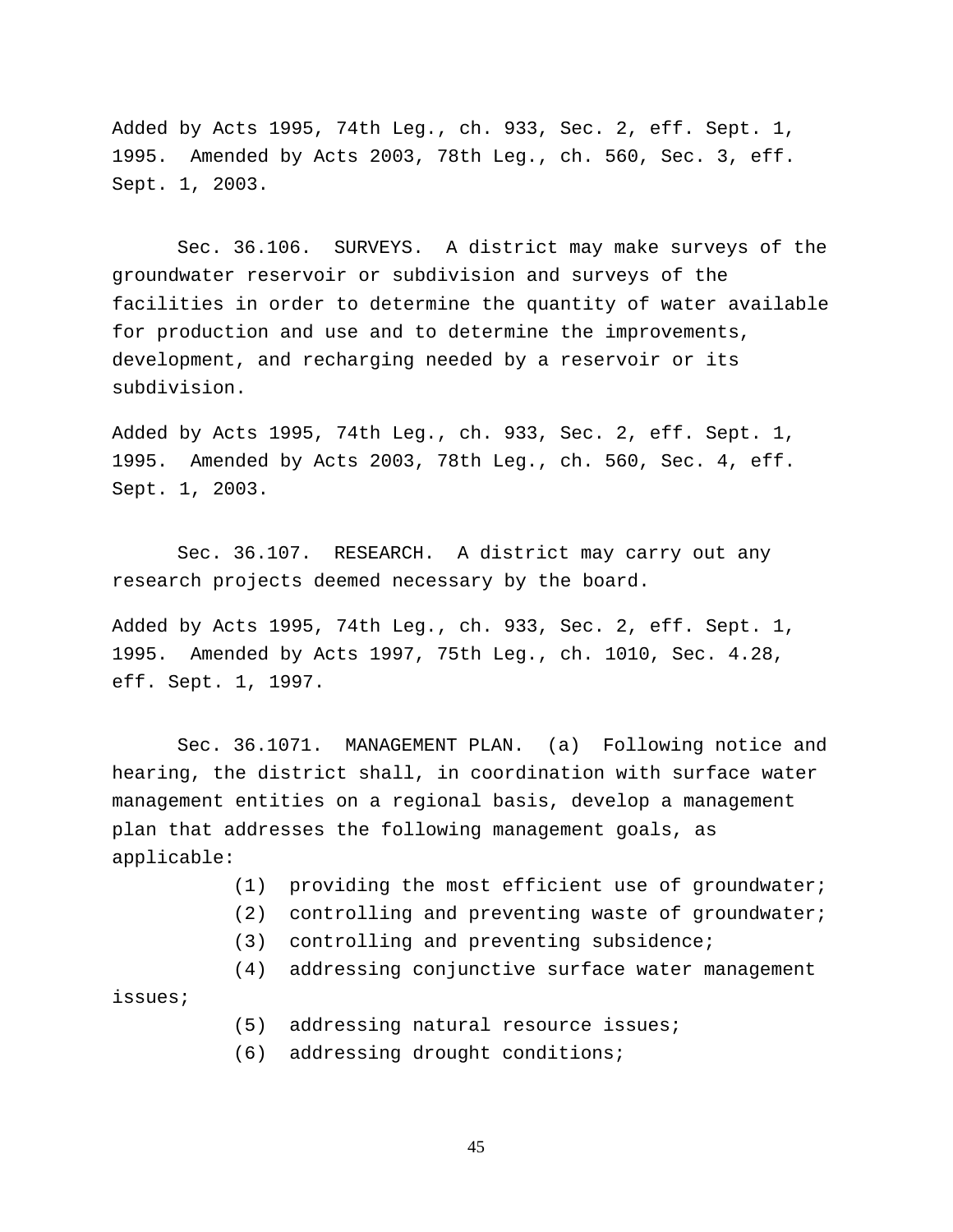(7) addressing conservation, recharge enhancement, rainwater harvesting, precipitation enhancement, or brush control, where appropriate and cost-effective; and

(8) addressing the desired future conditions adopted by the district under Section [36.108.](http://www.statutes.legis.state.tx.us/GetStatute.aspx?Code=WA&Value=36.108)

(b) The management plan, or any amendments to the plan, shall be developed using the district's best available data and forwarded to the regional water planning group for use in their planning process.

(c) The commission and the Texas Water Development Board shall provide technical assistance to a district in the development of the management plan required under Subsection (a) which may include, if requested by the district, a preliminary review and comment on the plan prior to final approval by the board. If such review and comment by the commission is requested, the commission shall provide comment not later than 30 days from the date the request is received.

(d) The commission shall provide technical assistance to a district during its initial operational phase. If requested by a district, the Texas Water Development Board shall train the district on basic data collection methodology and provide technical assistance to districts.

(e) In the management plan described under Subsection (a), the district shall:

(1) identify the performance standards and management objectives under which the district will operate to achieve the management goals identified under Subsection (a);

(2) specify, in as much detail as possible, the actions, procedures, performance, and avoidance that are or may be necessary to effect the plan, including specifications and proposed rules;

(3) include estimates of the following:

(A) modeled available groundwater in the district based on the desired future condition established under Section [36.108;](http://www.statutes.legis.state.tx.us/GetStatute.aspx?Code=WA&Value=36.108)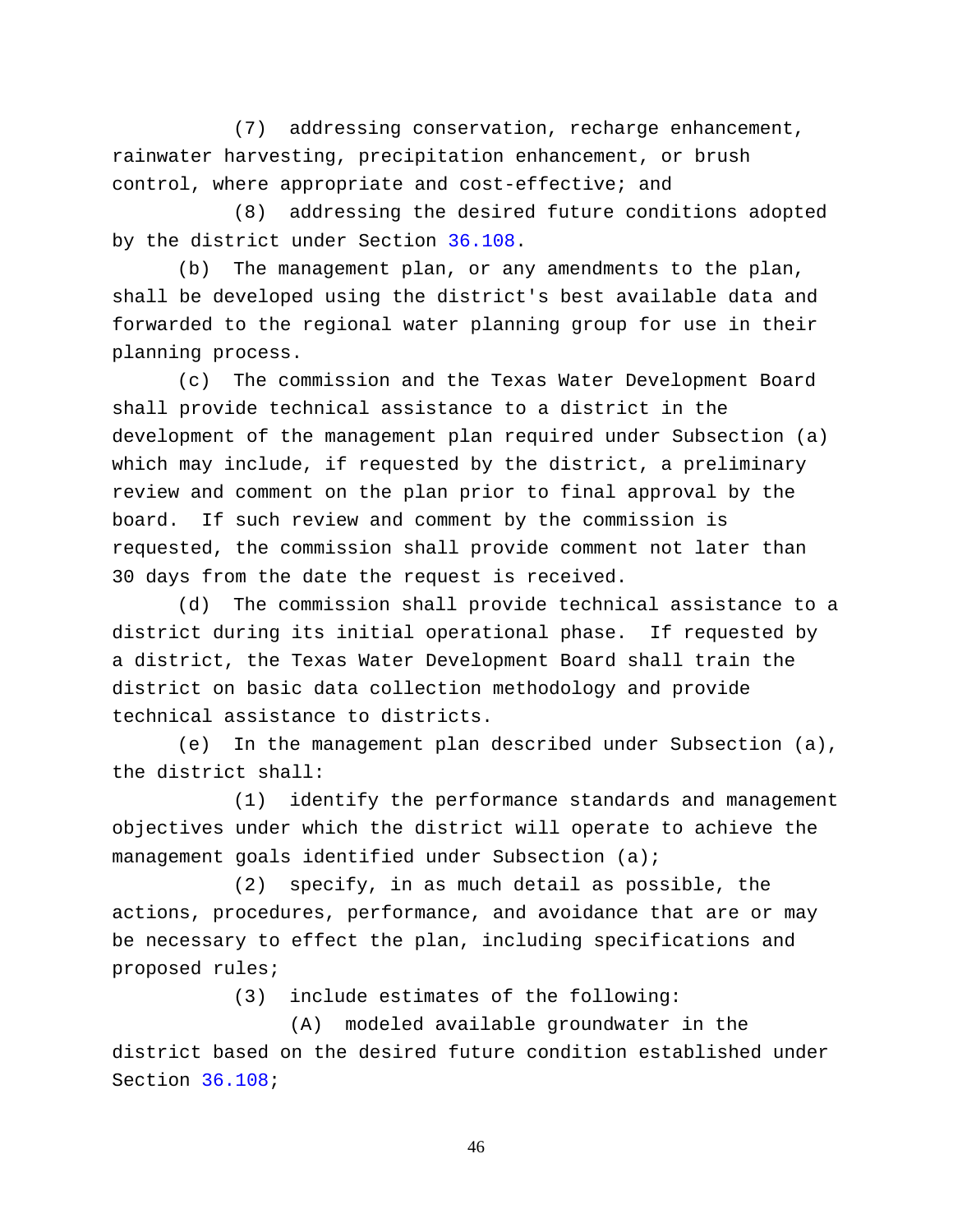(B) the amount of groundwater being used within the district on an annual basis;

(C) the annual amount of recharge from precipitation, if any, to the groundwater resources within the district;

(D) for each aquifer, the annual volume of water that discharges from the aquifer to springs and any surface water bodies, including lakes, streams, and rivers;

(E) the annual volume of flow into and out of the district within each aquifer and between aquifers in the district, if a groundwater availability model is available;

(F) the projected surface water supply in the district according to the most recently adopted state water plan; and

(G) the projected total demand for water in the district according to the most recently adopted state water plan; and

(4) consider the water supply needs and water management strategies included in the adopted state water plan.

(f) The district shall adopt rules necessary to implement the management plan. Prior to the development of the management plan and its approval under Section [36.1072,](http://www.statutes.legis.state.tx.us/GetStatute.aspx?Code=WA&Value=36.1072) the district may not adopt rules other than rules pertaining to the registration and interim permitting of new and existing wells and rules governing spacing and procedure before the district's board; however, the district may not adopt any rules limiting the production of wells, except rules requiring that groundwater produced from a well be put to a nonwasteful, beneficial use. The district may accept applications for permits under Section [36.113,](http://www.statutes.legis.state.tx.us/GetStatute.aspx?Code=WA&Value=36.113) provided the district does not act on any such application until the district's management plan is approved as provided in Section [36.1072.](http://www.statutes.legis.state.tx.us/GetStatute.aspx?Code=WA&Value=36.1072)

(g) The district shall adopt amendments to the management plan as necessary. Amendments to the management plan shall be adopted after notice and hearing and shall otherwise comply with the requirements of this section.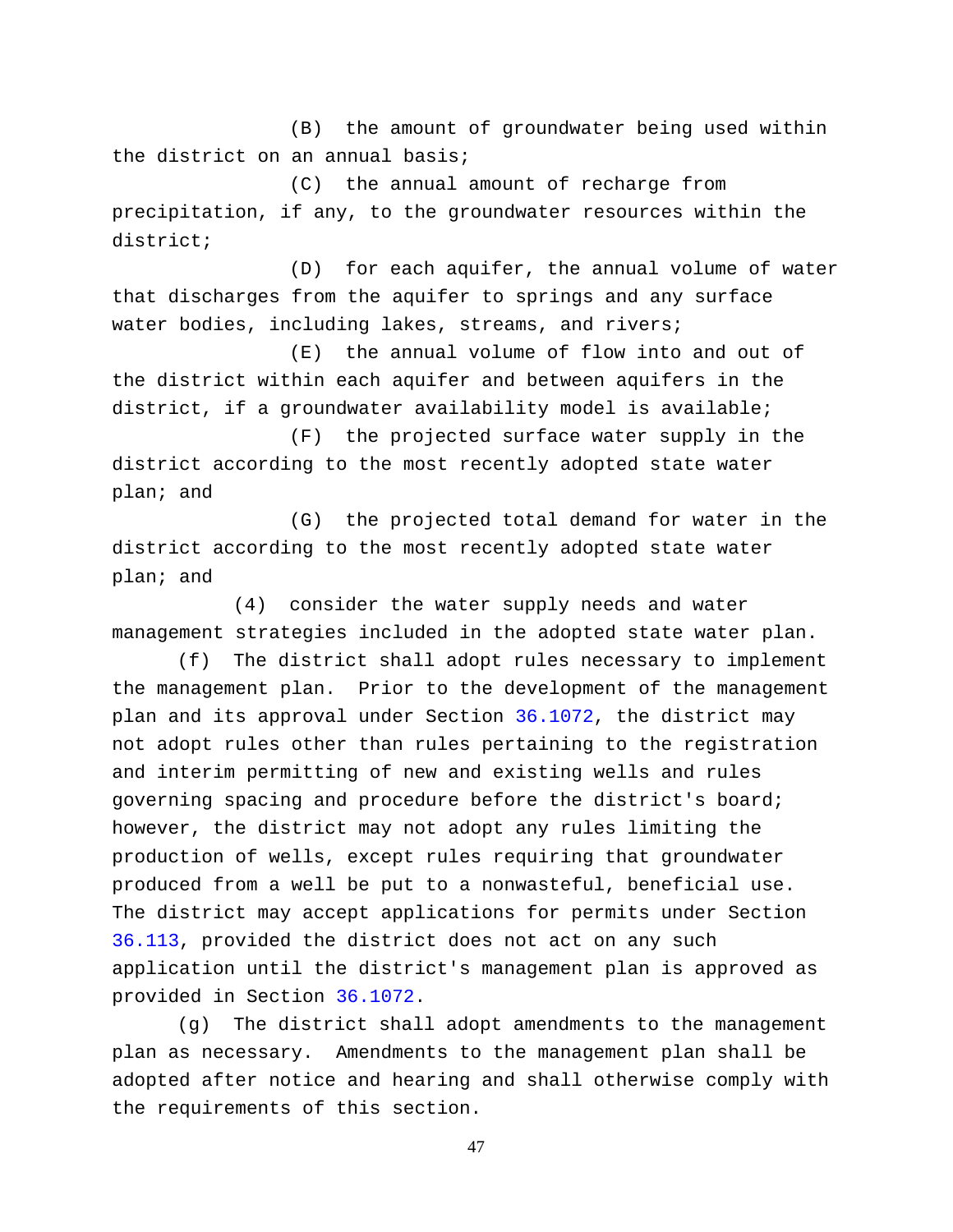(h) In developing its management plan, the district shall use the groundwater availability modeling information provided by the executive administrator together with any available sitespecific information that has been provided by the district to the executive administrator for review and comment before being used in the plan.

Added by Acts 1995, 74th Leg., ch. 933, Sec. 2, eff. Sept. 1, 1995. Redesignated from 36.107(b) and (c) and amended by Acts 1997, 75th Leg., ch. 1010, Sec. 4.28, eff. Sept. 1, 1997. Amended by Acts 2001, 77th Leg., ch. 966, Sec. 2.46, eff. Sept. 1, 2001.

Amended by:

Acts 2005, 79th Leg., Ch. 970 (H.B. [1763\)](http://www.legis.state.tx.us/tlodocs/79R/billtext/html/HB01763F.HTM), Sec. 5, eff. September 1, 2005.

Acts 2011, 82nd Leg., R.S., Ch. 17 (S.B. [727\)](http://www.legis.state.tx.us/tlodocs/82R/billtext/html/SB00727F.HTM), Sec. 1, eff. April 29, 2011.

Acts 2011, 82nd Leg., R.S., Ch. 18 (S.B. [737\)](http://www.legis.state.tx.us/tlodocs/82R/billtext/html/SB00737F.HTM), Sec. 2, eff. September 1, 2011.

Acts 2011, 82nd Leg., R.S., Ch. 1233 (S.B. [660\)](http://www.legis.state.tx.us/tlodocs/82R/billtext/html/SB00660F.HTM), Sec. 16, eff. September 1, 2011.

Sec. 36.1072. TEXAS WATER DEVELOPMENT BOARD REVIEW AND APPROVAL OF MANAGEMENT PLAN. (a) In this section, "development board" means the Texas Water Development Board.

(a-1) A district shall, not later than three years after the creation of the district or, if the district required confirmation, not later than three years after the election confirming the district's creation, submit the management plan required under Section [36.1071](http://www.statutes.legis.state.tx.us/GetStatute.aspx?Code=WA&Value=36.1071) to the executive administrator for review and approval.

(b) Within 60 days of receipt of a district's management plan adopted under Section [36.1071,](http://www.statutes.legis.state.tx.us/GetStatute.aspx?Code=WA&Value=36.1071) readopted under Subsection (e) or (g) of this section, or amended under Section [36.1073,](http://www.statutes.legis.state.tx.us/GetStatute.aspx?Code=WA&Value=36.1073) the executive administrator shall approve the district's plan if the plan is administratively complete. A management plan is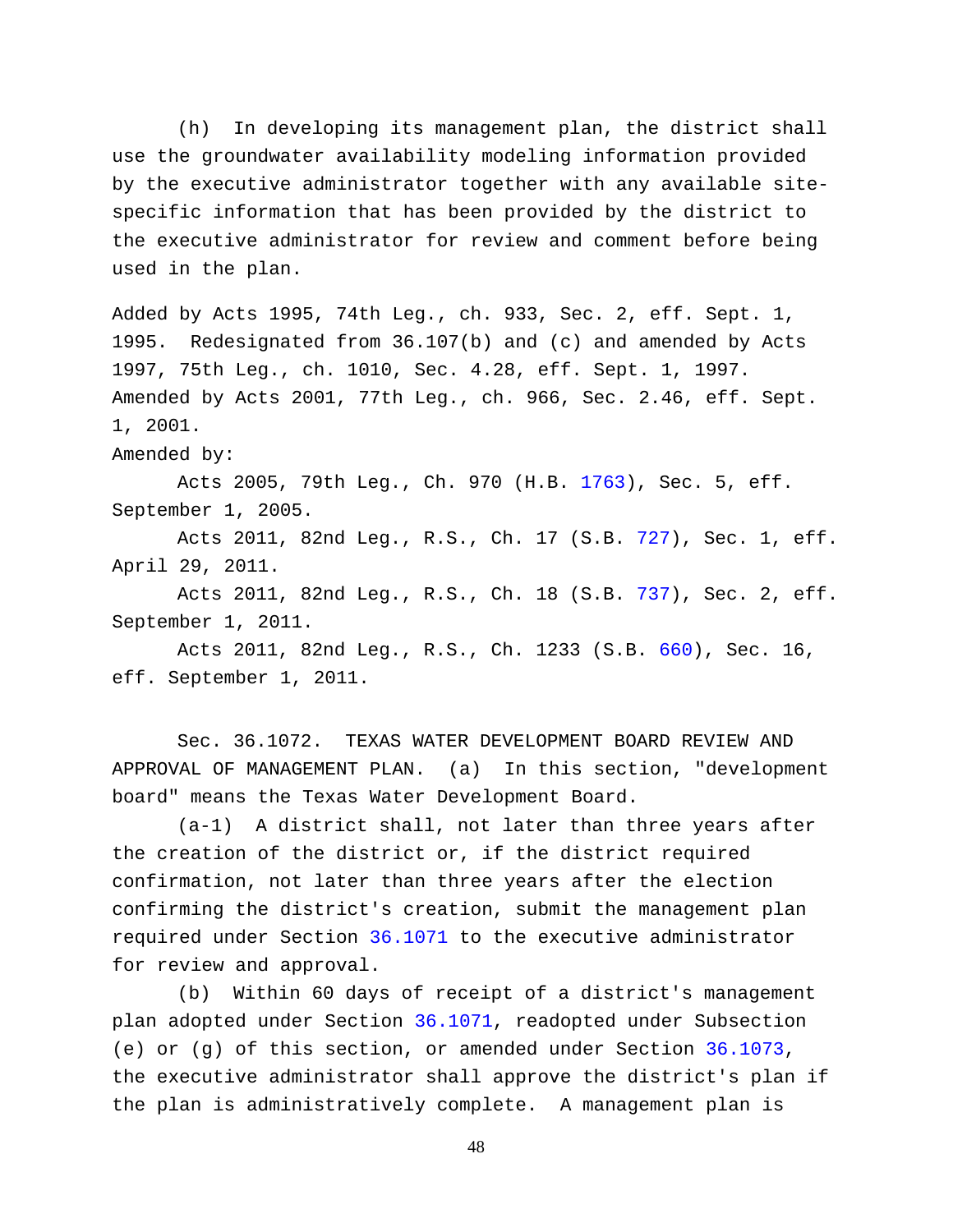administratively complete when it contains the information required to be submitted under Section [36.1071\(](http://www.statutes.legis.state.tx.us/GetStatute.aspx?Code=WA&Value=36.1071)a) and (e). The executive administrator may determine whether conditions justify waiver of the requirements under Section  $36.1071(e)(4)$ .

(c) Once the executive administrator has approved a district's management plan:

(1) the executive administrator may not revoke but may require revisions to the approved management plan as provided by Subsection (g); and

(2) the executive administrator may request additional information from the district if the information is necessary to clarify, modify, or supplement previously submitted material, but a request for additional information does not render the management plan unapproved.

(d) A management plan takes effect on approval by the executive administrator or, if appealed, on approval by the development board.

(e) The district may review the plan annually and must review and readopt the plan with or without revisions at least once every five years. The district shall provide the readopted plan to the executive administrator not later than the 60th day after the date on which the plan was readopted. Approval of the preceding management plan remains in effect until:

(1) the district fails to timely readopt a management plan;

(2) the district fails to timely submit the district's readopted management plan to the executive administrator; or

(3) the executive administrator determines that the readopted management plan does not meet the requirements for approval, and the district has exhausted all appeals to the Texas Water Development Board or appropriate court.

(f) If the executive administrator does not approve the district's management plan, the executive administrator shall provide to the district, in writing, the reasons for the action. Not later than the 180th day after the date a district receives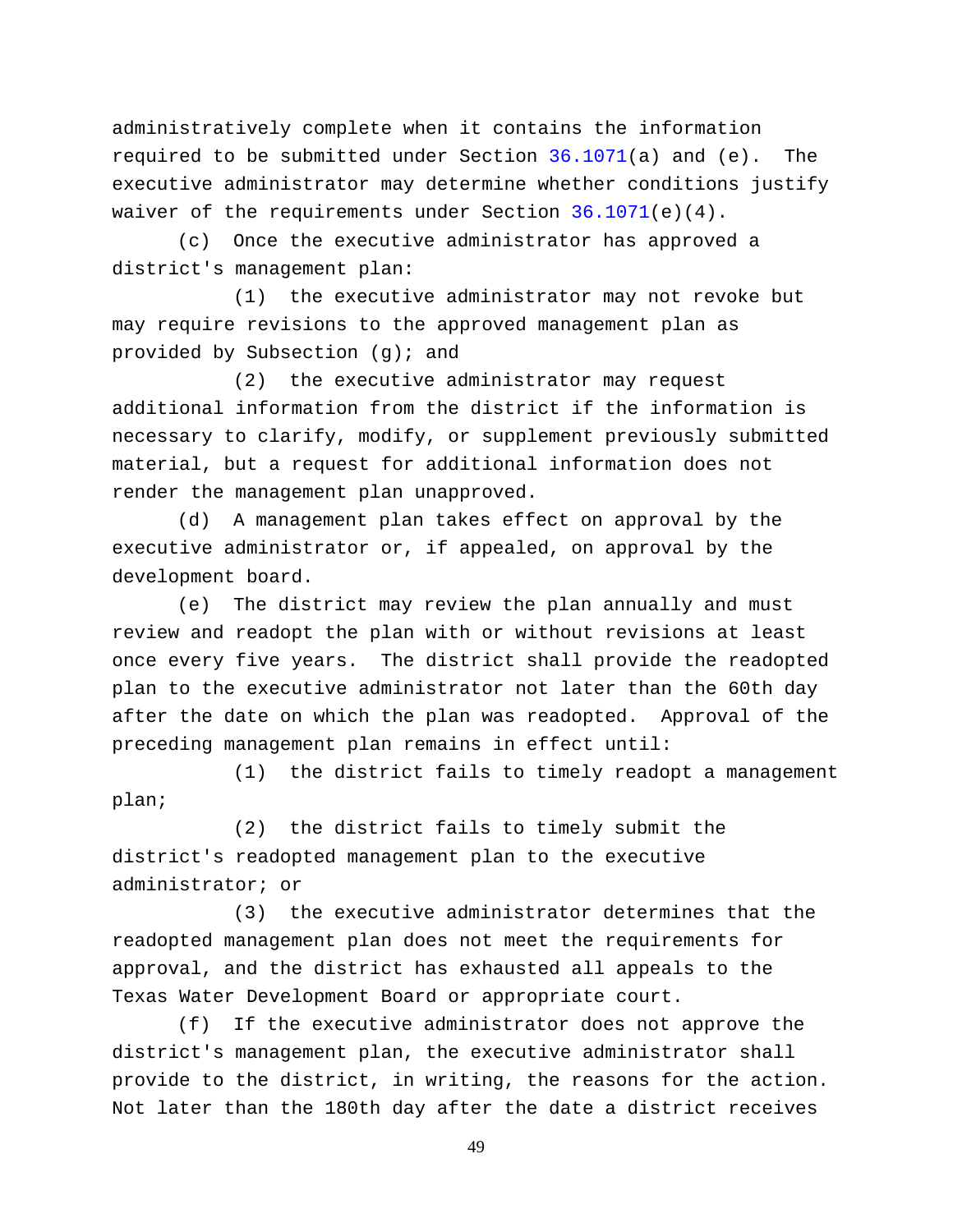notice that its management plan has not been approved, the district may submit a revised management plan for review and approval. The executive administrator's decision may be appealed to the development board. If the development board decides not to approve the district's management plan on appeal, the district may request that the conflict be mediated. The district and the board may seek the assistance of the Center for Public Policy Dispute Resolution at The University of Texas School of Law or an alternative dispute resolution system established under Chapter [152,](http://www.statutes.legis.state.tx.us/GetStatute.aspx?Code=CP&Value=152) Civil Practice and Remedies Code, in obtaining a qualified impartial third party to mediate the conflict. The cost of the mediation services must be specified in the agreement between the parties and the Center for Public Policy Dispute Resolution or the alternative dispute resolution system. If the parties do not resolve the conflict through mediation, the decision of the development board not to approve the district's management plan may be appealed to a district court in Travis County. Costs for the appeal shall be set by the court hearing the appeal. An appeal under this subsection is by trial de novo. The commission shall not take enforcement action against a district under Subchapter I until the latest of the expiration of the 180-day period, the date the development board has taken final action withholding approval of a revised management plan, the date the mediation is completed, or the date a final judgment upholding the board's decision is entered by a district court. An enforcement action may not be taken against a district by the commission or the state auditor under Subchapter I because the district's management plan and the approved regional water plan are in conflict while the parties are attempting to resolve the conflict before the development board, in mediation, or in court. Rules of the district continue in full force and effect until all appeals under this subsection have been exhausted and the final judgment is adverse to the district.

(g) A person with a legally defined interest in groundwater in a district, or the regional water planning group,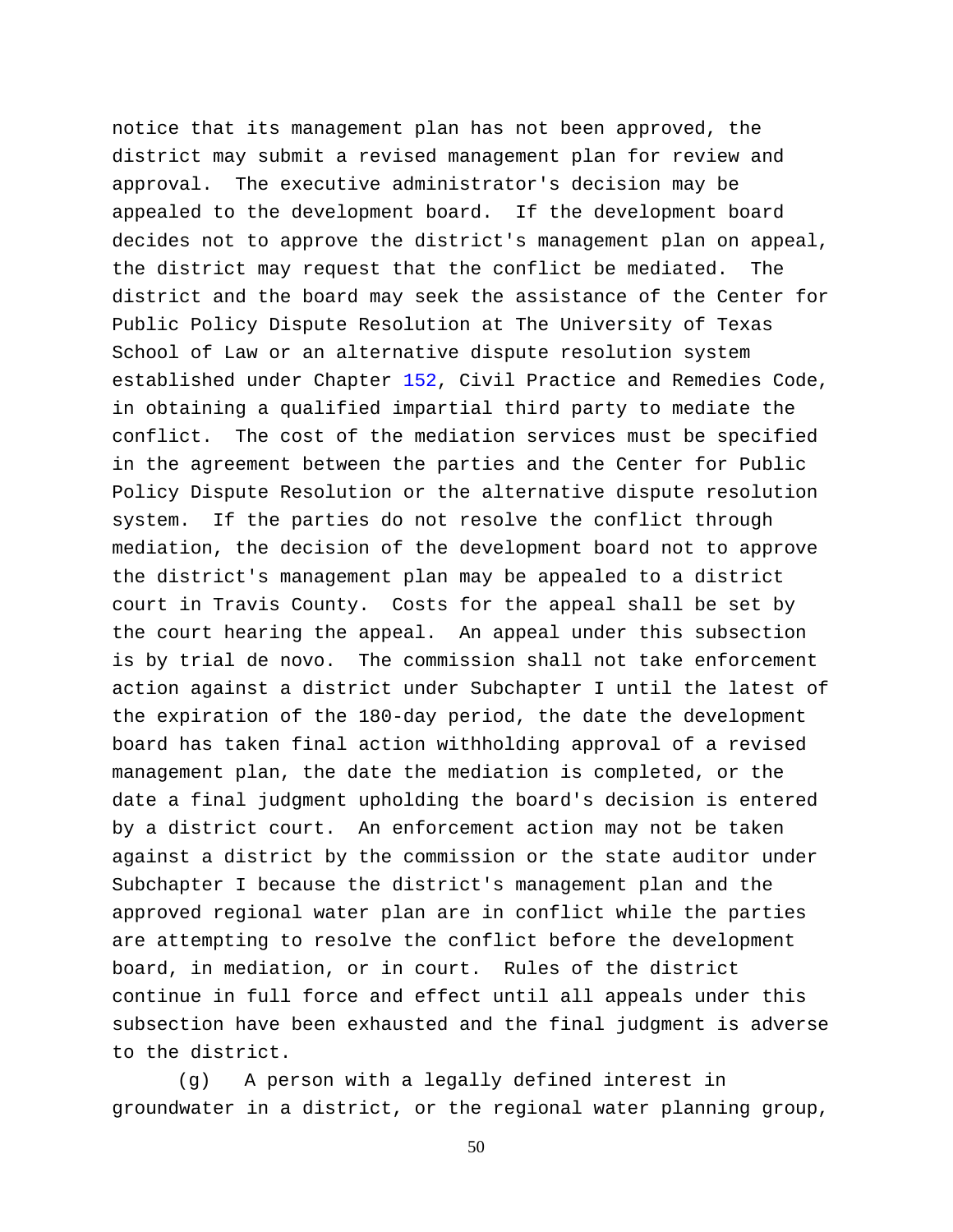may file a petition with the development board stating that a conflict requiring resolution may exist between the district's approved management plan developed under Section [36.1071](http://www.statutes.legis.state.tx.us/GetStatute.aspx?Code=WA&Value=36.1071) and the state water plan. If a conflict exists, the development board shall provide technical assistance to and facilitate coordination between the involved person or regional water planning group and the district to resolve the conflict. Not later than the 45th day after the date the person or the regional water planning group files a petition with the development board, if the conflict has not been resolved, the district and the involved person or regional planning group may mediate the conflict. The district and the involved person or regional planning group may seek the assistance of the Center for Public Policy Dispute Resolution at The University of Texas School of Law or an alternative dispute resolution system established under Chapter [152,](http://www.statutes.legis.state.tx.us/GetStatute.aspx?Code=CP&Value=152) Civil Practice and Remedies Code, in obtaining a qualified impartial third party to mediate the conflict. The cost of the mediation services must be specified in the agreement between the parties and the Center for Public Policy Dispute Resolution or the alternative dispute resolution system. If the district and the involved person or regional planning group cannot resolve the conflict through mediation, the development board shall resolve the conflict not later than the 60th day after the date the mediation is completed. The development board action under this provision may be consolidated, at the option of the board, with related action under Section [16.053\(](http://www.statutes.legis.state.tx.us/GetStatute.aspx?Code=WA&Value=16.053)p). If the development board determines that resolution of the conflict requires a revision of the approved management plan, the development board shall provide information to the district. The district shall prepare any revisions to the plan based on the information provided by the development board and shall hold, after notice, at least one public hearing at some central location within the district. The district shall consider all public and development board comments, prepare, revise, and adopt its management plan, and submit the revised management plan to the development board for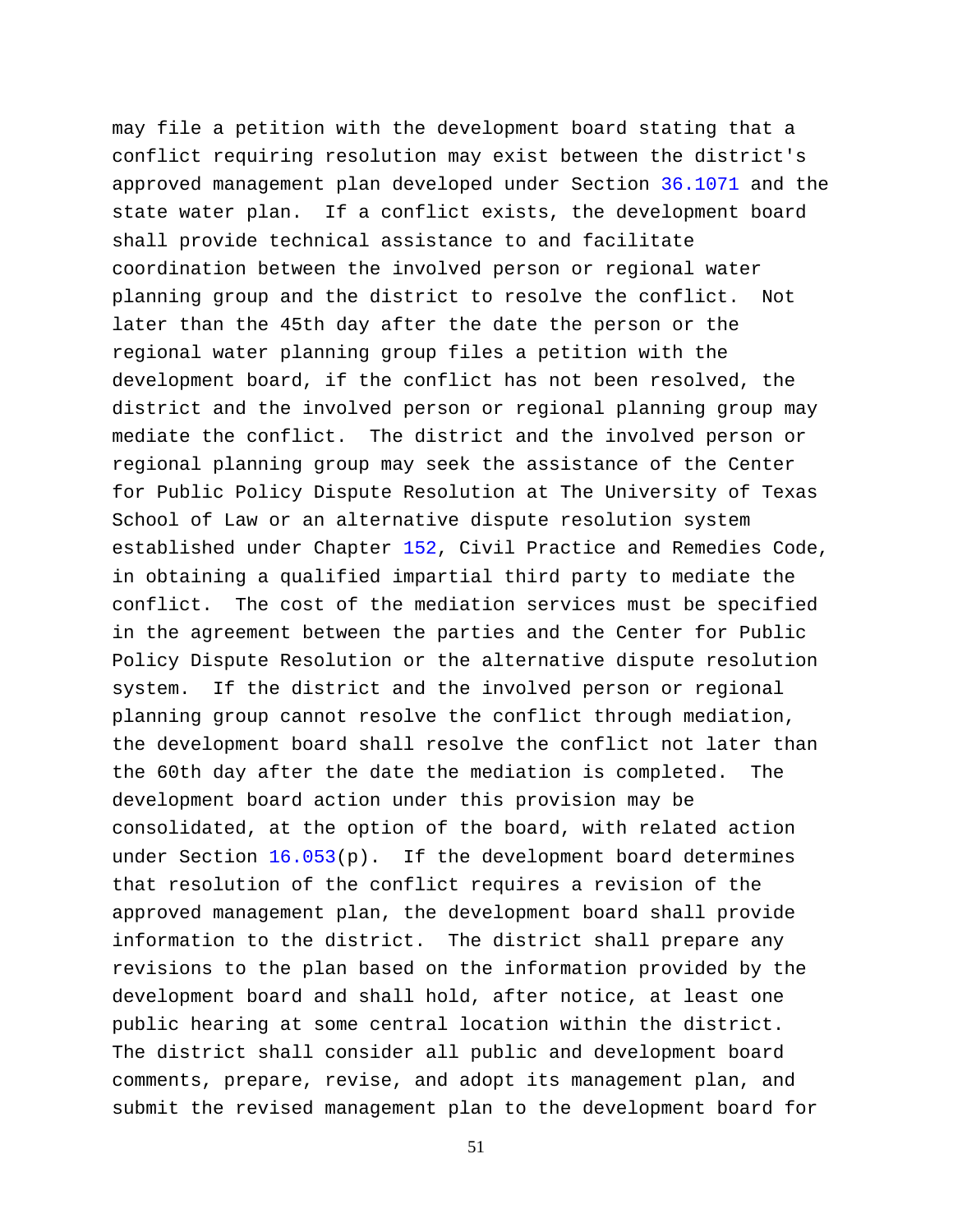approval. On the request of the district or the regional water planning group, the development board shall include discussion of the conflict and its resolution in the state water plan that the development board provides to the governor, the lieutenant governor, and the speaker of the house of representatives under Section [16.051\(](http://www.statutes.legis.state.tx.us/GetStatute.aspx?Code=WA&Value=16.051)e). If the groundwater conservation district disagrees with the decision of the development board under this subsection, the district may appeal the decision to a district court in Travis County. Costs for the appeal shall be set by the court hearing the appeal. An appeal under this subsection is by trial de novo.

Added by Acts 1997, 75th Leg., ch. 1010, Sec. 4.28, eff. Sept. 1, 1997. Amended by Acts 2001, 77th Leg., ch. 966, Sec. 2.47, eff. Sept. 1, 2001.

Amended by:

Acts 2005, 79th Leg., Ch. 970 (H.B. [1763\)](http://www.legis.state.tx.us/tlodocs/79R/billtext/html/HB01763F.HTM), Sec. 6, eff. September 1, 2005.

Acts 2011, 82nd Leg., R.S., Ch. 17 (S.B. [727\)](http://www.legis.state.tx.us/tlodocs/82R/billtext/html/SB00727F.HTM), Sec. 2, eff. April 29, 2011.

Sec. 36.1073. AMENDMENT TO MANAGEMENT PLAN. Any amendment to the management plan shall be submitted to the executive administrator within 60 days following adoption of the amendment by the district's board. The executive administrator shall review and approve any amendment which substantially affects the management plan in accordance with the procedures established under Section [36.1072.](http://www.statutes.legis.state.tx.us/GetStatute.aspx?Code=WA&Value=36.1072)

Added by Acts 1997, 75th Leg., ch. 1010, Sec. 4.28, eff. Sept. 1, 1997.

Amended by:

Acts 2005, 79th Leg., Ch. 970 (H.B. [1763\)](http://www.legis.state.tx.us/tlodocs/79R/billtext/html/HB01763F.HTM), Sec. 7, eff. September 1, 2005.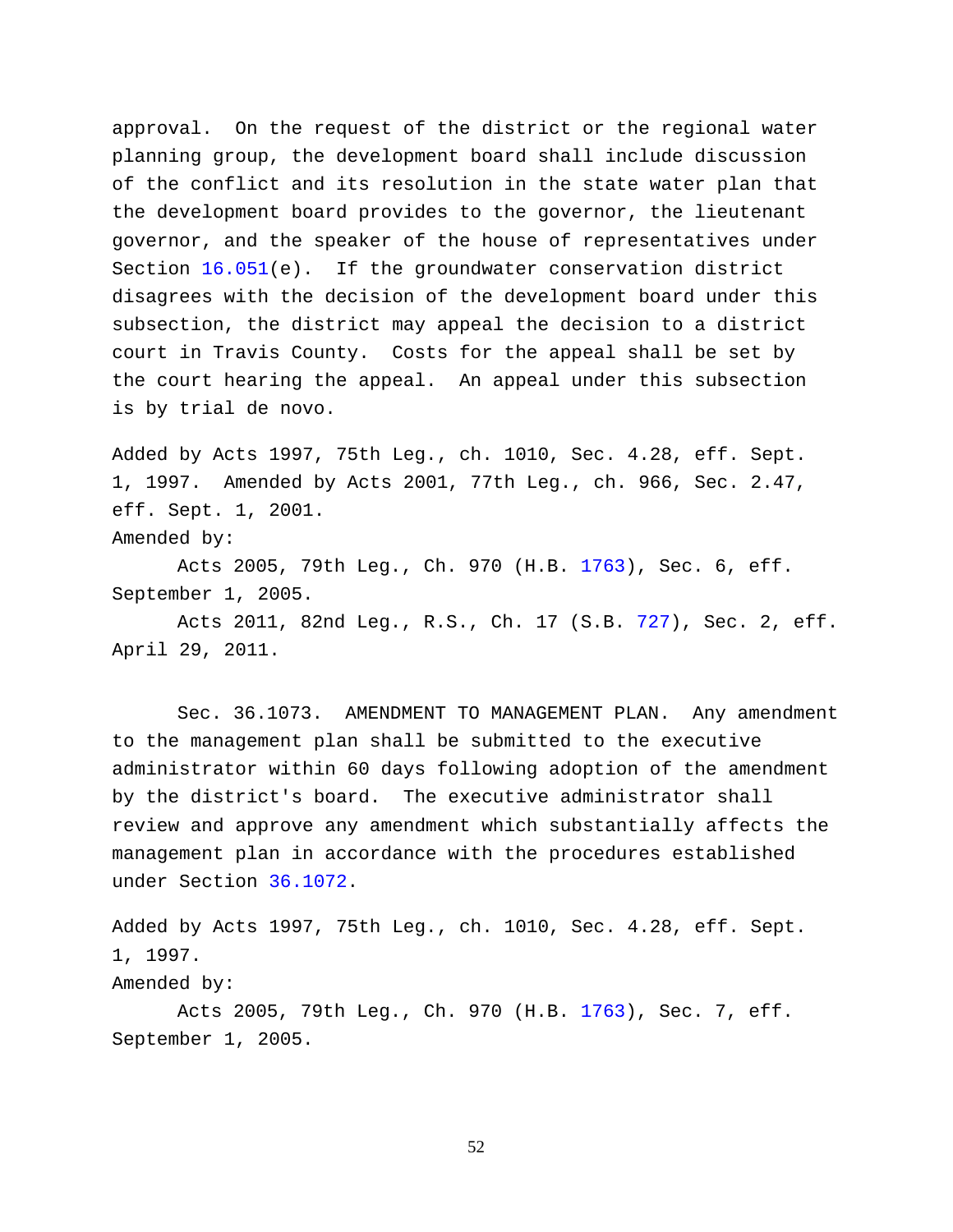Sec. 36.108. JOINT PLANNING IN MANAGEMENT AREA. (a) In this section:

(1) "Development board" means the Texas Water Development Board.

(2) "District representative" means the presiding officer or the presiding officer's designee for any district located wholly or partly in the management area.

(b) If two or more districts are located within the boundaries of the same management area, each district shall forward a copy of that district's new or revised management plan to the other districts in the management area. The boards of the districts shall consider the plans individually and shall compare them to other management plans then in force in the management area.

(c) The district representatives shall meet at least annually to conduct joint planning with the other districts in the management area and to review the management plans, the accomplishments of the management area, and proposals to adopt new or amend existing desired future conditions. In reviewing the management plans, the districts shall consider:

(1) the goals of each management plan and its impact on planning throughout the management area;

(2) the effectiveness of the measures established by each district's management plan for conserving and protecting groundwater and preventing waste, and the effectiveness of these measures in the management area generally;

(3) any other matters that the boards consider relevant to the protection and conservation of groundwater and the prevention of waste in the management area; and

(4) the degree to which each management plan achieves the desired future conditions established during the joint planning process.

(d) Not later than May 1, 2021, and every five years thereafter, the districts shall consider groundwater availability models and other data or information for the management area and shall propose for adoption desired future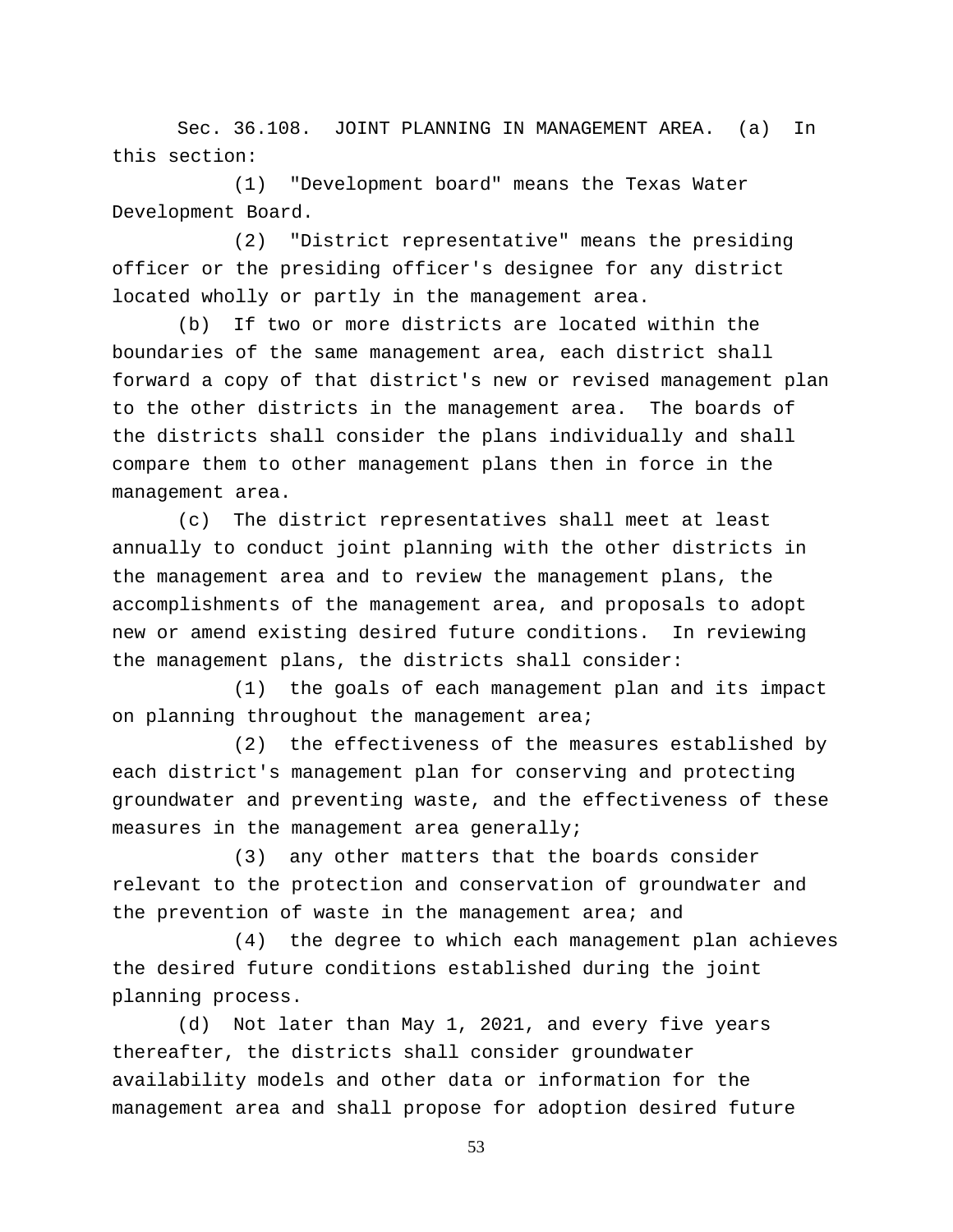conditions for the relevant aquifers within the management area. Before voting on the proposed desired future conditions of the aquifers under Subsection (d-2), the districts shall consider:

(1) aquifer uses or conditions within the management area, including conditions that differ substantially from one geographic area to another;

(2) the water supply needs and water management strategies included in the state water plan;

(3) hydrological conditions, including for each aquifer in the management area the total estimated recoverable storage as provided by the executive administrator, and the average annual recharge, inflows, and discharge;

(4) other environmental impacts, including impacts on spring flow and other interactions between groundwater and surface water;

(5) the impact on subsidence;

(6) socioeconomic impacts reasonably expected to occur;

(7) the impact on the interests and rights in private property, including ownership and the rights of management area landowners and their lessees and assigns in groundwater as recognized under Section [36.002;](http://www.statutes.legis.state.tx.us/GetStatute.aspx?Code=WA&Value=36.002)

(8) the feasibility of achieving the desired future condition; and

(9) any other information relevant to the specific desired future conditions.

(d-1) After considering and documenting the factors described by Subsection (d) and other relevant scientific and hydrogeological data, the districts may establish different desired future conditions for:

(1) each aquifer, subdivision of an aquifer, or geologic strata located in whole or in part within the boundaries of the management area; or

(2) each geographic area overlying an aquifer in whole or in part or subdivision of an aquifer within the boundaries of the management area.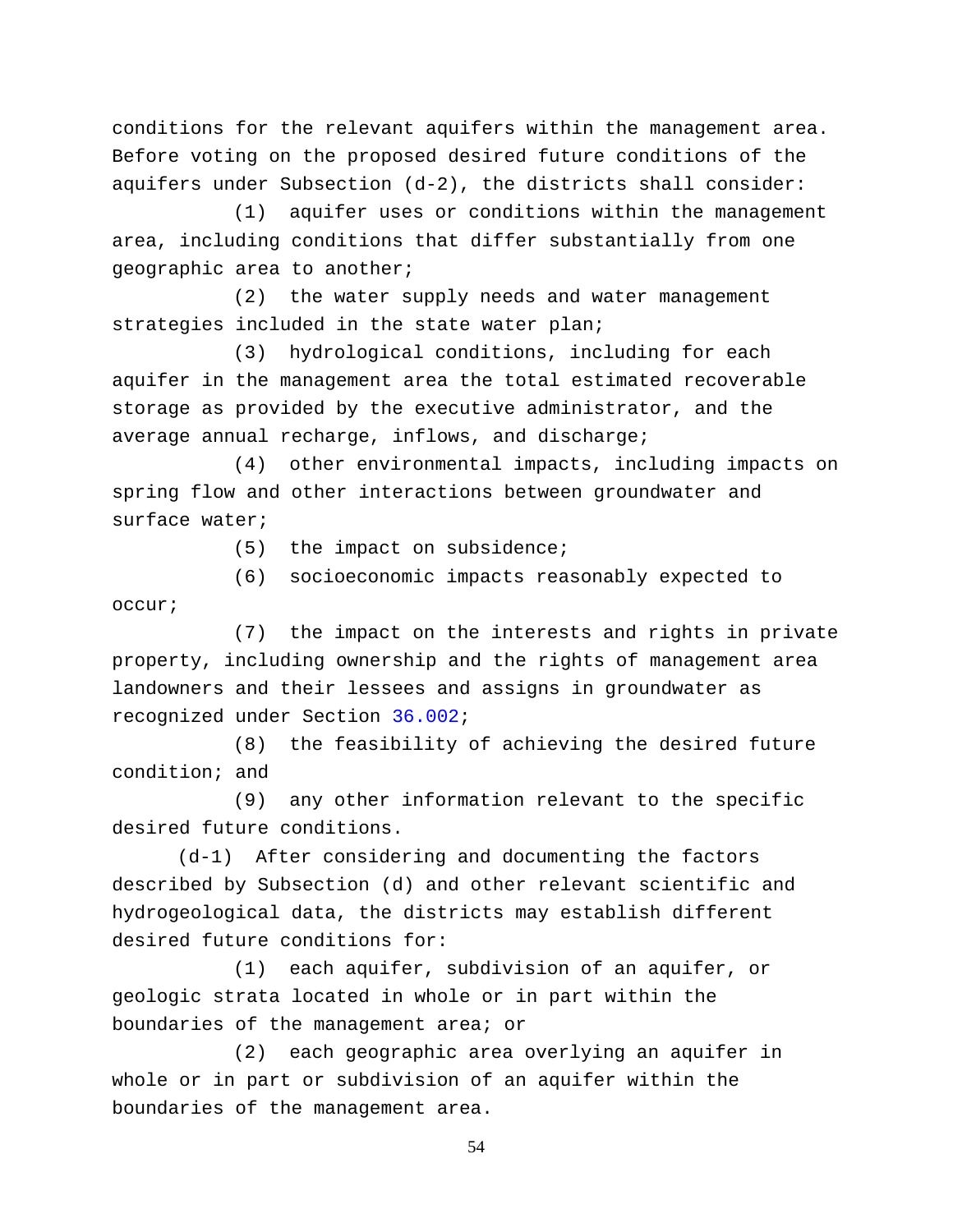(d-2) The desired future conditions proposed under Subsection (d) must provide a balance between the highest practicable level of groundwater production and the conservation, preservation, protection, recharging, and prevention of waste of groundwater and control of subsidence in the management area. This subsection does not prohibit the establishment of desired future conditions that provide for the reasonable long-term management of groundwater resources consistent with the management goals under Section [36.1071\(](http://www.statutes.legis.state.tx.us/GetStatute.aspx?Code=WA&Value=36.1071)a). The desired future conditions proposed under Subsection (d) must be approved by a two-thirds vote of all the district representatives for distribution to the districts in the management area. A period of not less than 90 days for public comments begins on the day the proposed desired future conditions are mailed to the districts. During the public comment period and after posting notice as required by Section [36.063,](http://www.statutes.legis.state.tx.us/GetStatute.aspx?Code=WA&Value=36.063) each district shall hold a public hearing on any proposed desired future conditions relevant to that district. During the public comment period, the district shall make available in its office a copy of the proposed desired future conditions and any supporting materials, such as the documentation of factors considered under Subsection (d) and groundwater availability model run results. After the close of the public comment period, the district shall compile for consideration at the next joint planning meeting a summary of relevant comments received, any suggested revisions to the proposed desired future conditions, and the basis for the revisions.

(d-3) After all the districts have submitted their district summaries, the district representatives shall reconvene to review the reports, consider any district's suggested revisions to the proposed desired future conditions, and finally adopt the desired future conditions for the management area. The desired future conditions must be approved by a resolution adopted by a two-thirds vote of all the district representatives not later than January 5, 2022. Subsequent desired future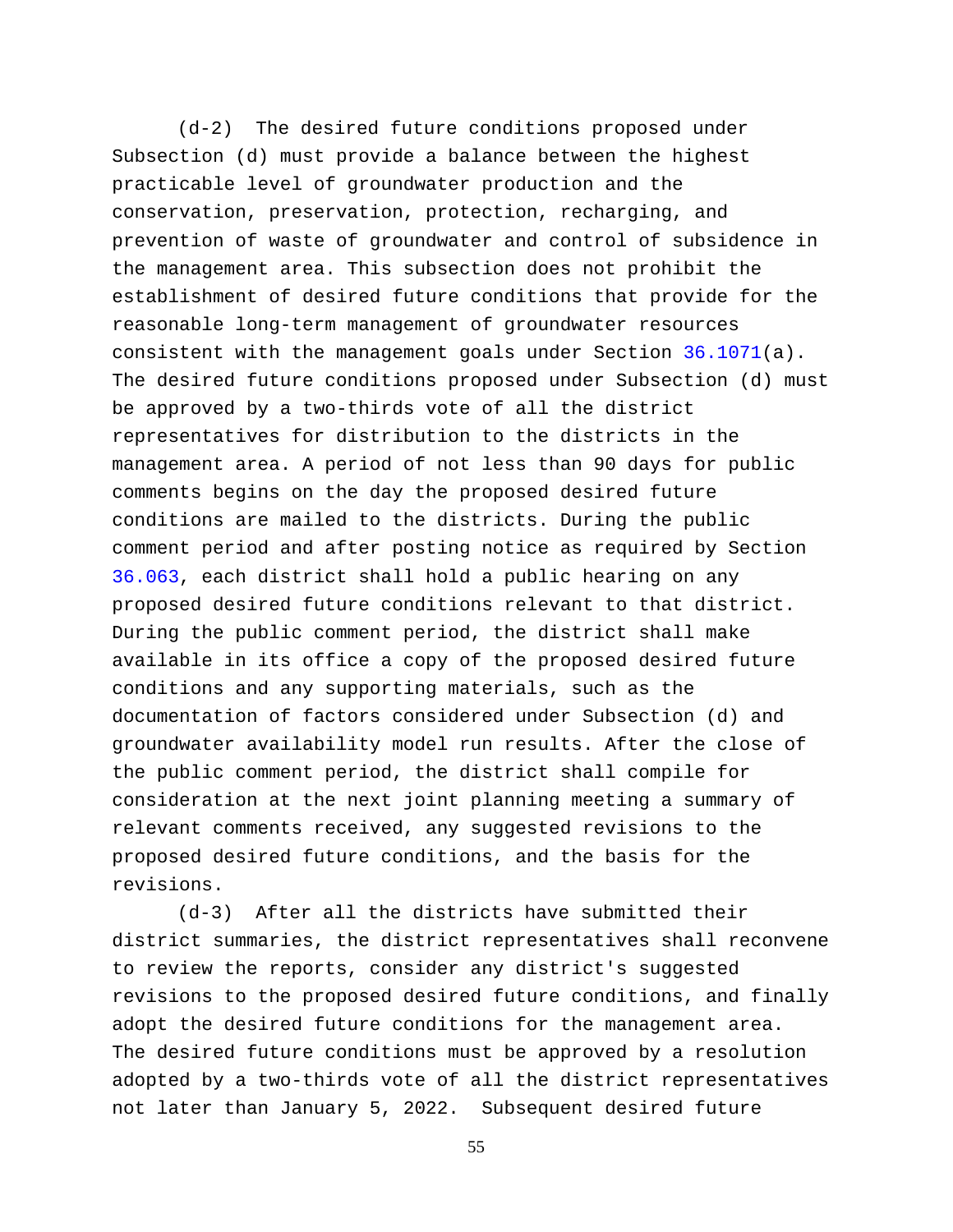conditions must be proposed and finally adopted by the district representatives before the end of each successive five-year period after that date. The district representatives shall produce a desired future conditions explanatory report for the management area and submit to the development board and each district in the management area proof that notice was posted for the joint planning meeting, a copy of the resolution, and a copy of the explanatory report. The report must:

(1) identify each desired future condition;

(2) provide the policy and technical justifications for each desired future condition;

(3) include documentation that the factors under Subsection (d) were considered by the districts and a discussion of how the adopted desired future conditions impact each factor;

(4) list other desired future condition options considered, if any, and the reasons why those options were not adopted; and

(5) discuss reasons why recommendations made by advisory committees and relevant public comments received by the districts were or were not incorporated into the desired future conditions.

(d-4) After a district receives notification from the Texas Water Development Board that the desired future conditions resolution and explanatory report under Subsection (d-3) are administratively complete, the district shall adopt the applicable desired future conditions in the resolution and report.

(e) Except as provided by this section, a joint meeting under this section must be held in accordance with Chapter [551,](http://www.statutes.legis.state.tx.us/GetStatute.aspx?Code=GV&Value=551) Government Code. Each district shall comply with Chapter [552,](http://www.statutes.legis.state.tx.us/GetStatute.aspx?Code=GV&Value=552) Government Code. The district representatives may elect one district to be responsible for providing the notice of a joint meeting that this section would otherwise require of each district in the management area. Notice of a joint meeting must be provided at least 10 days before the date of the meeting by:

(1) providing notice to the secretary of state;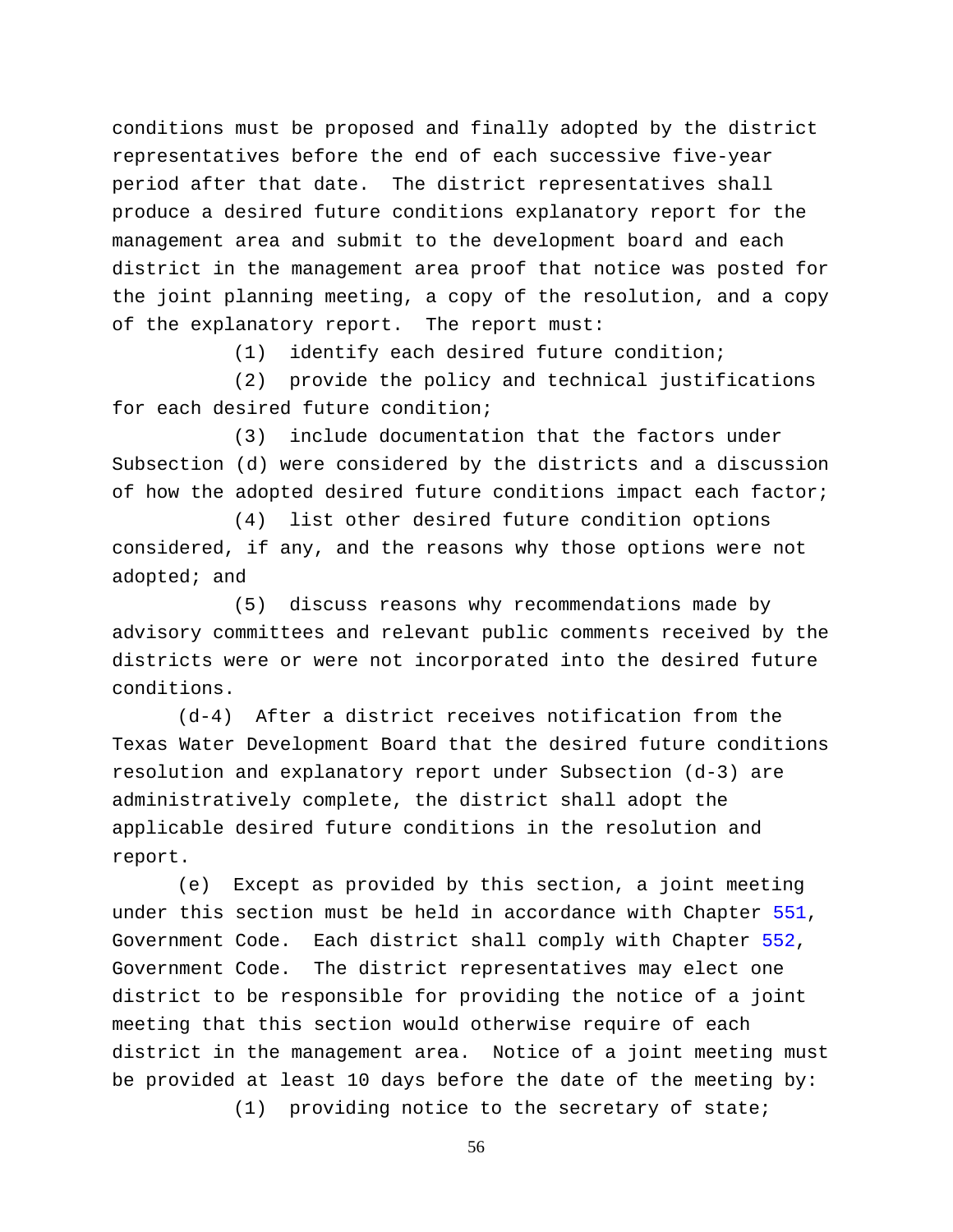(2) providing notice to the county clerk of each county located wholly or partly in a district that is located wholly or partly in the management area; and

(3) posting notice at a place readily accessible to the public at the district office of each district located wholly or partly in the management area.

(e-1) The secretary of state and the county clerk of each county described by Subsection (e) shall post notice of the meeting in the manner provided by Section [551.053,](http://www.statutes.legis.state.tx.us/GetStatute.aspx?Code=GV&Value=551.053) Government Code.

(e-2) Notice of a joint meeting must include:

(1) the date, time, and location of the meeting;

(2) a summary of any action proposed to be taken;

(3) the name of each district located wholly or partly in the management area; and

(4) the name, telephone number, and address of one or more persons to whom questions, requests for additional information, or comments may be submitted.

(e-3) The failure or refusal of one or more districts to post notice for a joint meeting under Subsection (e)(3) does not invalidate an action taken at the joint meeting.

Added by Acts 1995, 74th Leg., ch. 933, Sec. 2, eff. Sept. 1, 1995. Amended by Acts 1997, 75th Leg., ch. 1010, Sec. 4.29, eff. Sept. 1, 1997; Acts 2001, 77th Leg., ch. 519, Sec. 1, eff. Sept. 1, 2001; Acts 2001, 77th Leg., ch. 966, Sec. 2.48, eff. Sept. 1, 2001.

Amended by:

Acts 2005, 79th Leg., Ch. 970 (H.B. [1763\)](http://www.legis.state.tx.us/tlodocs/79R/billtext/html/HB01763F.HTM), Sec. 8, eff. September 1, 2005.

Acts 2011, 82nd Leg., R.S., Ch. 18 (S.B. [737\)](http://www.legis.state.tx.us/tlodocs/82R/billtext/html/SB00737F.HTM), Sec. 3, eff. September 1, 2011.

Acts 2011, 82nd Leg., R.S., Ch. 1233 (S.B. [660\)](http://www.legis.state.tx.us/tlodocs/82R/billtext/html/SB00660F.HTM), Sec. 17, eff. September 1, 2011.

Acts 2013, 83rd Leg., R.S., Ch. 785 (S.B. [1282\)](http://www.legis.state.tx.us/tlodocs/83R/billtext/html/SB01282F.HTM), Sec. 1, eff. September 1, 2013.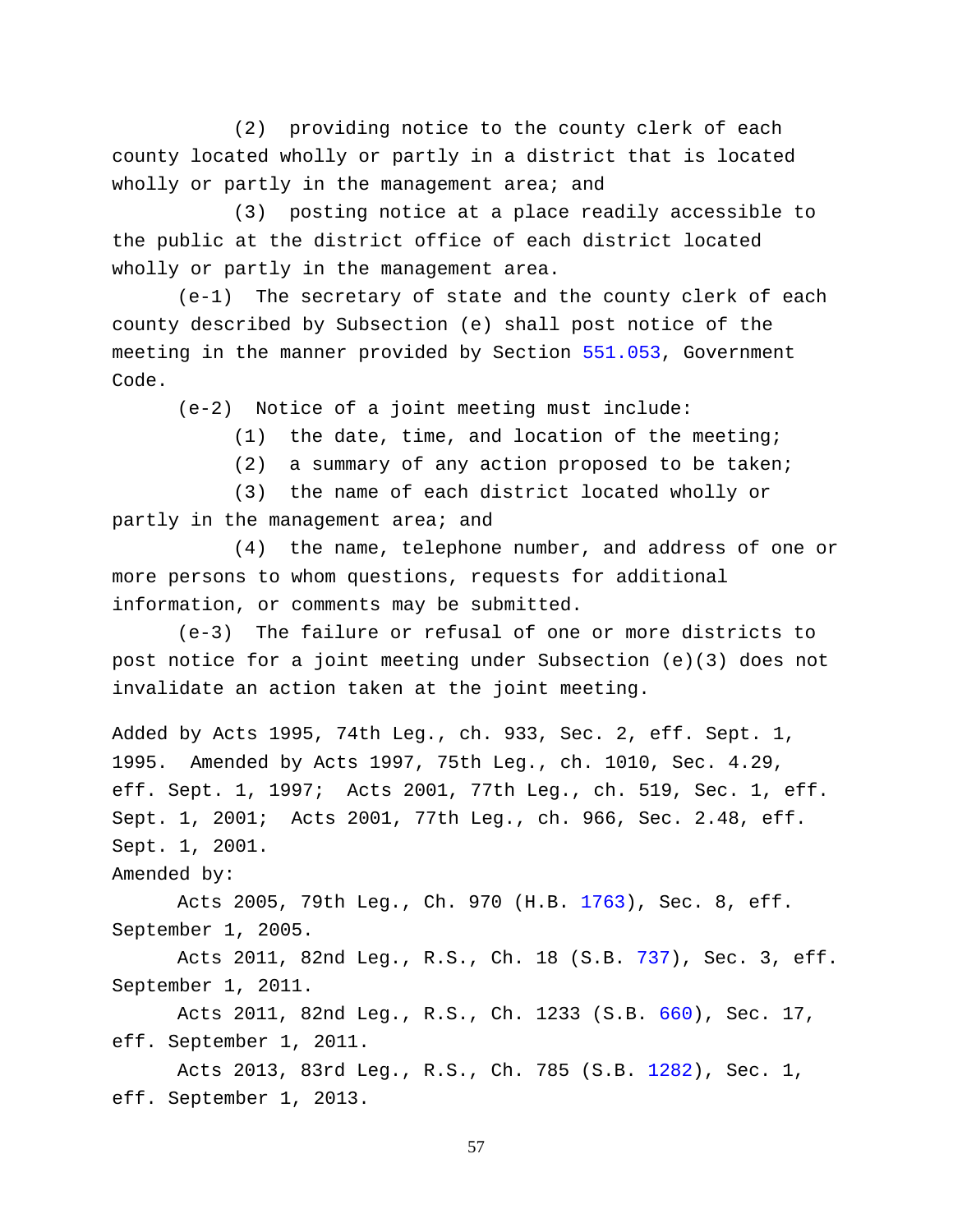Acts 2015, 84th Leg., R.S., Ch. 993 (H.B. [200\)](http://www.legis.state.tx.us/tlodocs/84R/billtext/html/HB00200F.HTM), Sec. 3, eff. September 1, 2015.

Acts 2017, 85th Leg., R.S., Ch. 471 (H.B. [2215\)](http://www.legis.state.tx.us/tlodocs/85R/billtext/html/HB02215F.HTM), Sec. 2, eff. June 9, 2017.

Acts 2017, 85th Leg., R.S., Ch. 471 (H.B. [2215\)](http://www.legis.state.tx.us/tlodocs/85R/billtext/html/HB02215F.HTM), Sec. 3, eff. June 9, 2017.

Sec. 36.1081. TECHNICAL STAFF AND SUBCOMMITTEES FOR JOINT PLANNING. (a) On request, the commission and the Texas Water Development Board shall make technical staff available to serve in a nonvoting advisory capacity to assist with the development of desired future conditions during the joint planning process under Section [36.108.](http://www.statutes.legis.state.tx.us/GetStatute.aspx?Code=WA&Value=36.108)

(b) During the joint planning process under Section [36.108,](http://www.statutes.legis.state.tx.us/GetStatute.aspx?Code=WA&Value=36.108) the district representatives may appoint and convene nonvoting advisory subcommittees who represent social, governmental, environmental, or economic interests to assist in the development of desired future conditions.

Added by Acts 2011, 82nd Leg., R.S., Ch. 1233 (S.B. [660\)](http://www.legis.state.tx.us/tlodocs/82R/billtext/html/SB00660F.HTM), Sec. 17, eff. September 1, 2011.

Sec. 36.1083. APPEAL OF DESIRED FUTURE CONDITIONS. (a) In this section:

(1) "Affected person" has the meaning assigned by Section 36.1082.

(2) "Development board" means the Texas Water Development Board.

(3) "Office" means the State Office of Administrative Hearings.

(b) Not later than the 120th day after the date on which a district adopts a desired future condition under Section [36.108\(](http://www.statutes.legis.state.tx.us/GetStatute.aspx?Code=WA&Value=36.108)d-4), an affected person may file a petition with the district requiring that the district contract with the office to conduct a hearing appealing the reasonableness of the desired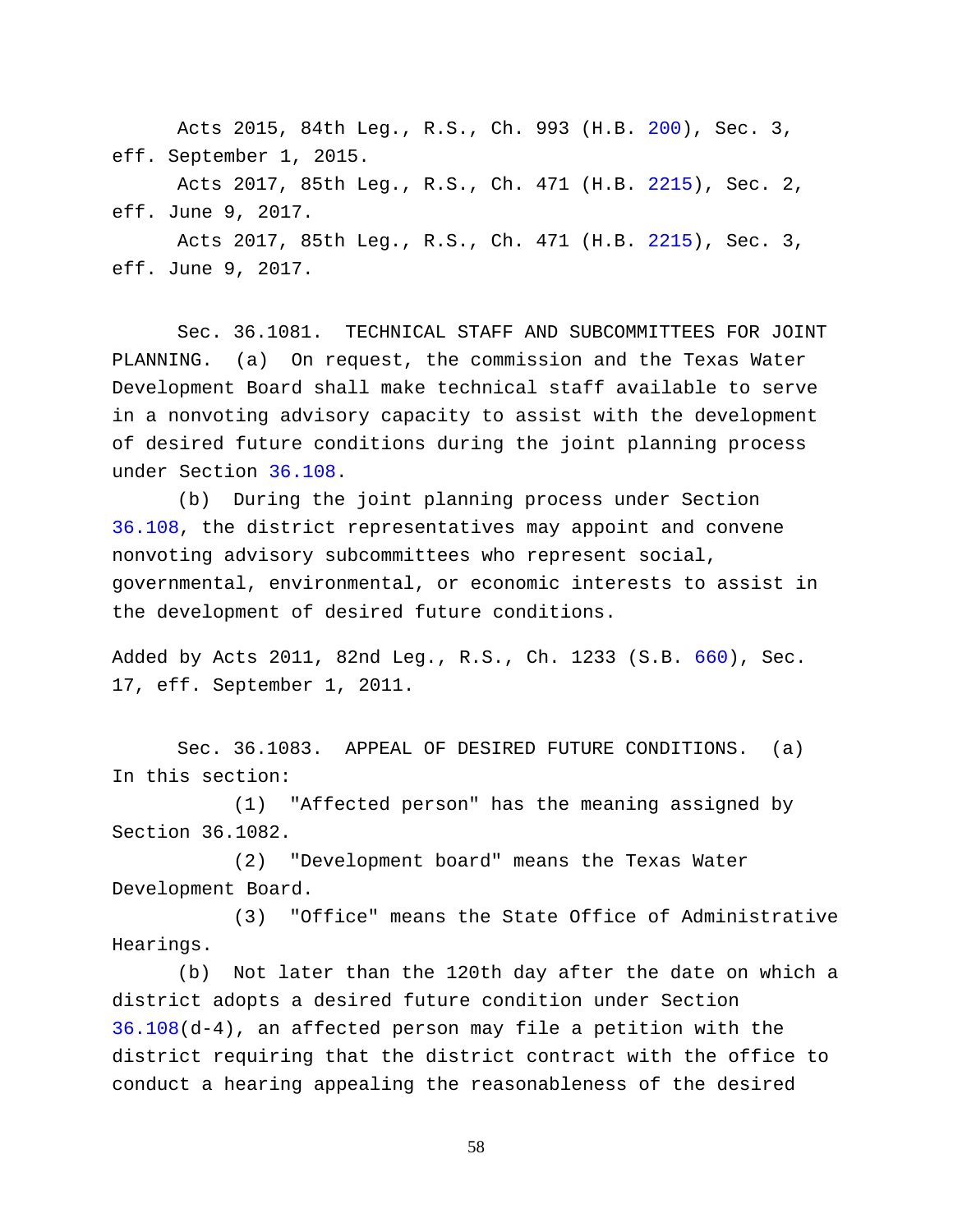future condition. The petition must provide evidence that the districts did not establish a reasonable desired future condition of the groundwater resources in the management area.

(c) Repealed by Acts 2015, 84th Leg., R.S., Ch. 993 , Sec. 6, eff. September 1, 2015.

(d) Repealed by Acts 2015, 84th Leg., R.S., Ch. 993 , Sec. 6, eff. September 1, 2015.

(e) Not later than the 10th day after receiving a petition described by Subsection (b), the district shall submit a copy of the petition to the development board. On receipt of the petition, the development board shall conduct:

(1) an administrative review to determine whether the desired future condition established by the district meets the criteria in Section [36.108\(](http://www.statutes.legis.state.tx.us/GetStatute.aspx?Code=WA&Value=36.108)d); and

(2) a study containing scientific and technical analysis of the desired future condition, including consideration of:

(A) the hydrogeology of the aquifer;

(B) the explanatory report provided to the development board under Section [36.108\(](http://www.statutes.legis.state.tx.us/GetStatute.aspx?Code=WA&Value=36.108)d-3);

(C) the factors described under Section [36.108\(](http://www.statutes.legis.state.tx.us/GetStatute.aspx?Code=WA&Value=36.108)d); and

(D) any relevant:

(i) groundwater availability models;

(ii) published studies;

(iii) estimates of total recoverable

storage capacity;

(iv) average annual amounts of recharge, inflows, and discharge of groundwater; or

(v) information provided in the petition or available to the development board.

(f) The development board must complete and deliver to the office a study described by Subsection (e)(2) not later than the 120th day after the date the development board receives a copy of the petition.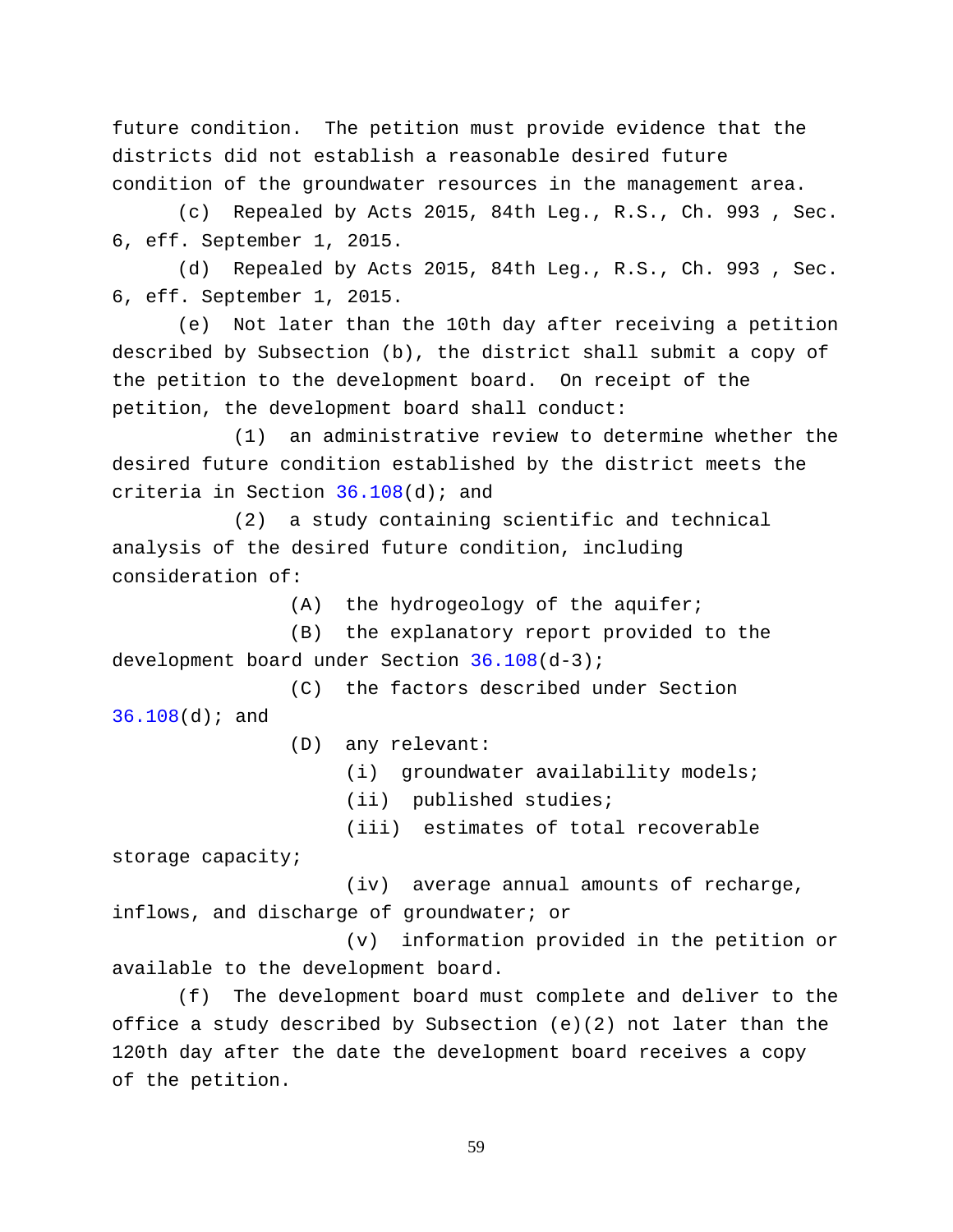(g) For the purposes of a hearing conducted under Subsection (b):

(1) the office shall consider the study described by Subsection  $(e)(2)$  and the desired future conditions explanatory report submitted to the development board under Section [36.108\(](http://www.statutes.legis.state.tx.us/GetStatute.aspx?Code=WA&Value=36.108)d-3) to be part of the administrative record; and

(2) the development board shall make available relevant staff as expert witnesses if requested by the office or a party to the hearing.

(h) Not later than the 60th day after receiving a petition under Subsection (b), the district shall:

(1) contract with the office to conduct the contested case hearing requested under Subsection (b); and

(2) submit to the office a copy of any petitions related to the hearing requested under Subsection (b) and received by the district.

(i) A hearing under Subsection (b) must be held:

(1) at a location described by Section  $36.403(c)$ ; and

(2) in accordance with Chapter [2001,](http://www.statutes.legis.state.tx.us/GetStatute.aspx?Code=GV&Value=2001) Government Code, and the rules of the office.

(j) During the period between the filing of the petition and the delivery of the study described by Subsection (e)(2), the district may seek the assistance of the Center for Public Policy Dispute Resolution, the development board, or another alternative dispute resolution system to mediate the issues raised in the petition. If the district and the petitioner cannot resolve the issues raised in the petition, the office will proceed with a hearing as described by this section.

(k) The district may adopt rules for notice and hearings conducted under this section that are consistent with the procedural rules of the office. In accordance with rules adopted by the district and the office, the district shall provide:

- (1) general notice of the hearing; and
- (2) individual notice of the hearing to: (A) the petitioner;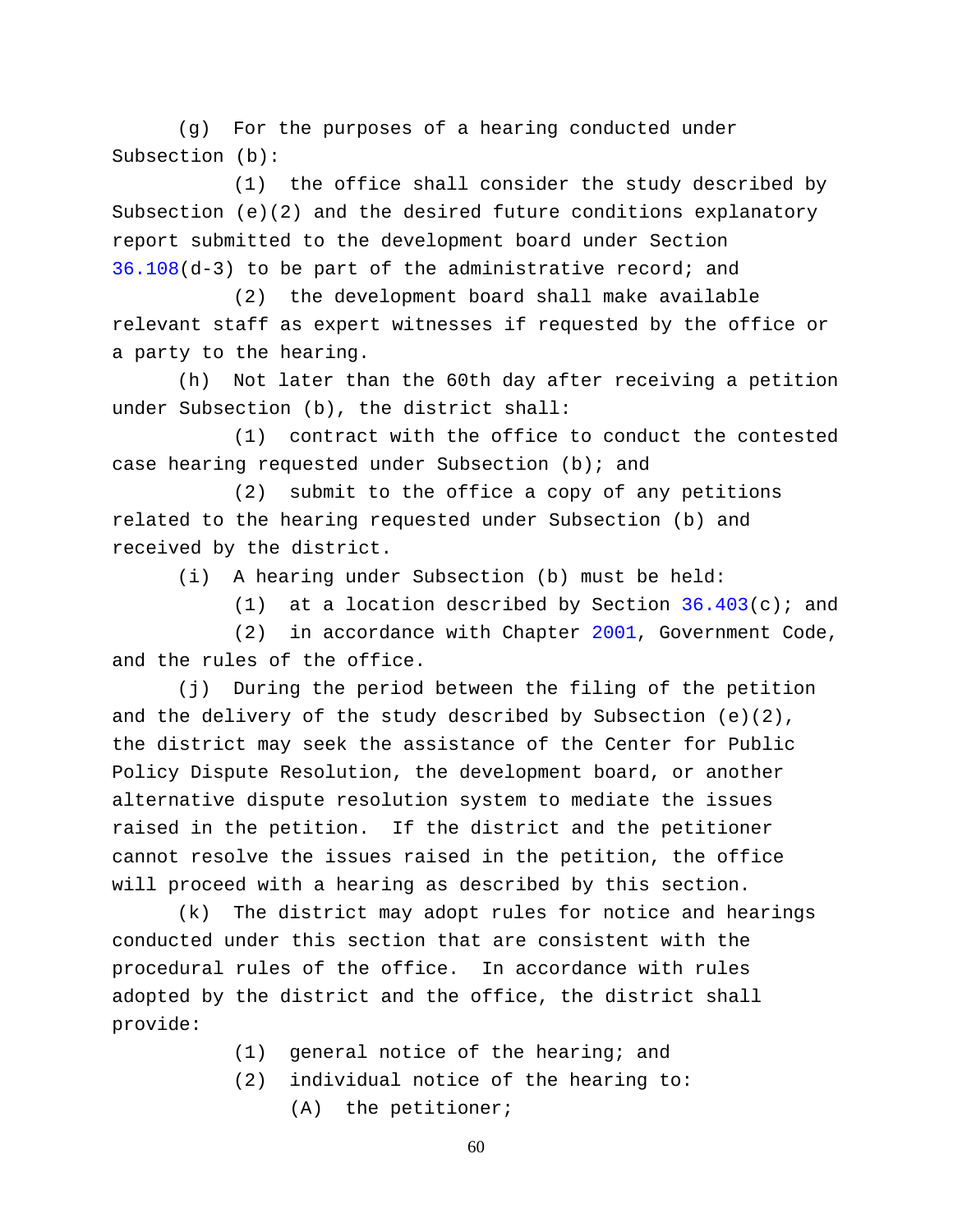(B) any person who has requested notice;

(C) each nonparty district and regional water planning group located in the same management area as a district named in the petition;

(D) the development board; and

(E) the commission.

(l) Before a hearing conducted under this section, the office shall hold a prehearing conference to determine preliminary matters, including:

(1) whether the petition should be dismissed for failure to state a claim on which relief can be granted;

(2) whether a person seeking to participate in the hearing is an affected person who is eligible to participate; and

(3) which affected persons shall be named as parties to the hearing.

(m) The petitioner shall pay the costs associated with the contract for the hearing under this section. The petitioner shall deposit with the district an amount sufficient to pay the contract amount before the hearing begins. After the hearing, the office may assess costs to one or more of the parties participating in the hearing and the district shall refund any excess money to the petitioner. The office shall consider the following in apportioning costs of the hearing:

(1) the party who requested the hearing;

(2) the party who prevailed in the hearing;

(3) the financial ability of the party to pay the costs;

(4) the extent to which the party participated in the hearing; and

(5) any other factor relevant to a just and reasonable assessment of costs.

(n) On receipt of the administrative law judge's findings of fact and conclusions of law in a proposal for decision, including a dismissal of a petition, the district shall issue a final order stating the district's decision on the contested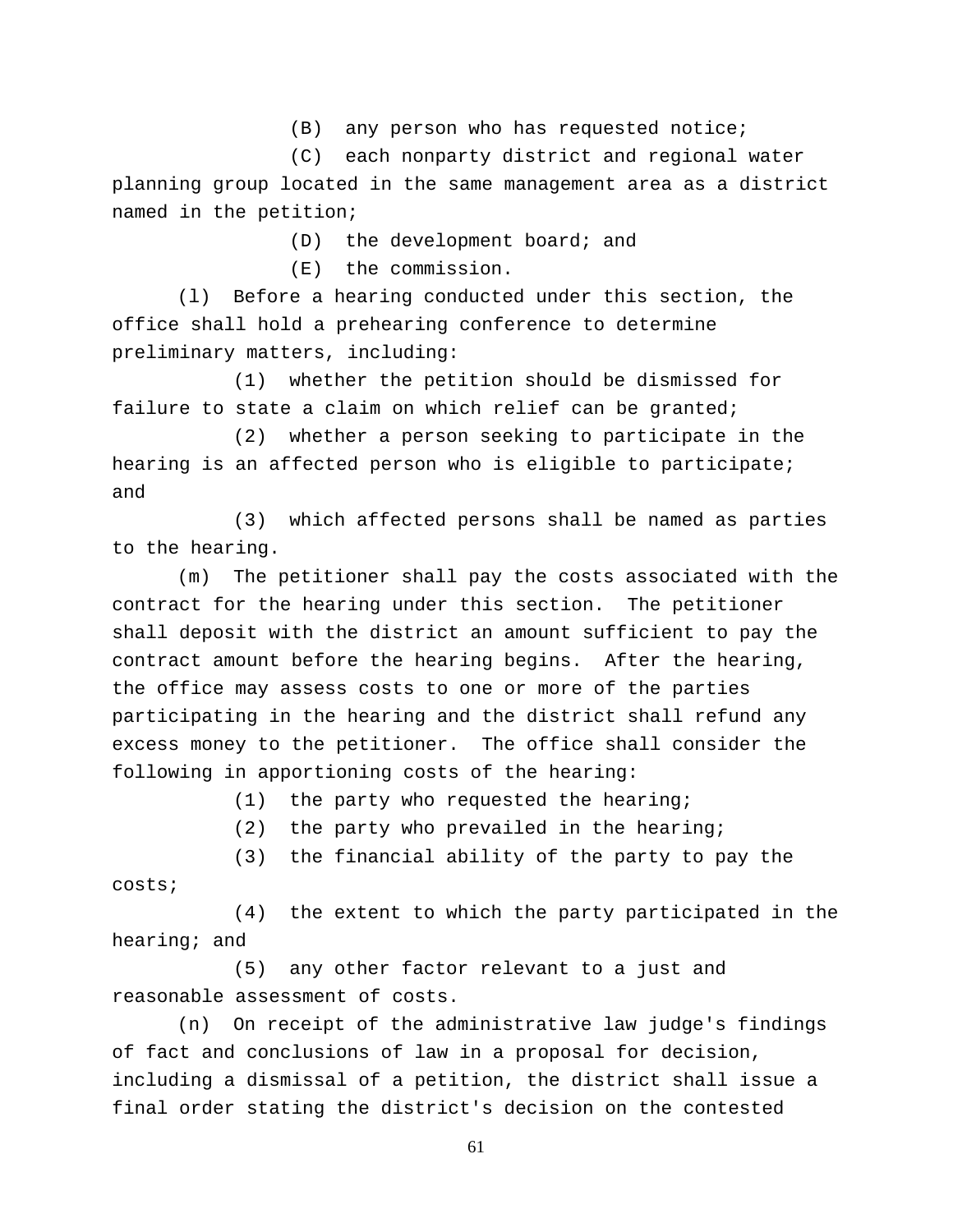matter and the district's findings of fact and conclusions of law. The district may change a finding of fact or conclusion of law made by the administrative law judge, or may vacate or modify an order issued by the administrative law judge, as provided by Section [2001.058\(](http://www.statutes.legis.state.tx.us/GetStatute.aspx?Code=GV&Value=2001.058)e), Government Code.

(o) If the district vacates or modifies the proposal for decision, the district shall issue a report describing in detail the district's reasons for disagreement with the administrative law judge's findings of fact and conclusions of law. The report shall provide the policy, scientific, and technical justifications for the district's decision.

(p) If the district in its final order finds that a desired future condition is unreasonable, not later than the 60th day after the date of the final order, the districts in the same management area as the district that received the petition shall reconvene in a joint planning meeting for the purpose of revising the desired future condition. The districts in the management area shall follow the procedures in Section [36.108](http://www.statutes.legis.state.tx.us/GetStatute.aspx?Code=WA&Value=36.108) to adopt new desired future conditions applicable to the district that received the petition.

(q) A final order by the district finding that a desired future condition is unreasonable does not invalidate the adoption of a desired future condition by a district that did not participate as a party in the hearing conducted under this section.

(r) The administrative law judge may consolidate hearings requested under this section that affect two or more districts. The administrative law judge shall prepare separate findings of fact and conclusions of law for each district included as a party in a multidistrict hearing.

Added by Acts 2011, 82nd Leg., R.S., Ch. 1233 (S.B. [660\)](http://www.legis.state.tx.us/tlodocs/82R/billtext/html/SB00660F.HTM), Sec. 17, eff. September 1, 2011. Amended by:

Acts 2015, 84th Leg., R.S., Ch. 993 (H.B. [200\)](http://www.legis.state.tx.us/tlodocs/84R/billtext/html/HB00200F.HTM), Sec. 4, eff. September 1, 2015.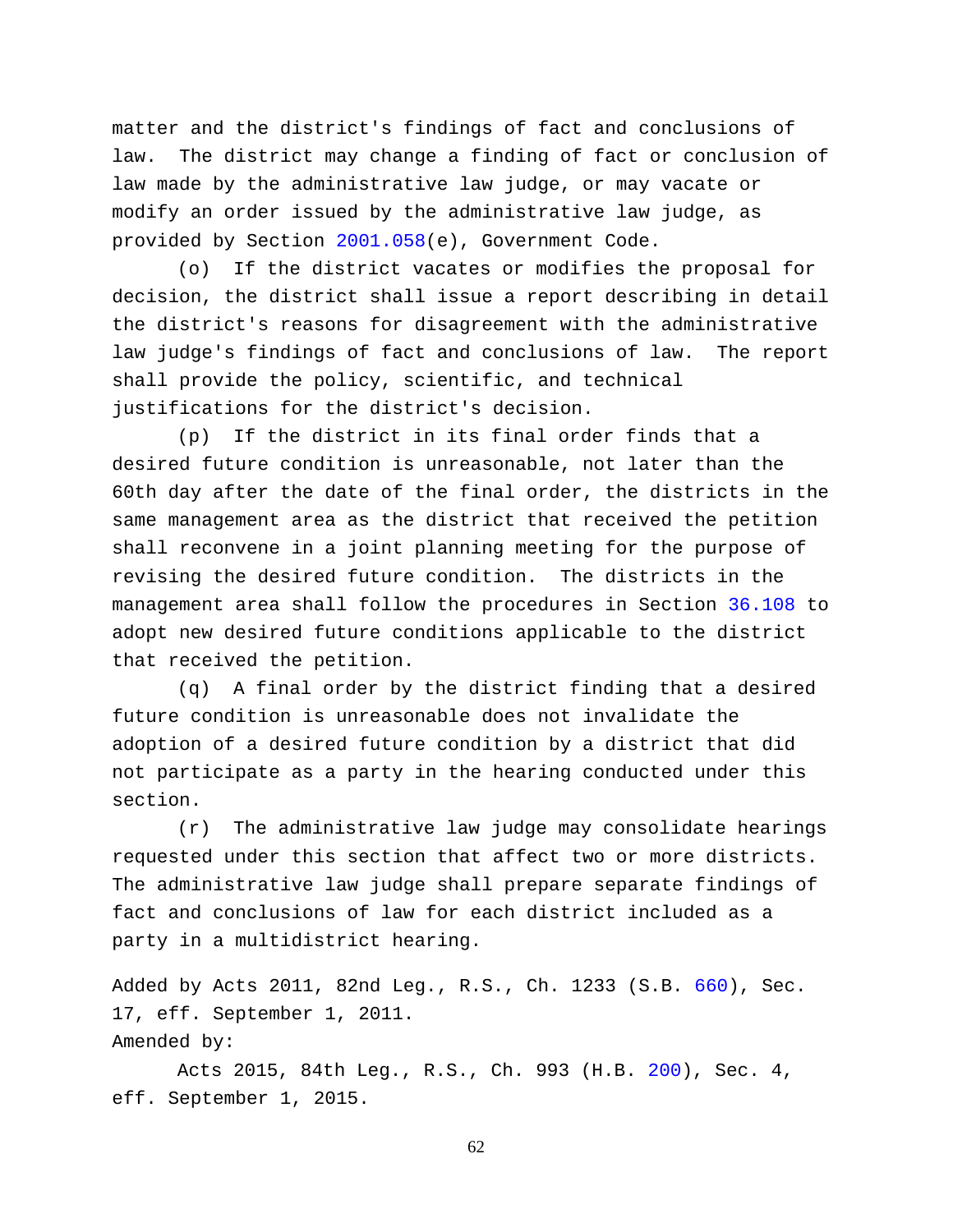Acts 2015, 84th Leg., R.S., Ch. 993 (H.B. [200\)](http://www.legis.state.tx.us/tlodocs/84R/billtext/html/HB00200F.HTM), Sec. 6, eff. September 1, 2015.

Sec. 36.10835. JUDICIAL APPEAL OF DESIRED FUTURE CONDITIONS. (a) A final district order issued under Section [36.1083](http://www.statutes.legis.state.tx.us/GetStatute.aspx?Code=WA&Value=36.1083) may be appealed to a district court with jurisdiction over any part of the territory of the district that issued the order. An appeal under this subsection must be filed with the district court not later than the 45th day after the date the district issues the final order. The case shall be decided under the substantial evidence standard of review as provided by Section [2001.174,](http://www.statutes.legis.state.tx.us/GetStatute.aspx?Code=GV&Value=2001.174) Government Code. If the court finds that a desired future condition is unreasonable, the court shall strike the desired future condition and order the districts in the same management area as the district that received the petition to reconvene not later than the 60th day after the date of the court order in a joint planning meeting for the purpose of revising the desired future condition. The districts in the management area shall follow the procedures in Section [36.108](http://www.statutes.legis.state.tx.us/GetStatute.aspx?Code=WA&Value=36.108) to adopt new desired future conditions applicable to the district that received the petition.

(b) A court's finding under this section does not apply to a desired future condition that is not a matter before the court.

Added by Acts 2015, 84th Leg., R.S., Ch. 993 (H.B. [200\)](http://www.legis.state.tx.us/tlodocs/84R/billtext/html/HB00200F.HTM), Sec. 5, eff. September 1, 2015.

Sec. 36.1084. MODELED AVAILABLE GROUNDWATER. (a) The Texas Water Development Board shall require the districts in a management area to submit to the executive administrator not later than the 60th day after the date on which the districts adopted desired future conditions under Section [36.108\(](http://www.statutes.legis.state.tx.us/GetStatute.aspx?Code=WA&Value=36.108)d-3):

(1) the desired future conditions adopted under Section [36.108;](http://www.statutes.legis.state.tx.us/GetStatute.aspx?Code=WA&Value=36.108)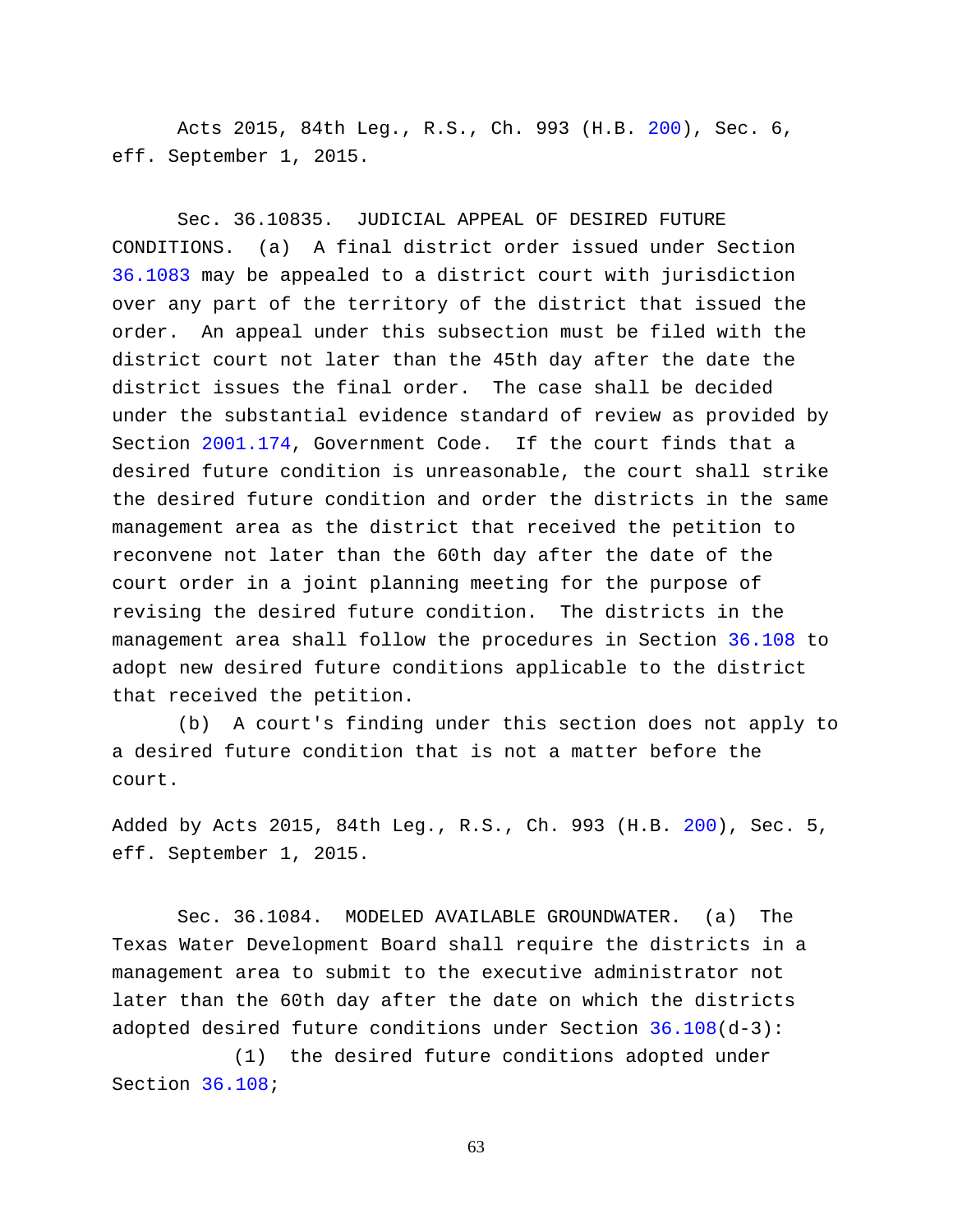(2) proof that notice was posted for the joint planning meeting; and

(3) the desired future conditions explanatory report. (b) The executive administrator shall provide each district and regional water planning group located wholly or partly in the management area with the modeled available groundwater in the management area based upon the desired future conditions adopted by the districts.

Added by Acts 2011, 82nd Leg., R.S., Ch. 1233 (S.B. [660\)](http://www.legis.state.tx.us/tlodocs/82R/billtext/html/SB00660F.HTM), Sec. 17, eff. September 1, 2011.

Sec. 36.1085. MANAGEMENT PLAN GOALS AND OBJECTIVES. Each district in the management area shall ensure that its management plan contains goals and objectives consistent with achieving the desired future conditions of the relevant aquifers as adopted during the joint planning process.

Added by Acts 2011, 82nd Leg., R.S., Ch. 1233 (S.B. [660\)](http://www.legis.state.tx.us/tlodocs/82R/billtext/html/SB00660F.HTM), Sec. 17, eff. September 1, 2011.

Sec. 36.1086. JOINT EFFORTS BY DISTRICTS IN A MANAGEMENT AREA. Districts located within the same management areas or in adjacent management areas may contract to jointly conduct studies or research, or to construct projects, under terms and conditions that the districts consider beneficial. These joint efforts may include studies of groundwater availability and quality, aquifer modeling, and the interaction of groundwater and surface water; educational programs; the purchase and sharing of equipment; and the implementation of projects to make groundwater available, including aquifer recharge, brush control, weather modification, desalination, regionalization, and treatment or conveyance facilities. The districts may contract under their existing authorizations including those of Chapter [791,](http://www.statutes.legis.state.tx.us/GetStatute.aspx?Code=GV&Value=791) Government Code, if their contracting authority is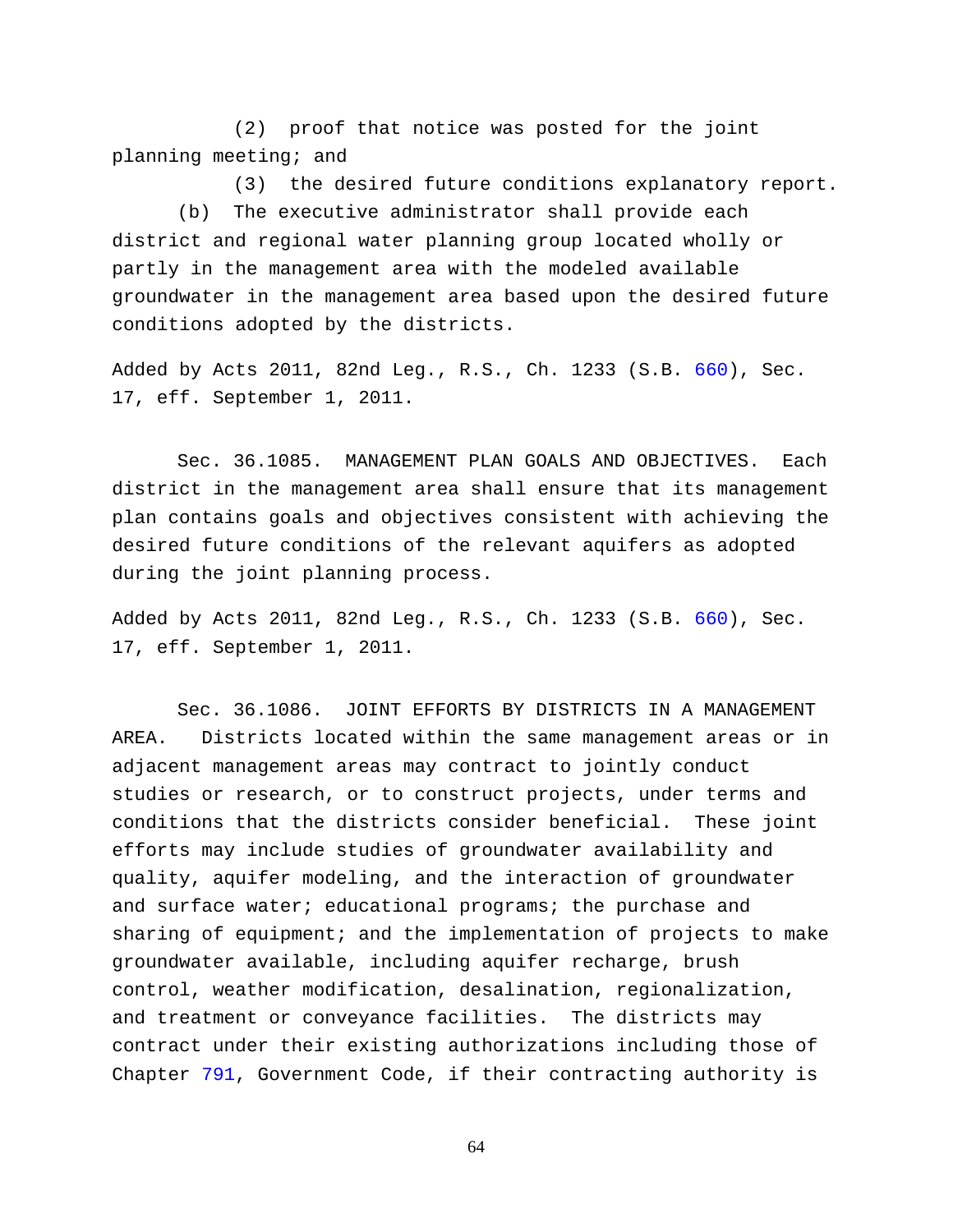not limited by Sections  $791.011(c)(2)$  and  $(d)(3)$  and Section [791.014,](http://www.statutes.legis.state.tx.us/GetStatute.aspx?Code=GV&Value=791.014) Government Code.

Added by Acts 2011, 82nd Leg., R.S., Ch. 1233 (S.B. [660\)](http://www.legis.state.tx.us/tlodocs/82R/billtext/html/SB00660F.HTM), Sec. 17, eff. September 1, 2011.

Sec. 36.109. COLLECTION OF INFORMATION. A district may collect any information the board deems necessary, including information regarding the use of groundwater, water conservation, and the practicability of recharging a groundwater reservoir. At the request of the executive administrator, the district shall provide any data collected by the district in a format acceptable to the executive administrator.

Added by Acts 1995, 74th Leg., ch. 933, Sec. 2, eff. Sept. 1, 1995.

Amended by:

Acts 2005, 79th Leg., Ch. 970 (H.B. [1763\)](http://www.legis.state.tx.us/tlodocs/79R/billtext/html/HB01763F.HTM), Sec. 9, eff. September 1, 2005.

Sec. 36.110. PUBLICATION OF PLANS AND INFORMATION. A district may publish its plans and the information it develops, bring them to the attention of the users of groundwater in the district, and encourage the users to adopt and use them.

Added by Acts 1995, 74th Leg., ch. 933, Sec. 2, eff. Sept. 1, 1995.

Sec. 36.111. RECORDS AND REPORTS. (a) The district may require that records be kept and reports be made of the drilling, equipping, and completing of water wells and of the production and use of groundwater.

(b) In implementing Subsection (a), a district may adopt rules that require an owner or operator of a water well that is required to be registered with or permitted by the district, except for the owner or operator of a well that is exempt from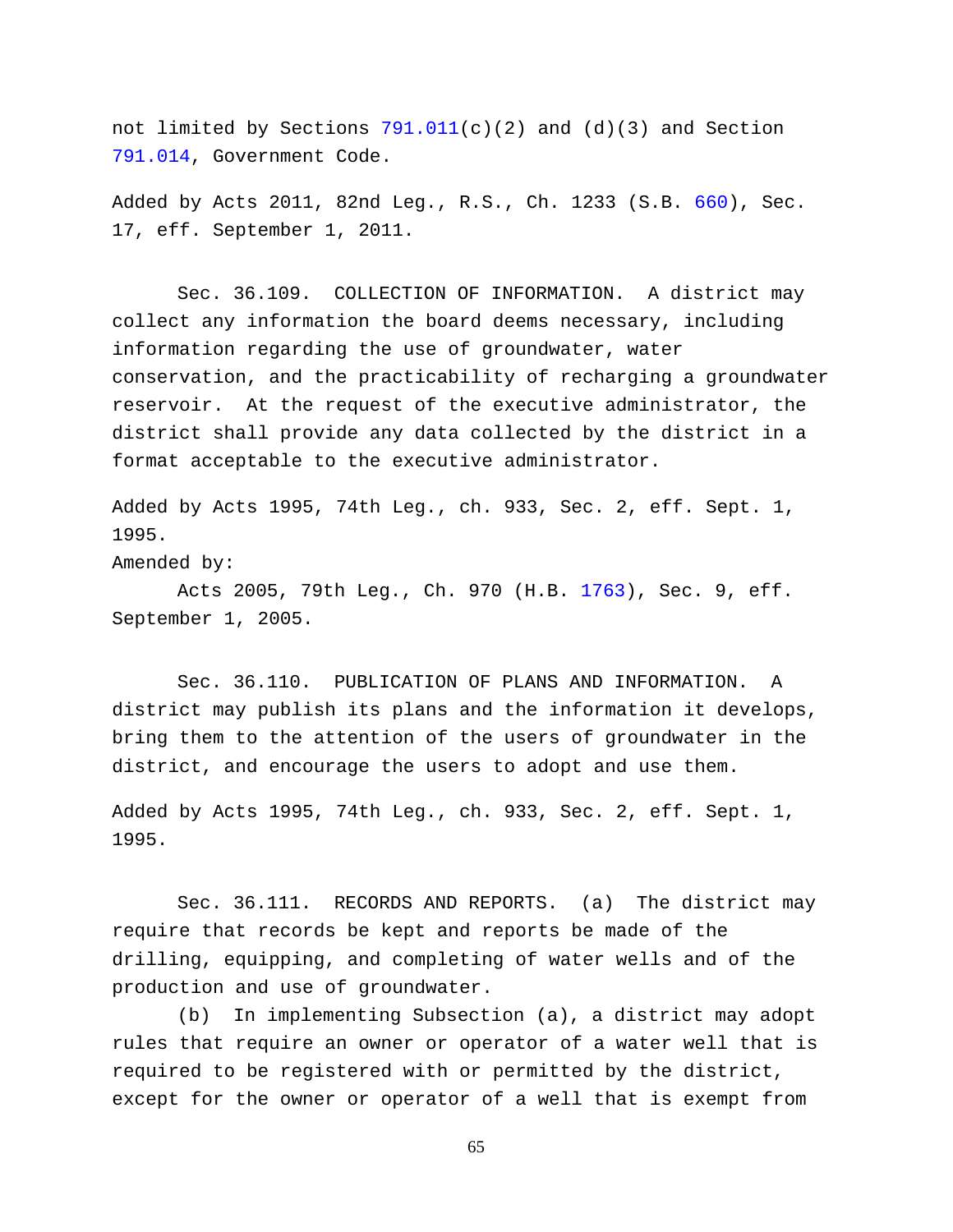permit requirements under Section [36.117\(](http://www.statutes.legis.state.tx.us/GetStatute.aspx?Code=WA&Value=36.117)b)(1), to report groundwater withdrawals using reasonable and appropriate reporting methods and frequency.

Added by Acts 1995, 74th Leg., ch. 933, Sec. 2, eff. Sept. 1, 1995.

Amended by:

Acts 2007, 80th Leg., R.S., Ch. 523 (S.B. [714\)](http://www.legis.state.tx.us/tlodocs/80R/billtext/html/SB00714F.HTM), Sec. 1, eff. September 1, 2007.

Sec. 36.112. DRILLERS' LOGS. A district shall require that accurate drillers' logs be kept of water wells and that copies of drillers' logs and electric logs be filed with the district.

Added by Acts 1995, 74th Leg., ch. 933, Sec. 2, eff. Sept. 1, 1995.

Sec. 36.113. PERMITS FOR WELLS; PERMIT AMENDMENTS. (a) Except as provided by Section [36.117,](http://www.statutes.legis.state.tx.us/GetStatute.aspx?Code=WA&Value=36.117) a district shall require a permit for the drilling, equipping, operating, or completing of wells or for substantially altering the size of wells or well pumps. A district may require that a change in the withdrawal or use of groundwater during the term of a permit issued by the district may not be made unless the district has first approved a permit amendment authorizing the change.

(a-1) A district may not require a permit or a permit amendment for maintenance or repair of a well if the maintenance or repair does not increase the production capabilities of the well to more than its authorized or permitted production rate.

(b) A district shall require that an application for a permit or a permit amendment be in writing and sworn to.

(c) A district may require that only the following be included in the permit or permit amendment application, as applicable under the rules of the district: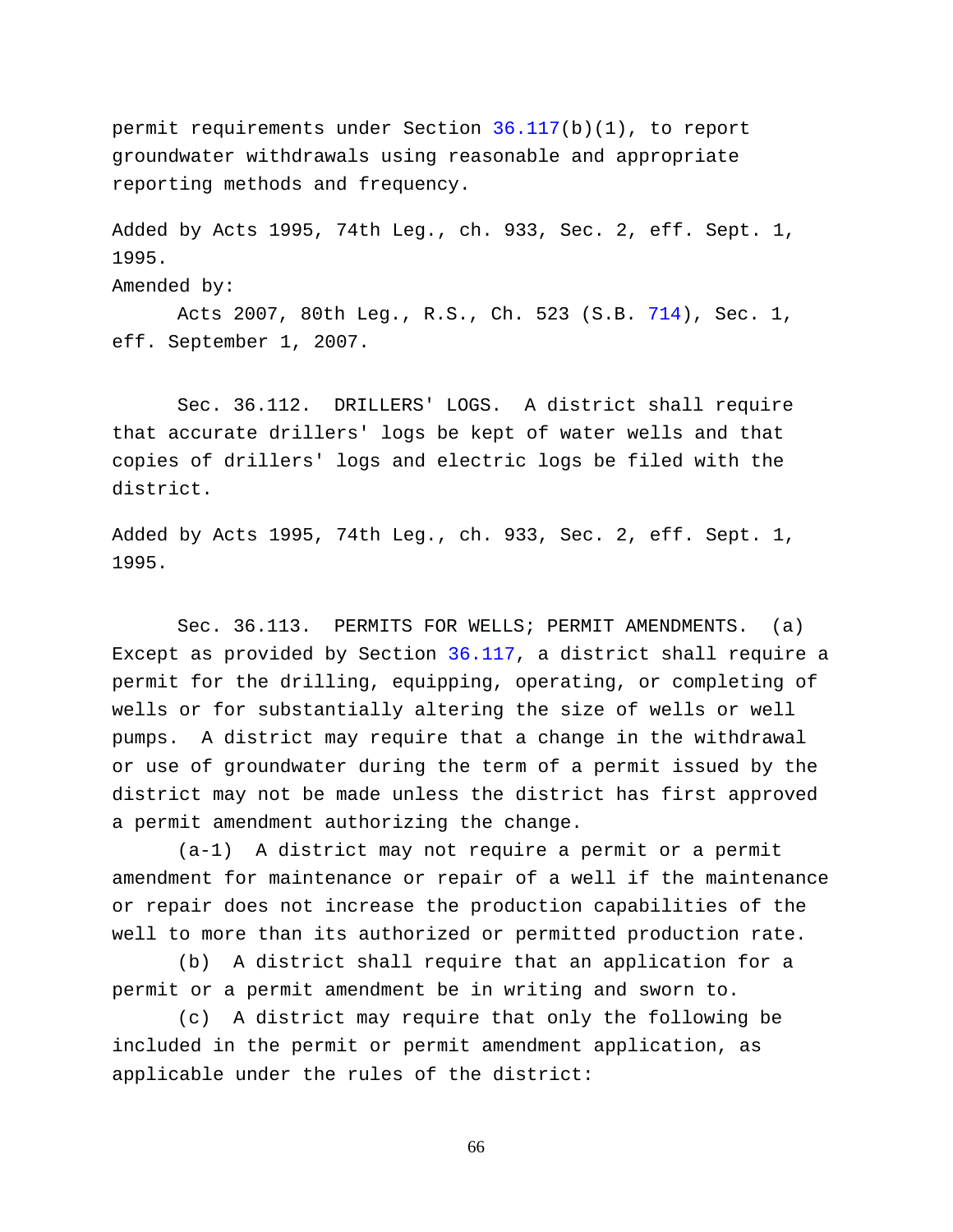(1) the name and mailing address of the applicant and the owner of the land on which the well will be located;

(2) if the applicant is other than the owner of the property, documentation establishing the applicable authority to construct and operate a well for the proposed use;

(3) a statement of the nature and purpose of the proposed use and the amount of water to be used for each purpose;

(4) a water conservation plan or a declaration that the applicant will comply with the district's management plan;

(5) the location of each well and the estimated rate at which water will be withdrawn;

(6) a water well closure plan or a declaration that the applicant will comply with well plugging guidelines and report closure to the commission;

(7) a drought contingency plan; and

(8) other information:

(A) included in a rule of the district in effect on the date the application is submitted that specifies what information must be included in an application for a determination of administrative completeness; and

(B) reasonably related to an issue that a district by law is authorized to consider.

(d) This subsection does not apply to the renewal of an operating permit issued under Section [36.1145.](http://www.statutes.legis.state.tx.us/GetStatute.aspx?Code=WA&Value=36.1145) Before granting or denying a permit, or a permit amendment issued in accordance with Section [36.1146,](http://www.statutes.legis.state.tx.us/GetStatute.aspx?Code=WA&Value=36.1146) the district shall consider whether:

(1) the application conforms to the requirements prescribed by this chapter and is accompanied by the prescribed fees;

(2) the proposed use of water unreasonably affects existing groundwater and surface water resources or existing permit holders;

(3) the proposed use of water is dedicated to any beneficial use;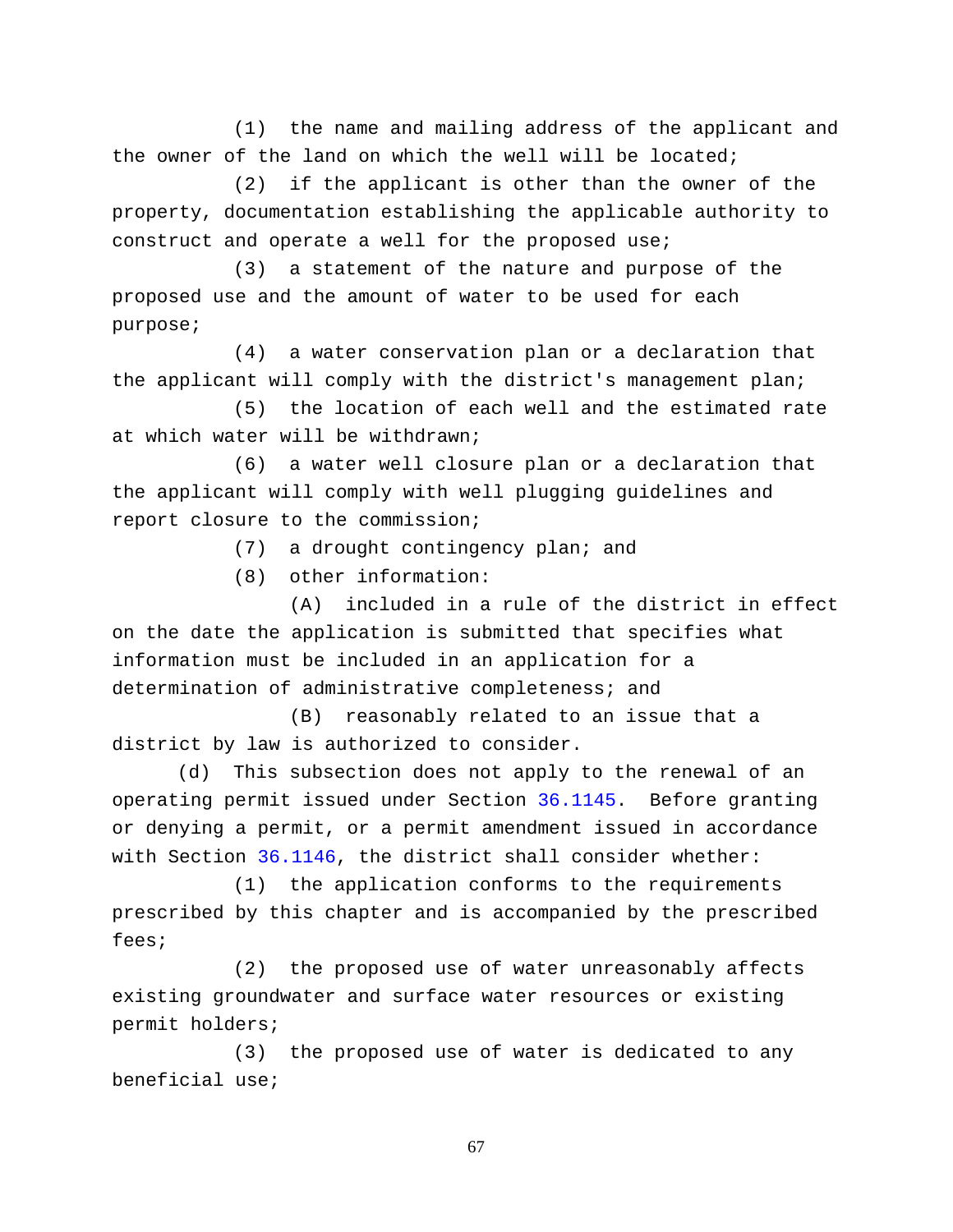(4) the proposed use of water is consistent with the district's approved management plan;

(5) if the well will be located in the Hill Country Priority Groundwater Management Area, the proposed use of water from the well is wholly or partly to provide water to a pond, lake, or reservoir to enhance the appearance of the landscape;

(6) the applicant has agreed to avoid waste and achieve water conservation; and

(7) the applicant has agreed that reasonable diligence will be used to protect groundwater quality and that the applicant will follow well plugging guidelines at the time of well closure.

(e) The district may impose more restrictive permit conditions on new permit applications and permit amendment applications to increase use by historic users if the limitations:

(1) apply to all subsequent new permit applications and permit amendment applications to increase use by historic users, regardless of type or location of use;

(2) bear a reasonable relationship to the existing district management plan; and

(3) are reasonably necessary to protect existing use.

(f) This subsection does not apply to the renewal of an operating permit issued under Section [36.1145.](http://www.statutes.legis.state.tx.us/GetStatute.aspx?Code=WA&Value=36.1145) Permits, and permit amendments issued in accordance with Section [36.1146,](http://www.statutes.legis.state.tx.us/GetStatute.aspx?Code=WA&Value=36.1146) may be issued subject to the rules promulgated by the district and subject to terms and provisions with reference to the drilling, equipping, completion, alteration, or operation of, or production of groundwater from, wells or pumps that may be necessary to prevent waste and achieve water conservation, minimize as far as practicable the drawdown of the water table or the reduction of artesian pressure, lessen interference between wells, or control and prevent subsidence.

(h) In issuing a permit for an existing or historic use, a district may not discriminate between land that is irrigated for production and land or wells on land that was irrigated for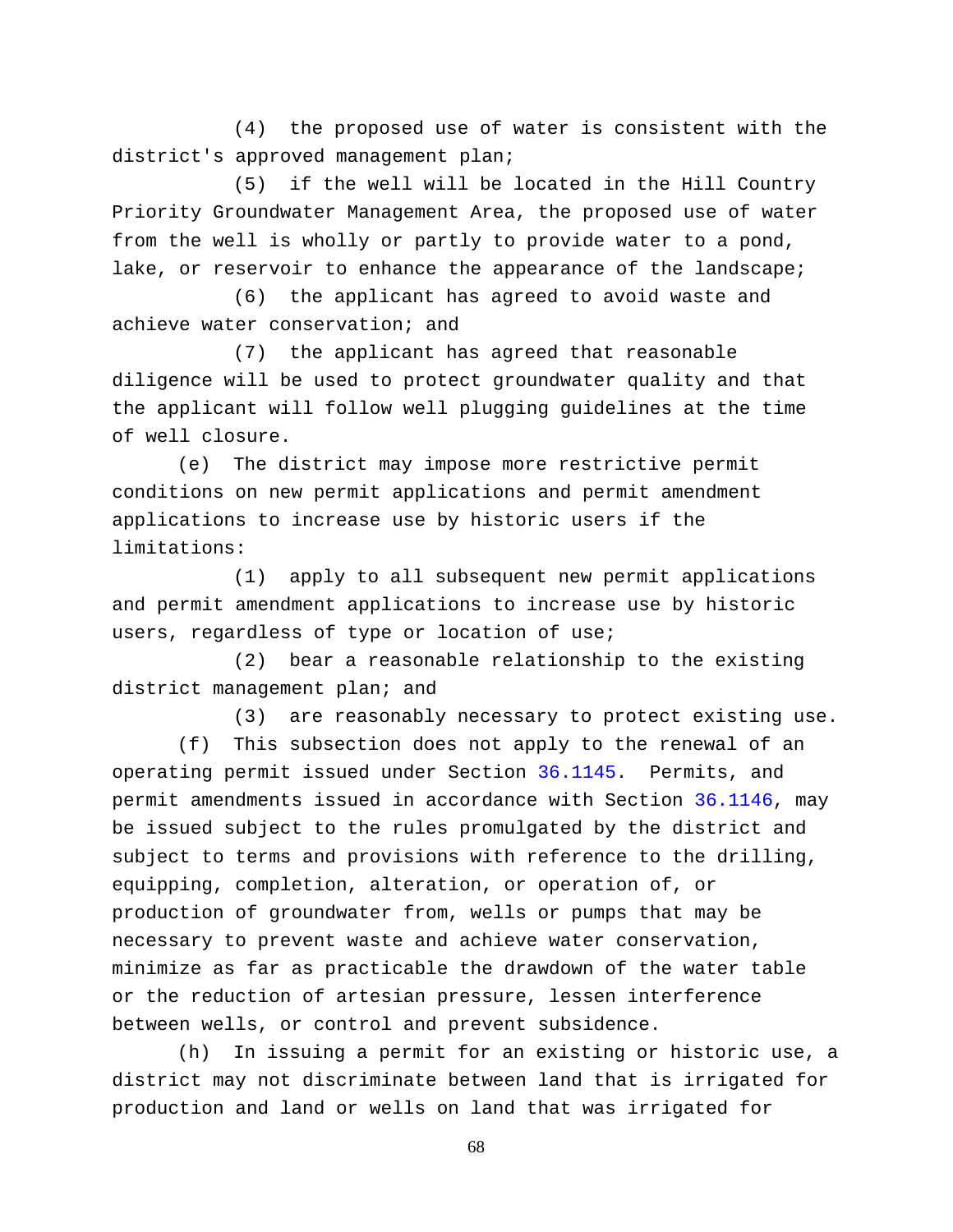production and enrolled or participating in a federal conservation program.

(i) A permitting decision by a district is void if:

(1) the district makes its decision in violation of Subsection (h); and

(2) the district would have reached a different decision if the district had treated land or wells on land that was irrigated for production and enrolled or participating in a federal conservation program the same as land irrigated for production.

Added by Acts 1995, 74th Leg., ch. 933, Sec. 2, eff. Sept. 1, 1995. Amended by Acts 1997, 75th Leg., ch. 1010, Sec. 4.30, eff. Sept. 1, 1997; Acts 2001, 77th Leg., ch. 966, Sec. 2.49, eff. Sept. 1, 2001.

Amended by:

Acts 2005, 79th Leg., Ch. 970 (H.B. [1763\)](http://www.legis.state.tx.us/tlodocs/79R/billtext/html/HB01763F.HTM), Sec. 10, eff. September 1, 2005.

Acts 2005, 79th Leg., Ch. 1116 (H.B. [2423\)](http://www.legis.state.tx.us/tlodocs/79R/billtext/html/HB02423F.HTM), Sec. 4, eff. September 1, 2005.

Acts 2007, 80th Leg., R.S., Ch. 1430 (S.B. [3\)](http://www.legis.state.tx.us/tlodocs/80R/billtext/html/SB00003F.HTM), Sec. 2.21, eff. September 1, 2007.

Acts 2011, 82nd Leg., R.S., Ch. 17 (S.B. [727\)](http://www.legis.state.tx.us/tlodocs/82R/billtext/html/SB00727F.HTM), Sec. 4, eff. April 29, 2011.

Acts 2015, 84th Leg., R.S., Ch. 308 (S.B. [854\)](http://www.legis.state.tx.us/tlodocs/84R/billtext/html/SB00854F.HTM), Sec. 2, eff. September 1, 2015.

Acts 2017, 85th Leg., R.S., Ch. 1119 (S.B. [1009\)](http://www.legis.state.tx.us/tlodocs/85R/billtext/html/SB01009F.HTM), Sec. 1, eff. September 1, 2017.

Sec. 36.1131. ELEMENTS OF PERMIT. (a) A permit issued by the district to the applicant under Section [36.113](http://www.statutes.legis.state.tx.us/GetStatute.aspx?Code=WA&Value=36.113) shall state the terms and provisions prescribed by the district.

(b) The permit may include:

(1) the name and address of the person to whom the permit is issued;

(2) the location of the well;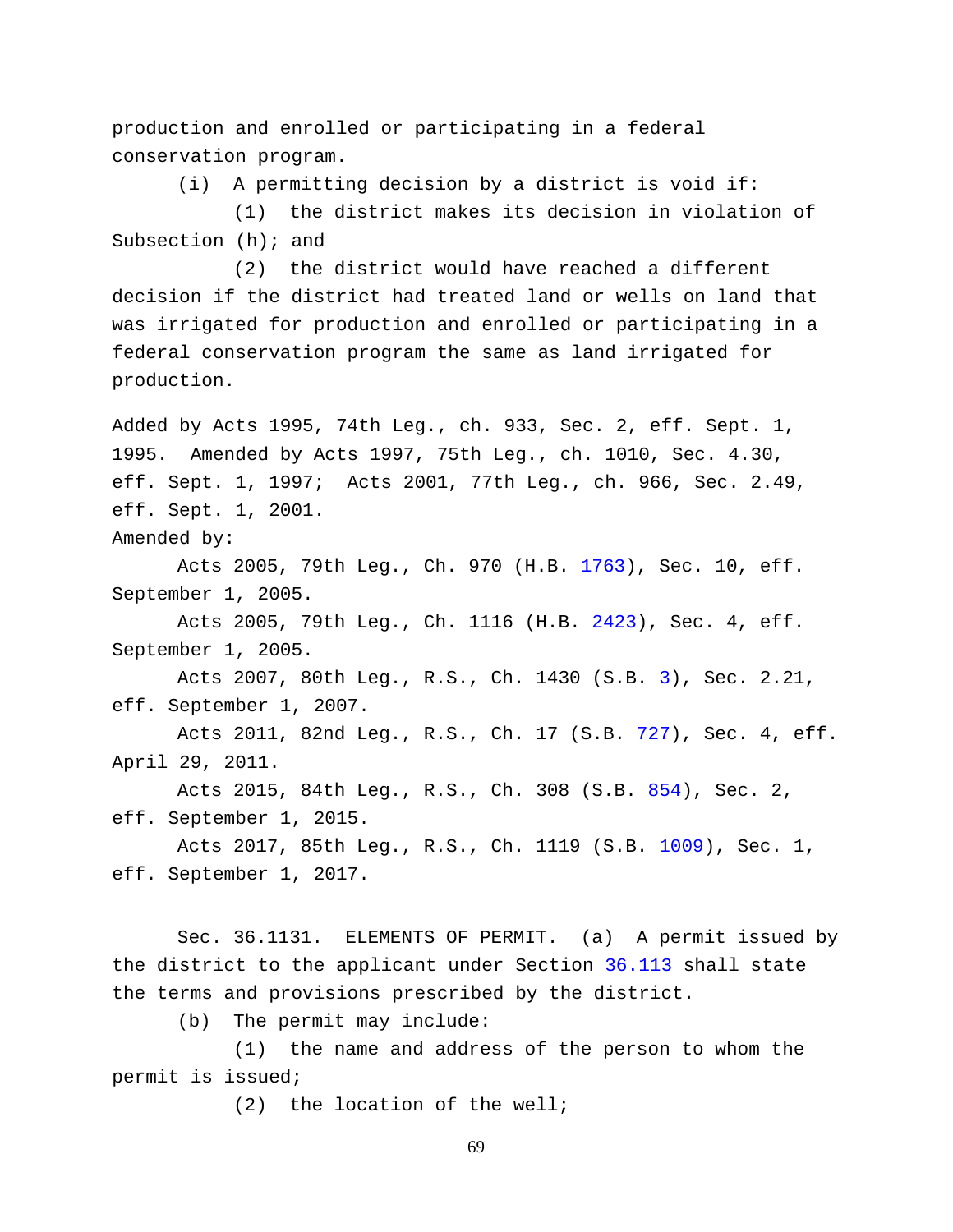(3) the date the permit is to expire if no well is drilled;

(4) a statement of the purpose for which the well is to be used;

(5) a requirement that the water withdrawn under the permit be put to beneficial use at all times;

(6) the location of the use of the water from the well;

(7) a water well closure plan or a declaration that the applicant will comply with well plugging guidelines and report closure to the commission;

(8) the conditions and restrictions, if any, placed on the rate and amount of withdrawal;

(9) any conservation-oriented methods of drilling and operating prescribed by the district;

(10) a drought contingency plan prescribed by the district; and

(11) other terms and conditions as provided by Section [36.113.](http://www.statutes.legis.state.tx.us/GetStatute.aspx?Code=WA&Value=36.113)

Added by Acts 1997, 75th Leg., ch. 1010, Sec. 4.31, eff. Sept. 1, 1997.

Sec. 36.1132. PERMITS BASED ON MODELED AVAILABLE GROUNDWATER. (a) A district, to the extent possible, shall issue permits up to the point that the total volume of exempt and permitted groundwater production will achieve an applicable desired future condition under Section [36.108.](http://www.statutes.legis.state.tx.us/GetStatute.aspx?Code=WA&Value=36.108)

(b) In issuing permits, the district shall manage total groundwater production on a long-term basis to achieve an applicable desired future condition and consider:

(1) the modeled available groundwater determined by the executive administrator;

(2) the executive administrator's estimate of the current and projected amount of groundwater produced under exemptions granted by district rules and Section [36.117;](http://www.statutes.legis.state.tx.us/GetStatute.aspx?Code=WA&Value=36.117)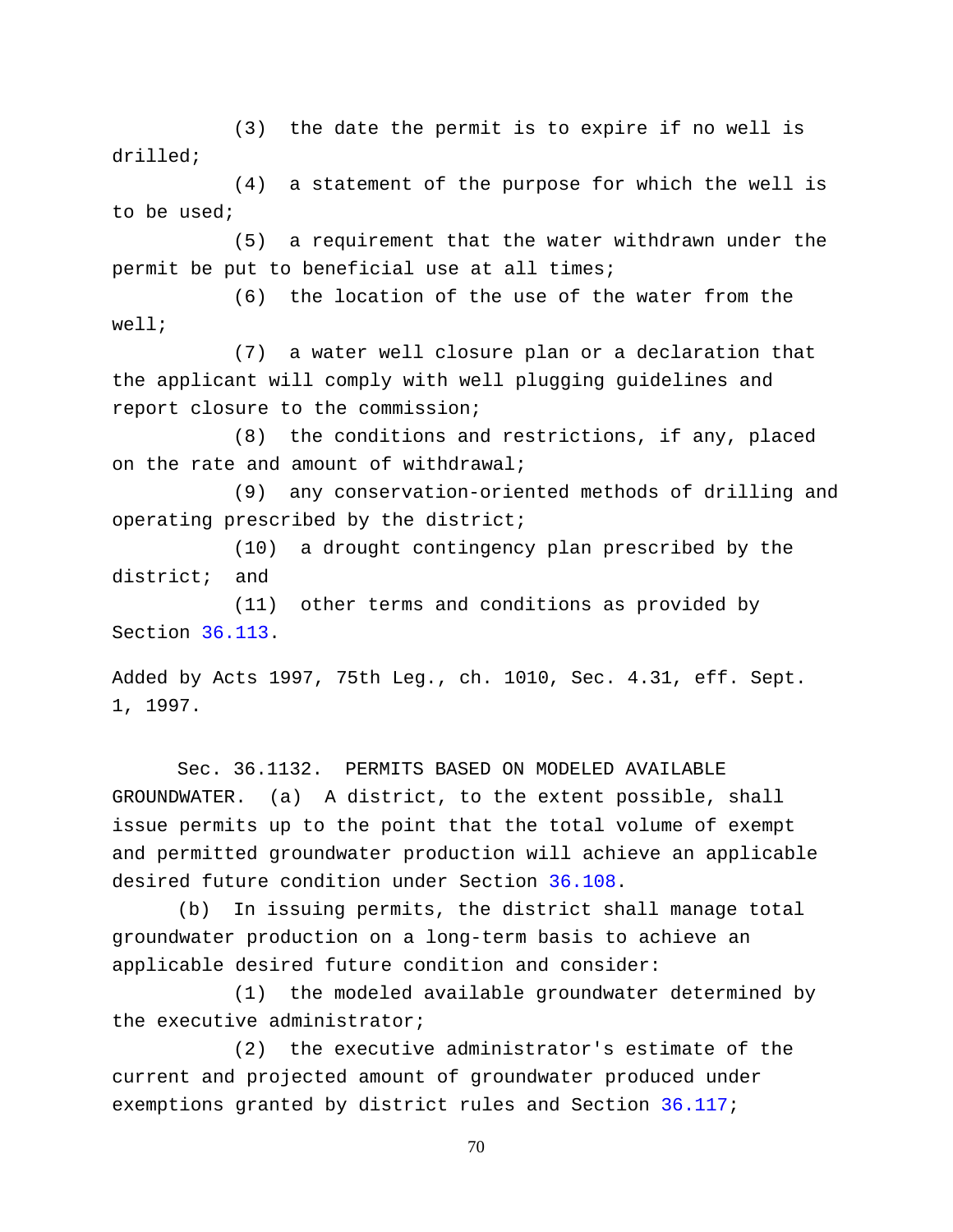(3) the amount of groundwater authorized under permits previously issued by the district;

(4) a reasonable estimate of the amount of groundwater that is actually produced under permits issued by the district; and

(5) yearly precipitation and production patterns.

(c) In developing the estimate of exempt use under Subsection  $(b)(2)$ , the executive administrator shall solicit information from each applicable district.

Added by Acts 2005, 79th Leg., Ch. 970 (H.B. [1763\)](http://www.legis.state.tx.us/tlodocs/79R/billtext/html/HB01763F.HTM), Sec. 11, eff. September 1, 2005.

Amended by:

Acts 2011, 82nd Leg., R.S., Ch. 18 (S.B. [737\)](http://www.legis.state.tx.us/tlodocs/82R/billtext/html/SB00737F.HTM), Sec. 4, eff. September 1, 2011.

Sec. 36.114. PERMIT; PERMIT AMENDMENT; APPLICATION AND HEARING. (a) The district by rule shall determine each activity regulated by the district for which a permit or permit amendment is required.

(b) For each activity for which the district determines a permit or permit amendment is required under Subsection (a), and that is not exempt from a hearing requirement under Section [36.1145,](http://www.statutes.legis.state.tx.us/GetStatute.aspx?Code=WA&Value=36.1145) the district by rule shall determine whether a hearing on the permit or permit amendment application is required.

(c) For all applications for which a hearing is not required under Subsection (b) or Section [36.1145,](http://www.statutes.legis.state.tx.us/GetStatute.aspx?Code=WA&Value=36.1145) the board shall act on the application at a meeting, as defined by Section [551.001,](http://www.statutes.legis.state.tx.us/GetStatute.aspx?Code=GV&Value=551.001) Government Code, unless the board by rule has delegated to the general manager the authority to act on the application.

(d) The district shall promptly consider and act on each administratively complete application for a permit or permit amendment as provided by Subsection (c) or Subchapter M.

(e) If, within 60 days after the date an administratively complete application is submitted, the application has not been acted on or set for a hearing on a specific date, the applicant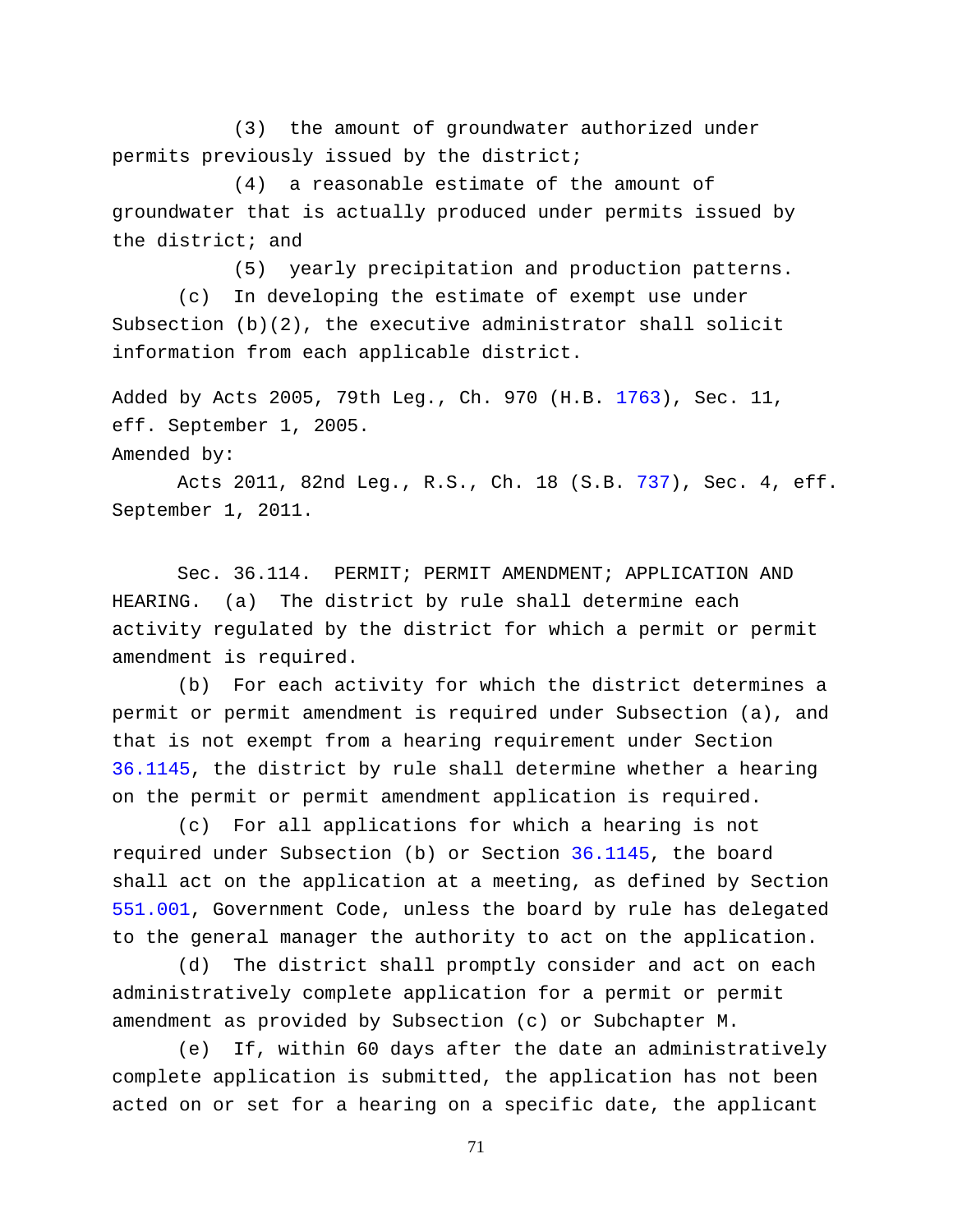may petition the district court of the county where the land is located for a writ of mandamus to compel the district to act on the application or set a date for a hearing on the application, as appropriate.

(f) For applications requiring a hearing, the initial hearing shall be held within 35 days after the setting of the date, and the district shall act on the application within 60 days after the date the final hearing on the application is concluded.

(g) The district may by rule set a time when an application will expire if the information requested in the application is not provided to the district.

(h) An application is administratively complete if it contains the information set forth under Sections [36.113](http://www.statutes.legis.state.tx.us/GetStatute.aspx?Code=WA&Value=36.113) and [36.1131.](http://www.statutes.legis.state.tx.us/GetStatute.aspx?Code=WA&Value=36.1131) A district shall not require that additional information be included in an application for a determination of administrative completeness.

Added by Acts 1995, 74th Leg., ch. 933, Sec. 2, eff. Sept. 1, 1995. Amended by Acts 2001, 77th Leg., ch. 319, Sec. 1, eff. May 24, 2001.

Amended by:

Acts 2005, 79th Leg., Ch. 970 (H.B. [1763\)](http://www.legis.state.tx.us/tlodocs/79R/billtext/html/HB01763F.HTM), Sec. 10, eff. September 1, 2005.

Acts 2015, 84th Leg., R.S., Ch. 308 (S.B. [854\)](http://www.legis.state.tx.us/tlodocs/84R/billtext/html/SB00854F.HTM), Sec. 3, eff. September 1, 2015.

Acts 2017, 85th Leg., R.S., Ch. 1119 (S.B. [1009\)](http://www.legis.state.tx.us/tlodocs/85R/billtext/html/SB01009F.HTM), Sec. 2, eff. September 1, 2017.

Sec. 36.1145. OPERATING PERMIT RENEWAL. (a) Except as provided by Subsection (b), a district shall without a hearing renew or approve an application to renew an operating permit before the date on which the permit expires, provided that:

(1) the application, if required by the district, is submitted in a timely manner and accompanied by any required fees in accordance with district rules; and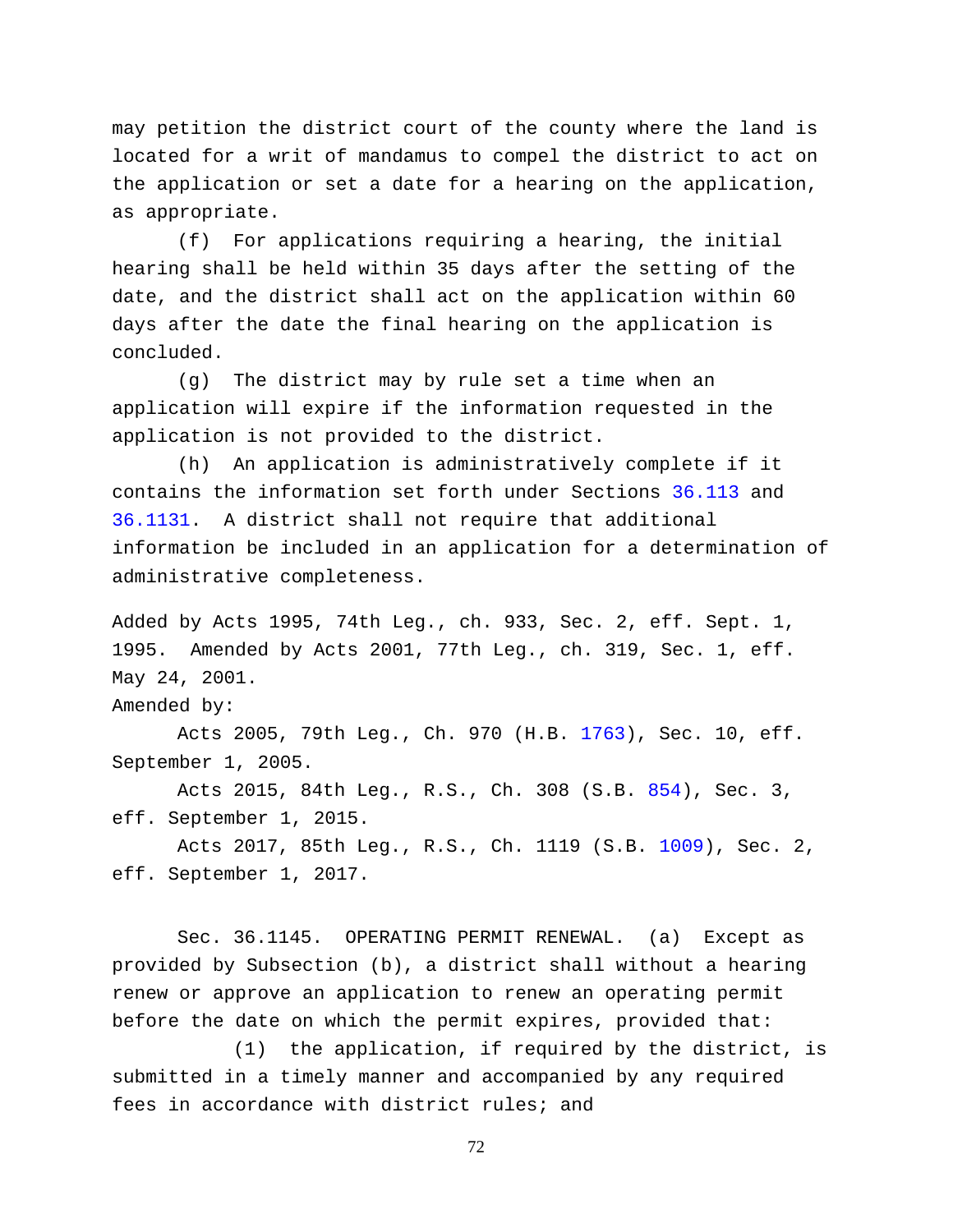(2) the permit holder is not requesting a change related to the renewal that would require a permit amendment under district rules.

(b) A district is not required to renew a permit under this section if the applicant:

(1) is delinquent in paying a fee required by the district;

(2) is subject to a pending enforcement action for a substantive violation of a district permit, order, or rule that has not been settled by agreement with the district or a final adjudication; or

(3) has not paid a civil penalty or has otherwise failed to comply with an order resulting from a final adjudication of a violation of a district permit, order, or rule.

(c) If a district is not required to renew a permit under Subsection (b)(2), the permit remains in effect until the final settlement or adjudication on the matter of the substantive violation.

Added by Acts 2015, 84th Leg., R.S., Ch. 308 (S.B. [854\)](http://www.legis.state.tx.us/tlodocs/84R/billtext/html/SB00854F.HTM), Sec. 4, eff. September 1, 2015.

Sec. 36.1146. CHANGE IN OPERATING PERMITS. (a) If the holder of an operating permit, in connection with the renewal of a permit or otherwise, requests a change that requires an amendment to the permit under district rules, the permit as it existed before the permit amendment process remains in effect until the later of:

(1) the conclusion of the permit amendment or renewal process, as applicable; or

(2) final settlement or adjudication on the matter of whether the change to the permit requires a permit amendment.

(b) If the permit amendment process results in the denial of an amendment, the permit as it existed before the permit amendment process shall be renewed under Section [36.1145](http://www.statutes.legis.state.tx.us/GetStatute.aspx?Code=WA&Value=36.1145) without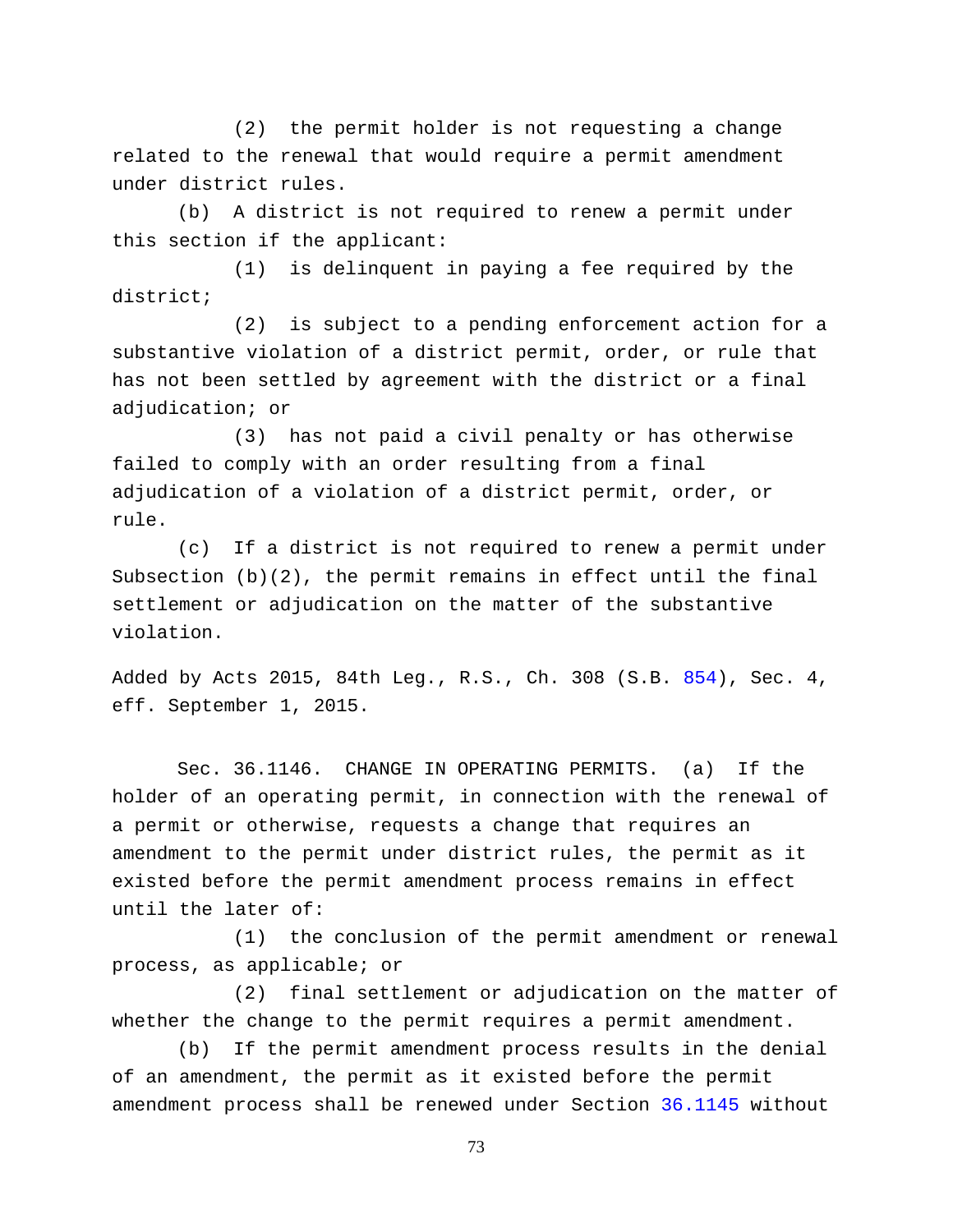penalty, unless Subsection (b) of that section applies to the applicant.

(c) A district may initiate an amendment to an operating permit, in connection with the renewal of a permit or otherwise, in accordance with the district's rules. If a district initiates an amendment to an operating permit, the permit as it existed before the permit amendment process shall remain in effect until the conclusion of the permit amendment or renewal process, as applicable.

Added by Acts 2015, 84th Leg., R.S., Ch. 308 (S.B. [854\)](http://www.legis.state.tx.us/tlodocs/84R/billtext/html/SB00854F.HTM), Sec. 4, eff. September 1, 2015.

Sec. 36.115. DRILLING OR ALTERING WELL WITHOUT PERMIT. (a) No person, firm, or corporation may drill a well without first obtaining a permit from the district.

(b) No person, firm, or corporation may alter the size of a well or well pump such that it would bring that well under the jurisdiction of the district without first obtaining a permit from the district.

(c) No person, firm, or corporation may operate a well without first obtaining a permit from the district.

(d) A violation occurs on the first day the drilling, alteration, or operation begins and continues each day thereafter until the appropriate permits are approved.

Added by Acts 1995, 74th Leg., ch. 933, Sec. 2, eff. Sept. 1, 1995.

Sec. 36.116. REGULATION OF SPACING AND PRODUCTION. (a) In order to minimize as far as practicable the drawdown of the water table or the reduction of artesian pressure, to control subsidence, to prevent interference between wells, to prevent degradation of water quality, or to prevent waste, a district by rule may regulate:

(1) the spacing of water wells by: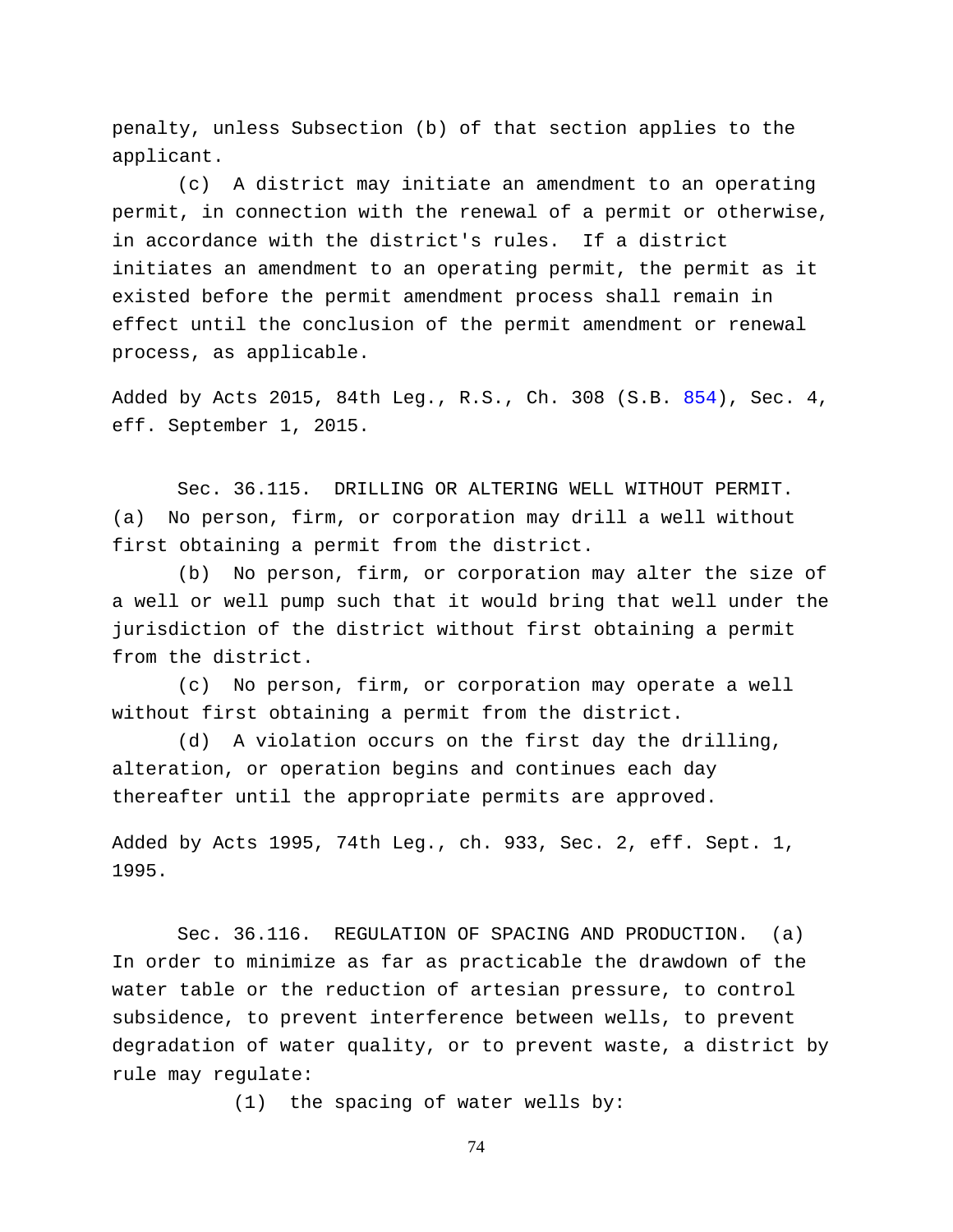(A) requiring all water wells to be spaced a certain distance from property lines or adjoining wells; (B) requiring wells with a certain production

capacity, pump size, or other characteristic related to the construction or operation of and production from a well to be spaced a certain distance from property lines or adjoining wells; or

(C) imposing spacing requirements adopted by the board; and

(2) the production of groundwater by:

(A) setting production limits on wells;

(B) limiting the amount of water produced based on acreage or tract size;

(C) limiting the amount of water that may be produced from a defined number of acres assigned to an authorized well site;

(D) limiting the maximum amount of water that may be produced on the basis of acre-feet per acre or gallons per minute per well site per acre;

(E) managed depletion; or

(F) any combination of the methods listed above in Paragraphs (A) through (E).

(b) In promulgating any rules limiting groundwater production, the district may preserve historic or existing use before the effective date of the rules to the maximum extent practicable consistent with the district's management plan under Section [36.1071](http://www.statutes.legis.state.tx.us/GetStatute.aspx?Code=WA&Value=36.1071) and as provided by Section [36.113.](http://www.statutes.legis.state.tx.us/GetStatute.aspx?Code=WA&Value=36.113)

(c) In regulating the production of groundwater based on tract size or acreage, a district may consider the service needs or service area of a retail public utility. For the purposes of this subsection, "retail public utility" shall have the meaning provided by Section [13.002.](http://www.statutes.legis.state.tx.us/GetStatute.aspx?Code=WA&Value=13.002)

(d) For better management of the groundwater resources located in a district or if a district determines that conditions in or use of an aquifer differ substantially from one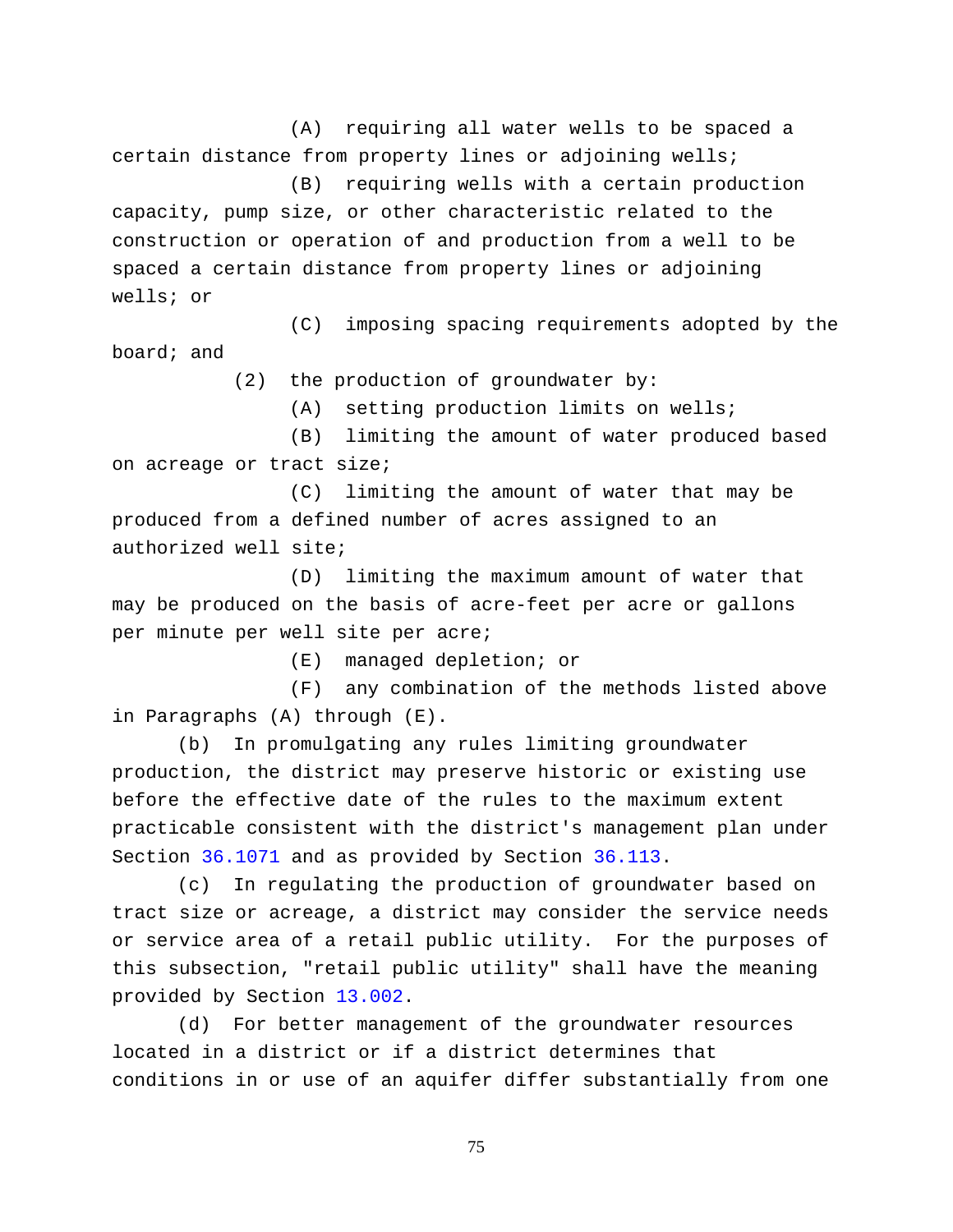geographic area of the district to another, the district may adopt different rules for:

(1) each aquifer, subdivision of an aquifer, or geologic strata located in whole or in part within the boundaries of the district; or

(2) each geographic area overlying an aquifer or subdivision of an aquifer located in whole or in part within the boundaries of the district.

(e) In regulating the production of groundwater under Subsection (a)(2), a district:

(1) shall select a method that is appropriate based on the hydrogeological conditions of the aquifer or aquifers in the district; and

(2) may limit the amount of water produced based on contiguous surface acreage.

Added by Acts 1995, 74th Leg., ch. 933, Sec. 2, eff. Sept. 1, 1995. Amended by Acts 2001, 77th Leg., ch. 1164, Sec. 1, eff. June 15, 2001; Acts 2001, 77th Leg., ch. 966, Sec. 2.50, eff. Sept. 1, 2001; Acts 2003, 78th Leg., ch. 1242, Sec. 1, eff. June 20, 2003; Acts 2003, 78th Leg., ch. 1276, Sec. 18.006, eff. Sept. 1, 2003.

Amended by:

Acts 2005, 79th Leg., Ch. 970 (H.B. [1763\)](http://www.legis.state.tx.us/tlodocs/79R/billtext/html/HB01763F.HTM), Sec. 12, eff. September 1, 2005.

Acts 2011, 82nd Leg., R.S., Ch. 17 (S.B. [727\)](http://www.legis.state.tx.us/tlodocs/82R/billtext/html/SB00727F.HTM), Sec. 5, eff. April 29, 2011.

Acts 2015, 84th Leg., R.S., Ch. 415 (H.B. [2767\)](http://www.legis.state.tx.us/tlodocs/84R/billtext/html/HB02767F.HTM), Sec. 6, eff. June 10, 2015.

Sec. 36.117. EXEMPTIONS; EXCEPTION; LIMITATIONS. (a) A district by rule may provide an exemption from the district's requirement to obtain any permit required by this chapter or the district's rules.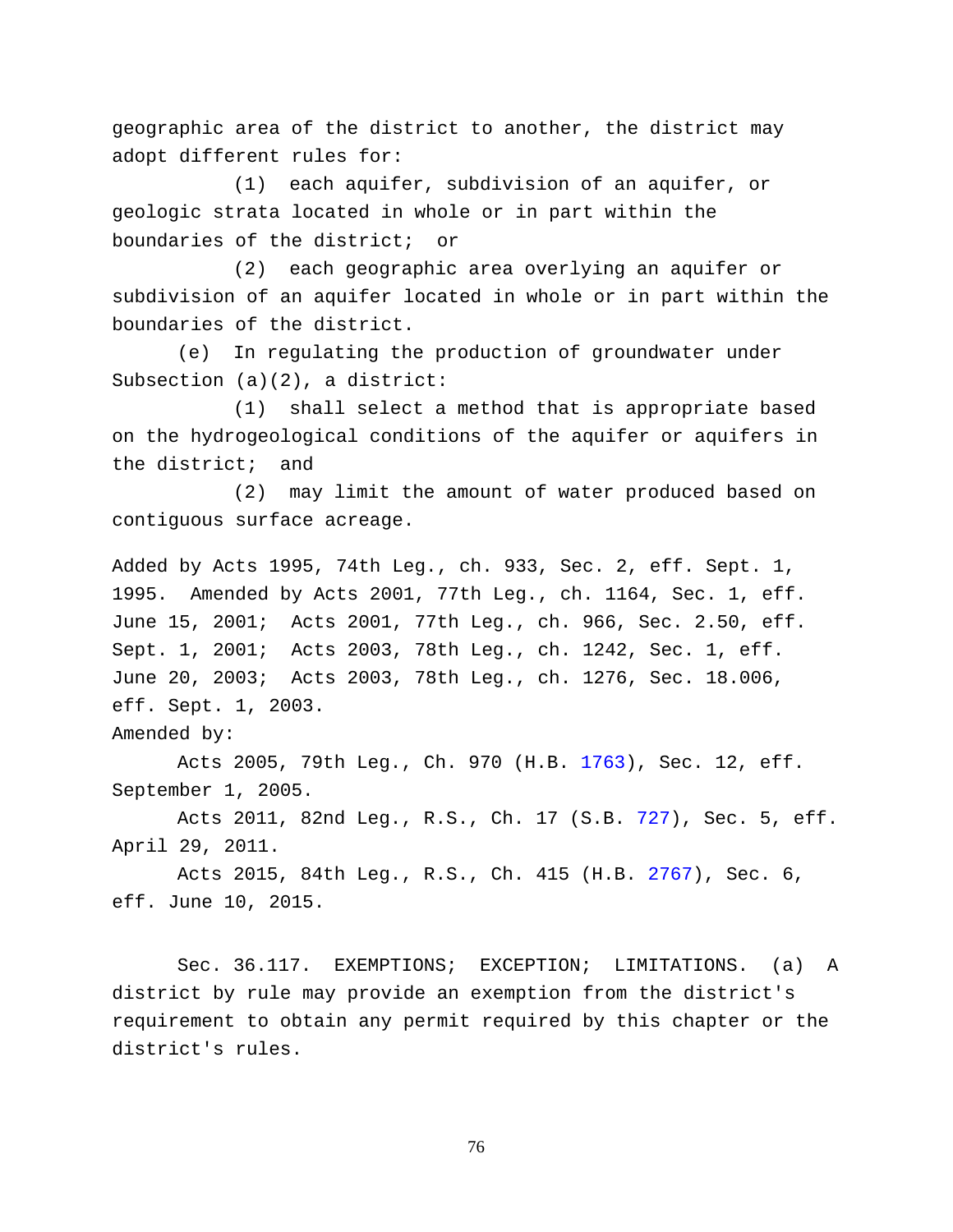(b) Except as provided by this section, a district shall provide an exemption from the district requirement to obtain a permit for:

(1) drilling or operating a well used solely for domestic use or for providing water for livestock or poultry if the well is:

(A) located or to be located on a tract of land larger than 10 acres; and

(B) drilled, completed, or equipped so that it is incapable of producing more than 25,000 gallons of groundwater a day;

(2) drilling a water well used solely to supply water for a rig that is actively engaged in drilling or exploration operations for an oil or gas well permitted by the Railroad Commission of Texas provided that the person holding the permit is responsible for drilling and operating the water well and the water well is located on the same lease or field associated with the drilling rig; or

(3) drilling a water well authorized under a permit issued by the Railroad Commission of Texas under Chapter [134,](http://www.statutes.legis.state.tx.us/GetStatute.aspx?Code=NR&Value=134) Natural Resources Code, or for production from the well to the extent the withdrawals are required for mining activities regardless of any subsequent use of the water.

(c) A district may not restrict the production of water from any well described by Subsection (b)(1).

(d) A district may cancel a previously granted exemption and may require an operating permit for or restrict production from a well and assess any appropriate fees if:

(1) the groundwater withdrawals that were exempted under Subsection (b)(1) are no longer used solely for domestic use or to provide water for livestock or poultry;

(2) the groundwater withdrawals that were exempted under Subsection (b)(2) are no longer used solely to supply water for a rig that is actively engaged in drilling or exploration operations for an oil or gas well permitted by the Railroad Commission of Texas; or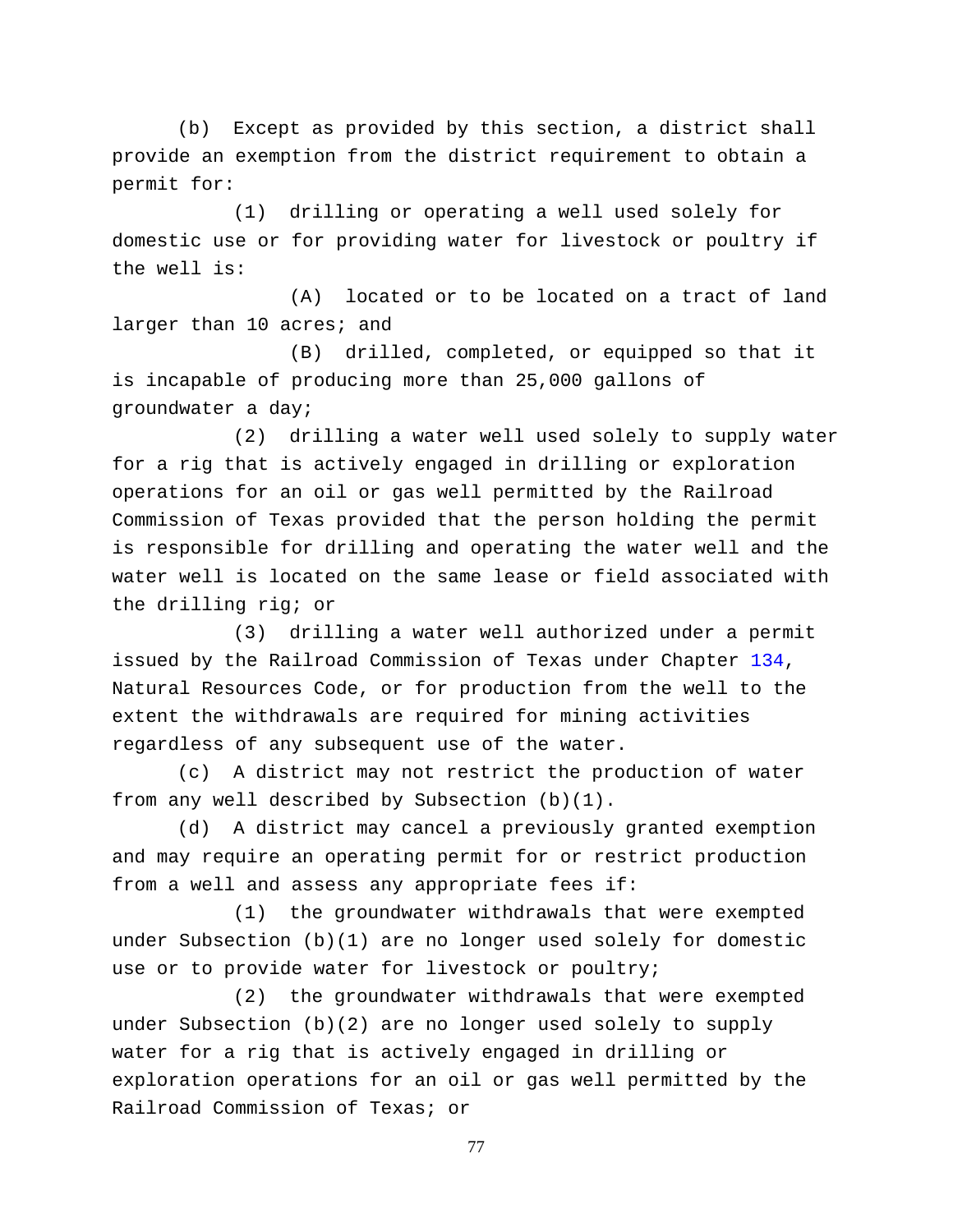(3) the groundwater withdrawals that were exempted under Subsection (b)(3) are no longer necessary for mining activities or are greater than the amount necessary for mining activities specified in the permit issued by the Railroad Commission of Texas under Chapter [134,](http://www.statutes.legis.state.tx.us/GetStatute.aspx?Code=NR&Value=134) Natural Resources Code.

(e) An entity holding a permit issued by the Railroad Commission of Texas under Chapter [134,](http://www.statutes.legis.state.tx.us/GetStatute.aspx?Code=NR&Value=134) Natural Resources Code, that authorizes the drilling of a water well shall report monthly to the district:

(1) the total amount of water withdrawn during the month;

(2) the quantity of water necessary for mining activities; and

(3) the quantity of water withdrawn for other purposes.

(f) A district may require compliance with the district's well spacing rules for the drilling of any well except a well exempted under Subsection (b)(3).

(g) A district may not deny an application for a permit to drill and produce water for hydrocarbon production activities if the application meets all applicable rules as promulgated by the district.

(h) A district shall require the owner of a water well to:

(1) register the well in accordance with rules promulgated by the district; and

(2) equip and maintain the well to conform to the district's rules requiring installation of casing, pipe, and fittings to prevent the escape of groundwater from a groundwater reservoir to any reservoir not containing groundwater and to prevent the pollution or harmful alteration of the character of the water in any groundwater reservoir.

(i) The driller of a well shall file with the district the well log required by Section [1901.251,](http://www.statutes.legis.state.tx.us/GetStatute.aspx?Code=OC&Value=1901.251) Occupations Code, and, if available, the geophysical log.

(j) An exemption provided under Subsection (b) does not apply to a well if the groundwater withdrawn is used to supply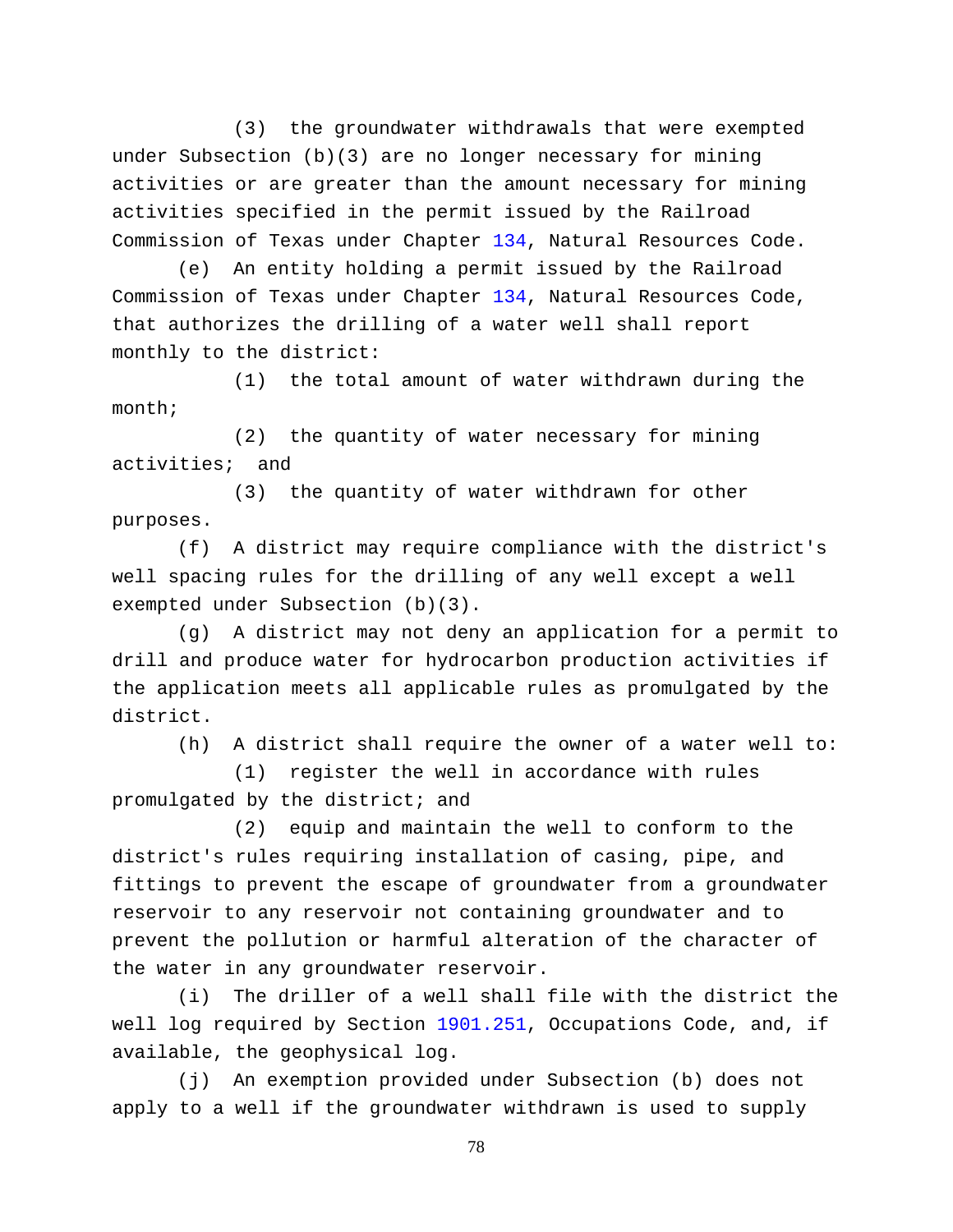water for a subdivision of land for which a plat approval is required by Chapter [232,](http://www.statutes.legis.state.tx.us/GetStatute.aspx?Code=LG&Value=232) Local Government Code.

(k) Groundwater withdrawn under an exemption provided in accordance with this section and subsequently transported outside the boundaries of the district is subject to any applicable production and export fees under Sections [36.122](http://www.statutes.legis.state.tx.us/GetStatute.aspx?Code=WA&Value=36.122) and [36.205.](http://www.statutes.legis.state.tx.us/GetStatute.aspx?Code=WA&Value=36.205)

(l) This chapter applies to water wells, including water wells used to supply water for activities related to the exploration or production of hydrocarbons or minerals. This chapter does not apply to production or injection wells drilled for oil, gas, sulphur, uranium, or brine, or for core tests, or for injection of gas, saltwater, or other fluids, under permits issued by the Railroad Commission of Texas.

Added by Acts 1995, 74th Leg., ch. 933, Sec. 2, eff. Sept. 1, 1995. Amended by Acts 1997, 75th Leg., ch. 1010, Sec. 4.32, eff. Sept. 1, 1997; Acts 1999, 76th Leg., ch. 239, Sec. 1, eff. Sept. 1, 1999; Acts 2001, 77th Leg., ch. 966, Sec. 2.51, eff. Sept. 1, 2001.

Amended by:

Acts 2007, 80th Leg., R.S., Ch. 1430 (S.B. [3\)](http://www.legis.state.tx.us/tlodocs/80R/billtext/html/SB00003F.HTM), Sec. 2.22, eff. September 1, 2007.

Acts 2011, 82nd Leg., R.S., Ch. 16 (S.B. [691\)](http://www.legis.state.tx.us/tlodocs/82R/billtext/html/SB00691F.HTM), Sec. 1, eff. September 1, 2011.

Acts 2011, 82nd Leg., R.S., Ch. 32 (S.B. [692\)](http://www.legis.state.tx.us/tlodocs/82R/billtext/html/SB00692F.HTM), Sec. 1, eff. May 9, 2011.

Acts 2015, 84th Leg., R.S., Ch. 415 (H.B. [2767\)](http://www.legis.state.tx.us/tlodocs/84R/billtext/html/HB02767F.HTM), Sec. 7, eff. June 10, 2015.

Sec. 36.118. OPEN OR UNCOVERED WELLS. (a) A district may require the owner or lessee of land on which an open or uncovered well is located to keep the well permanently closed or capped with a covering capable of sustaining weight of at least 400 pounds, except when the well is in actual use.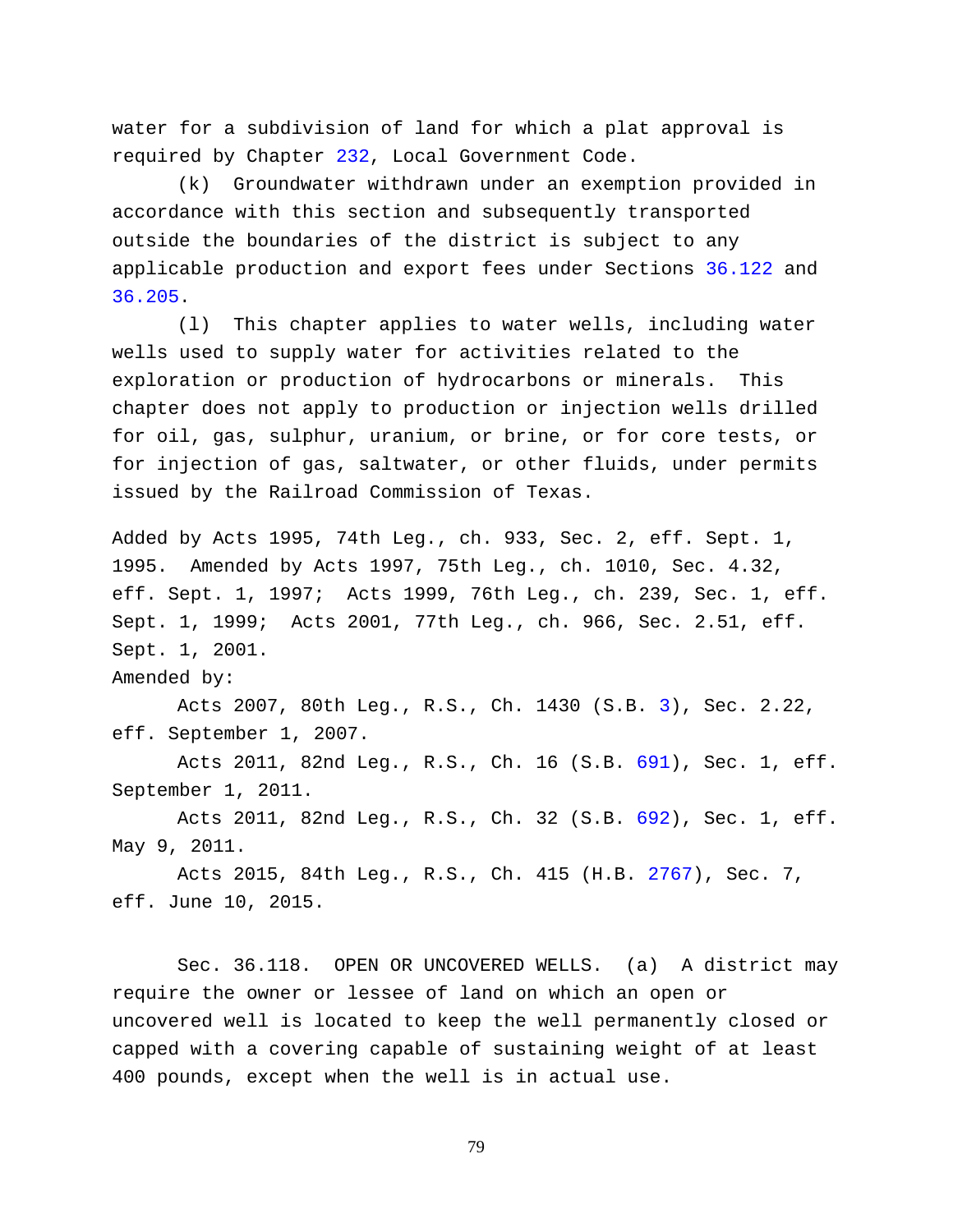(b) As used in this section, "open or uncovered well" means an artificial excavation dug or drilled for the purpose of exploring for or producing water from the groundwater reservoir and is not capped or covered as required by this chapter.

(c) If the owner or lessee fails or refuses to close or cap the well in compliance with this chapter in accordance with district rules, any person, firm, or corporation employed by the district may go on the land and close or cap the well safely and securely.

(d) Reasonable expenses incurred by the district in closing or capping a well constitute a lien on the land on which the well is located.

(e) The lien arises and attaches upon recordation in the deed records of the county where the well is located an affidavit, executed by any person conversant with the facts, stating the following:

(1) the existence of the well;

(2) the legal description of the property on which the well is located;

(3) the approximate location of the well on the property;

(4) the failure or refusal of the owner or lessee, after notification, to close the well within 10 days after the notification;

(5) the closing of the well by the district, or by an authorized agent, representative, or employee of the district; and

(6) the expense incurred by the district in closing the well.

(f) Nothing in this section affects the enforcement of Subchapter A, Chapter [756,](http://www.statutes.legis.state.tx.us/GetStatute.aspx?Code=HS&Value=756) Health and Safety Code.

Added by Acts 1995, 74th Leg., ch. 933, Sec. 2, eff. Sept. 1, 1995.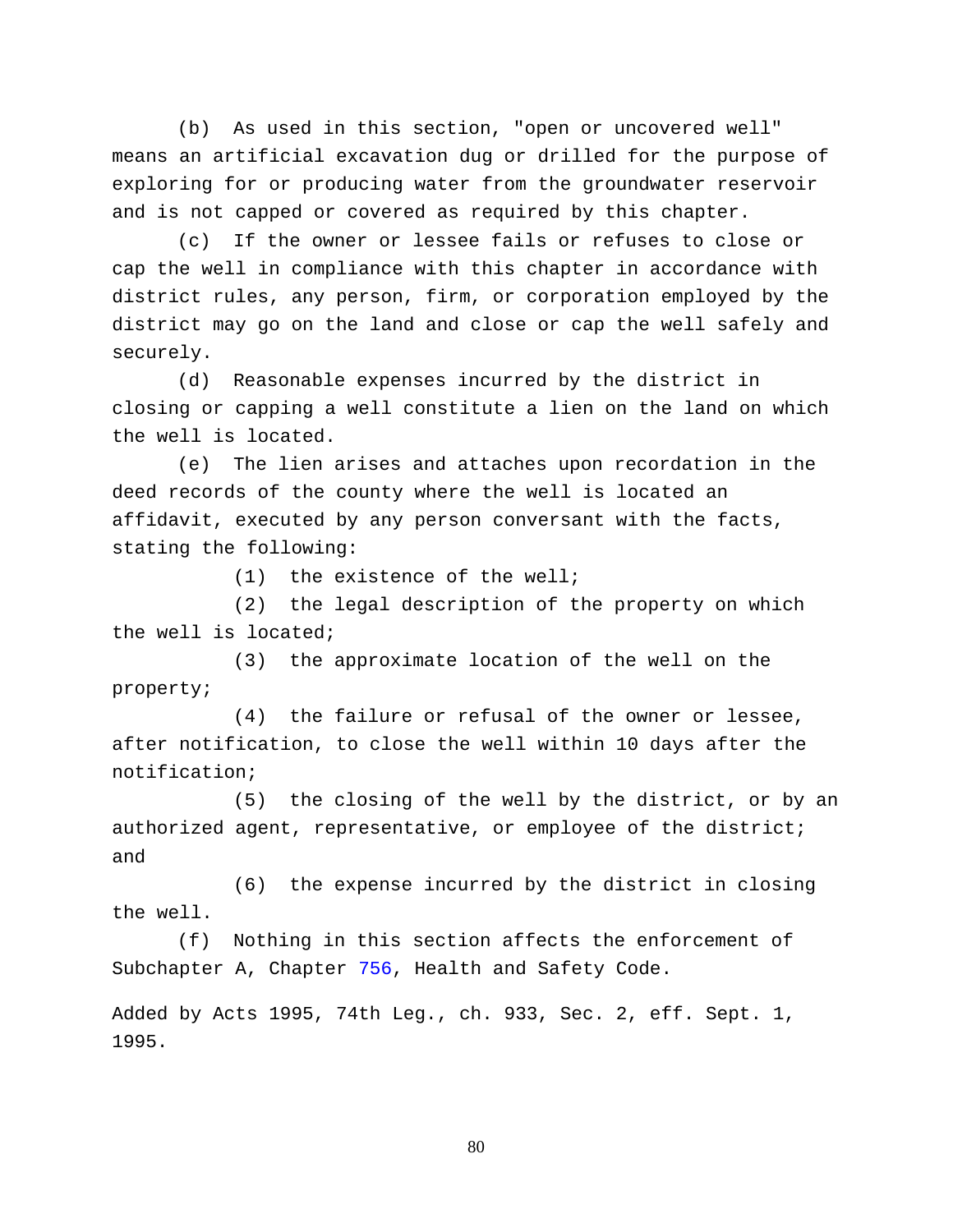Sec. 36.119. ILLEGAL DRILLING AND OPERATION OF WELL; CITIZEN SUIT. (a) Drilling or operating a well or wells without a required permit or producing groundwater in violation of a district rule adopted under Section [36.116\(](http://www.statutes.legis.state.tx.us/GetStatute.aspx?Code=WA&Value=36.116)a)(2) is declared to be illegal, wasteful per se, and a nuisance.

(b) Except as provided by this section, a landowner or other person who has a right to produce groundwater from land that is adjacent to the land on which a well or wells are drilled or operated without a required permit or permits or from which groundwater is produced in violation of a district rule adopted under Section  $36.116(a)(2)$ , or who owns or otherwise has a right to produce groundwater from land that lies within onehalf mile of the well or wells, may sue the owner of the well or wells in a court of competent jurisdiction to restrain or enjoin the illegal drilling, operation, or both. The suit may be brought with or without the joinder of the district.

(c) Except as provided by this section, the aggrieved party may also sue the owner of the well or wells for damages for injuries suffered by reason of the illegal operation or production and for other relief to which the party may be entitled. In a suit for damages against the owner of the well or wells, the existence of a well or wells drilled without a required permit or the operation of a well or wells in violation of a district rule adopted under Section [36.116\(](http://www.statutes.legis.state.tx.us/GetStatute.aspx?Code=WA&Value=36.116)a)(2) is prima facie evidence of illegal drainage.

(d) The suit may be brought in the county where the illegal well is located or in the county where all or part of the affected land is located.

(e) The remedies provided by this section are cumulative of other remedies available to the individual or the district.

(f) A suit brought under this section shall be advanced for trial and determined as expeditiously as possible. The court shall not grant a postponement or continuance, including a first motion, except for reasons considered imperative by the court.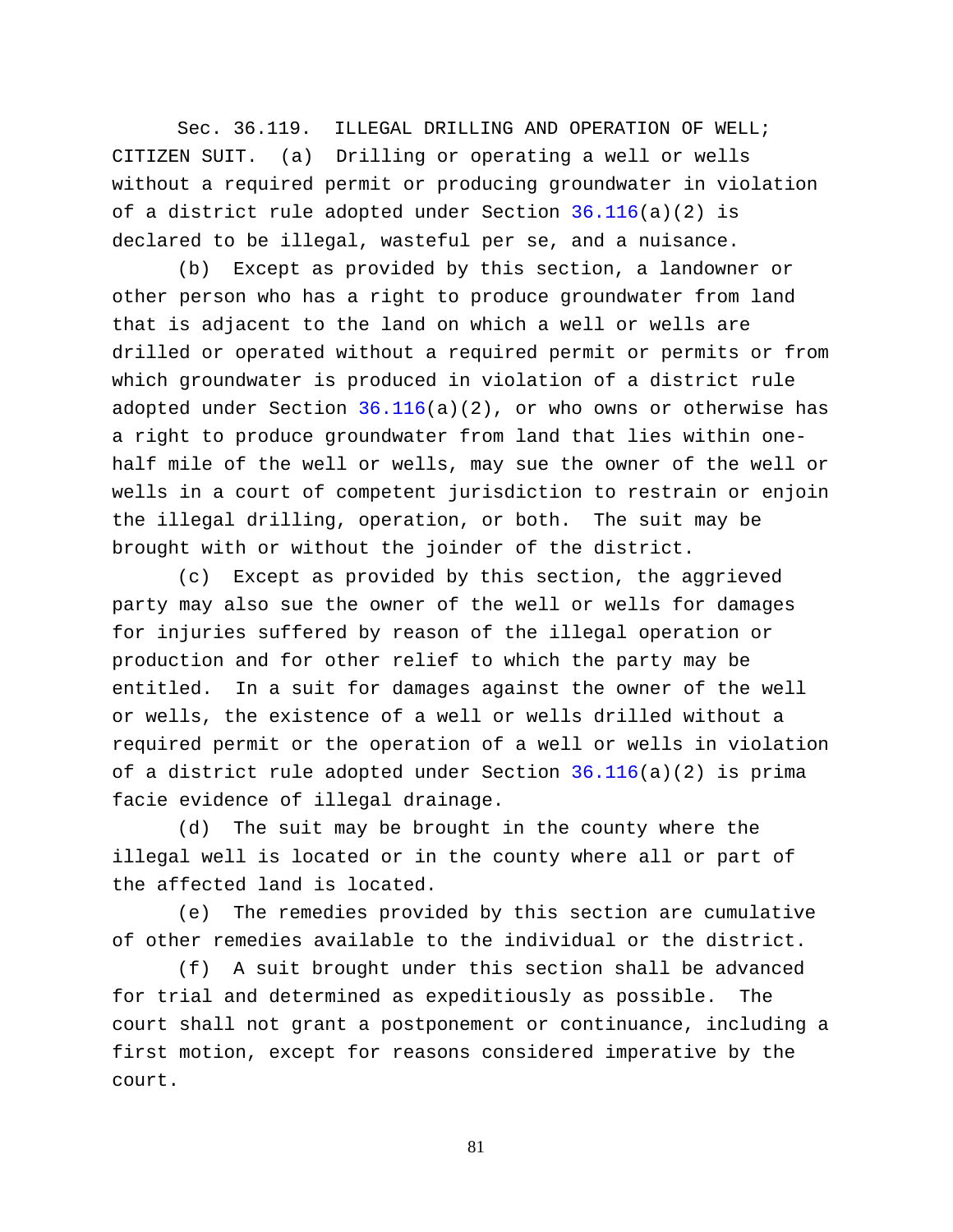(g) Before filing a suit under Subsection (b) or (c), an aggrieved party must file a written complaint with the district having jurisdiction over the well or wells drilled or operated without a required permit or in violation of a district rule. The district shall investigate the complaint and, after notice and hearing and not later than the 90th day after the date the written complaint was received by the district, the district shall determine, based on the evidence presented at the hearing, whether a district rule has been violated. The aggrieved party may only file a suit under this section on or after the 91st day after the date the written complaint was received by the district.

(h) Notwithstanding Subsection (g), an aggrieved party under Subsection (b) may sue a well owner or well driller in a court of competent jurisdiction to restrain or enjoin the drilling or completion of an illegal well after filing the written complaint with the district under Subsection (g) and without the need to wait for a hearing on the matter.

Added by Acts 1995, 74th Leg., ch. 933, Sec. 2, eff. Sept. 1, 1995.

Amended by:

Acts 2007, 80th Leg., R.S., Ch. 1321 (S.B. [1383\)](http://www.legis.state.tx.us/tlodocs/80R/billtext/html/SB01383F.HTM), Sec. 1, eff. June 15, 2007.

Sec. 36.120. INFORMATION. On request of the executive director or the executive administrator, the district shall make available information that it acquires concerning the groundwater resources within its jurisdiction. The district shall also provide information to the commission and Texas Water Development Board concerning its plans and activities in conserving and protecting groundwater resources. On request of a district, the executive director and the executive administrator shall provide information they acquire concerning the groundwater resources within the district's jurisdiction.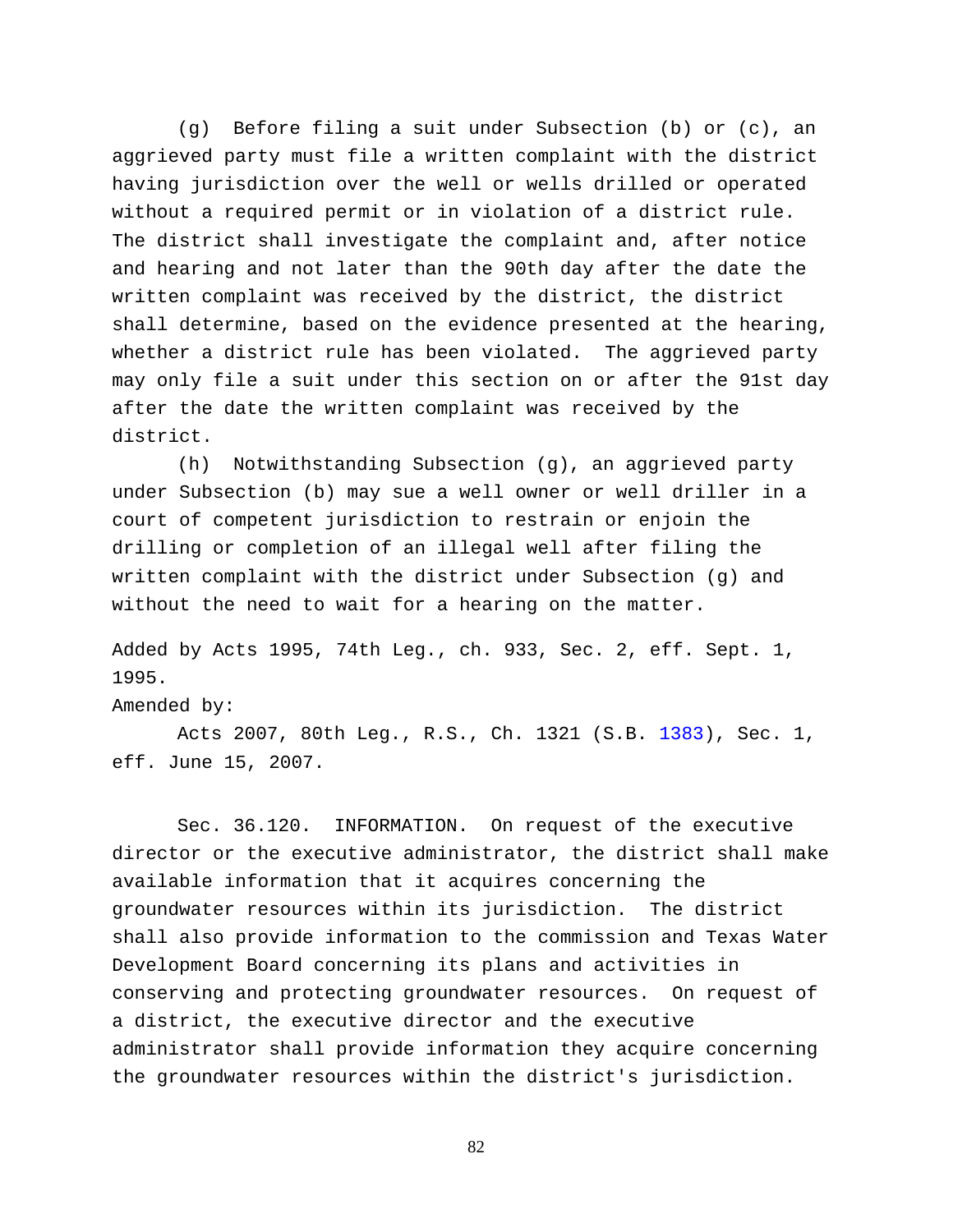Added by Acts 1995, 74th Leg., ch. 933, Sec. 2, eff. Sept. 1, 1995.

Sec. 36.121. LIMITATION ON RULEMAKING POWER OF DISTRICTS OVER WELLS IN CERTAIN COUNTIES. Except as provided by Section [36.117,](http://www.statutes.legis.state.tx.us/GetStatute.aspx?Code=WA&Value=36.117) a district that is created under this chapter on or after September 1, 1991, shall exempt from regulation under this chapter a well and any water produced or to be produced by a well that is located in a county that has a population of 14,000 or less if the water is to be used solely to supply a municipality that has a population of 121,000 or less and the rights to the water produced from the well are owned by a political subdivision that is not a municipality, or by a municipality that has a population of 115,000 or less, and that purchased, owned, or held rights to the water before the date on which the district was created, regardless of the date the well is drilled or the water is produced. The district may not prohibit the political subdivision or municipality from transporting produced water inside or outside the district's boundaries.

Added by Acts 1995, 74th Leg., ch. 933, Sec. 2, eff. Sept. 1, 1995. Amended by Acts 2001, 77th Leg., ch. 966, Sec. 11.04, eff. Sept. 1, 2001.

Amended by:

Acts 2011, 82nd Leg., R.S., Ch. 1042 (H.B. [3109\)](http://www.legis.state.tx.us/tlodocs/82R/billtext/html/HB03109F.HTM), Sec. 1, eff. June 17, 2011.

Acts 2011, 82nd Leg., R.S., Ch. 1163 (H.B. [2702\)](http://www.legis.state.tx.us/tlodocs/82R/billtext/html/HB02702F.HTM), Sec. 181, eff. September 1, 2011. Reenacted by Acts 2013, 83rd Leg., R.S., Ch. 161 (S.B. [1093\)](http://www.legis.state.tx.us/tlodocs/83R/billtext/html/SB01093F.HTM), Sec. 21.002, eff. September 1, 2013.

Sec. 36.122. TRANSFER OF GROUNDWATER OUT OF DISTRICT. (a) If an application for a permit or an amendment to a permit under Section [36.113](http://www.statutes.legis.state.tx.us/GetStatute.aspx?Code=WA&Value=36.113) proposes the transfer of groundwater outside of a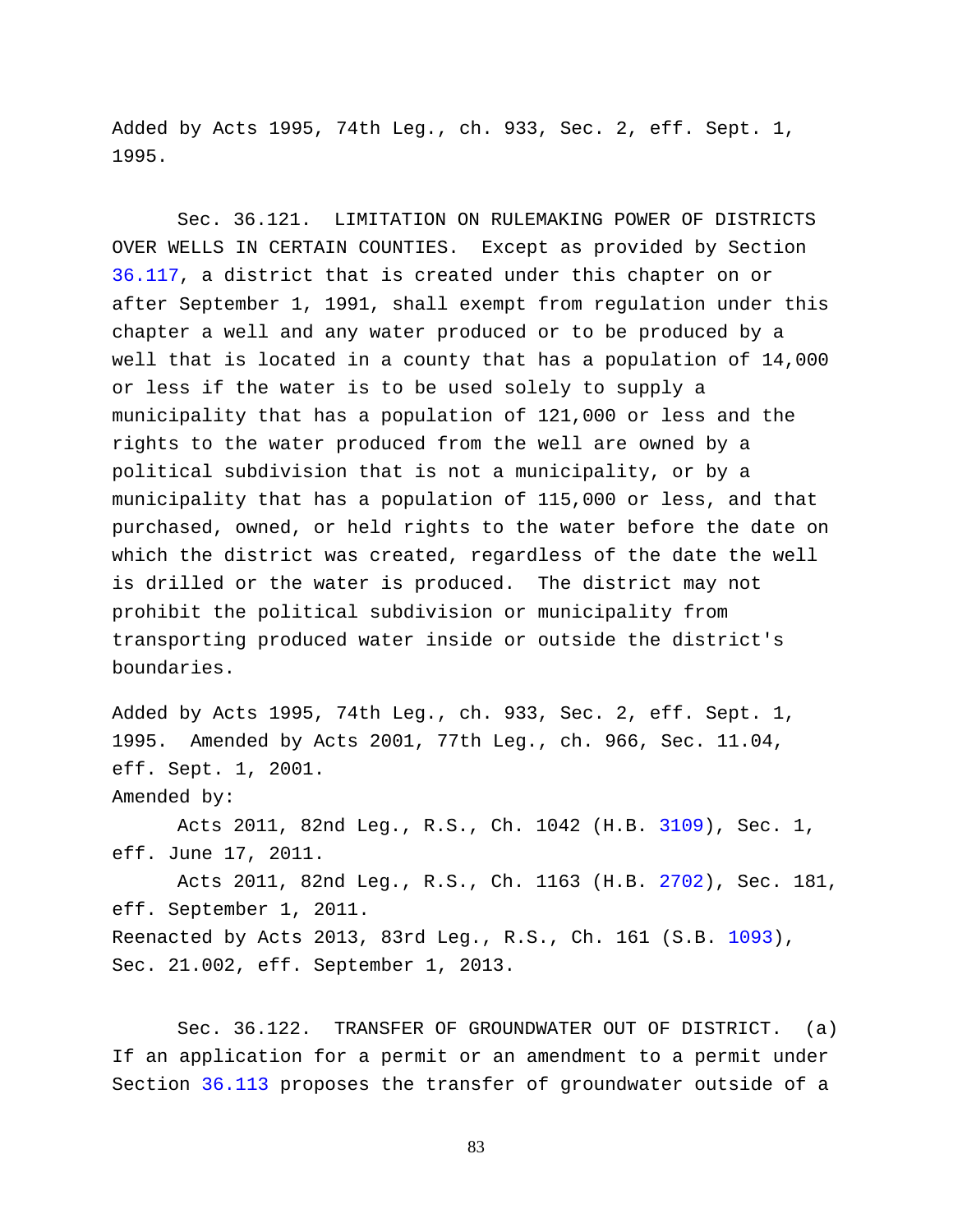district's boundaries, the district may also consider the provisions of this section in determining whether to grant or deny the permit or permit amendment.

(b) A district may promulgate rules requiring a person to obtain a permit or an amendment to a permit under Section [36.113](http://www.statutes.legis.state.tx.us/GetStatute.aspx?Code=WA&Value=36.113) from the district for the transfer of groundwater out of the district to:

(1) increase, on or after March 2, 1997, the amount of groundwater to be transferred under a continuing arrangement in effect before that date; or

(2) transfer groundwater out of the district on or after March 2, 1997, under a new arrangement.

(c) Except as provided in Section [36.113\(](http://www.statutes.legis.state.tx.us/GetStatute.aspx?Code=WA&Value=36.113)e), the district may not impose more restrictive permit conditions on transporters than the district imposes on existing in-district users.

(d) The district may impose a reasonable fee for processing an application under this section. The fee may not exceed fees that the district imposes for processing other applications under Section [36.113.](http://www.statutes.legis.state.tx.us/GetStatute.aspx?Code=WA&Value=36.113) An application filed to comply with this section shall be considered and processed under the same procedures as other applications for permits under Section [36.113](http://www.statutes.legis.state.tx.us/GetStatute.aspx?Code=WA&Value=36.113) and shall be combined with applications filed to obtain a permit for in-district water use under Section [36.113](http://www.statutes.legis.state.tx.us/GetStatute.aspx?Code=WA&Value=36.113) from the same applicant.

(e) The district may impose an export fee or surcharge using one of the following methods:

(1) a fee negotiated between the district and the exporter;

(2) a rate not to exceed the equivalent of the district's tax rate per hundred dollars of valuation for each thousand gallons of water exported from the district or 2.5 cents per thousand gallons of water, if the district assesses a tax rate of less than 2.5 cents per hundred dollars of valuation; or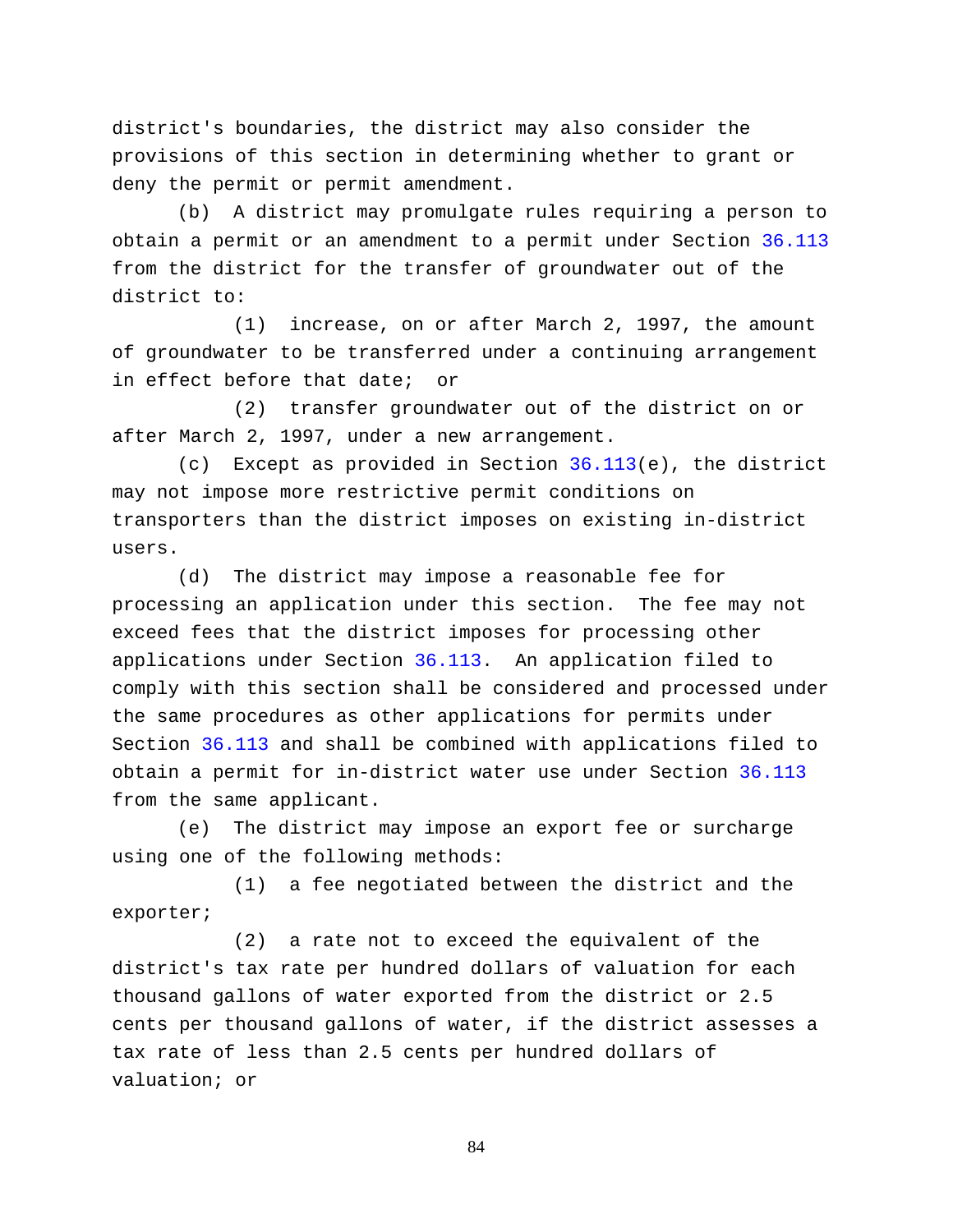(3) for a fee-based district, a 50 percent surcharge, in addition to the district's production fee, for water exported from the district.

(f) In reviewing a proposed transfer of groundwater out of the district, the district shall consider:

(1) the availability of water in the district and in the proposed receiving area during the period for which the water supply is requested;

(2) the projected effect of the proposed transfer on aquifer conditions, depletion, subsidence, or effects on existing permit holders or other groundwater users within the district; and

(3) the approved regional water plan and approved district management plan.

(g) The district may not deny a permit based on the fact that the applicant seeks to transfer groundwater outside of the district but may limit a permit issued under this section if conditions in Subsection (f) warrant the limitation, subject to Subsection (c).

(h) In addition to conditions provided by Section [36.1131,](http://www.statutes.legis.state.tx.us/GetStatute.aspx?Code=WA&Value=36.1131) the permit shall specify:

(1) the amount of water that may be transferred out of the district; and

(2) the period for which the water may be transferred.

(i) The period specified by Subsection (h)(2) shall be:

(1) at least three years if construction of a conveyance system has not been initiated prior to the issuance of the permit; or

(2) at least 30 years if construction of a conveyance system has been initiated prior to the issuance of the permit.

(j) A term under Subsection (i)(1) shall automatically be extended to the terms agreed to under Subsection  $(i)(2)$  if construction of a conveyance system is begun before the expiration of the initial term.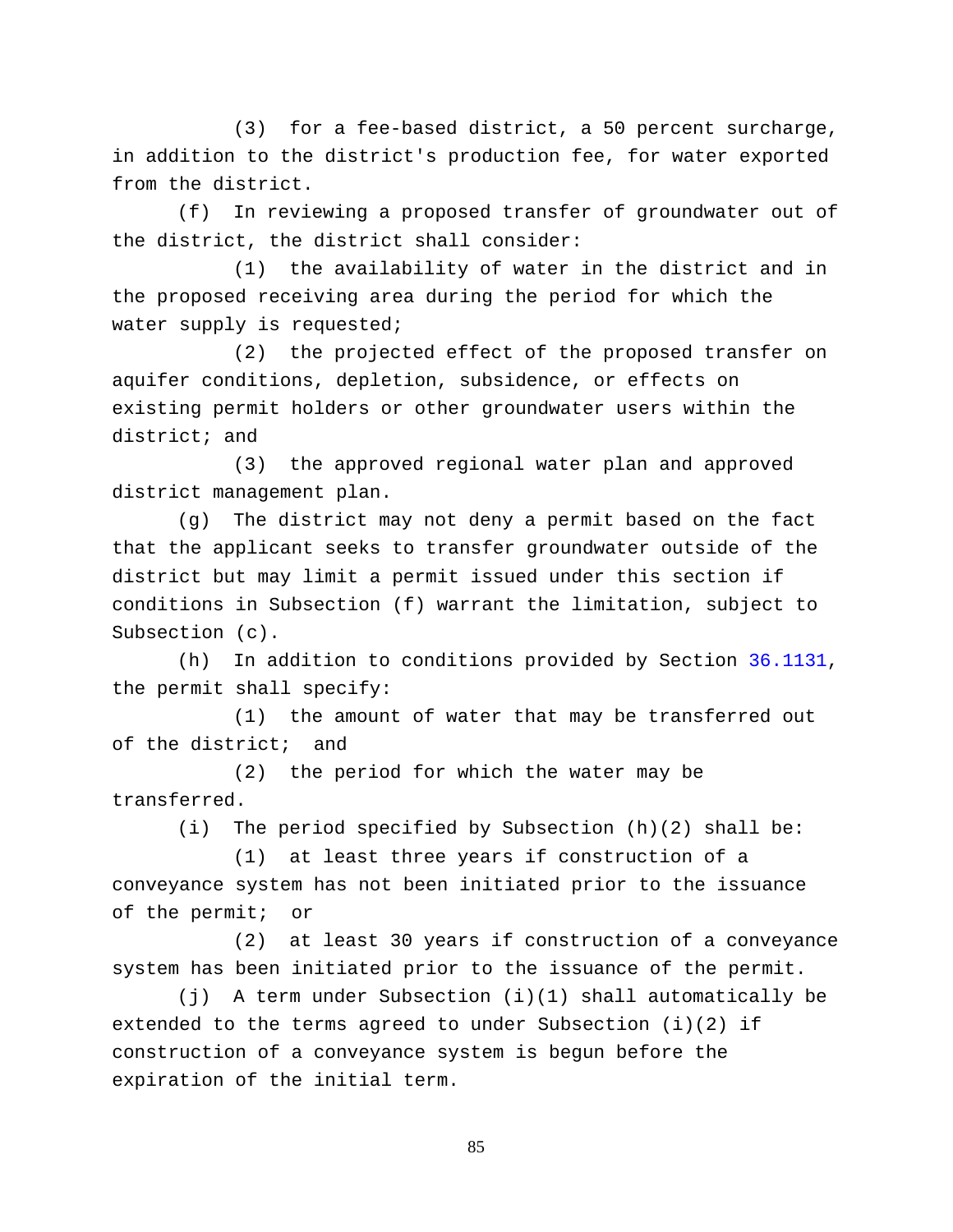(j-1) A district shall extend a term under Subsection  $(i)(2)$  or  $(j)$  on or before its expiration in the manner prescribed by Section [36.1145:](http://www.statutes.legis.state.tx.us/GetStatute.aspx?Code=WA&Value=36.1145)

(1) to a term that is not shorter than the term of an operating permit for the production of water to be transferred that is in effect at the time of the extension; and

(2) for each additional term for which that operating permit for production is renewed under Section [36.1145](http://www.statutes.legis.state.tx.us/GetStatute.aspx?Code=WA&Value=36.1145) or remains in effect under Section [36.1146.](http://www.statutes.legis.state.tx.us/GetStatute.aspx?Code=WA&Value=36.1146)

(j-2) A permit extended under Subsection (j-1) continues to be subject to conditions contained in the permit as issued before the extension.

(k) Notwithstanding the period specified under Subsection (i), (j), or (j-1) during which water may be transferred under a permit, a district may periodically review the amount of water that may be transferred under the permit and may limit the amount if additional factors considered in Subsection (f) warrant the limitation, subject to Subsection (c). The review described by this subsection may take place not more frequently than the period provided for the review or renewal of regular permits issued by the district. In its determination of whether to renew a permit issued under this section, the district shall consider relevant and current data for the conservation of groundwater resources and shall consider the permit in the same manner it would consider any other permit in the district.

(l) A district is prohibited from using revenues obtained under Subsection (e) to prohibit the transfer of groundwater outside of a district. A district is not prohibited from using revenues obtained under Subsection (e) for paying expenses related to enforcement of this chapter or district rules.

(m) A district may not prohibit the export of groundwater if the purchase was in effect on or before June 1, 1997.

(n) This section applies only to a transfer of water that is permitted after September 1, 1997.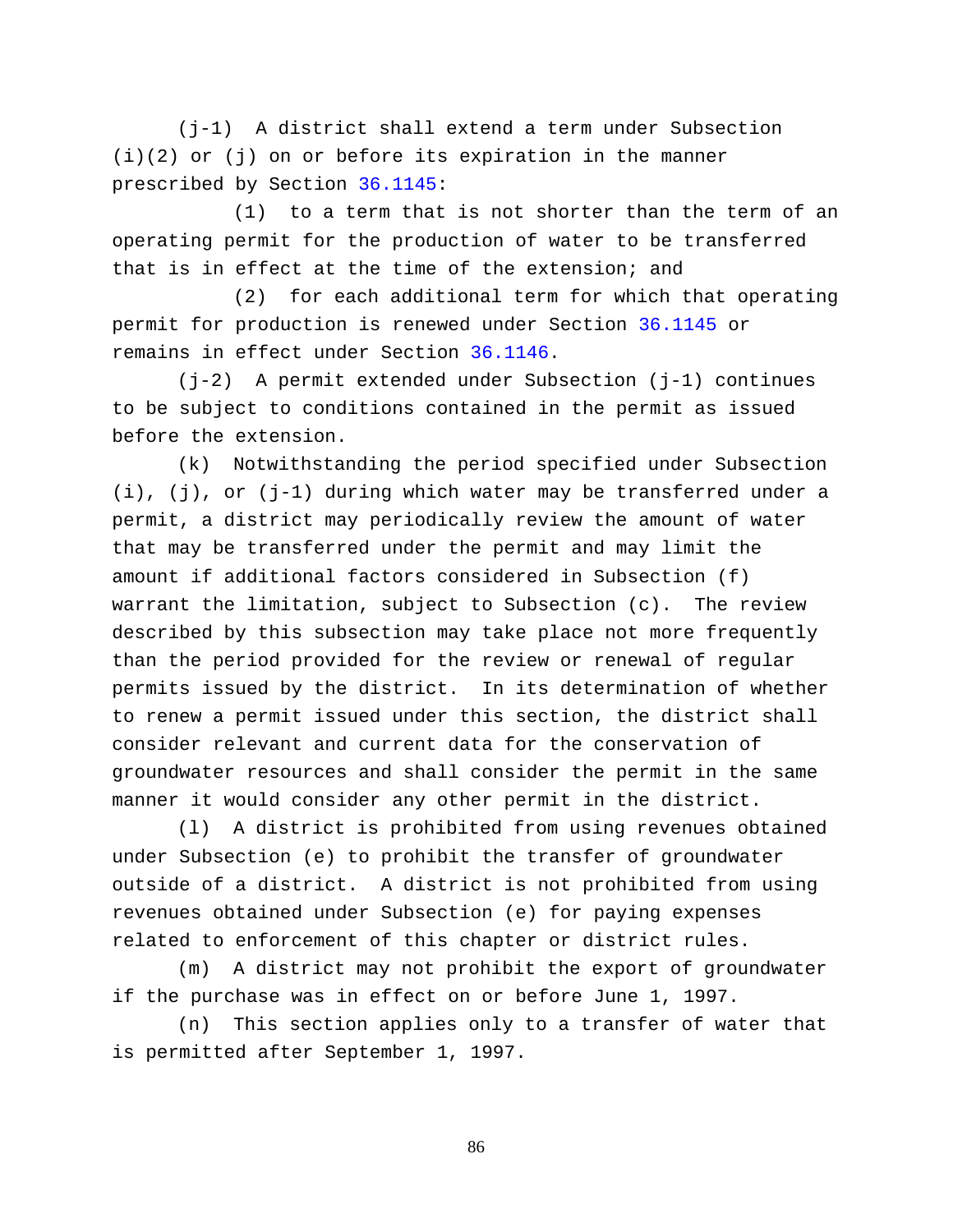(o) A district shall adopt rules as necessary to implement this section but may not adopt rules expressly prohibiting the export of groundwater.

(p) Subsection (e) does not apply to a district that is collecting an export fee or surcharge on March 1, 2001.

(q) In applying this section, a district must be fair, impartial, and nondiscriminatory.

(r) The district may grant or deny an application to extend a term under Subsection  $(i)(2)$  or  $(j)$  submitted under this section only using rules that were in effect at the time the application was submitted.

(s) An application to extend a term under Subsection (i)(2) or (j) is governed solely by district rules consistent with Subsection (j-1).

Added by Acts 1997, 75th Leg., ch. 1010, Sec. 4.33, eff. Sept. 1, 1997. Amended by Acts 2001, 77th Leg., ch. 966, Sec. 2.52, eff. Sept. 1, 2001.

Amended by:

Acts 2011, 82nd Leg., R.S., Ch. 17 (S.B. [727\)](http://www.legis.state.tx.us/tlodocs/82R/billtext/html/SB00727F.HTM), Sec. 6, eff. April 29, 2011.

Acts 2015, 84th Leg., R.S., Ch. 415 (H.B. [2767\)](http://www.legis.state.tx.us/tlodocs/84R/billtext/html/HB02767F.HTM), Sec. 8, eff. June 10, 2015.

Acts 2019, 86th Leg., R.S., Ch. 96 (H.B. [1066\)](http://www.legis.state.tx.us/tlodocs/86R/billtext/html/HB01066F.HTM), Sec. 1, eff. September 1, 2019.

Sec. 36.123. RIGHT TO ENTER LAND. (a) The directors, engineers, attorneys, agents, operators, and employees of a district or water supply corporation may go on any land to inspect, make surveys, or perform tests to determine the condition, value, and usability of the property, with reference to the proposed location of works, improvements, plants, facilities, equipment, or appliances. The cost of restoration shall be borne by the district or the water supply corporation.

(b) District employees and agents are entitled to enter any public or private property within the boundaries of the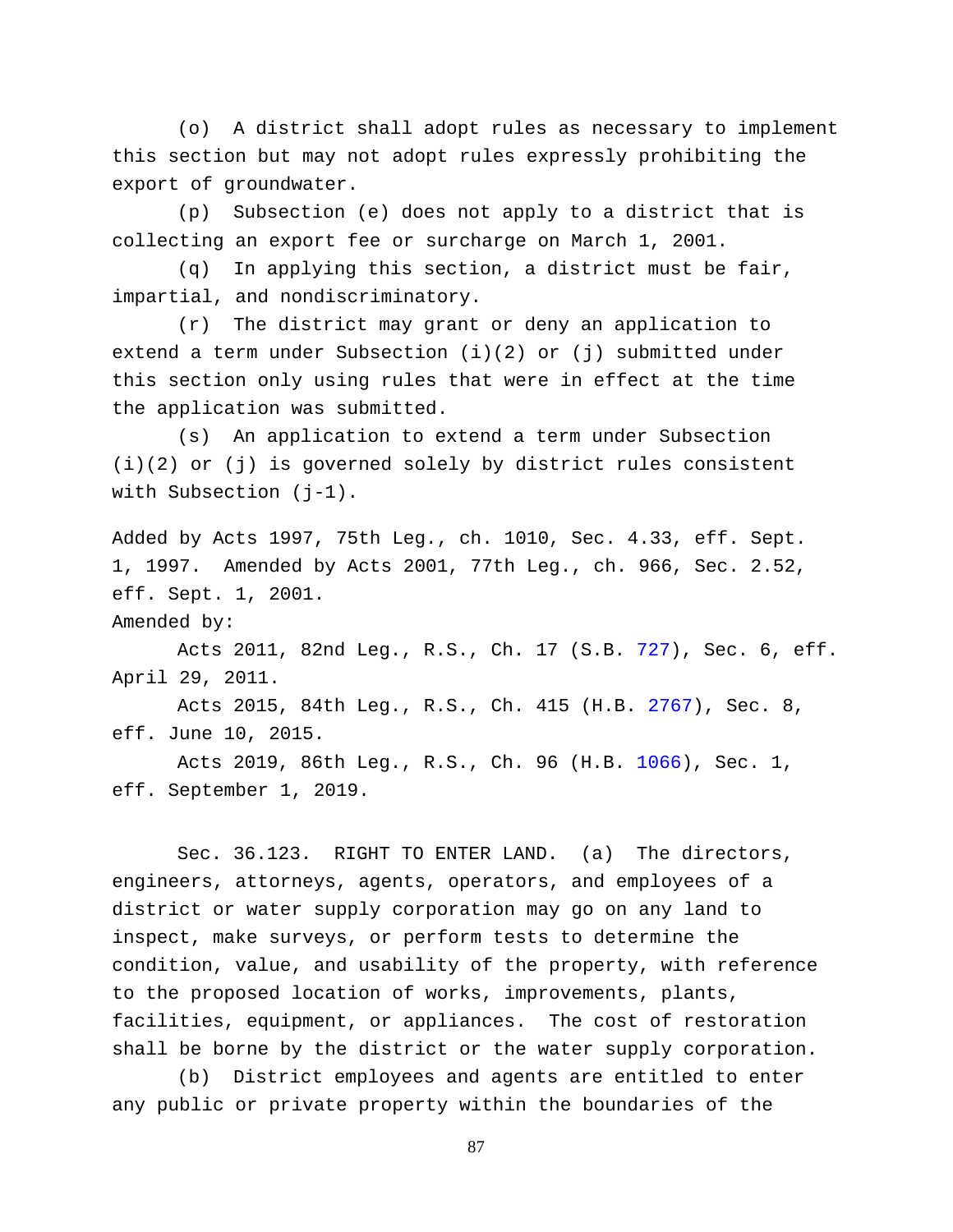district or adjacent to any reservoir or other property owned by the district at any reasonable time for the purpose of inspecting and investigating conditions relating to the quality of water in the state or the compliance with any rule, regulation, permit, or other order of the district. District employees or agents acting under this authority who enter private property shall observe the establishment's rules and regulations concerning safety, internal security, and fire protection and shall notify any occupant or management of their presence and shall exhibit proper credentials.

Added by Acts 1999, 76th Leg., ch. 1354, Sec. 3, eff. Sept. 1, 1999.

Sec. 36.124. DISTRICT ACT OR PROCEEDING PRESUMED VALID. (a) A governmental act or proceeding of a district is conclusively presumed, as of the date it occurred, valid and to have occurred in accordance with all applicable statutes and rules if:

(1) the third anniversary of the effective date of the act or proceeding has expired; and

(2) a lawsuit to annul or invalidate the act or proceeding has not been filed on or before that third anniversary.

(b) This section does not apply to:

(1) an act or proceeding that was void at the time it occurred;

(2) an act or proceeding that, under a statute of this state or the United States, was a misdemeanor or felony at the time the act or proceeding occurred;

(3) a rule that, at the time it was passed, was preempted by a statute of this state or the United States, including Section [1.06](http://www.statutes.legis.state.tx.us/GetStatute.aspx?Code=AL&Value=1.06) or [109.57,](http://www.statutes.legis.state.tx.us/GetStatute.aspx?Code=AL&Value=109.57) Alcoholic Beverage Code; or

(4) a matter that on the effective date of this section: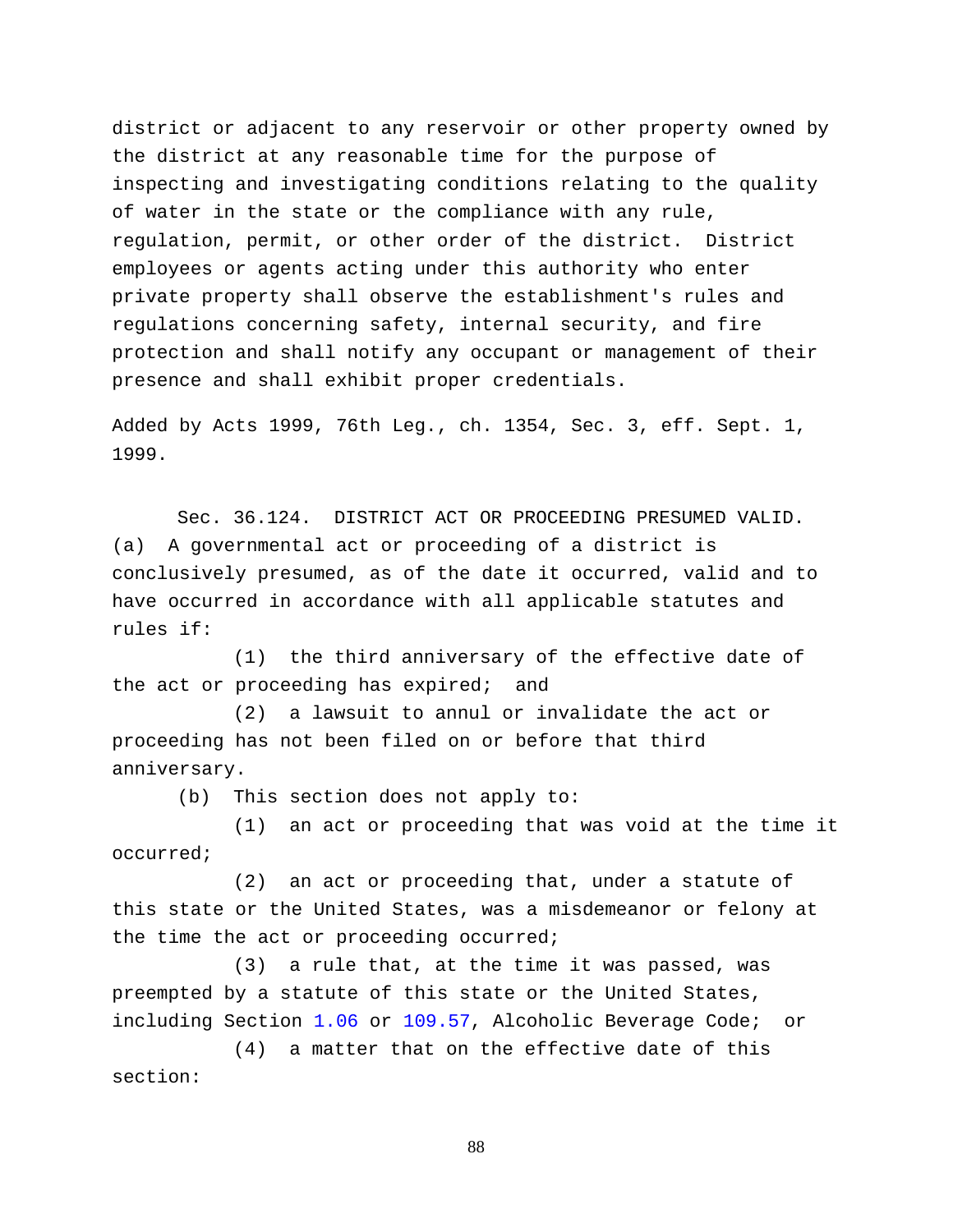(A) is involved in litigation if the litigation ultimately results in the matter being held invalid by a final judgment of a court; or

(B) has been held invalid by a final judgment of a court.

Added by Acts 2001, 77th Leg., ch. 389, Sec. 1, eff. May 28, 2001.

# SUBCHAPTER E. DISTRICT FINANCES

Sec. 36.151. EXPENDITURES. (a) A district's money may be disbursed only by check, draft, order, or other instrument.

(b) Disbursements, other than federal reserve wire transfers or electronic fund transfers, shall be signed by at least two directors, except the board may by resolution allow certain employees of the district, or a combination of employees and directors, to sign disbursements on behalf of the board. The board may authorize payroll disbursements by electronic direct deposit.

(c) The board may by resolution allow disbursements to be transferred by federal reserve wire system, or by electronic means, to accounts in the name of the district or accounts not in the name of the district.

Added by Acts 1995, 74th Leg., ch. 933, Sec. 2, eff. Sept. 1, 1995.

Amended by:

Acts 2017, 85th Leg., R.S., Ch. 585 (S.B. [865\)](http://www.legis.state.tx.us/tlodocs/85R/billtext/html/SB00865F.HTM), Sec. 1, eff. June 9, 2017.

Sec. 36.152. FISCAL YEAR. (a) The district shall be operated on the basis of a fiscal year established by the board.

(b) The fiscal year may not be changed during a period in which revenue bonds of the district are outstanding or more than once in a 24-month period.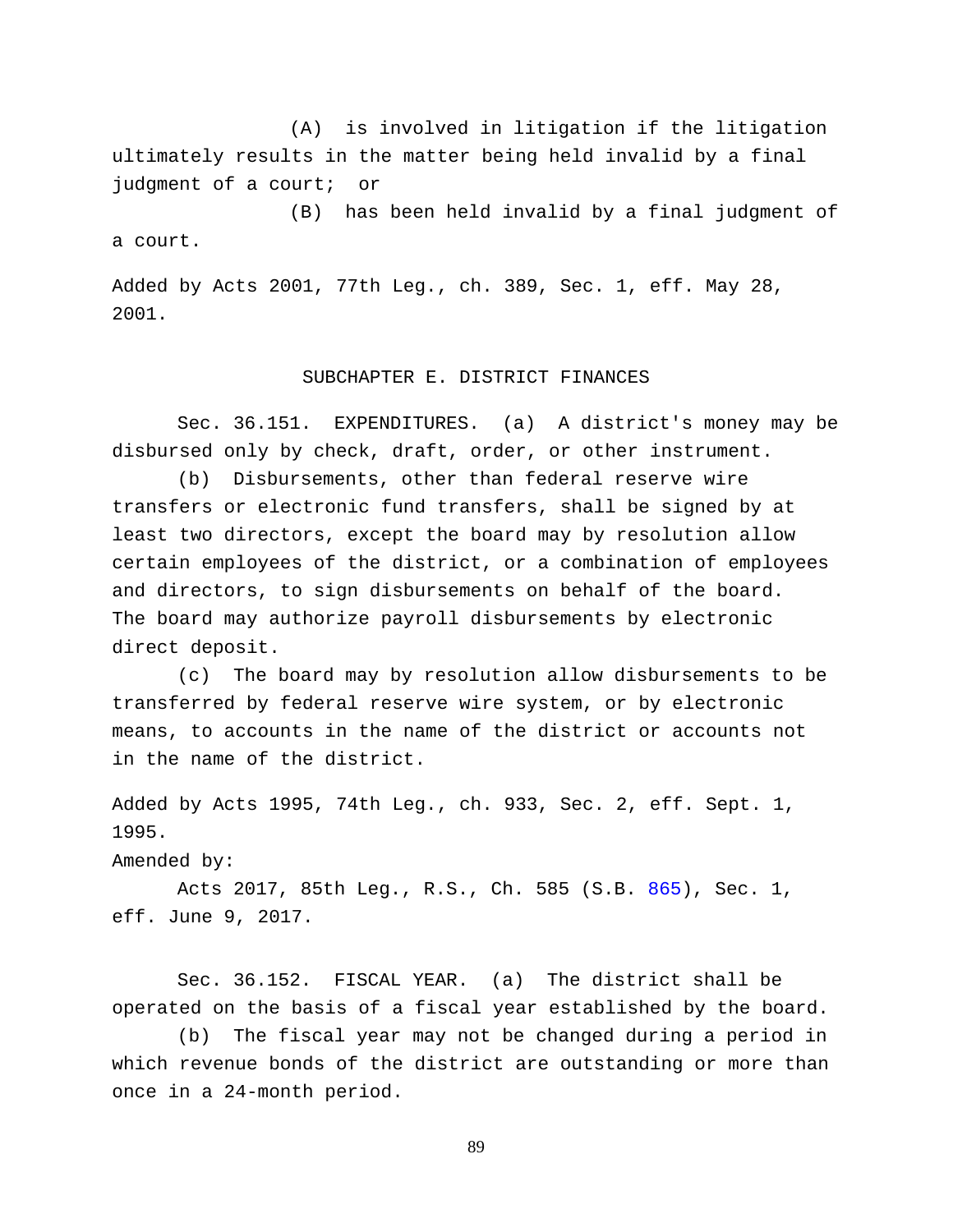Added by Acts 1995, 74th Leg., ch. 933, Sec. 2, eff. Sept. 1, 1995.

Sec. 36.153. ANNUAL AUDIT. (a) Annually and subject to Subsection (c), the board shall have an audit made of the financial condition of the district. The district audit shall be performed according to the generally accepted government auditing standards adopted by the American Institute of Certified Public Accountants.

(b) Financial statements shall be prepared in accordance with generally accepted accounting principles as adopted by the American Institute of Certified Public Accountants. The annual audit and other district records must be open to inspection during regular business hours at the principal office of the district.

(c) The district is exempt from the requirement under Subsection (a) if it had:

(1) not more than \$500 in receipts from operations, tax assessments, loans, contributions, or any other sources during the calendar year;

(2) not more than \$500 in disbursements of funds during the calendar year;

(3) no bonds or other liabilities with terms of more than one year outstanding during the calendar year; and

(4) no cash or investments amounting to more than \$5,000 at any time during the calendar year.

(d) A financially dormant district may elect not to conduct an audit and instead submit to the executive director a financial dormancy affidavit.

Added by Acts 1995, 74th Leg., ch. 933, Sec. 2, eff. Sept. 1, 1995. Amended by Acts 2003, 78th Leg., ch. 785, Sec. 52, eff. Sept. 1, 2003. Amended by: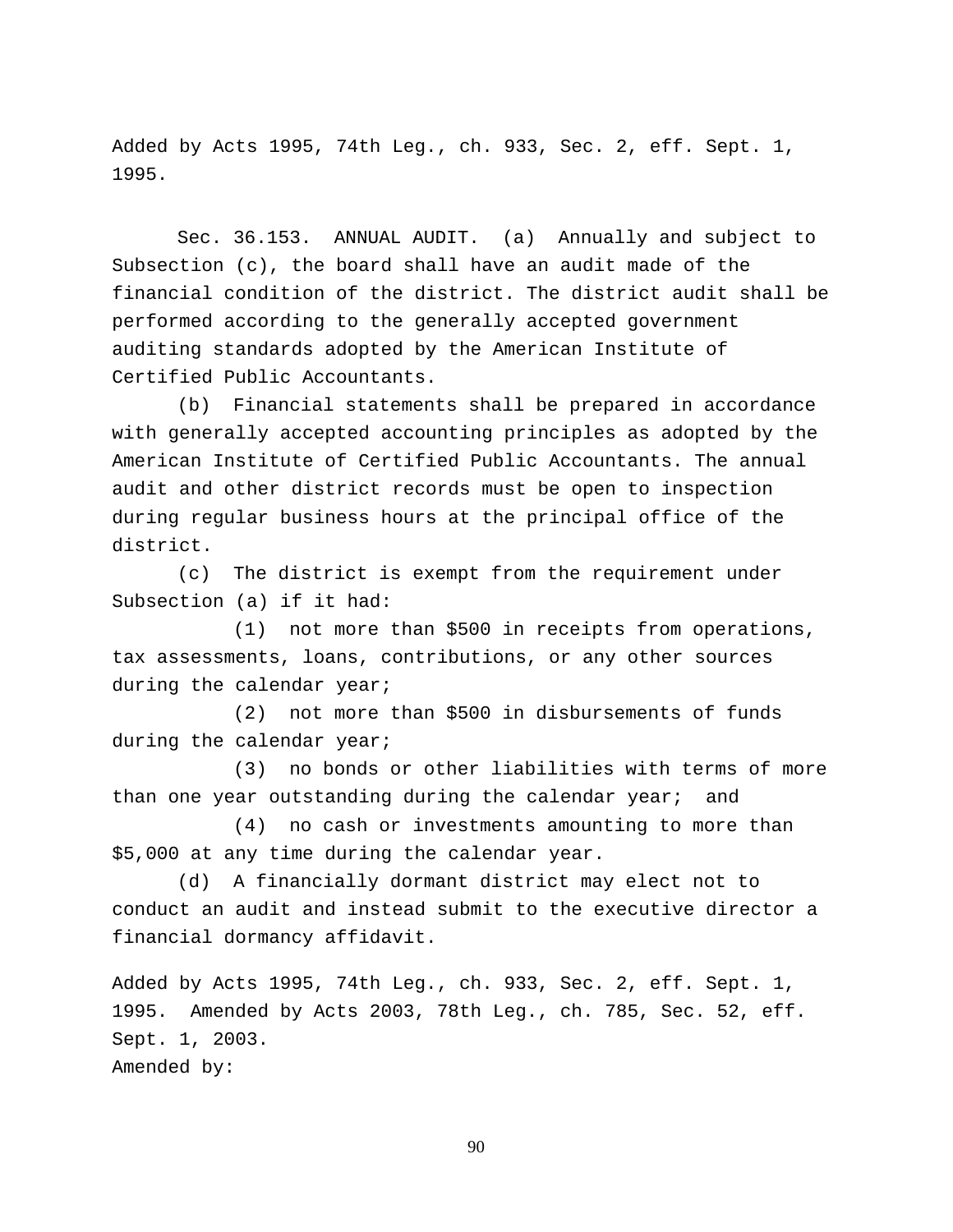Acts 2015, 84th Leg., R.S., Ch. 415 (H.B. [2767\)](http://www.legis.state.tx.us/tlodocs/84R/billtext/html/HB02767F.HTM), Sec. 9, eff. June 10, 2015.

Sec. 36.154. ANNUAL BUDGET. (a) The board shall prepare and approve an annual budget.

(b) The budget shall contain a complete financial statement, including a statement of:

(1) the outstanding obligations of the district;

(2) the amount of cash on hand to the credit of each fund of the district;

(3) the amount of money received by the district from all sources during the previous year;

(4) the amount of money available to the district from all sources during the ensuing year;

(5) the amount of the balances expected at the end of the year in which the budget is being prepared;

(6) the estimated amount of revenues and balances available to cover the proposal budget; and

(7) the estimated tax rate or fee revenues that will be required.

(c) The annual budget may be amended on the board's approval.

Added by Acts 1995, 74th Leg., ch. 933, Sec. 2, eff. Sept. 1, 1995.

Sec. 36.155. DEPOSITORY. (a) The board shall name one or more banks to serve as depository for the district funds.

(b) District funds, other than those transmitted to a bank for payment of bonds issued by the district, shall be deposited as received with the depository bank and shall remain on deposit. This subsection does not limit the power of the board to place a portion of the district's funds on time deposit or to purchase certificates of deposit.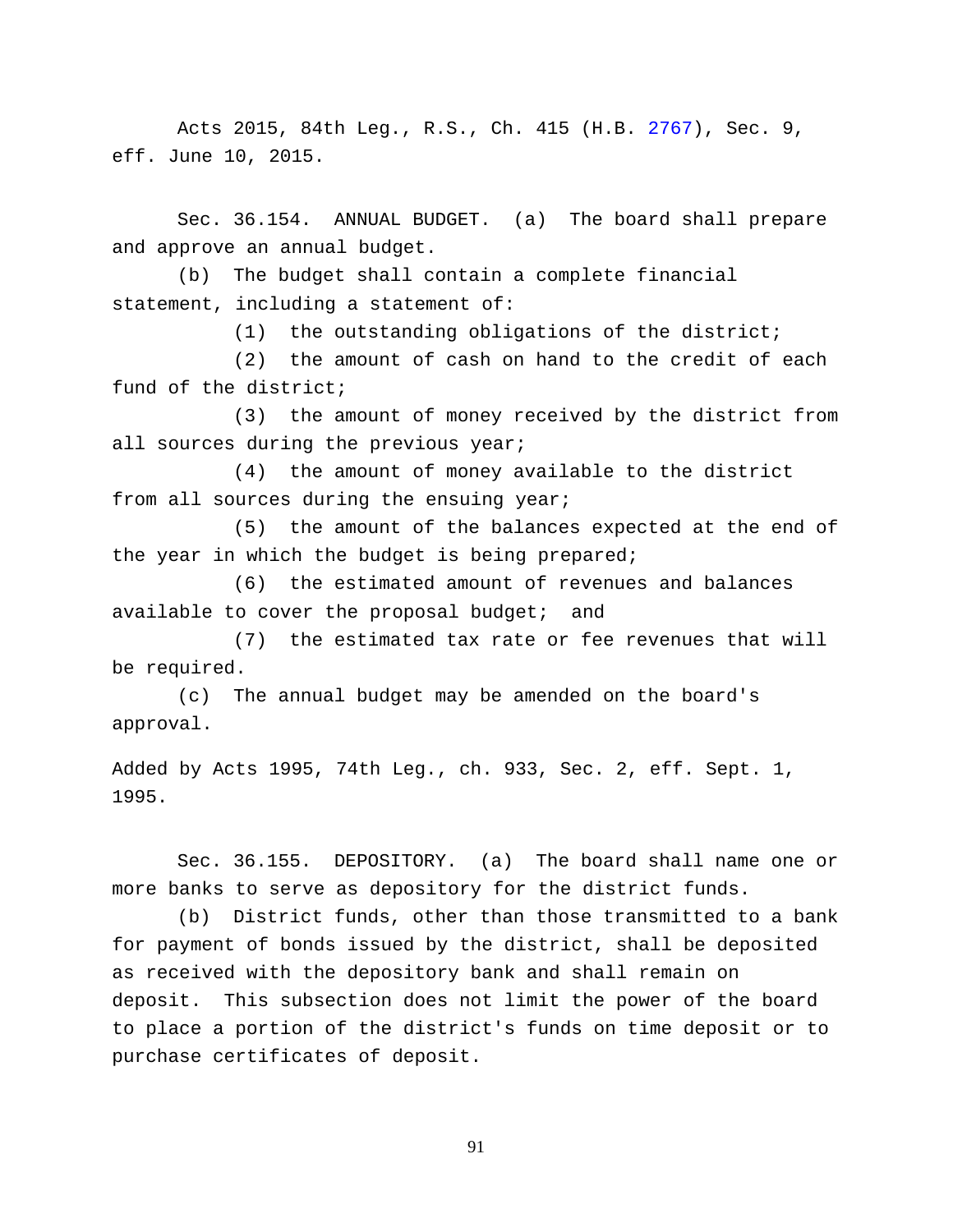(c) To the extent that funds in the depository are not insured by the Federal Deposit Insurance Corporation, they shall be secured in the manner provided by law for the security of funds by the Public Funds Collateral Act, Chapter [2257,](http://www.statutes.legis.state.tx.us/GetStatute.aspx?Code=GV&Value=2257) Government Code.

Added by Acts 1995, 74th Leg., ch. 933, Sec. 2, eff. Sept. 1, 1995.

Sec. 36.156. INVESTMENTS. (a) Funds of the district may be invested and reinvested in accordance with the provisions of the Public Funds Investment Act, Chapter [2256,](http://www.statutes.legis.state.tx.us/GetStatute.aspx?Code=GV&Value=2256) Government Code.

(b) The board, by resolution, may provide that an authorized representative of the district may invest and reinvest the funds of the district and provide for money to be withdrawn from the appropriate accounts of the district for investments on such terms as the board considers advisable.

Added by Acts 1995, 74th Leg., ch. 933, Sec. 2, eff. Sept. 1, 1995.

Sec. 36.1561. INVESTMENT OFFICER. (a) Notwithstanding Section [2256.005\(](http://www.statutes.legis.state.tx.us/GetStatute.aspx?Code=GV&Value=2256.005)f), Government Code, the board may contract with a person to act as investment officer of the district.

(b) The investment officer of a district shall:

(1) not later than the first anniversary of the date the officer takes office or assumes the officer's duties, attend a training session of at least six hours of instruction relating to investment responsibilities under Chapter [2256,](http://www.statutes.legis.state.tx.us/GetStatute.aspx?Code=GV&Value=2256) Government Code; and

(2) attend at least four hours of additional investment training within each two-year period after the first year.

(c) Training under this section must be from an independent source approved by:

(1) the board; or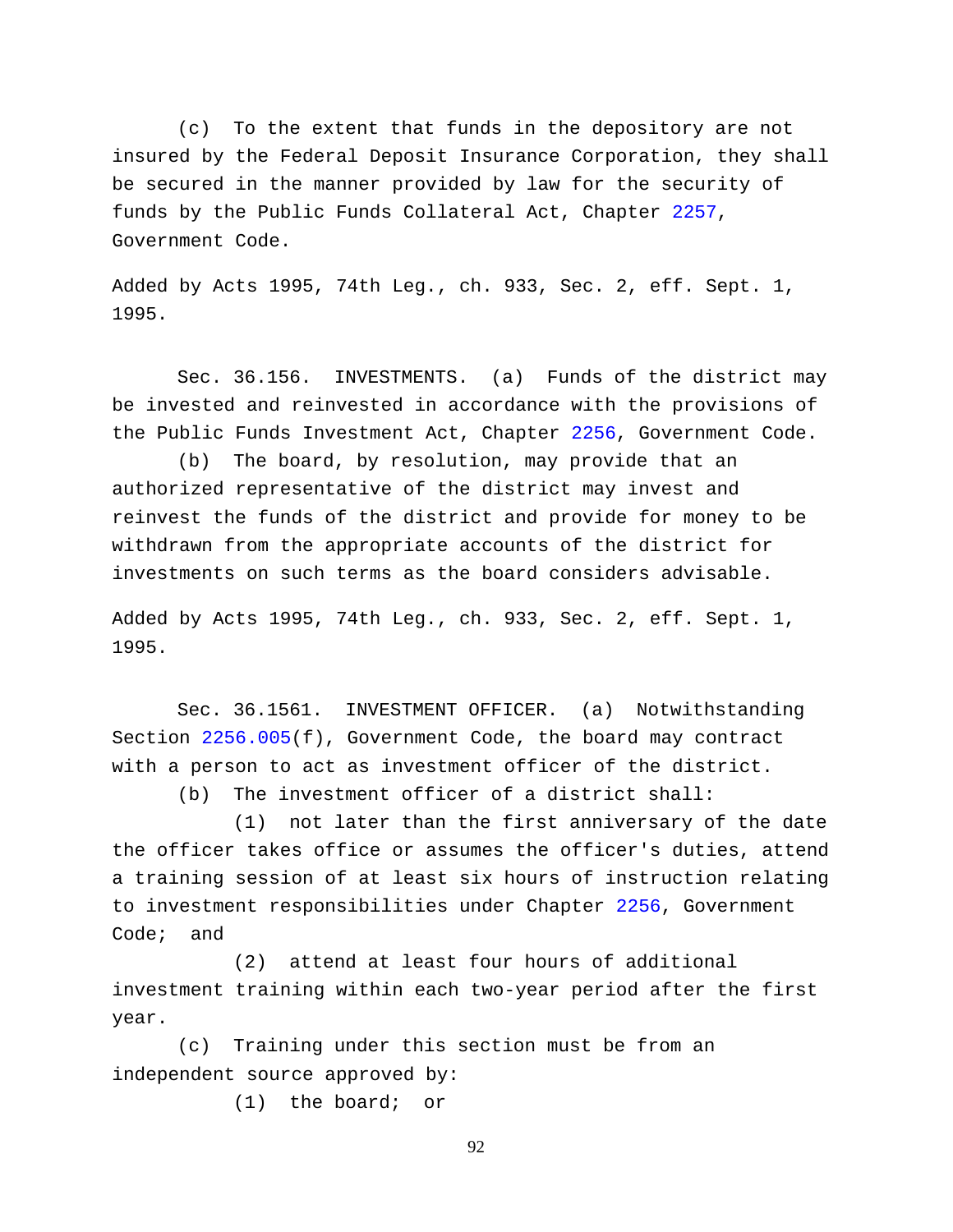(2) a designated investment committee advising the investment officer.

(d) Training under this section must include education in investment controls, security risks, strategy risks, market risks, diversification of investment portfolio, and compliance with Chapter [2256,](http://www.statutes.legis.state.tx.us/GetStatute.aspx?Code=GV&Value=2256) Government Code.

(e) During January of each year, each individual, association, business, organization, governmental entity, or other person that provides training under this section shall report to the comptroller a list of the districts for which the person provided required training under this section during the previous calendar year. An individual's reporting requirements under this subsection are satisfied by a report of the individual's employer or the sponsoring or organizing entity of a training program or seminar.

Added by Acts 2001, 77th Leg., ch. 69, Sec. 1, eff. May 14, 2001.

Sec. 36.157. REPAYMENT OF ORGANIZATIONAL EXPENSES. (a) A district, or the county or counties where the district is to be located, may pay all costs and expenses necessarily incurred in the creation and organization of a district, including legal fees and other incidental expenses, and may reimburse any person, including a county, for money advanced for these purposes.

(b) Payments may be made from money obtained from the sale of bonds first issued by the district or out of maintenance taxes or other revenues of the district.

Added by Acts 1995, 74th Leg., ch. 933, Sec. 2, eff. Sept. 1, 1995.

Amended by:

Acts 2015, 84th Leg., R.S., Ch. 415 (H.B. [2767\)](http://www.legis.state.tx.us/tlodocs/84R/billtext/html/HB02767F.HTM), Sec. 10, eff. June 10, 2015.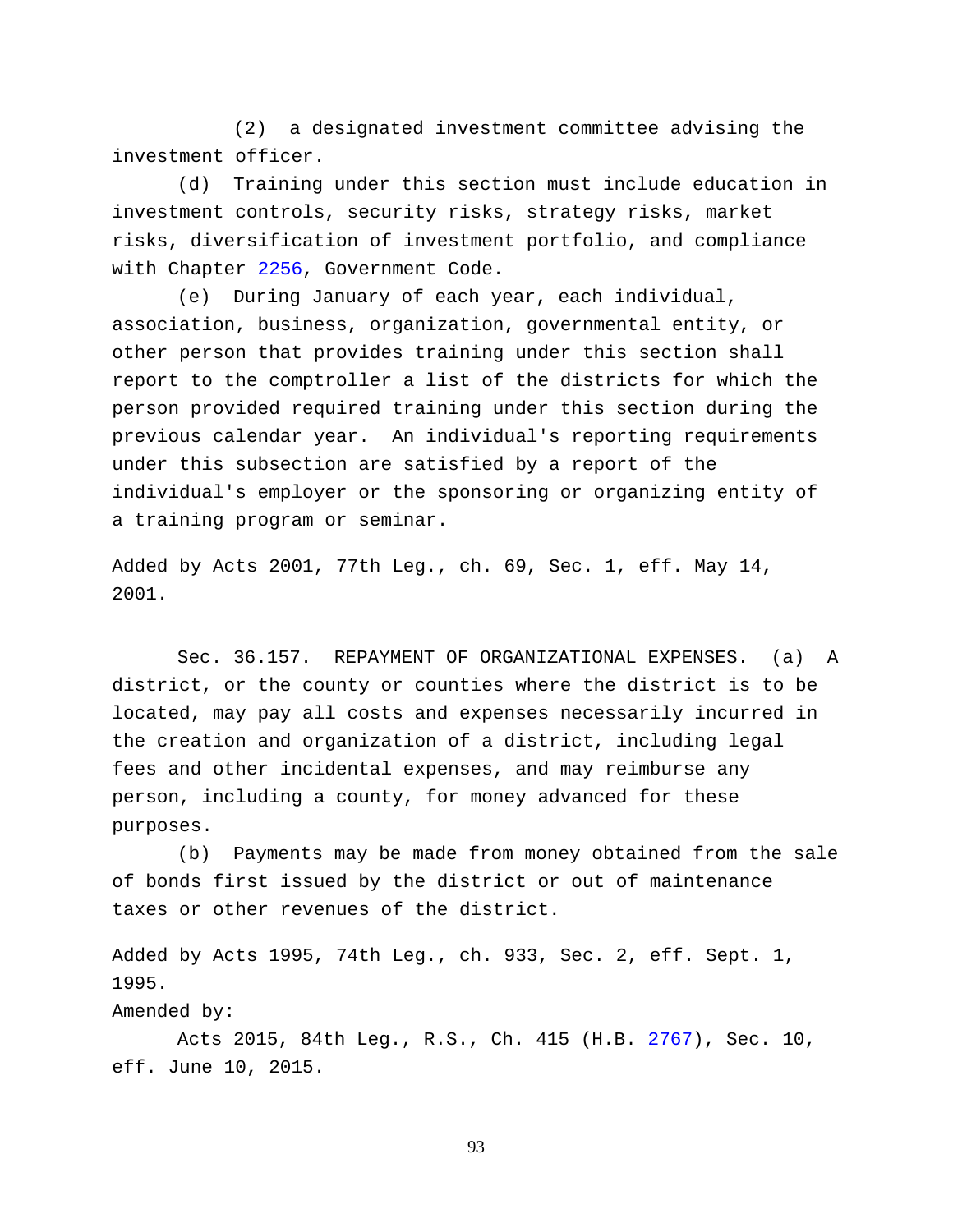Sec. 36.158. GRANTS. A district may make or accept grants, gratuities, advances, or loans in any form to or from any source approved by the board, including any governmental entity, and may enter into contracts, agreements, and covenants in connection with grants, gratuities, advances, or loans that the board considers appropriate.

Added by Acts 1995, 74th Leg., ch. 933, Sec. 2, eff. Sept. 1, 1995.

Sec. 36.159. GROUNDWATER CONSERVATION DISTRICT MANAGEMENT PLAN FUNDS. The Texas Water Development Board may allocate funds from the water assistance fund to a district to:

(1) conduct initial data collections under this chapter;

(2) develop and implement a long-term management plan under Section [36.1071;](http://www.statutes.legis.state.tx.us/GetStatute.aspx?Code=WA&Value=36.1071) and

(3) participate in regional water plans.

Added by Acts 1997, 75th Leg., ch. 1010, Sec. 4.34, eff. Sept. 1, 1997.

Amended by:

Acts 2015, 84th Leg., R.S., Ch. 415 (H.B. [2767\)](http://www.legis.state.tx.us/tlodocs/84R/billtext/html/HB02767F.HTM), Sec. 11, eff. June 10, 2015.

Sec. 36.160. FUNDS. The Texas Water Development Board, the commission, the Parks and Wildlife Department, the Texas Agricultural Extension Service, and institutions of higher education may allocate funds to carry out the objectives of this chapter and Chapter [35,](http://www.statutes.legis.state.tx.us/GetStatute.aspx?Code=WA&Value=35) which include but are not limited to:

(1) conducting initial and subsequent studies and surveys under Sections [36.106,](http://www.statutes.legis.state.tx.us/GetStatute.aspx?Code=WA&Value=36.106) [36.107,](http://www.statutes.legis.state.tx.us/GetStatute.aspx?Code=WA&Value=36.107) and [36.109;](http://www.statutes.legis.state.tx.us/GetStatute.aspx?Code=WA&Value=36.109)

(2) providing appropriate education in affected areas identified in Section [35.007](http://www.statutes.legis.state.tx.us/GetStatute.aspx?Code=WA&Value=35.007) relating to the problems and issues concerning water management that may arise;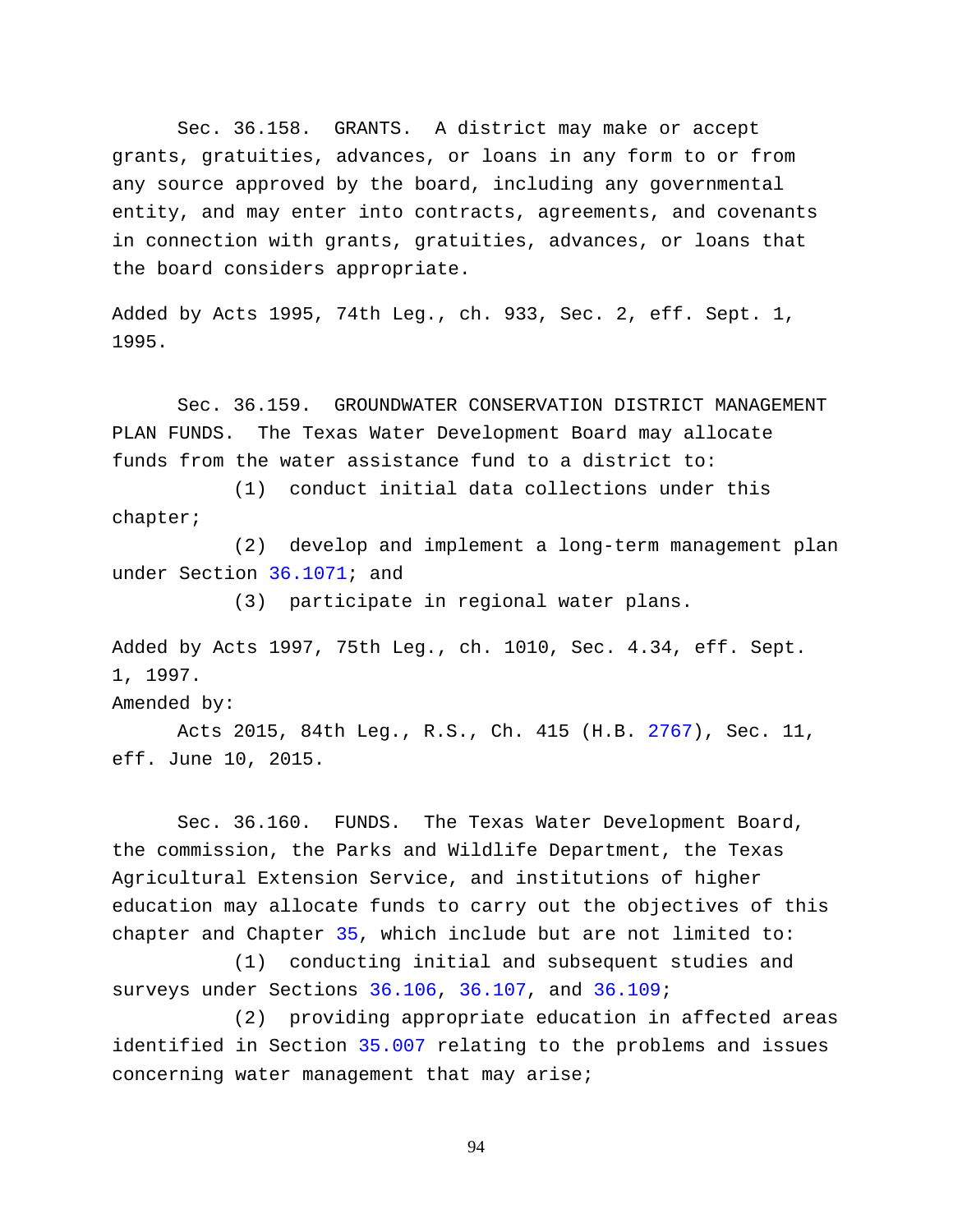(3) processing priority groundwater management area evaluations under this chapter and Chapter [35;](http://www.statutes.legis.state.tx.us/GetStatute.aspx?Code=WA&Value=35)

(4) providing technical and administrative assistance to newly created districts under this chapter and Chapter [35;](http://www.statutes.legis.state.tx.us/GetStatute.aspx?Code=WA&Value=35)

(5) covering the costs of newspaper notices required under Sections [35.009](http://www.statutes.legis.state.tx.us/GetStatute.aspx?Code=WA&Value=35.009) and [36.014](http://www.statutes.legis.state.tx.us/GetStatute.aspx?Code=WA&Value=36.014) and failed elections in accordance with Sections  $35.014(c)$ ,  $36.017(h)$ , and  $36.019$ ; and

(6) providing for assistance from the Parks and Wildlife Department to the Texas Water Development Board or a district for the purpose of assessing fish and wildlife resource habitat needs as they may apply to overall management plan goals and objectives of the district.

Added by Acts 1997, 75th Leg., ch. 1010, Sec. 4.34, eff. Sept. 1, 1997.

Sec. 36.161. ELIGIBILITY FOR FUNDING. (a) The Texas Water Development Board may provide funds under Sections [36.159](http://www.statutes.legis.state.tx.us/GetStatute.aspx?Code=WA&Value=36.159) and [36.160,](http://www.statutes.legis.state.tx.us/GetStatute.aspx?Code=WA&Value=36.160) Chapters [15,](http://www.statutes.legis.state.tx.us/GetStatute.aspx?Code=WA&Value=15) [16,](http://www.statutes.legis.state.tx.us/GetStatute.aspx?Code=WA&Value=16) and [17,](http://www.statutes.legis.state.tx.us/GetStatute.aspx?Code=WA&Value=17) and Subchapter L of this chapter to a district if the Texas Water Development Board determines that such funding will allow the district to comply or continue to comply with provisions of this chapter.

(b) The Texas Water Development Board may, after notice and hearing, discontinue funding described in Subsection (a) if the Texas Water Development Board finds that the district is not using the funds to comply with the provisions of this chapter.

(c) The Texas Water Development Board, when considering a discontinuance under Subsection (b), shall give written notice of the hearing to the district at least 20 days before the date set for the hearing. The hearing shall be conducted in accordance with Chapter [2001,](http://www.statutes.legis.state.tx.us/GetStatute.aspx?Code=GV&Value=2001) Government Code, or the rules of the respective agency. General notice of the hearing shall be given in accordance with the rules of the agency.

(d) The Texas Water Development Board may delegate to the State Office of Administrative Hearings the responsibility to conduct a hearing under this section.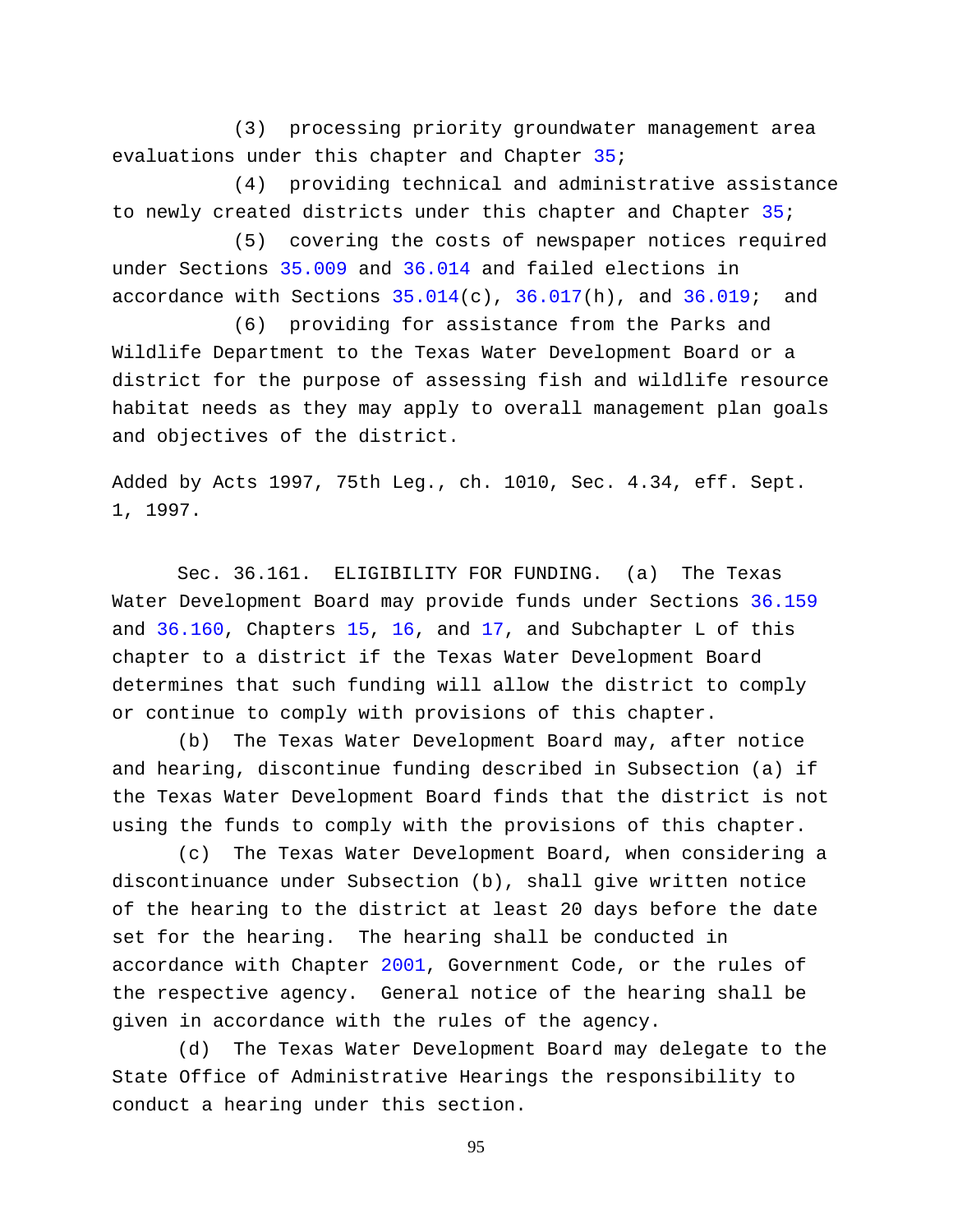Added by Acts 1997, 75th Leg., ch. 1010, Sec. 4.34, eff. Sept. 1, 1997.

#### SUBCHAPTER F. BONDS AND NOTES

Sec. 36.171. ISSUANCE OF BONDS AND NOTES. (a) The board may issue and sell bonds and notes in the name of the district for any lawful purpose of the district. A district may not issue bonds unless the commission determines that the project to be financed by the bonds is feasible and issues an order approving the issuance of the bonds. This section does not apply to refunding bonds.

(b) A district may submit to the commission a written application for investigation of feasibility. An engineer's report describing the project, including the data, profiles, maps, plans, and specifications prepared in connection with the report, must be submitted with the application.

(c) The executive director shall examine the application and the report and shall inspect the project area. The district shall, on request, supply the executive director with additional data and information necessary for an investigation of the application, the engineer's report, and the project.

(d) The executive director shall prepare a written report on the project and include suggestions, if any, for changes or improvements in the project. The executive director shall retain a copy of the report and send a copy of the report to both the commission and the district.

(e) The commission shall consider the application, the engineer's report, the executive director's report, and any other evidence allowed by commission rule to be considered in determining the feasibility of the project.

(f) The commission shall determine whether the project to be financed by the bonds is feasible and issue an order either approving or disapproving, as appropriate, the issuance of the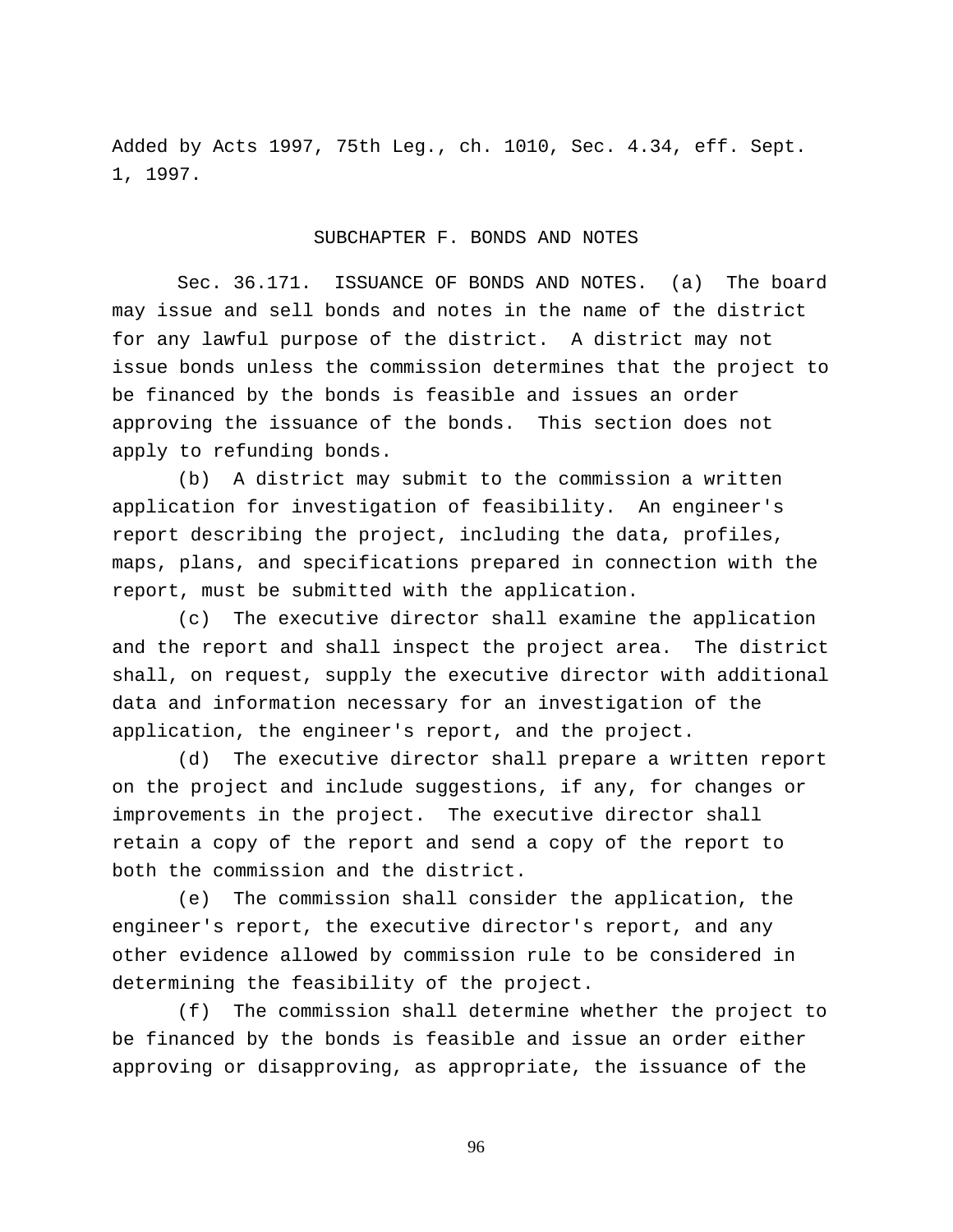bonds. The commission shall retain a copy of the order and send a copy of the order to the district.

(g) Notwithstanding any provision of this code to the contrary, the commission may approve the issuance of bonds of a district without the submission of plans and specifications of the improvements to be financed with the bonds. The commission may condition the approval on any terms or conditions considered appropriate by the commission.

Added by Acts 1995, 74th Leg., ch. 933, Sec. 2, eff. Sept. 1, 1995.

Sec. 36.172. MANNER OF REPAYMENT OF BONDS AND NOTES. The board may provide for the payment of principal of and interest on the bonds and notes in any one of the following manners:

(1) from the levy and collection of ad valorem taxes on taxable property within the district;

(2) from fees;

(3) by pledging all or any part of the designated revenues from the ownership or operation of the district's works, improvements, and facilities and from the sale, transportation, and distribution of water; or

(4) from any combination of these sources.

Added by Acts 1995, 74th Leg., ch. 933, Sec. 2, eff. Sept. 1, 1995.

Sec. 36.173. ADDITIONAL SECURITY FOR BONDS AND NOTES. (a) The bonds and notes may be additionally secured by a deed of trust or mortgage lien on part or all of the physical properties of the district and rights appurtenant to those properties, vesting in the trustee power to sell the properties for payment of the indebtedness, power to operate the properties, and all other powers necessary for the further security of the bonds and notes.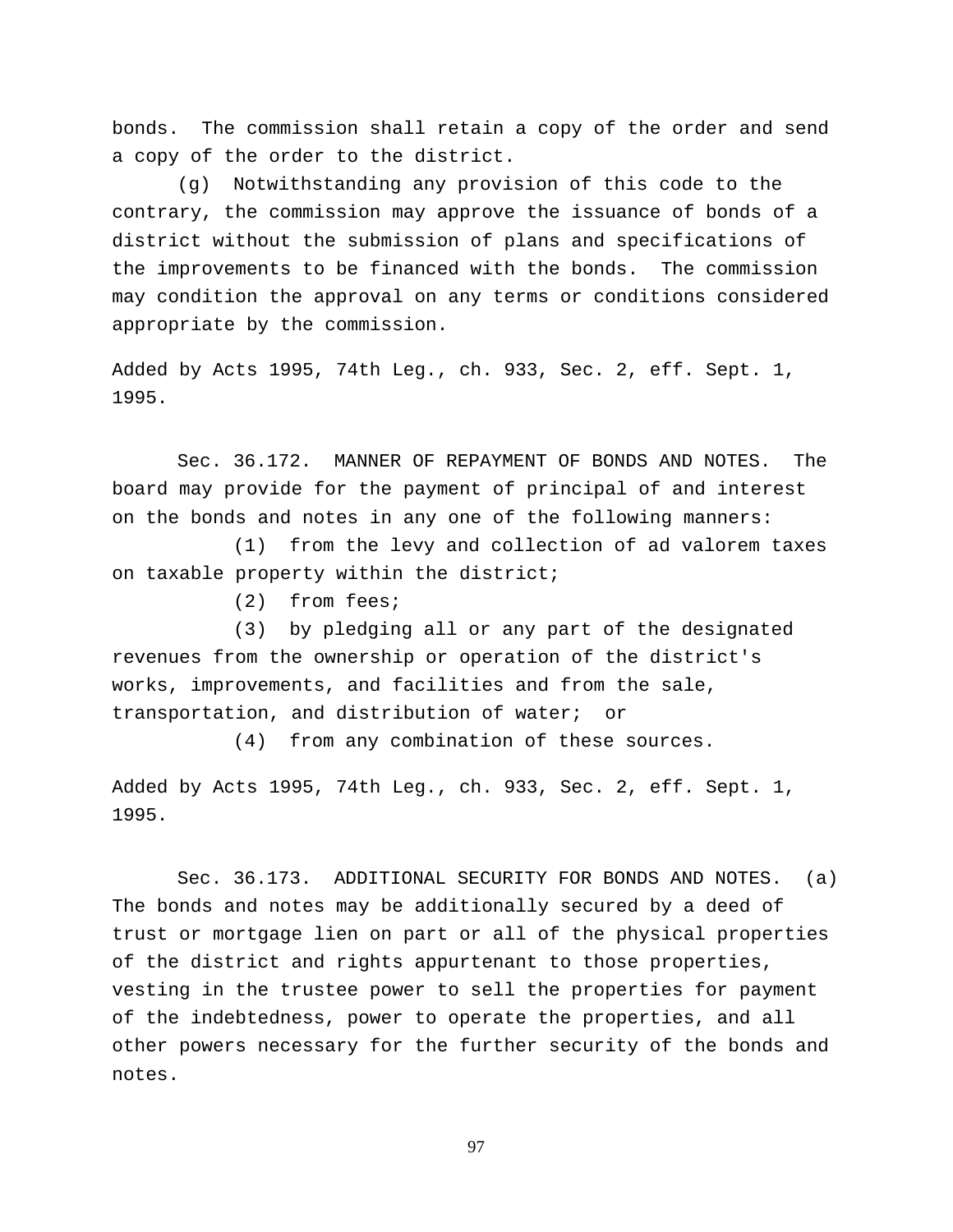(b) The trust indenture, regardless of the existence of the deed trust or mortgage lien on the properties, may contain provisions established by the board for the security of the bonds and notes and the preservation of the trust estate, may make provisions for amendment or modification, and may make provisions for investment of funds of the district.

(c) A purchaser under a sale under the deed trust or mortgage lien shall be absolute owner of the properties and rights purchased and may maintain and operate them.

Added by Acts 1995, 74th Leg., ch. 933, Sec. 2, eff. Sept. 1, 1995.

Sec. 36.174. FORM OF BONDS OR NOTES. (a) A district may issue its bonds or notes in various series or issues.

(b) Bonds or notes may mature serially or otherwise not more than 50 years from their date and shall bear interest at any rate permitted by the constitution and laws of this state.

(c) A district's bonds, notes, and interest coupons, if any, are investment securities under the terms of Chapter [8,](http://www.statutes.legis.state.tx.us/GetStatute.aspx?Code=BC&Value=8) Business & Commerce Code, and may be issued registrable as to principal or as to both principal and interest and may be made redeemable before maturity, at the option of the district, or may contain a mandatory redemption provision.

(d) A district's bonds and notes may be issued in the form, denominations, and manner and under the terms, conditions, and details, and shall be signed and executed as provided by the board in the resolution or order authorizing their issuance.

Added by Acts 1995, 74th Leg., ch. 933, Sec. 2, eff. Sept. 1, 1995.

Sec. 36.175. PROVISIONS OF BONDS AND NOTES. (a) In the orders or resolutions authorizing the issuance of bonds or notes, including refunding bonds, the board may provide for the flow of funds, the establishment and maintenance of the interest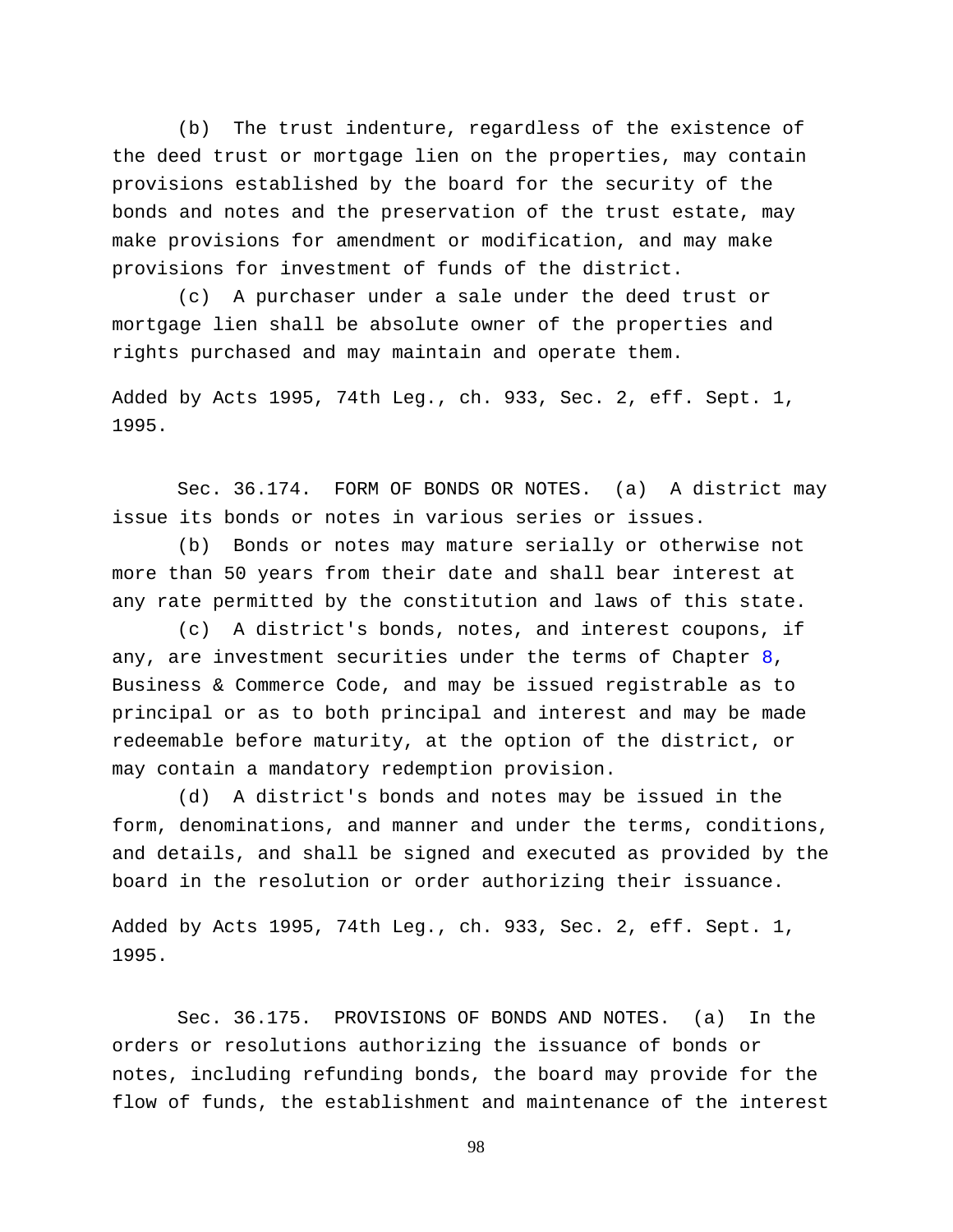and sinking fund, the reserve fund, and other funds. The board may make additional covenants with respect to bonds or notes, pledged revenues, and the operation and maintenance of those works, improvements, and facilities, of which the revenue is pledged.

(b) The orders or resolutions of the board authorizing the issuance of bonds or notes may also prohibit the further issuance of bonds, notes, or other obligations payable from the pledged revenue or may reserve the right to issue additional bonds or notes to be secured by a pledge of and payable from the revenue on a parity with or subordinate to the lien and pledge in support of the bonds or notes being issued.

(c) The orders or resolutions of the board issuing bonds or notes may contain other provisions and covenants as the board may determine.

(d) The board may adopt and have executed any other proceeding or instruments necessary and convenient in the issuance of bonds or notes.

Added by Acts 1995, 74th Leg., ch. 933, Sec. 2, eff. Sept. 1, 1995.

Sec. 36.176. REFUNDING BONDS. (a) A district may issue bonds to refund all or any part of its outstanding bonds or notes, including matured but unpaid interest coupons.

(b) Refunding bonds shall mature serially or otherwise not more than 50 years from their date and shall bear interest at any rate or rates permitted by the constitution and laws of the state.

(c) Refunding bonds may be payable from the same source as the bonds or notes being refunded or from other additional sources.

(d) The refunding bonds must be approved by the attorney general as in the case of other bonds or notes and shall be registered by the comptroller on the surrender and cancellation of the bonds or notes being refunded.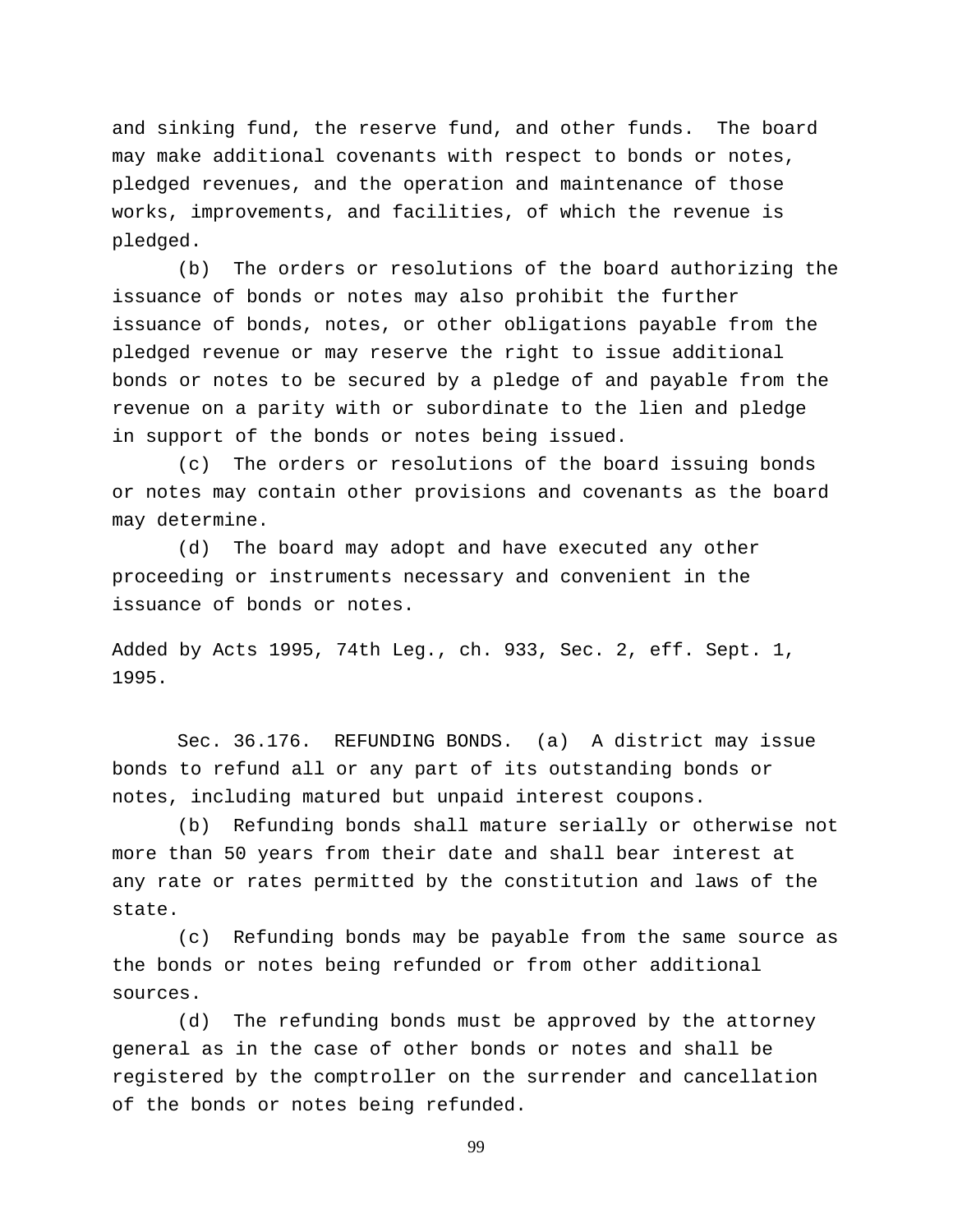(e) The orders or resolutions authorizing the issuance of the refunding bonds may provide that they be sold and the proceeds deposited in the place or places at which the bonds or notes being refunded are payable, in which case the refunding bonds may be issued before the cancellation of the bonds or notes being refunded. If refunding bonds are issued before cancellation of the other bonds or notes, an amount sufficient to pay the principal of and interest on the bonds or notes being refunded to their maturity dates, or to their option dates if the bonds or notes have been duly called for payment prior to maturity according to their terms, shall be deposited in the place or places at which the bonds or notes being refunded are payable. The comptroller shall register the refunding bonds without the surrender and cancellation of bonds or notes being refunded.

(f) A refunding may be accomplished in one or in several installment deliveries. Refunding bonds and their interest coupons are investment securities under Chapter [8,](http://www.statutes.legis.state.tx.us/GetStatute.aspx?Code=BC&Value=8) Business & Commerce Code.

(g) In lieu of the method set forth in Subsections (a)- (f), a district may refund bonds, notes, or other obligations as provided by the general laws of the state.

Added by Acts 1995, 74th Leg., ch. 933, Sec. 2, eff. Sept. 1, 1995.

Sec. 36.177. BONDS AND NOTES AS INVESTMENTS. District bonds and notes are legal and authorized investments for:

- (1) banks;
- (2) savings banks;
- (3) trust companies;
- (4) savings and loan associations;
- (5) insurance companies;
- (6) fiduciaries;
- (7) trustees;
- (8) guardians; and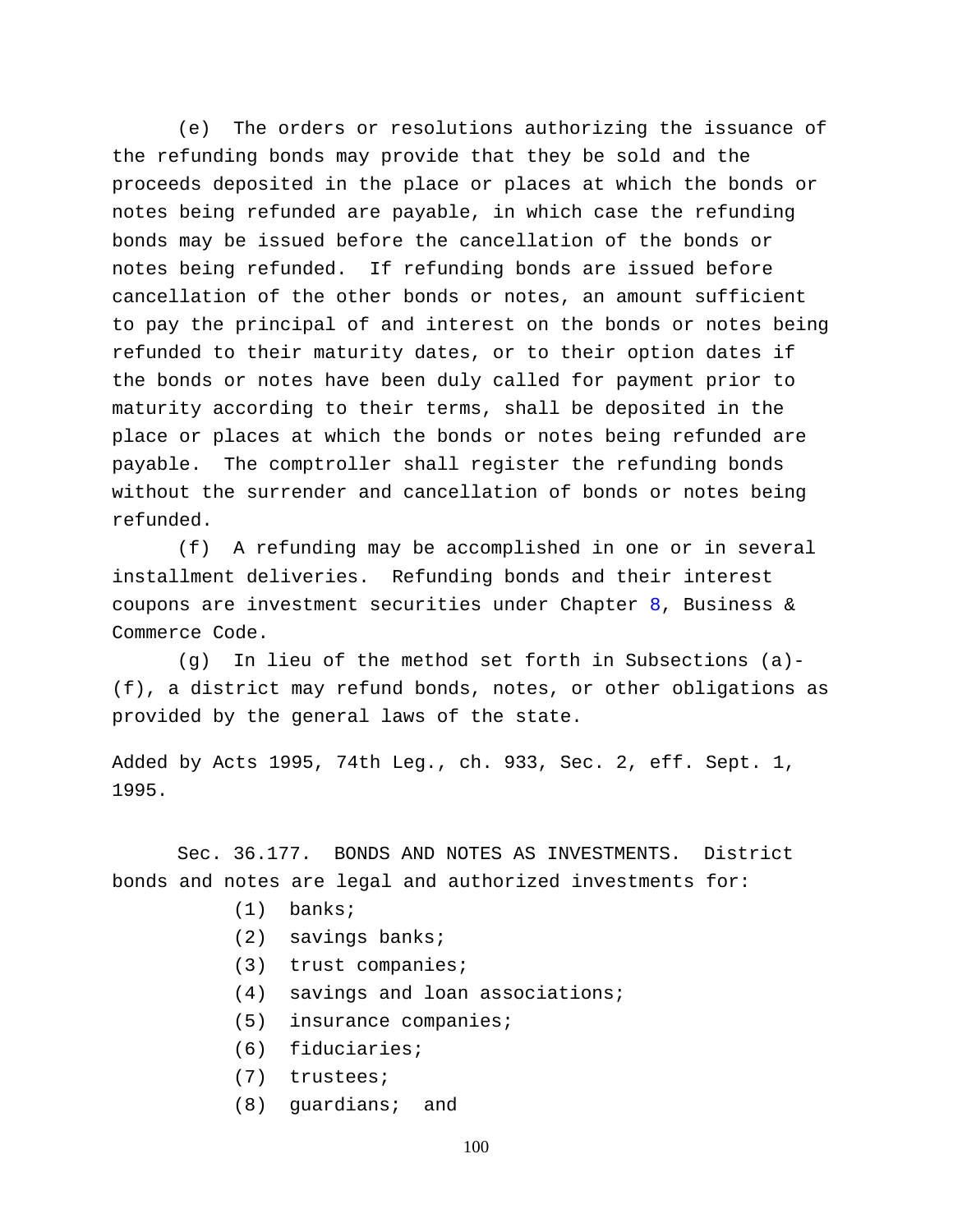(9) sinking funds of cities, counties, school districts, and other political subdivisions of the state and other public funds of the state and its agencies, including the permanent school fund.

Added by Acts 1995, 74th Leg., ch. 933, Sec. 2, eff. Sept. 1, 1995.

Sec. 36.178. BONDS AND NOTES AS SECURITY FOR DEPOSITS. District bonds and notes are eligible to secure deposits of public funds of the state and cities, counties, school districts, and other political subdivisions of the state. The bonds or notes are lawful and sufficient security for deposits to the extent of their value when accompanied by all unmatured coupons.

Added by Acts 1995, 74th Leg., ch. 933, Sec. 2, eff. Sept. 1, 1995.

Sec. 36.179. TAX STATUS OF BONDS AND NOTES. Since a district governed by this chapter is a public entity performing an essential public function, bonds and notes issued by the district, any transaction relating to the bonds and notes, and profits made in the sale of the bonds and notes, are free from taxation by the state or by any city, county, special district, or other political subdivision of the state.

Added by Acts 1995, 74th Leg., ch. 933, Sec. 2, eff. Sept. 1, 1995.

Sec. 36.180. ELECTION. (a) Bonds or notes secured in whole or in part by taxes may not be issued by the district until authorized by a majority vote of the qualified voters of the district at an election called for that purpose.

(b) The board may order an election, and the order calling the election shall state the nature and the date of the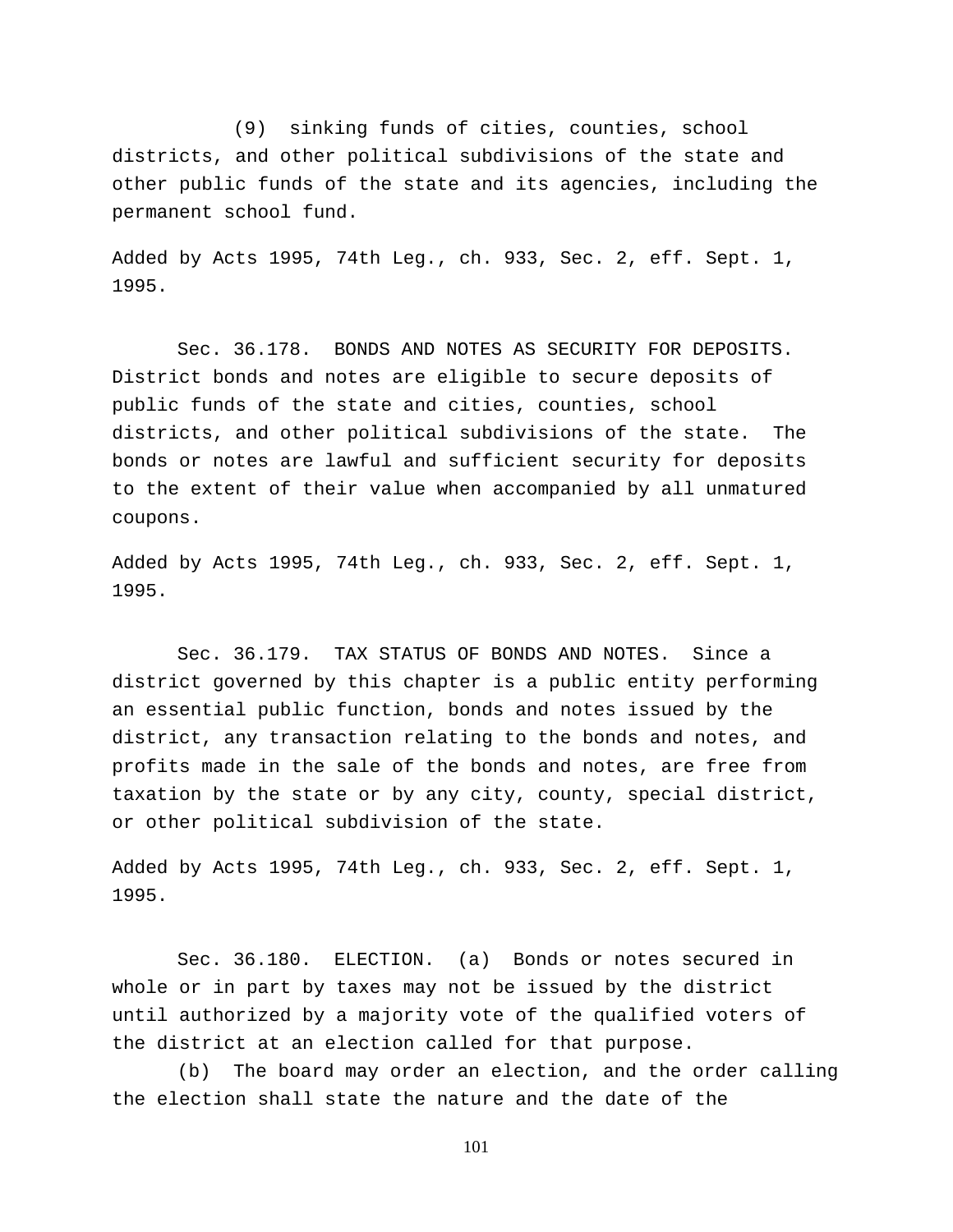election, the hours during which the polls will be open, the location of the polling places, the amount of bonds or notes to be authorized, and the maximum maturity of the bonds or notes.

(c) At an election to authorize bonds or notes payable wholly from ad valorem taxes, the ballots must be printed to provide for voting for or against the proposition: "The issuance of (bonds or notes) and the levy of taxes for payment of the (bonds or notes)." At any election to authorize bonds or notes payable from both ad valorem taxes and revenues, the ballots must be printed to provide for voting for or against: "The issuance of (bonds or notes) and the pledge of net revenues and the levy of ad valorem taxes adequate to provide for the payment of the (bonds or notes)."

(d) The board shall canvass the returns and declare the results of the election. If a majority of the votes cast at the election favor the issuance of the bonds or notes, the bonds or notes may be issued by the board, but if a majority of the votes cast at the election do not favor issuance of the bonds or notes, the bonds or notes may not be issued.

Added by Acts 1995, 74th Leg., ch. 933, Sec. 2, eff. Sept. 1, 1995.

Sec. 36.181. APPROVAL BY ATTORNEY GENERAL; REGISTRATION BY COMPTROLLER. (a) Bonds and notes issued by a district must be submitted to the attorney general for examination.

(b) If the attorney general finds that the bonds or notes have been authorized in accordance with law, the attorney general shall approve them, and they shall be registered by the comptroller.

(c) After the approval and registration of bonds or notes, the bonds or notes are incontestable in any court or other forum, for any reason, and are valid and binding obligations in accordance with their terms for all purposes.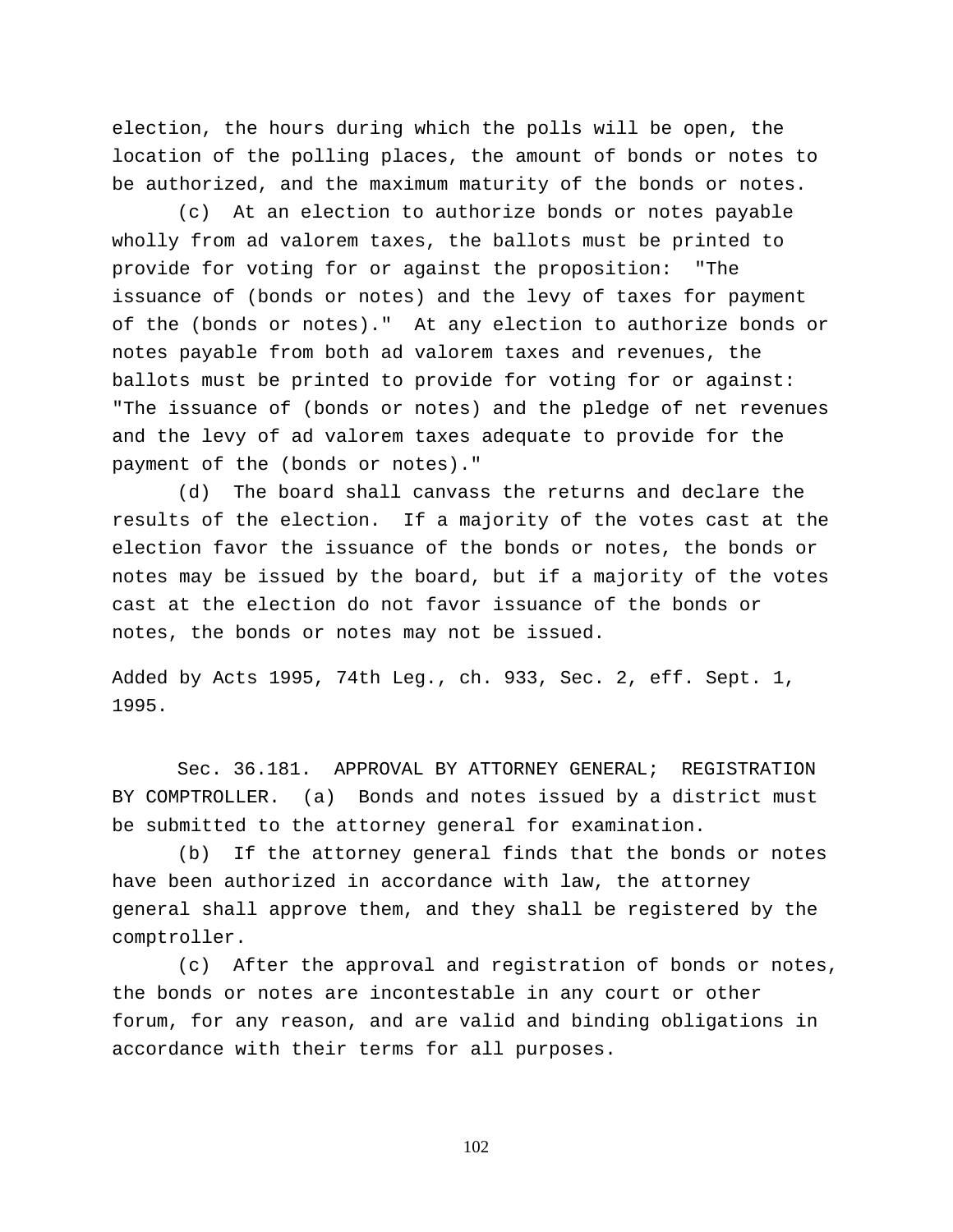Added by Acts 1995, 74th Leg., ch. 933, Sec. 2, eff. Sept. 1, 1995.

### SUBCHAPTER G. DISTRICT REVENUES

Sec. 36.201. LEVY OF TAXES. (a) The board may annually levy taxes to pay the bonds issued by the district that are payable in whole or in part by taxes.

(b) The board may annually levy taxes to pay the maintenance and operating expenses of the district at a rate not to exceed 50 cents on each \$100 of assessed valuation.

(c) The board may not levy a tax to pay the maintenance and operating expenses of the district under this section until the tax is approved by a majority of the electors voting at an election in the district held for that purpose. The district may:

(1) hold an election for approval of the tax at the same time and in conjunction with an election to authorize bonds, following the procedures applicable to a bond election; or

(2) hold a separate election for approval of the tax in accordance with Subsection (d).

(d) An order calling a separate election for approval of a tax under this section must be issued at least 15 days before the date of the election, and the election notice must be published at least twice in a newspaper of general circulation in the district. The first publication of the notice must be at least 14 days before the date of the election.

Added by Acts 1995, 74th Leg., ch. 933, Sec. 2, eff. Sept. 1, 1995.

Sec. 36.202. BOARD AUTHORITY. (a) The board may levy taxes for the entire year in which the district is created.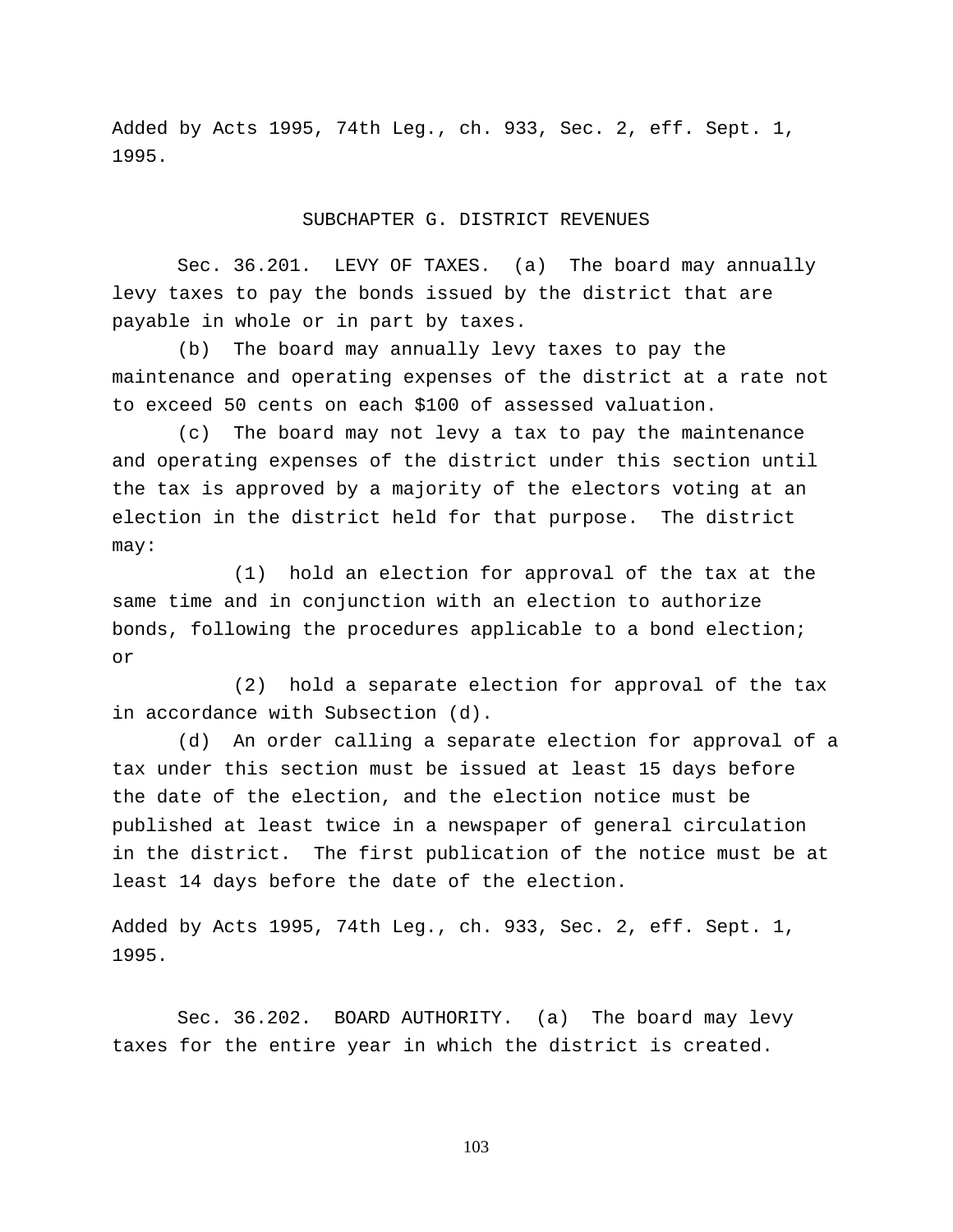(b) If territory is added to or annexed by the district, the board may levy taxes in the new territory for the entire year in which the territory is added or annexed.

(c) The board shall levy taxes on all property in the district subject to district taxation.

Added by Acts 1995, 74th Leg., ch. 933, Sec. 2, eff. Sept. 1, 1995.

Sec. 36.203. TAX RATE. In setting the tax rate, the board shall take into consideration the income of the district from sources other than taxation. On determination of the amount of tax required to be levied, the board shall make the levy and certify it to the tax assessor-collector.

Added by Acts 1995, 74th Leg., ch. 933, Sec. 2, eff. Sept. 1, 1995.

Sec. 36.204. TAX APPRAISAL, ASSESSMENT AND COLLECTION. (a) The Tax Code governs the appraisal, assessment, and collection of district taxes.

(b) The board may provide for the appointment of a tax assessor-collector for the district or may contract for the assessment and collection of taxes as provided by the Tax Code.

Added by Acts 1995, 74th Leg., ch. 933, Sec. 2, eff. Sept. 1, 1995.

Sec. 36.205. AUTHORITY TO SET FEES. (a) A district may set fees for administrative acts of the district, such as filing applications. Fees set by a district may not unreasonably exceed the cost to the district of performing the administrative function for which the fee is charged.

(b) A district shall set and collect fees for all services provided outside the boundaries of the district. The fees may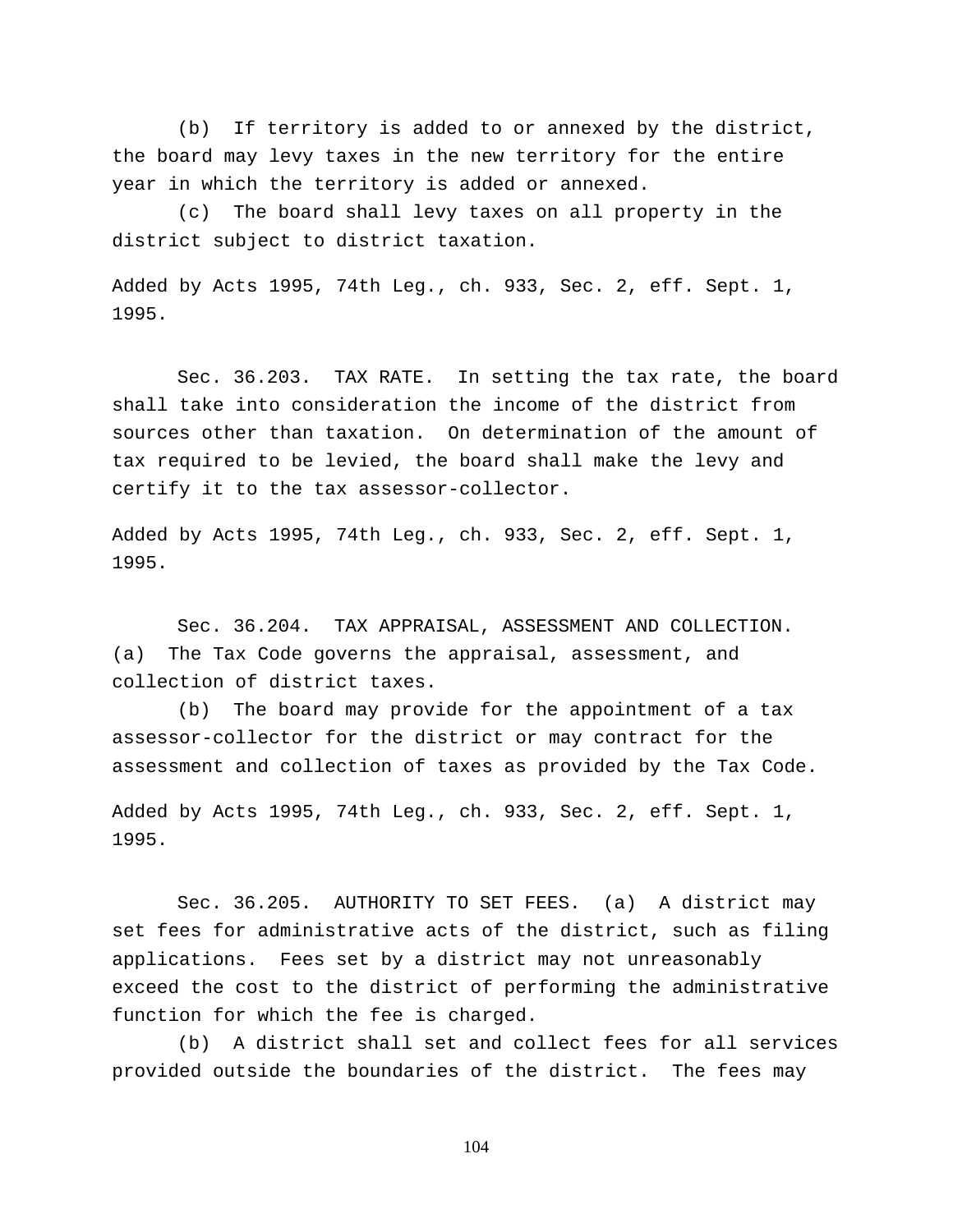not unreasonably exceed the cost to the district of providing the services outside the district.

(c) A district may assess production fees based on the amount of water authorized by permit to be withdrawn from a well or the amount actually withdrawn. A district may assess the fees in lieu of, or in conjunction with, any taxes otherwise levied by the district. A district may use revenues generated by the fees for any lawful purpose. Production fees shall not exceed:

(1) \$1 per acre-foot payable annually for water used for agricultural use; or

(2) \$10 per acre-foot payable annually for water used for any other purpose.

(d) The Lone Star Groundwater Conservation District and the Guadalupe County Groundwater Conservation District may not charge production fees for an annual period greater than \$1 per acre-foot for water used for agricultural use or 17 cents per thousand gallons for water used for any other purpose. This subsection shall take precedence over all prior enactments.

(e) Subsection (c) does not apply to the following districts:

(1) the Fort Bend Subsidence District;

(2) the Harris-Galveston Subsidence District;

(3) the Barton Springs-Edwards Aquifer Conservation District; or

(4) any district that collects a property tax and that was created before September 1, 1999, unless otherwise authorized by special law.

(f) A district, including a district described under Subsection (d), may assess a production fee under Subsection (c) and an export fee under Subsection (g), if applicable, for any water produced under an exemption under Section [36.117](http://www.statutes.legis.state.tx.us/GetStatute.aspx?Code=WA&Value=36.117) if that water is subsequently sold to another person.

(g) A district may assess an export fee under Section [36.122.](http://www.statutes.legis.state.tx.us/GetStatute.aspx?Code=WA&Value=36.122)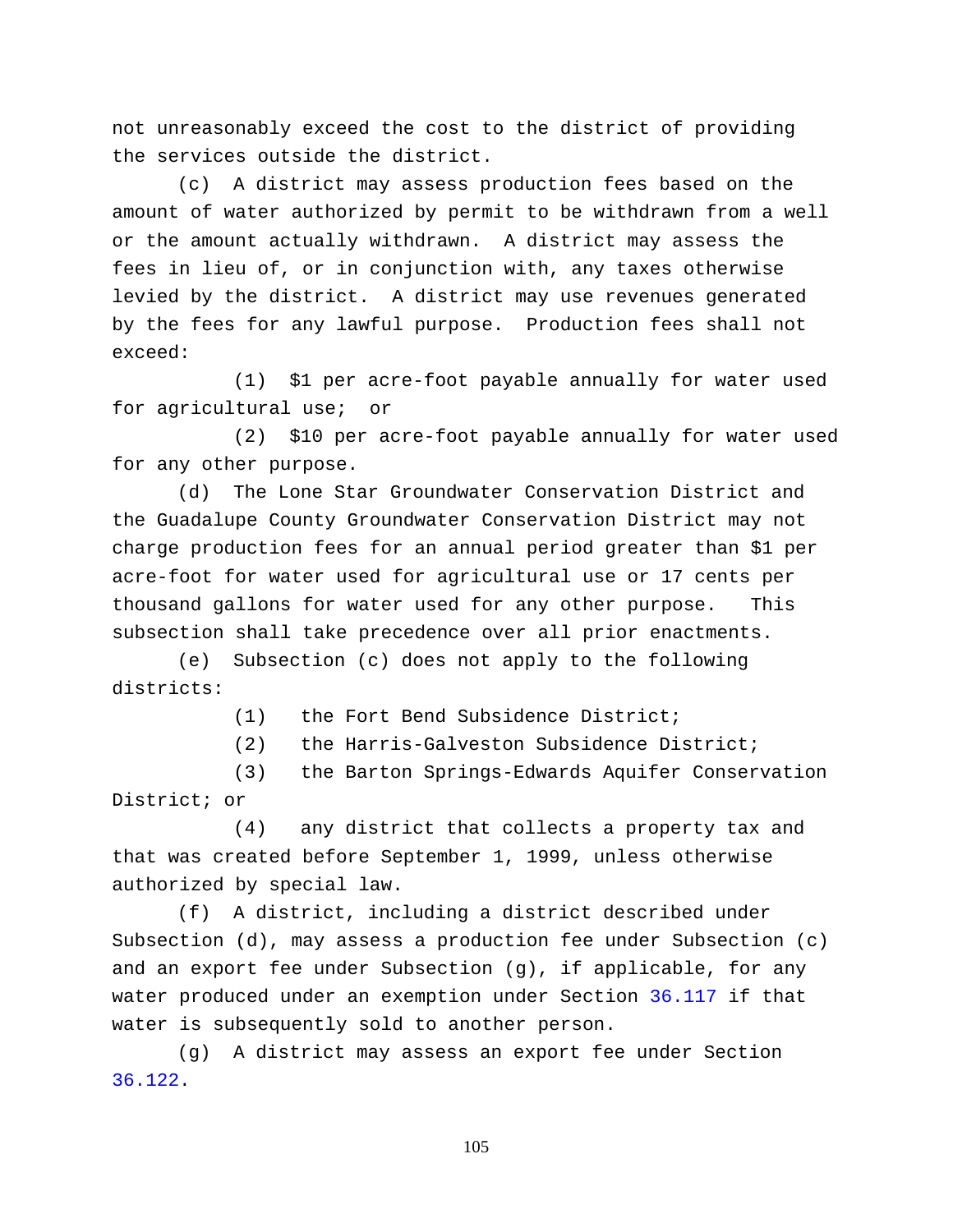Added by Acts 1995, 74th Leg., ch. 933, Sec. 2, eff. Sept. 1, 1995. Amended by Acts 2001, 77th Leg., ch. 966, Sec. 2.53, eff. Sept. 1, 2001.

Amended by:

Acts 2007, 80th Leg., R.S., Ch. 1405 (S.B. [747\)](http://www.legis.state.tx.us/tlodocs/80R/billtext/html/SB00747F.HTM), Sec. 1, eff. September 1, 2007.

Acts 2013, 83rd Leg., R.S., Ch. 161 (S.B. [1093\)](http://www.legis.state.tx.us/tlodocs/83R/billtext/html/SB01093F.HTM), Sec. 21.003, eff. September 1, 2013.

Acts 2015, 84th Leg., R.S., Ch. 415 (H.B. [2767\)](http://www.legis.state.tx.us/tlodocs/84R/billtext/html/HB02767F.HTM), Sec. 12, eff. June 10, 2015.

Acts 2019, 86th Leg., R.S., Ch. 1135 (H.B. [2729\)](http://www.legis.state.tx.us/tlodocs/86R/billtext/html/HB02729F.HTM), Sec. 14, eff. September 1, 2019.

Sec. 36.206. DISTRICT FEES. (a) A temporary board may set fees authorized by this chapter to pay for the creation and initial operation of a district, until such time as the district creation has been confirmed and a permanent board has been elected by a majority vote of the qualified voters voting in the district in an election called for those purposes.

(b) The rate of fees set for agricultural uses shall be no more than 20 percent of the rate applied to municipal uses.

(c) District fees may not be used to purchase groundwater rights unless the purchased rights are acquired for conservation purposes and are permanently held in trust not to be produced.

Added by Acts 1997, 75th Leg., ch. 1010, Sec. 4.35, eff. Sept. 1, 1997. Amended by Acts 2001, 77th Leg., ch. 966, Sec. 2.54, eff. Sept. 1, 2001.

Amended by:

Acts 2015, 84th Leg., R.S., Ch. 415 (H.B. [2767\)](http://www.legis.state.tx.us/tlodocs/84R/billtext/html/HB02767F.HTM), Sec. 13, eff. June 10, 2015.

Sec. 36.207. USE OF FEES. A district may use funds obtained from administrative, production, or export fees collected under a special law governing the district or this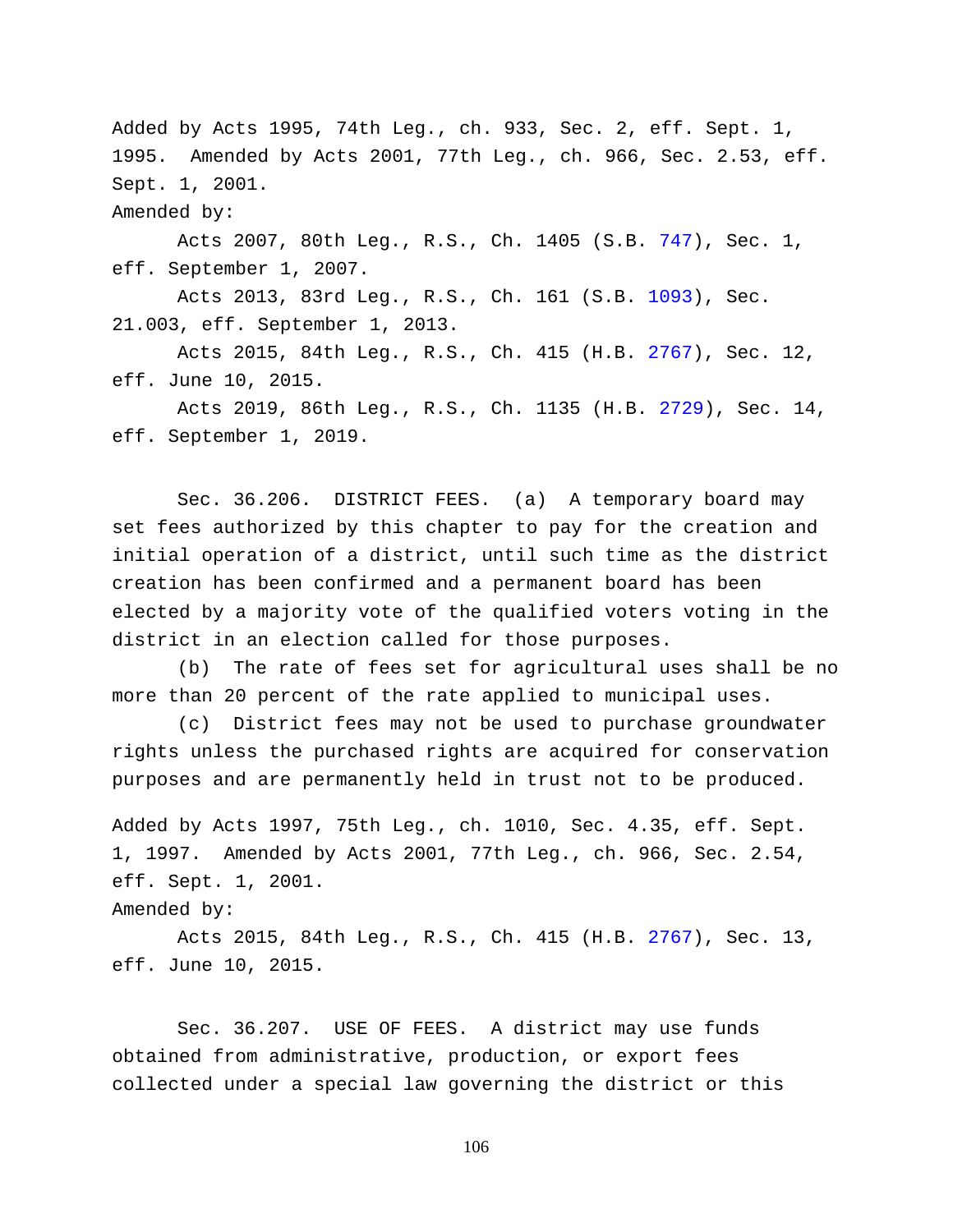chapter for any purpose consistent with the district's approved management plan, including, without limitation, making grants, loans, or contractual payments to achieve, facilitate, or expedite reductions in groundwater pumping or the development or distribution of alternative water supplies.

Added by Acts 1997, 75th Leg., ch. 1010, Sec. 4.35, eff. Sept. 1, 1997.

Amended by:

Acts 2011, 82nd Leg., R.S., Ch. 17 (S.B. [727\)](http://www.legis.state.tx.us/tlodocs/82R/billtext/html/SB00727F.HTM), Sec. 7, eff. April 29, 2011.

Acts 2015, 84th Leg., R.S., Ch. 415 (H.B. [2767\)](http://www.legis.state.tx.us/tlodocs/84R/billtext/html/HB02767F.HTM), Sec. 14, eff. June 10, 2015.

## SUBCHAPTER H. JUDICIAL REVIEW

Sec. 36.251. SUIT AGAINST DISTRICT. (a) A person, firm, corporation, or association of persons affected by and dissatisfied with any rule or order made by a district, including an appeal of a decision on a permit application, is entitled to file a suit against the district or its directors to challenge the validity of the law, rule, or order.

(b) Only the district, the applicant, and parties to a contested case hearing may participate in an appeal of a decision on the application that was the subject of that contested case hearing. An appeal of a decision on a permit application must include the applicant as a necessary party.

(c) The suit shall be filed in a court of competent jurisdiction in any county in which the district or any part of the district is located. The suit may only be filed after all administrative appeals to the district are final.

Added by Acts 1995, 74th Leg., ch. 933, Sec. 2, eff. Sept. 1, 1995.

Amended by: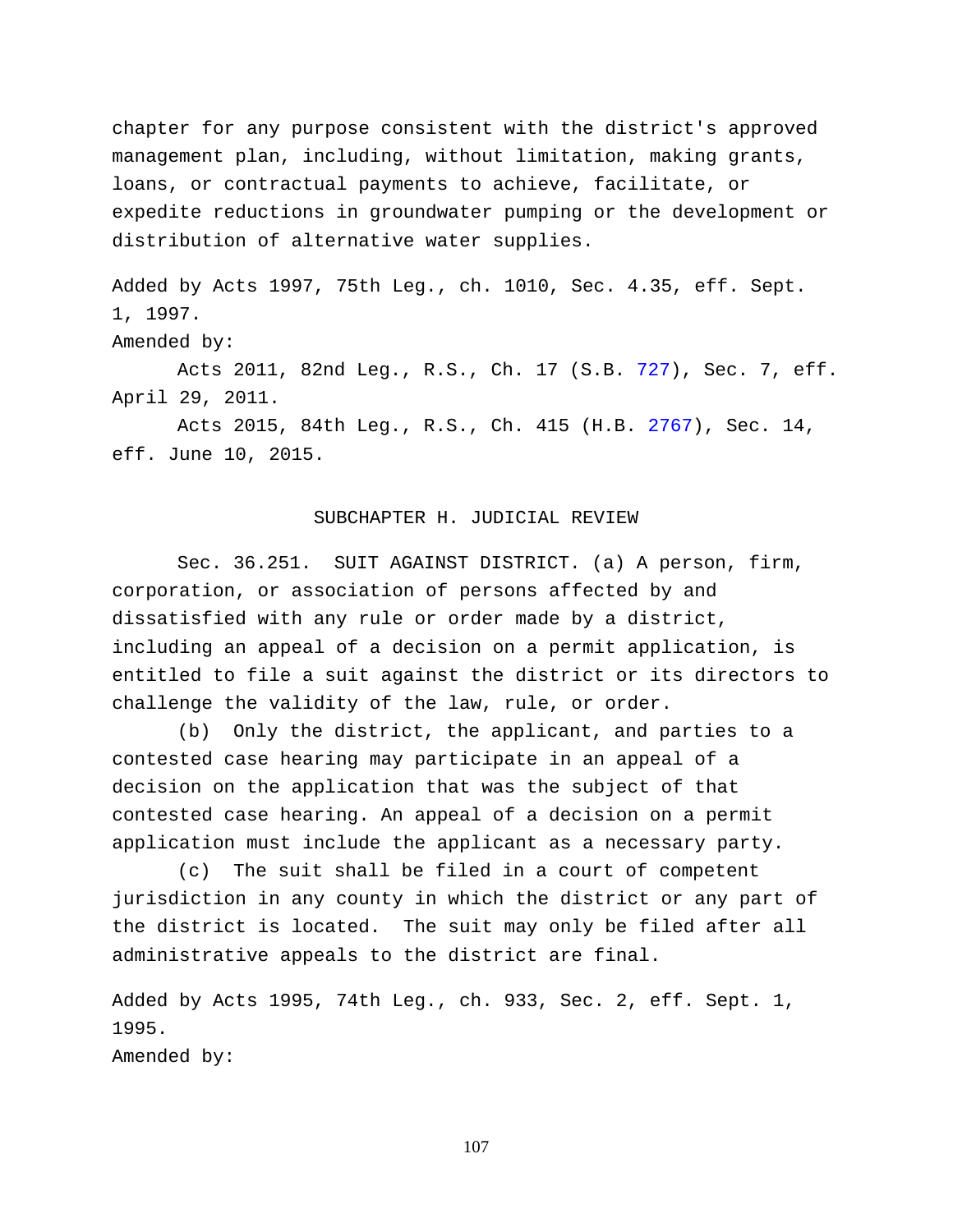Acts 2015, 84th Leg., R.S., Ch. 415 (H.B. [2767\)](http://www.legis.state.tx.us/tlodocs/84R/billtext/html/HB02767F.HTM), Sec. 15, eff. June 10, 2015.

Sec. 36.252. SUIT TO BE EXPEDITED. A suit brought under this subchapter shall be advanced for trial and determined as expeditiously as possible. No postponement or continuance shall be granted except for reasons considered imperative by the court.

Added by Acts 1995, 74th Leg., ch. 933, Sec. 2, eff. Sept. 1, 1995.

Sec. 36.253. TRIAL OF SUIT. The burden of proof is on the petitioner, and the challenged law, rule, order, or act shall be deemed prima facie valid. The review on appeal is governed by the substantial evidence rule as defined by Section [2001.174,](http://www.statutes.legis.state.tx.us/GetStatute.aspx?Code=GV&Value=2001.174) Government Code.

Added by Acts 1995, 74th Leg., ch. 933, Sec. 2, eff. Sept. 1, 1995.

Sec. 36.254. SUBCHAPTER CUMULATIVE. The provisions of this subchapter do not affect other legal or equitable remedies that may be available.

Added by Acts 1995, 74th Leg., ch. 933, Sec. 2, eff. Sept. 1, 1995.

### SUBCHAPTER I. PERFORMANCE REVIEW AND DISSOLUTION

Sec. 36.301. FAILURE TO SUBMIT A MANAGEMENT PLAN. If a district fails to submit a management plan or to receive approval of its management plan under Section [36.1072,](http://www.statutes.legis.state.tx.us/GetStatute.aspx?Code=WA&Value=36.1072) or fails to submit or receive approval of an amendment to the management plan under Section [36.1073,](http://www.statutes.legis.state.tx.us/GetStatute.aspx?Code=WA&Value=36.1073) the commission shall take appropriate action under Section [36.303.](http://www.statutes.legis.state.tx.us/GetStatute.aspx?Code=WA&Value=36.303)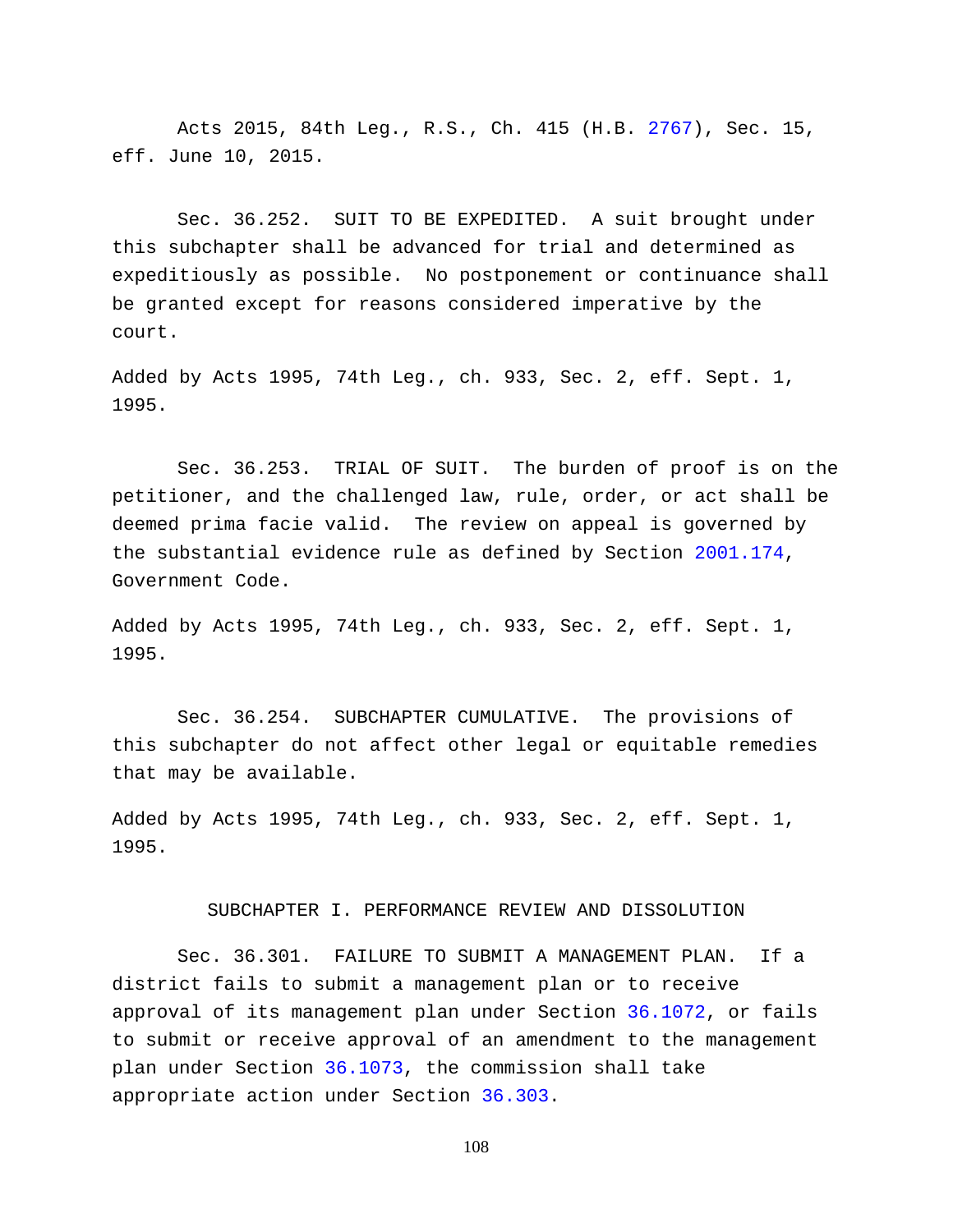Added by Acts 1997, 75th Leg., ch. 1010, Sec. 4.36, eff. Sept. 1, 1997.

Amended by:

Acts 2011, 82nd Leg., R.S., Ch. 17 (S.B. [727\)](http://www.legis.state.tx.us/tlodocs/82R/billtext/html/SB00727F.HTM), Sec. 8, eff. April 29, 2011.

Sec. 36.3011. COMMISSION INQUIRY AND ACTION REGARDING DISTRICT DUTIES. (a) In this section, "affected person" means, with respect to a management area:

(1) an owner of land in the management area;

(2) a groundwater conservation district or subsidence district in or adjacent to the management area;

(3) a regional water planning group with a water management strategy in the management area;

(4) a person who holds or is applying for a permit from a district in the management area;

(5) a person with a legally defined interest in groundwater in the management area; or

(6) any other person defined as affected by commission rule.

(b) An affected person may file a petition with the commission requesting an inquiry for any of the following reasons:

(1) a district fails to submit its management plan to the executive administrator;

(2) a district fails to participate in the joint planning process under Section [36.108;](http://www.statutes.legis.state.tx.us/GetStatute.aspx?Code=WA&Value=36.108)

(3) a district fails to adopt rules;

(4) a district fails to adopt the applicable desired future conditions adopted by the management area at a joint meeting;

(5) a district fails to update its management plan before the second anniversary of the adoption of desired future conditions by the management area;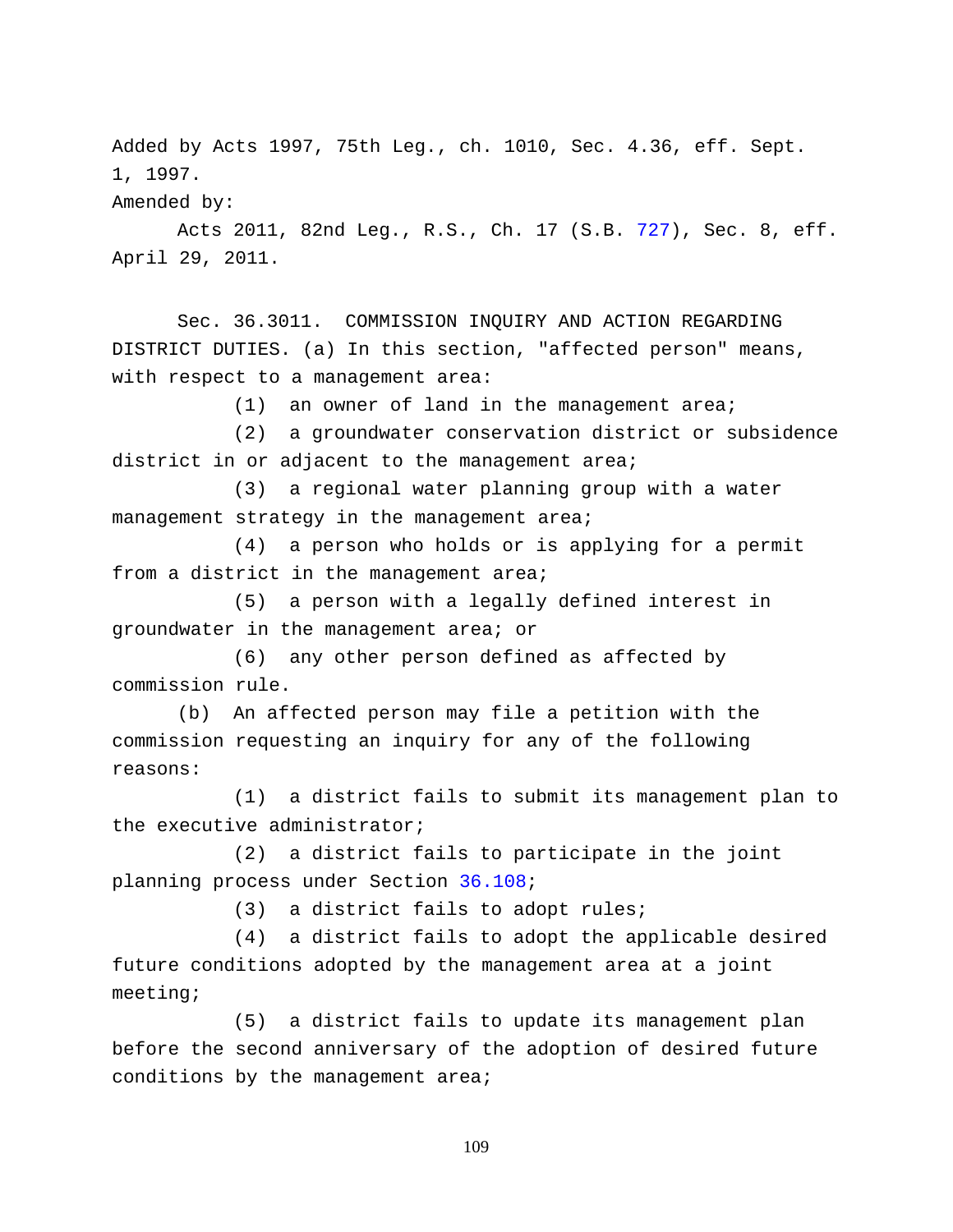(6) a district fails to update its rules to implement the applicable desired future conditions before the first anniversary of the date it updated its management plan with the adopted desired future conditions;

(7) the rules adopted by a district are not designed to achieve the adopted desired future conditions;

(8) the groundwater in the management area is not adequately protected by the rules adopted by a district; or

(9) the groundwater in the management area is not adequately protected due to the failure of a district to enforce substantial compliance with its rules.

(c) Not later than the 90th day after the date the petition is filed, the commission shall review the petition and either:

(1) dismiss the petition if the commission finds that the evidence is not adequate to show that any of the conditions alleged in the petition exist; or

(2) select a review panel as provided in Subsection (d).

(d) If the petition is not dismissed under Subsection (c), the commission shall appoint a review panel consisting of a chairperson and four other members. A director or general manager of a district located outside the management area that is the subject of the petition may be appointed to the review panel. The commission may not appoint more than two members of the review panel from any one district. The commission also shall appoint a disinterested person to serve as a nonvoting recording secretary for the review panel. The recording secretary may be an employee of the commission. The recording secretary shall record and document the proceedings of the panel.

(e) Not later than the 120th day after appointment, the review panel shall review the petition and any evidence relevant to the petition and, in a public meeting, consider and adopt a report to be submitted to the commission. The commission may direct the review panel to conduct public hearings at a location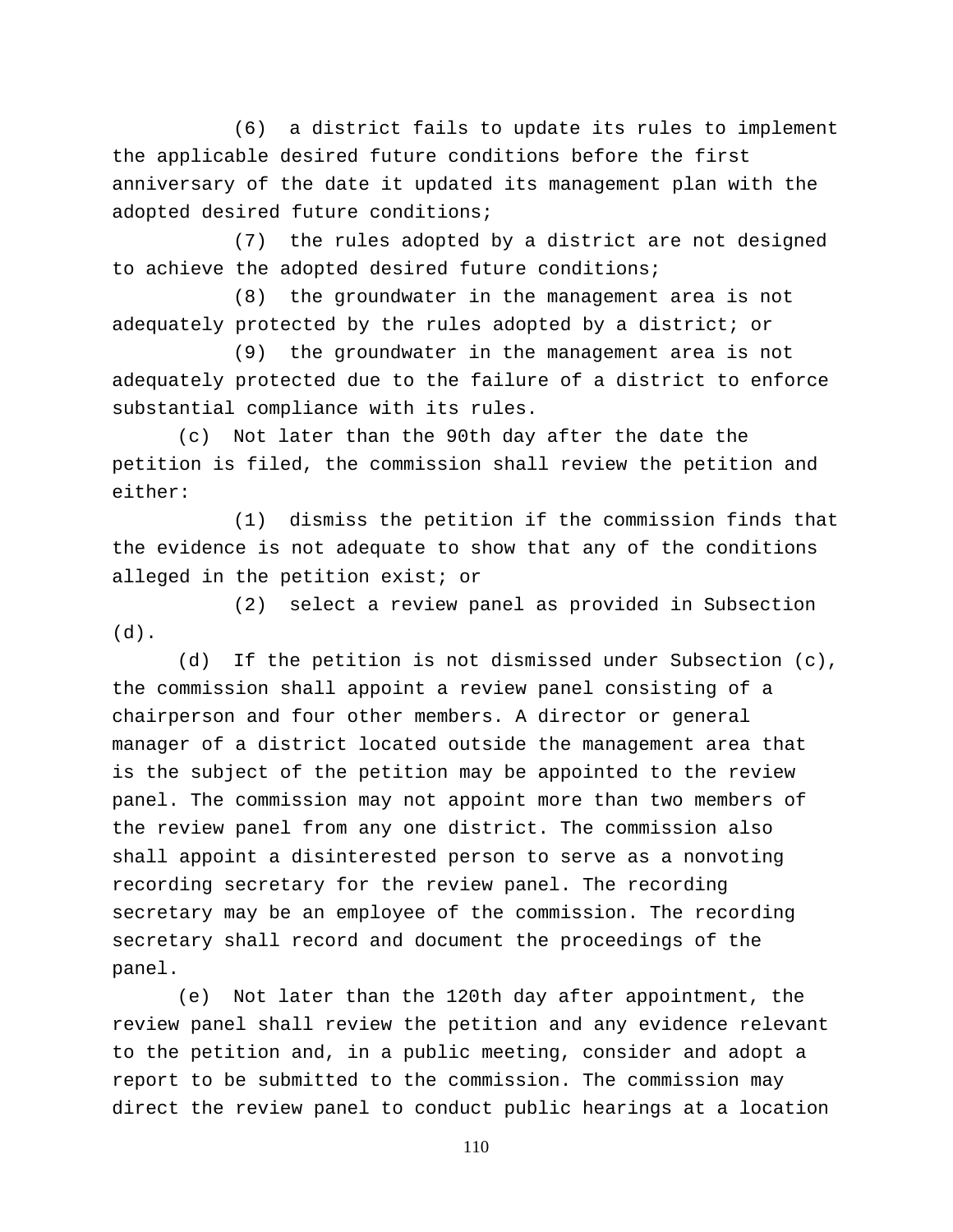in the management area to take evidence on the petition. The review panel may attempt to negotiate a settlement or resolve the dispute by any lawful means.

(f) In its report, the review panel shall include:

(1) a summary of all evidence taken in any hearing on the petition;

(2) a list of findings and recommended actions appropriate for the commission to take and the reasons it finds those actions appropriate; and

(3) any other information the panel considers appropriate.

(g) The review panel shall submit its report to the commission.

(h) Not later than the 45th day after receiving the review panel's report under this section, the executive director or the commission shall take action to implement any or all of the panel's recommendations. The commission may take any action against a district it considers necessary in accordance with Section [36.303](http://www.statutes.legis.state.tx.us/GetStatute.aspx?Code=WA&Value=36.303) if the commission finds that:

(1) the district has failed to submit its management plan to the executive administrator;

(2) the district has failed to participate in the joint planning process under Section [36.108;](http://www.statutes.legis.state.tx.us/GetStatute.aspx?Code=WA&Value=36.108)

(3) the district has failed to adopt rules;

(4) the district has failed to adopt the applicable desired future conditions adopted by the management area at a joint meeting;

(5) the district has failed to update its management plan before the second anniversary of the adoption of desired future conditions by the management area;

(6) the district has failed to update its rules to implement the applicable desired future conditions before the first anniversary of the date it updated its management plan with the adopted desired future conditions;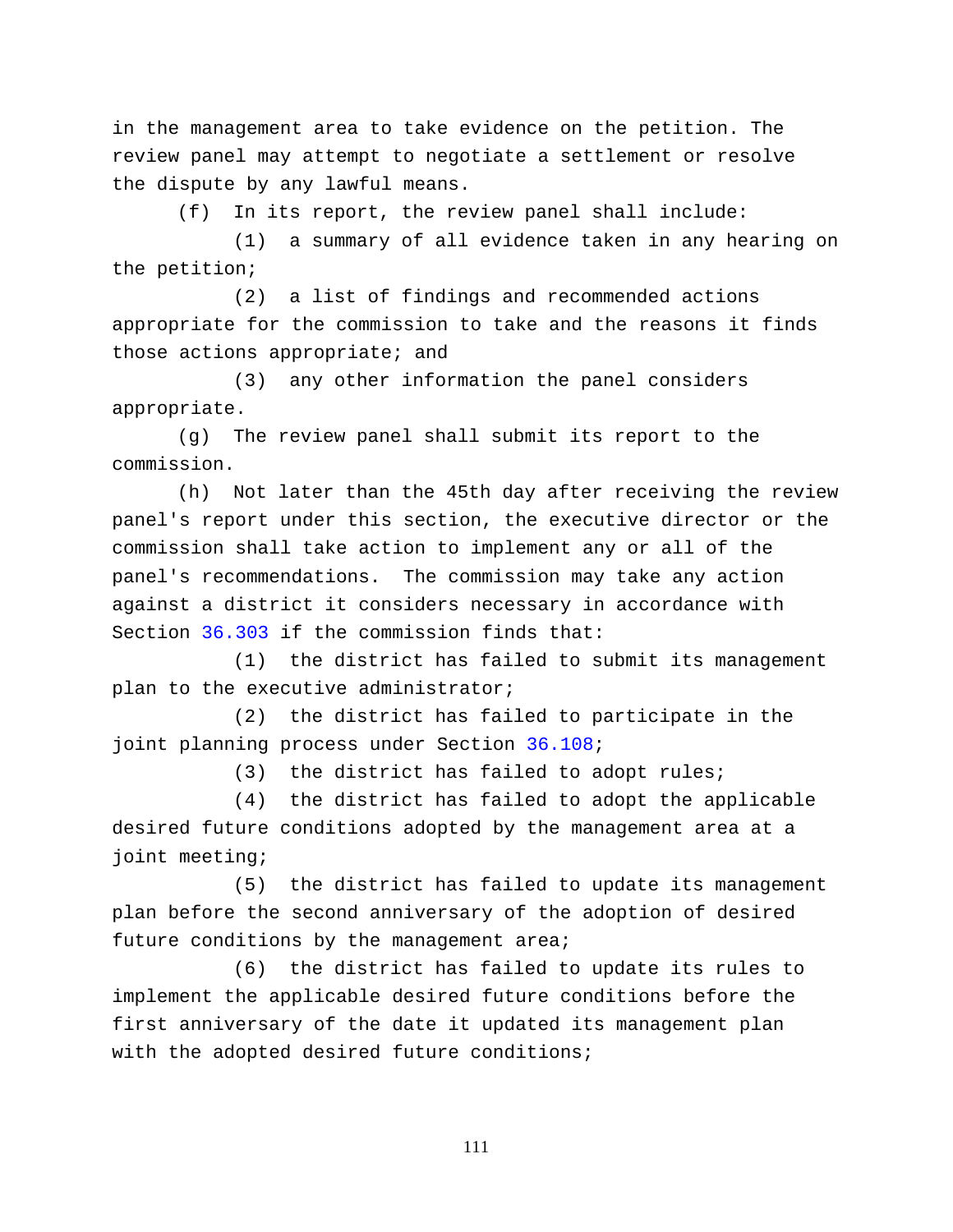(7) the rules adopted by the district are not designed to achieve the desired future conditions adopted by the management area during the joint planning process;

(8) the groundwater in the management area is not adequately protected by the rules adopted by the district; or

(9) the groundwater in the management area is not adequately protected because of the district's failure to enforce substantial compliance with its rules.

Added by Acts 2001, 77th Leg., ch. 966, Sec. 2.55, eff. Sept. 1, 2001.

Amended by:

Acts 2005, 79th Leg., Ch. 970 (H.B. [1763\)](http://www.legis.state.tx.us/tlodocs/79R/billtext/html/HB01763F.HTM), Sec. 13, eff. September 1, 2005.

Acts 2011, 82nd Leg., R.S., Ch. 17 (S.B. [727\)](http://www.legis.state.tx.us/tlodocs/82R/billtext/html/SB00727F.HTM), Sec. 9, eff. April 29, 2011.

Acts 2011, 82nd Leg., R.S., Ch. 1233 (S.B. [660\)](http://www.legis.state.tx.us/tlodocs/82R/billtext/html/SB00660F.HTM), Sec. 18, eff. September 1, 2011.

Acts 2015, 84th Leg., R.S., Ch. 415 (H.B. [2767\)](http://www.legis.state.tx.us/tlodocs/84R/billtext/html/HB02767F.HTM), Sec. 16, eff. June 10, 2015.

Sec. 36.302. LEGISLATIVE AUDIT REVIEW; DETERMINATION OF WHETHER DISTRICT IS OPERATIONAL. (a) A district is subject to review by the state auditor under the direction of the legislative audit committee pursuant to Chapter [321,](http://www.statutes.legis.state.tx.us/GetStatute.aspx?Code=GV&Value=321) Government Code.

(b) The commission, the Texas Water Development Board, and the Parks and Wildlife Department shall provide technical assistance to the state auditor's office for a review performed under Subsection (a).

(c) In a review performed under Subsection (a), the state auditor shall make a determination of whether a district is actively engaged in achieving the objectives of the district's management plan based on an analysis of the district's activities.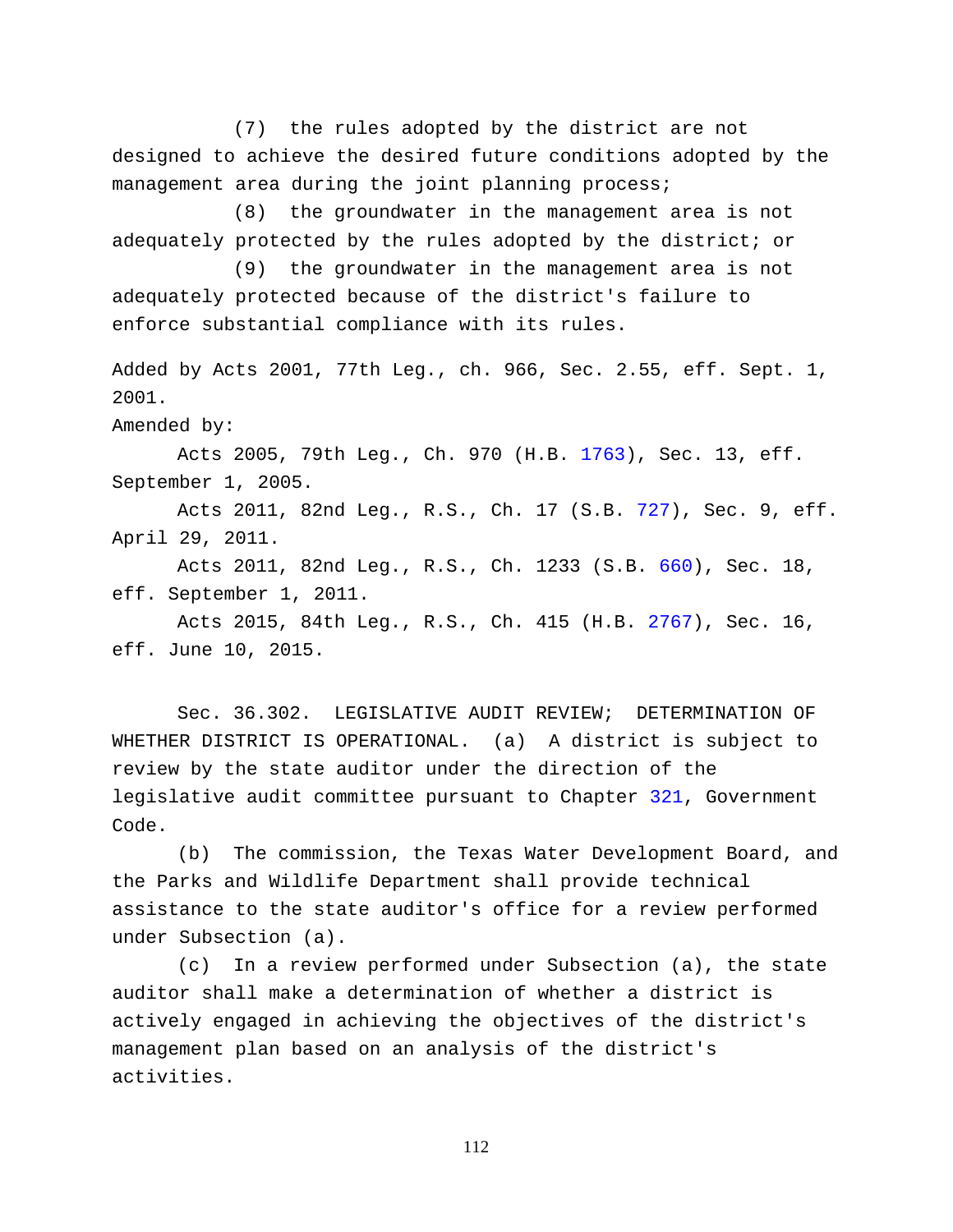(d) The state auditor may perform the review under Subsection (a) following the first anniversary of the initial approval of the plan under Section [36.1072](http://www.statutes.legis.state.tx.us/GetStatute.aspx?Code=WA&Value=36.1072) and at least as often as once every seven years after that date, subject to a risk assessment and to the legislative audit committee's approval of including the review in the audit plan under Section [321.013,](http://www.statutes.legis.state.tx.us/GetStatute.aspx?Code=GV&Value=321.013) Government Code.

(e) The state auditor shall report findings of the review to the legislative audit committee and to the commission.

(f) If it is determined under Subsection (c) that the district is not operational, the commission shall take appropriate action under Section [36.303.](http://www.statutes.legis.state.tx.us/GetStatute.aspx?Code=WA&Value=36.303)

Added by Acts 1997, 75th Leg., ch. 1010, Sec. 4.36, eff. Sept. 1, 1997. Amended by Acts 2003, 78th Leg., ch. 785, Sec. 53, eff. Sept. 1, 2003.

Amended by:

Acts 2005, 79th Leg., Ch. 970 (H.B. [1763\)](http://www.legis.state.tx.us/tlodocs/79R/billtext/html/HB01763F.HTM), Sec. 14, eff. September 1, 2005.

Sec. 36.303. ACTION BY COMMISSION. (a) If Section [36.301,](http://www.statutes.legis.state.tx.us/GetStatute.aspx?Code=WA&Value=36.301) [36.3011,](http://www.statutes.legis.state.tx.us/GetStatute.aspx?Code=WA&Value=36.3011) or [36.302\(](http://www.statutes.legis.state.tx.us/GetStatute.aspx?Code=WA&Value=36.302)f) applies, the commission, after notice and hearing in accordance with Chapter [2001,](http://www.statutes.legis.state.tx.us/GetStatute.aspx?Code=GV&Value=2001) Government Code, shall take action the commission considers appropriate, including:

(1) issuing an order requiring the district to take certain actions or to refrain from taking certain actions;

(2) dissolving the board in accordance with Sections [36.305](http://www.statutes.legis.state.tx.us/GetStatute.aspx?Code=WA&Value=36.305) and [36.307](http://www.statutes.legis.state.tx.us/GetStatute.aspx?Code=WA&Value=36.307) and calling an election for the purpose of electing a new board;

(3) requesting the attorney general to bring suit for the appointment of a receiver to collect the assets and carry on the business of the groundwater conservation district; or

(4) dissolving the district in accordance with Sections [36.304,](http://www.statutes.legis.state.tx.us/GetStatute.aspx?Code=WA&Value=36.304) [36.305,](http://www.statutes.legis.state.tx.us/GetStatute.aspx?Code=WA&Value=36.305) and [36.308.](http://www.statutes.legis.state.tx.us/GetStatute.aspx?Code=WA&Value=36.308)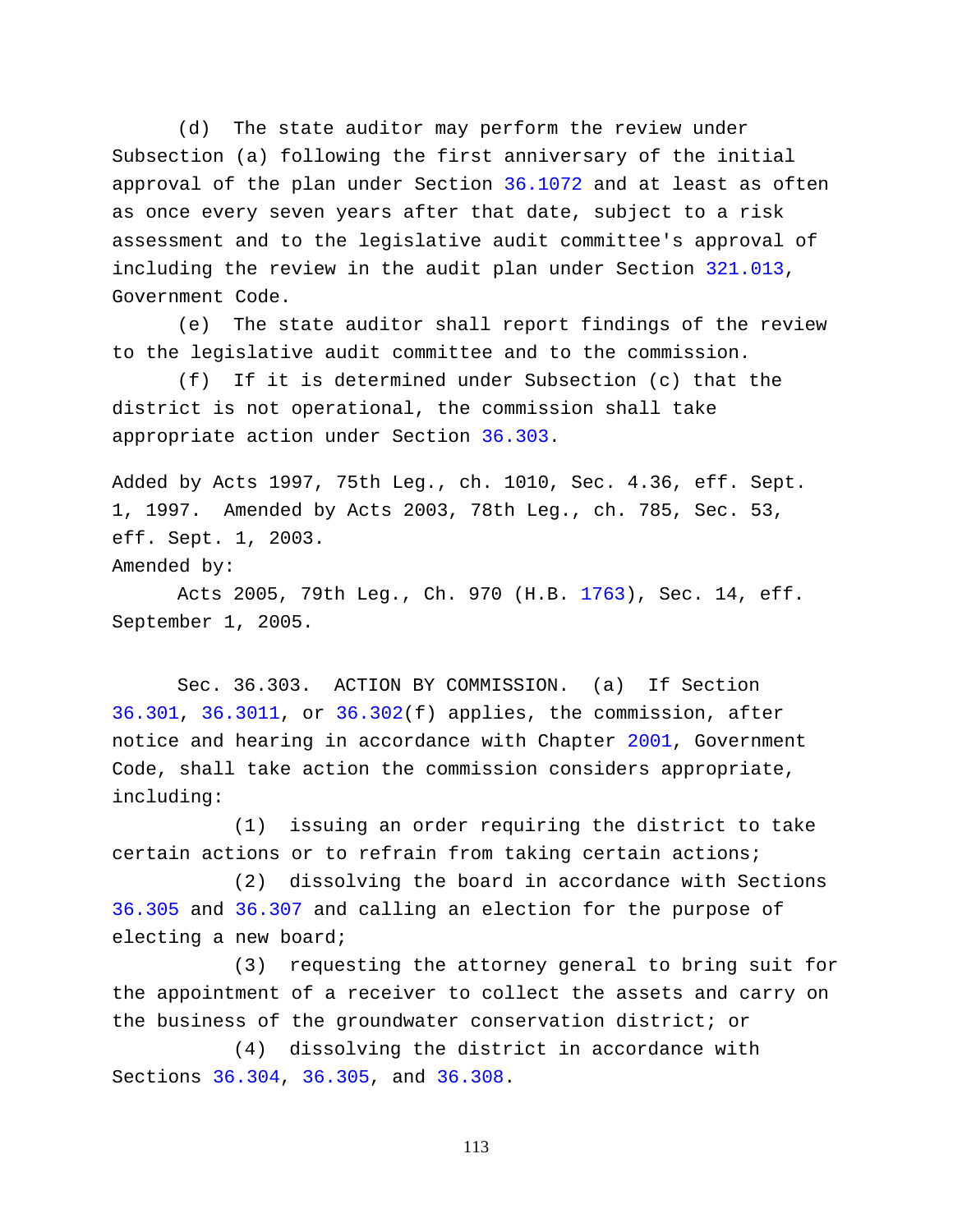(b) In addition to actions identified under Subsection (a), the commission may recommend to the legislature, based upon the report required by Section [35.018,](http://www.statutes.legis.state.tx.us/GetStatute.aspx?Code=WA&Value=35.018) actions the commission deems necessary to accomplish comprehensive management in the district.

Added by Acts 1997, 75th Leg., ch. 1010, Sec. 4.36, eff. Sept. 1, 1997. Amended by Acts 2001, 77th Leg., ch. 966, Sec. 2.56, eff. Sept. 1, 2001. Amended by:

Acts 2015, 84th Leg., R.S., Ch. 415 (H.B. [2767\)](http://www.legis.state.tx.us/tlodocs/84R/billtext/html/HB02767F.HTM), Sec. 17, eff. June 10, 2015.

Sec. 36.3035. APPOINTMENT OF A RECEIVER. (a) If the attorney general brings a suit for the appointment of a receiver for a district, a district court shall appoint a receiver if an appointment is necessary to protect the assets of the district.

(b) The receiver shall execute a bond in an amount to be set by the court to ensure the proper performance of the receiver's duties.

(c) After appointment and execution of bond, the receiver shall take possession of the assets of the district specified by the court.

(d) Until discharged by the court, the receiver shall perform the duties that the court directs to preserve the assets and carry on the business of the district and shall strictly observe the final order involved.

(e) On a showing of good cause by the district, the court may dissolve the receivership and order the assets and control of the business returned to the district.

Added by Acts 2001, 77th Leg., ch. 966, Sec. 2.57, eff. Sept. 1, 2001.

Sec. 36.304. DISSOLUTION OF DISTRICT.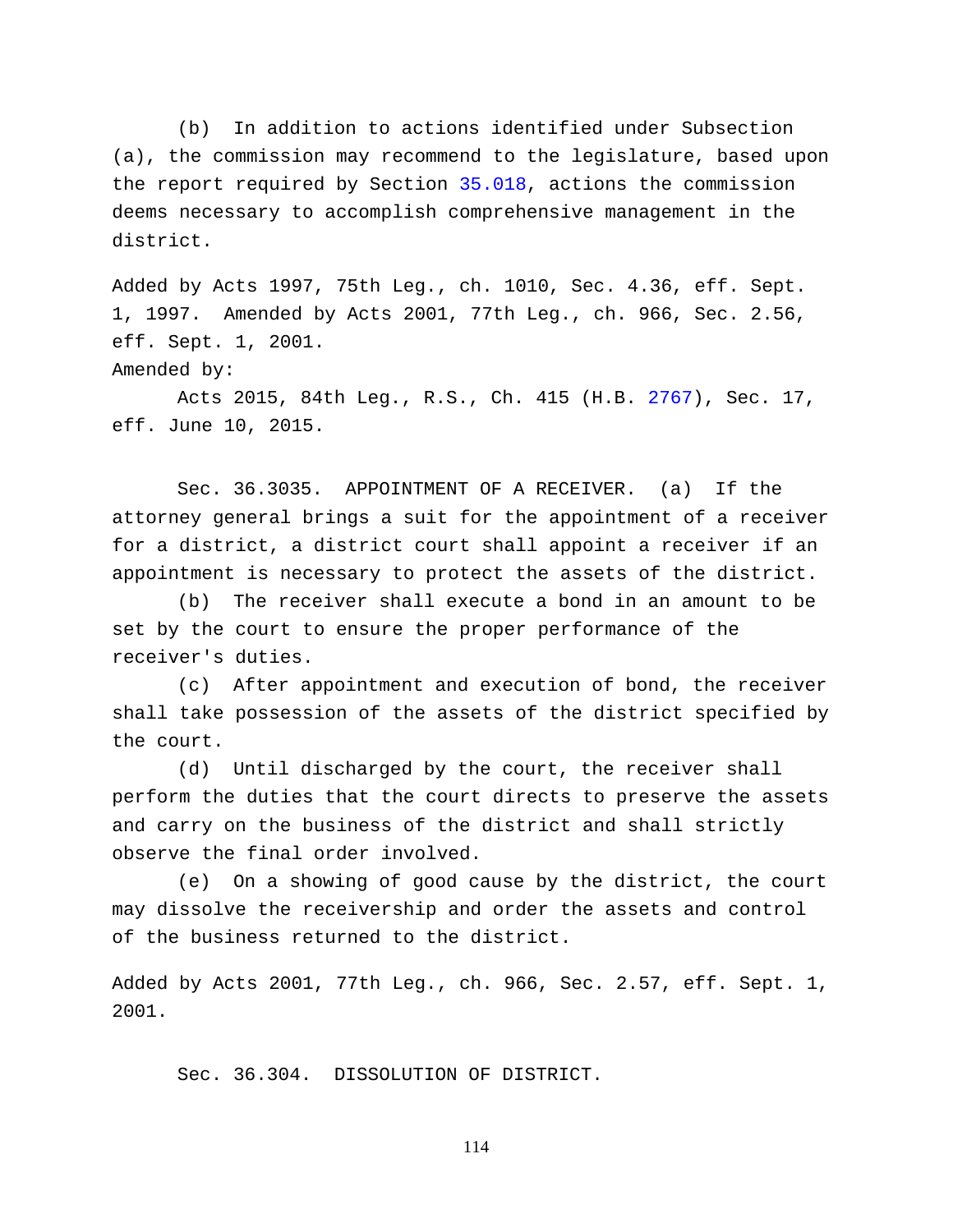(a) The commission may dissolve a district that has no outstanding bonded indebtedness.

(b) A district composed of territory entirely within one county may be dissolved even if the district has outstanding indebtedness that matures after the year in which the district is dissolved, whereupon the commissioners court shall levy and collect taxes on all taxable property in the district in an amount sufficient to pay the principal of and interest on the indebtedness when due. The taxes shall be levied and collected in the same manner as county taxes.

Added by Acts 1995, 74th Leg., ch. 933, Sec. 2, eff. Sept. 1, 1995. Renumbered from Water Code Sec. 36.301 and amended by Acts 1997, 75th Leg., ch. 1010, Sec. 4.36, eff. Sept. 1, 1997. Amended by:

Acts 2005, 79th Leg., Ch. 970 (H.B. [1763\)](http://www.legis.state.tx.us/tlodocs/79R/billtext/html/HB01763F.HTM), Sec. 15, eff. September 1, 2005.

Sec. 36.305. NOTICE OF HEARING FOR DISSOLUTION OF BOARD OR DISTRICT. (a) The commission shall give notice of the hearing for dissolution of a district or of a board which briefly describes the reasons for the proceeding.

(b) The notice shall be published once each week for two consecutive weeks before the day of hearing in a newspaper having general circulation in the county or counties in which the district is located. The first publication shall be 30 days before the day of the hearing.

(c) The commission shall give notice of the hearing by first class mail addressed to the directors of the district according to the last record on file with the executive director.

Added by Acts 1995, 74th Leg., ch. 933, Sec. 2, eff. Sept. 1, 1995. Renumbered from Water Code Sec. 36.302 and amended by Acts 1997, 75th Leg., ch. 1010, Sec. 4.36, eff. Sept. 1, 1997.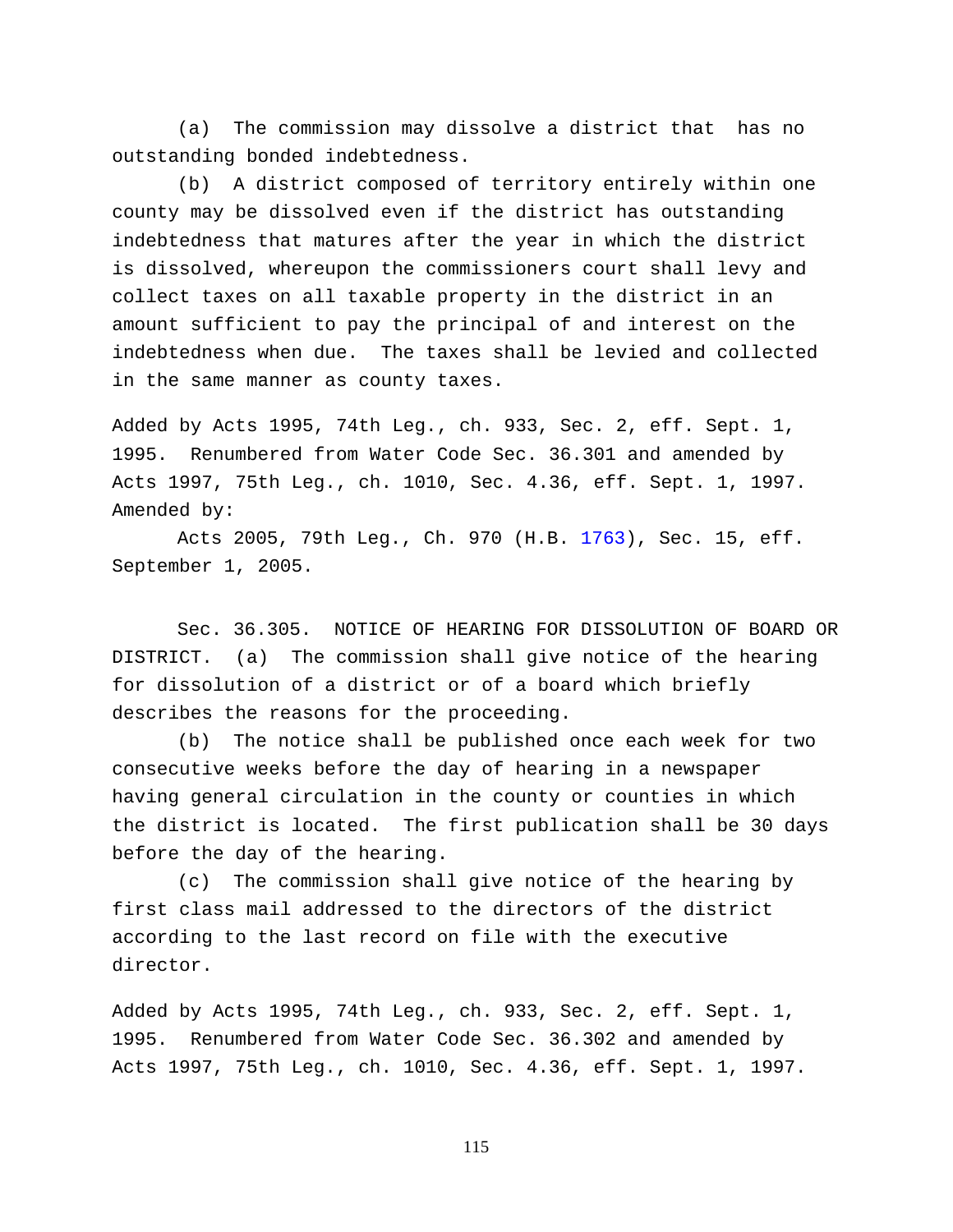Sec. 36.306. INVESTIGATION. The executive director shall investigate the facts and circumstances of any violations of any rule or order of the commission or any provisions of this chapter and shall prepare and file a written report with the commission and district and include any actions the executive director believes the commission should take under Section [36.303.](http://www.statutes.legis.state.tx.us/GetStatute.aspx?Code=WA&Value=36.303)

Added by Acts 1995, 74th Leg., ch. 933, Sec. 2, eff. Sept. 1, 1995. Renumbered from Water Code Sec. 36.303 and amended by Acts 1997, 75th Leg., ch. 1010, Sec. 4.36, eff. Sept. 1, 1997.

Sec. 36.307. ORDER OF DISSOLUTION OF BOARD. If the commission enters an order to dissolve the board, the commission shall notify the county commissioners court of each county which contains territory in the district and the commission shall provide that temporary directors be appointed under Section [36.016](http://www.statutes.legis.state.tx.us/GetStatute.aspx?Code=WA&Value=36.016) to serve until an election for a new board can be held under Section [36.017,](http://www.statutes.legis.state.tx.us/GetStatute.aspx?Code=WA&Value=36.017) provided, however, that district confirmation shall not be required for continued existence of the district and shall not be an issue in the election.

Added by Acts 1997, 75th Leg., ch. 1010, Sec. 4.36, eff. Sept. 1, 1997.

Sec. 36.308. CERTIFIED COPY OF ORDER. The commission shall file a certified copy of the order of dissolution of the district in the deed records of the county or counties in which the district is located. If the district was created by a special Act of the legislature, the commission shall file a certified copy of the order of dissolution with the secretary of state.

Added by Acts 1995, 74th Leg., ch. 933, Sec. 2, eff. Sept. 1, 1995. Renumbered from Water Code Sec. 36.305 by Acts 1997, 75th Leg., ch. 1010, Sec. 4.36, eff. Sept. 1, 1997.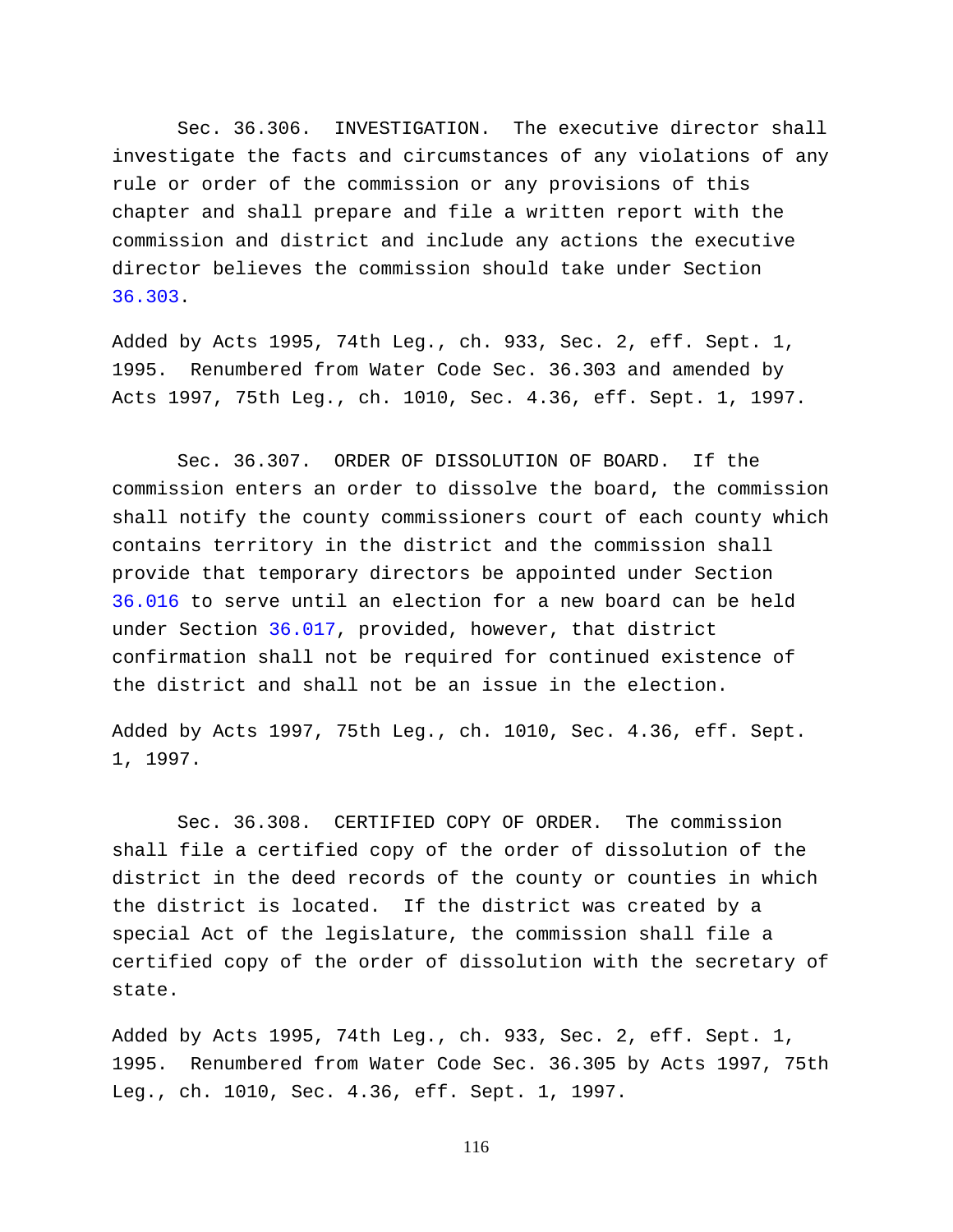Sec. 36.309. APPEALS. Appeals from any commission order shall be filed and heard in the district court of any of the counties in which the land is located.

Added by Acts 1995, 74th Leg., ch. 933, Sec. 2, eff. Sept. 1, 1995. Renumbered from Water Code Sec. 36.306 and amended by Acts 1997, 75th Leg., ch. 1010, Sec. 4.36, eff. Sept. 1, 1997.

Sec. 36.310. ASSETS ESCHEAT. Upon the dissolution of a district by the commission, all assets of the district shall be sold at public auction and the proceeds given to the county if it is a single-county district. If it is a multicounty district, the proceeds shall be divided with the counties in proportion to the surface land area in each county served by the district.

Added by Acts 1995, 74th Leg., ch. 933, Sec. 2, eff. Sept. 1, 1995. Amended by Acts 1997, 75th Leg., ch. 1423, Sec. 20.10, eff. Sept. 1, 1997. Renumbered from Water Code Sec. 36.307 and amended by Acts 1997, 75th Leg., ch. 1010, Sec. 4.36, eff. Sept. 1, 1997.

## SUBCHAPTER J. ADDING TERRITORY TO DISTRICT

Sec. 36.321. ADDING LAND BY PETITION OF LANDOWNER. Subject to Section [36.331,](http://www.statutes.legis.state.tx.us/GetStatute.aspx?Code=WA&Value=36.331) the owner of land not already in a district may file with the board a notarized petition requesting that the owner's land be included in the district. The petition must describe the land by legal description or by metes and bounds or by lot and block number if there is a recorded plat of the area to be included in the district.

Added by Acts 1995, 74th Leg., ch. 933, Sec. 2, eff. Sept. 1, 1995. Amended by: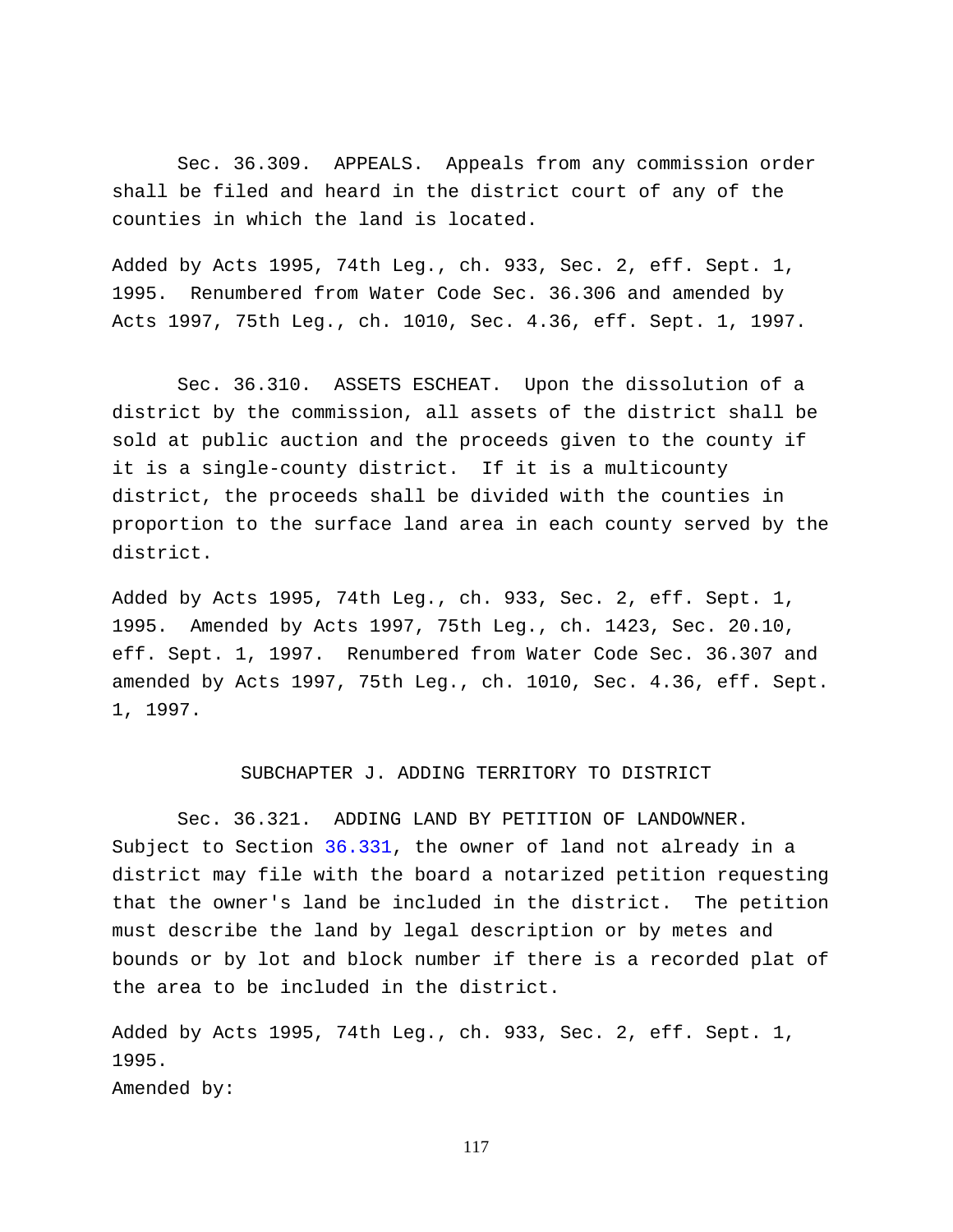Acts 2015, 84th Leg., R.S., Ch. 415 (H.B. [2767\)](http://www.legis.state.tx.us/tlodocs/84R/billtext/html/HB02767F.HTM), Sec. 18, eff. June 10, 2015.

Sec. 36.322. ASSUMPTION OF BONDS. If the district has bonds, notes, or other obligations outstanding or bonds payable in whole or in part from taxation that have been voted but are unissued, the petitioner shall assume its share of the outstanding bonds, notes, or other obligations and any voted but unissued tax bonds of the district, and the property shall be assessed an ad valorem tax at the same rate as that set for the existing district to pay for outstanding bonds and for the maintenance and operation of the district.

Added by Acts 1995, 74th Leg., ch. 933, Sec. 2, eff. Sept. 1, 1995.

Sec. 36.323. HEARING AND DETERMINATION OF PETITION. (a) The board shall hear and consider the petition and may add to the district the land described in the petition if it is considered to be to the advantage of the petitioner and to the existing district.

(b) If the district has bonds payable in whole or in part from taxation that are voted but unissued at the time of the annexation, the board may issue the voted but unissued bonds even though the boundaries of the district have been altered since the authorization of the bonds.

Added by Acts 1995, 74th Leg., ch. 933, Sec. 2, eff. Sept. 1, 1995.

Sec. 36.324. RECORDING PETITION. A petition that is granted which adds land to the district shall be recorded in the office of the county clerk of the county or counties in which the land is located and the county or counties in which the existing district's principal office is located.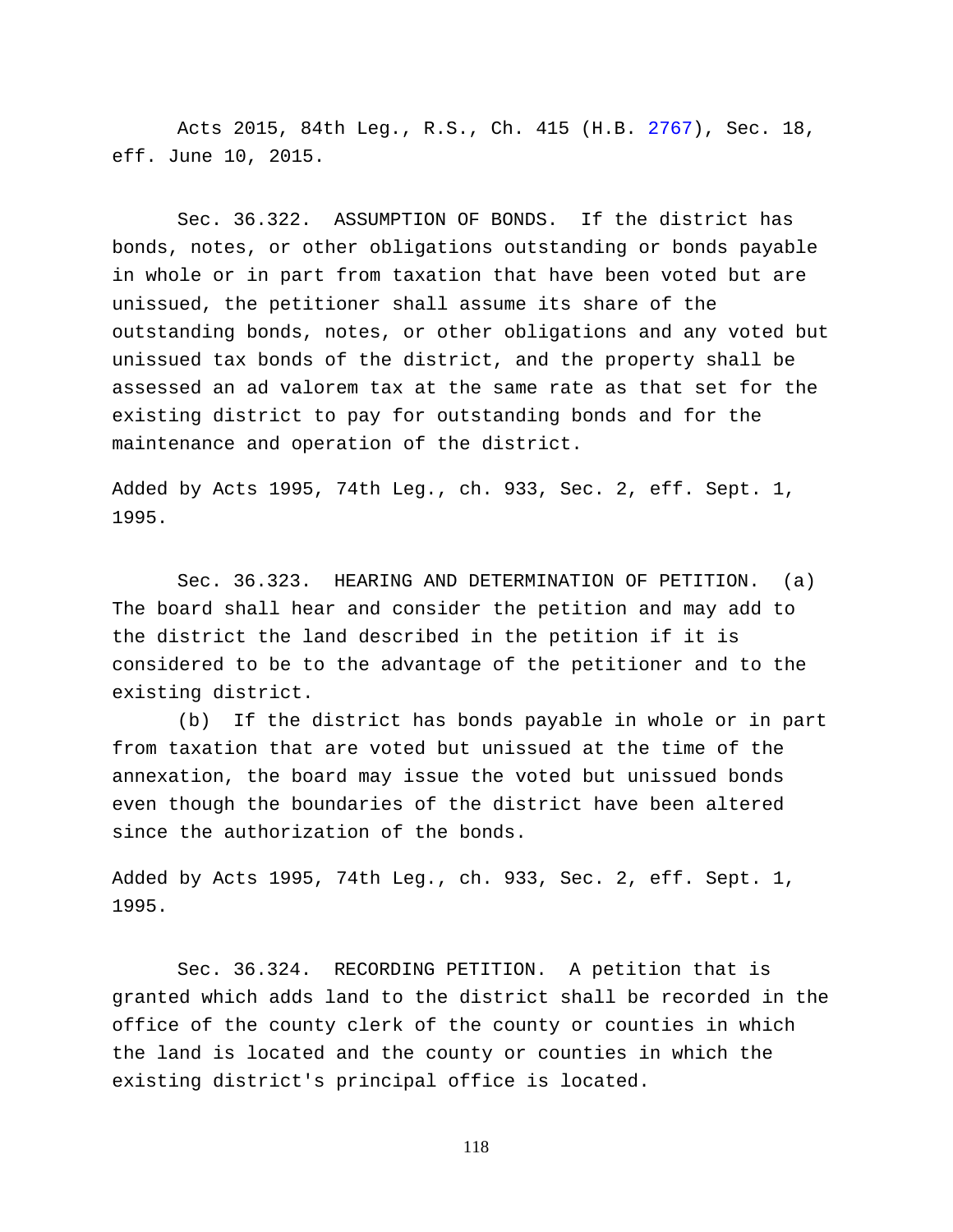Added by Acts 1995, 74th Leg., ch. 933, Sec. 2, eff. Sept. 1, 1995.

Sec. 36.325. ADDING CERTAIN TERRITORY BY PETITION. (a) Landowners of a defined area of territory not already in a district may file with any district a petition requesting inclusion in that district and, subject to Section [36.331,](http://www.statutes.legis.state.tx.us/GetStatute.aspx?Code=WA&Value=36.331) the defined area of territory is not required to be contiguous with that district.

(b) The petition must be signed by:

(1) a majority of the landowners in the territory;

(2) at least 50 landowners if the number of landowners is more than 50; or

(3) the commissioners court of the county in which the area is located if the area is identified as a priority groundwater management area or includes the entire county.

(c) The petition must describe the land by legal description or by metes and bounds or by lot and block number if there is a recorded plat of the area to be included in the district.

Added by Acts 1995, 74th Leg., ch. 933, Sec. 2, eff. Sept. 1, 1995. Amended by Acts 1997, 75th Leg., ch. 1010, Sec. 4.37, eff. Sept. 1, 1997.

Amended by:

Acts 2015, 84th Leg., R.S., Ch. 415 (H.B. [2767\)](http://www.legis.state.tx.us/tlodocs/84R/billtext/html/HB02767F.HTM), Sec. 19, eff. June 10, 2015.

Sec. 36.326. HEARING ON PETITION. The board by order shall set the time and place of separate hearings on the petition to include the territory in the district. At least one hearing shall be held in the existing district and one hearing shall be held in the territory to be added.

Added by Acts 1995, 74th Leg., ch. 933, Sec. 2, eff. Sept. 1, 1995.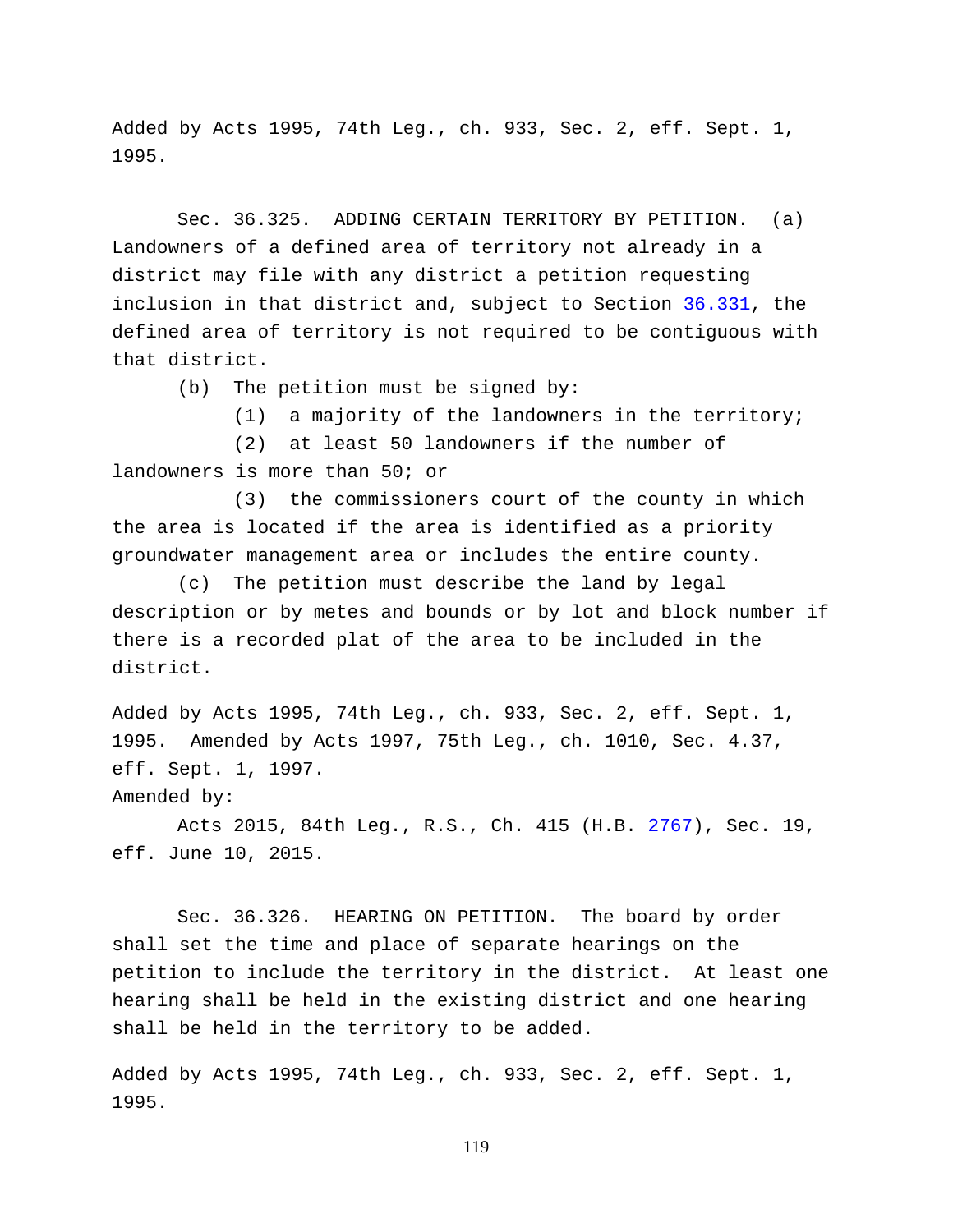Sec. 36.327. RESOLUTION TO ADD TERRITORY. If the board finds after the hearing on the petition that the addition of the land would benefit the district and the territory to be added, it may add the territory to the district by resolution. The board does not have to include all the territory described in the petition if it finds that a modification or change is necessary or desirable.

Added by Acts 1995, 74th Leg., ch. 933, Sec. 2, eff. Sept. 1, 1995.

Sec. 36.328. ELECTION TO RATIFY ANNEXATION OF LAND. (a) Annexation of the territory by petition filed under Section [36.325](http://www.statutes.legis.state.tx.us/GetStatute.aspx?Code=WA&Value=36.325) is not final until ratified by a majority vote of the voters in the territory to be added. An election in the existing district accepting the addition of land is not required.

(b) The ballots for the election shall be printed to provide for voting for or against the proposition: "The inclusion of (briefly describe additional area) in the

\_\_\_\_\_\_\_\_\_\_ District." If the district levies a property tax for payment of its maintenance and operating expenses, the proposition shall include the following language: "and the levy of a tax on property at a rate not to exceed \_\_\_\_\_ cents on each \$100 of assessed valuation for payment of maintenance and operating expenses of the district."

(c) The amount of the tax included in the proposition shall be the maximum amount that the district is authorized to levy. If the district has outstanding or authorized bonded indebtedness, the proposition shall include language providing for the assumption by the additional area of a proportional share of the bonded indebtedness of the district.

Added by Acts 1995, 74th Leg., ch. 933, Sec. 2, eff. Sept. 1, 1995.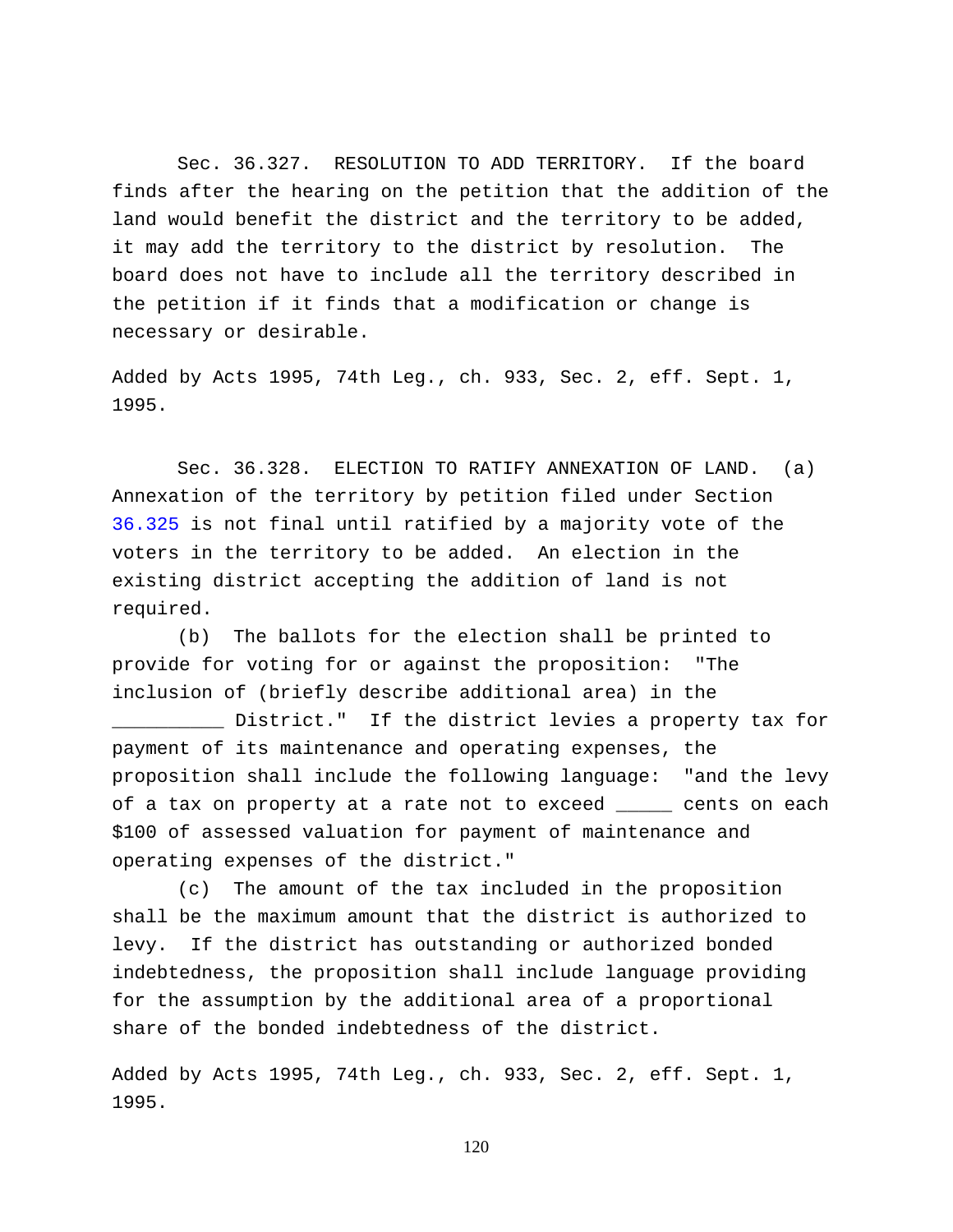Amended by:

Acts 2015, 84th Leg., R.S., Ch. 415 (H.B. [2767\)](http://www.legis.state.tx.us/tlodocs/84R/billtext/html/HB02767F.HTM), Sec. 20, eff. June 10, 2015.

Sec. 36.329. NOTICE AND PROCEDURE OF ELECTION. The notice of the election, the manner and the time of giving the notice, the manner of holding the election, and qualifications of the voters are governed by the Election Code.

Added by Acts 1995, 74th Leg., ch. 933, Sec. 2, eff. Sept. 1, 1995.

Sec. 36.330. LIABILITY OF ADDED TERRITORY. The added territory shall bear its pro rata share of indebtedness or taxes that may be owed, contracted, or authorized by the district to which it is added.

Added by Acts 1995, 74th Leg., ch. 933, Sec. 2, eff. Sept. 1, 1995.

Sec. 36.331. ANNEXATION OF NONCONTIGUOUS TERRITORY. Land not contiguous to the existing boundaries of a district may not be added to or annexed to a district unless the land is located either within the same management area, priority groundwater management area, or a groundwater subdivision designated by the commission or its predecessors.

Added by Acts 1995, 74th Leg., ch. 933, Sec. 2, eff. Sept. 1, 1995. Amended by Acts 1997, 75th Leg., ch. 1010, Sec. 4.38, eff. Sept. 1, 1997.

## SUBCHAPTER K. CONSOLIDATION OF DISTRICTS

Sec. 36.351. CONSOLIDATION OF DISTRICTS. (a) Two or more districts may consolidate into one district. To initiate a consolidation, the board of a district shall adopt a resolution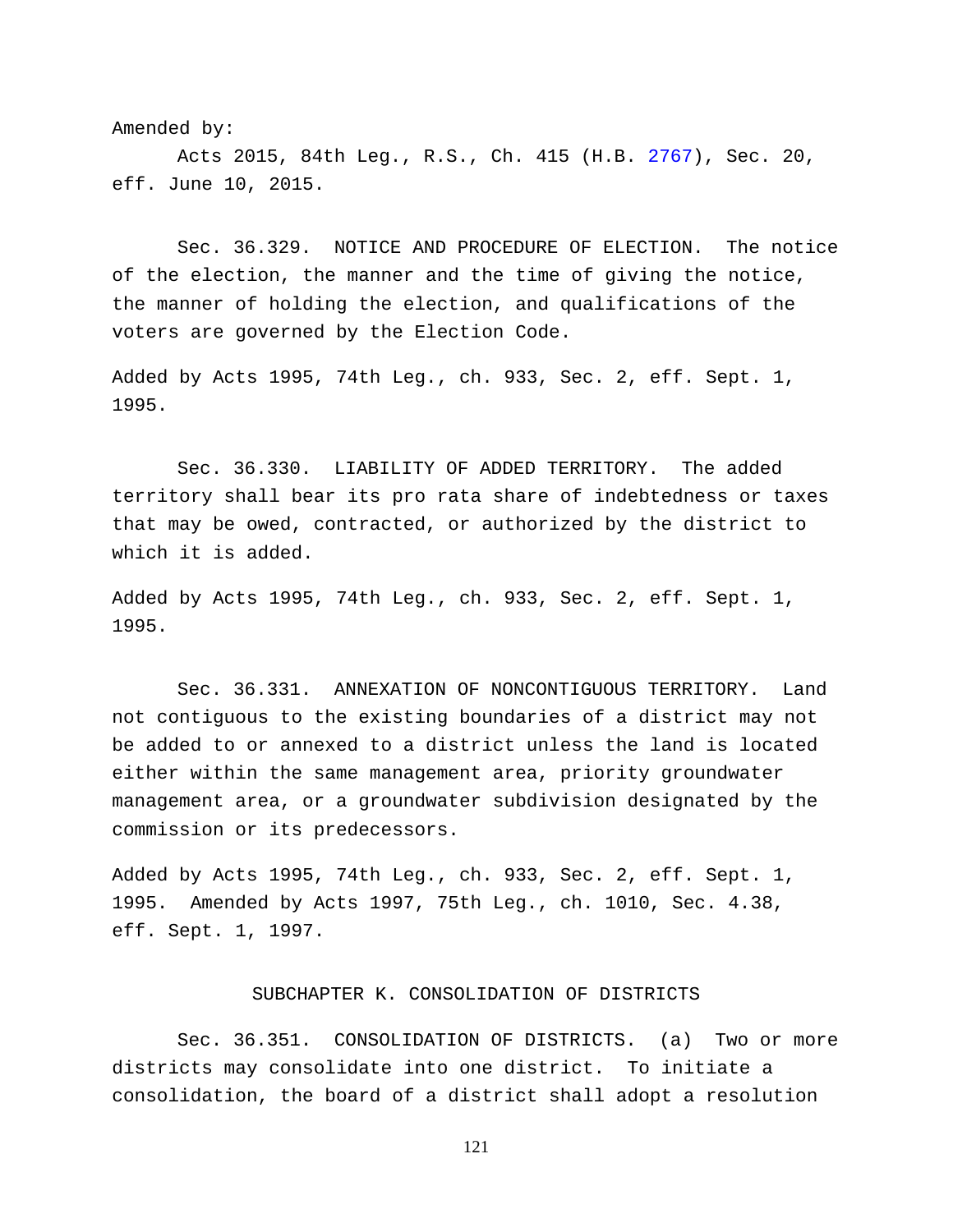proposing a consolidation and deliver a copy of the resolution to the board of each district with which consolidation is proposed.

(b) Adjacent districts may consolidate portions of either district if one district relinquishes land within that district to the jurisdiction of the other district.

(c) A consolidation under this subchapter occurs if the board of each involved district adopts a resolution containing the terms and conditions of the consolidation.

Added by Acts 1995, 74th Leg., ch. 933, Sec. 2, eff. Sept. 1, 1995. Amended by Acts 1999, 76th Leg., ch. 1025, Sec. 1, eff. June 18, 1999.

Sec. 36.352. TERMS AND CONDITIONS OF CONSOLIDATION. (a) The terms and conditions for consolidation shall include:

(1) adoption of a name for the district;

(2) the number and apportionment of directors to serve on the board;

(3) the effective date of the consolidation;

(4) an agreement on finances for the consolidated district, including disposition of funds, property, and other assets of each district;

(5) transfer of all permits issued in the area that is the subject of the consolidation to the consolidated district; and

(6) an agreement on governing the districts during the transition period, including selection of officers.

(b) The terms and conditions for consolidation may include:

(1) assumption by each district of the other district's bonds, notes, voted but unissued bonds, or other obligations;

(2) an agreement to levy taxes to pay for bonds;

(3) any other terms of conditions agreed upon by the board of each district.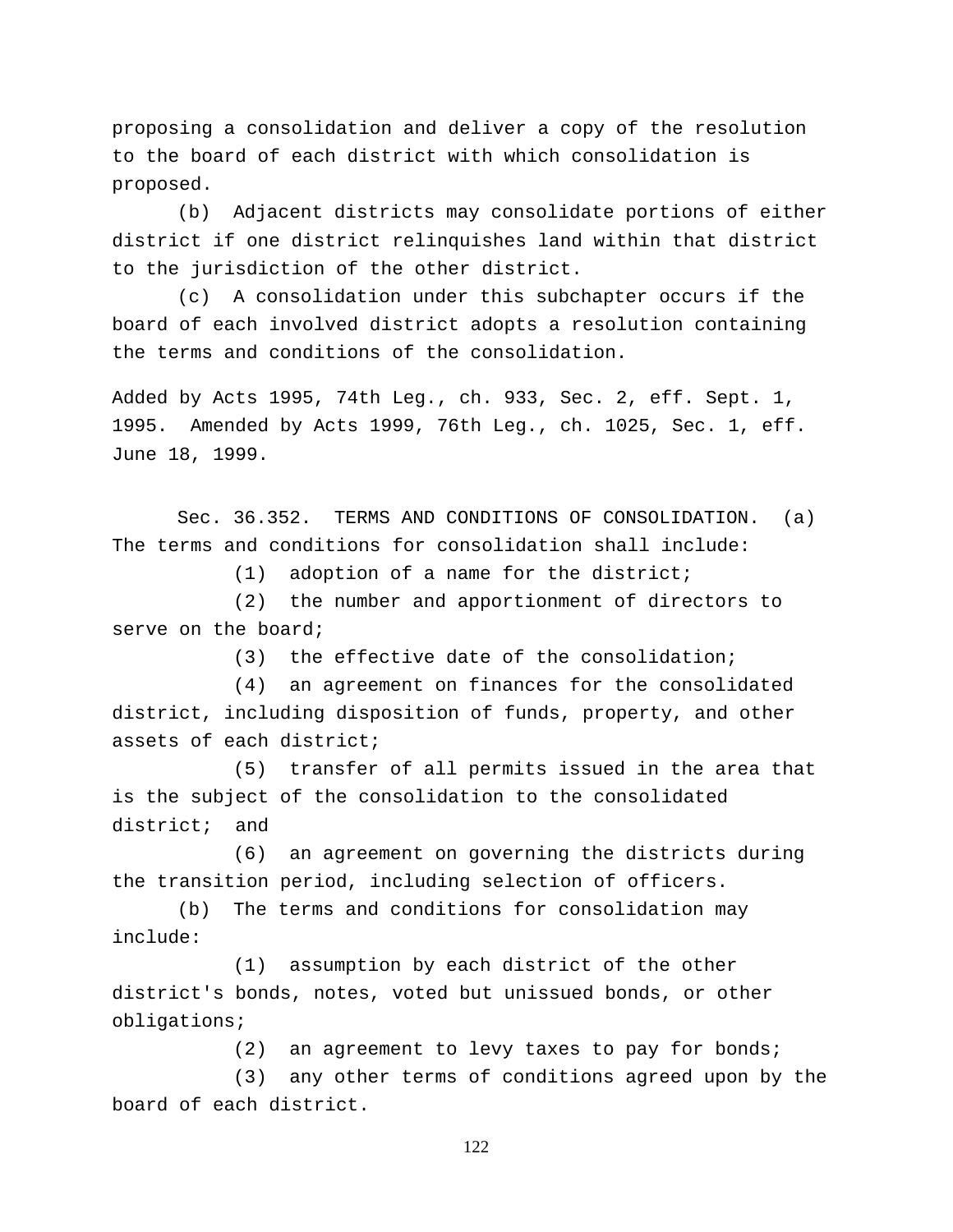Added by Acts 1995, 74th Leg., ch. 933, Sec. 2, eff. Sept. 1, 1995.

Sec. 36.353. NOTICE AND HEARING ON CONSOLIDATION. (a) Each board shall publish notice and hold a public hearing within that district on the terms and conditions for consolidation of the districts.

(b) After the hearing, the board may, by resolution, approve the terms and conditions for consolidation and enter an order consolidating the districts.

Added by Acts 1995, 74th Leg., ch. 933, Sec. 2, eff. Sept. 1, 1995.

Sec. 36.354. ELECTIONS TO APPROVE CONSOLIDATION. (a) An election to ratify the consolidation is required in each district that initiates consolidation. An election is not required in a district that does not initiate consolidation.

(b) The board of each district that is required by Subsection (a) to conduct an election shall order an election in the district only after the board of each district to be consolidated has agreed on the terms and conditions of consolidation. The directors of each district conducting an election shall order the election to be held on the same day in each district. The election shall be held and notice given in the manner provided by the Election Code.

(c) The ballots for the election shall be printed to provide for voting for or against the proposition: "The consolidation of (names of the districts to be consolidated) in the \_\_\_\_\_\_\_\_\_\_ District." If the district levies a property tax for payment of its bonded indebtedness, the proposition shall include the following language: "and the levy of a tax on property at a rate not to exceed \_\_\_\_\_ cents on each \$100 of assessed valuation for payment of bonds." If the district levies a property tax for payment of its maintenance and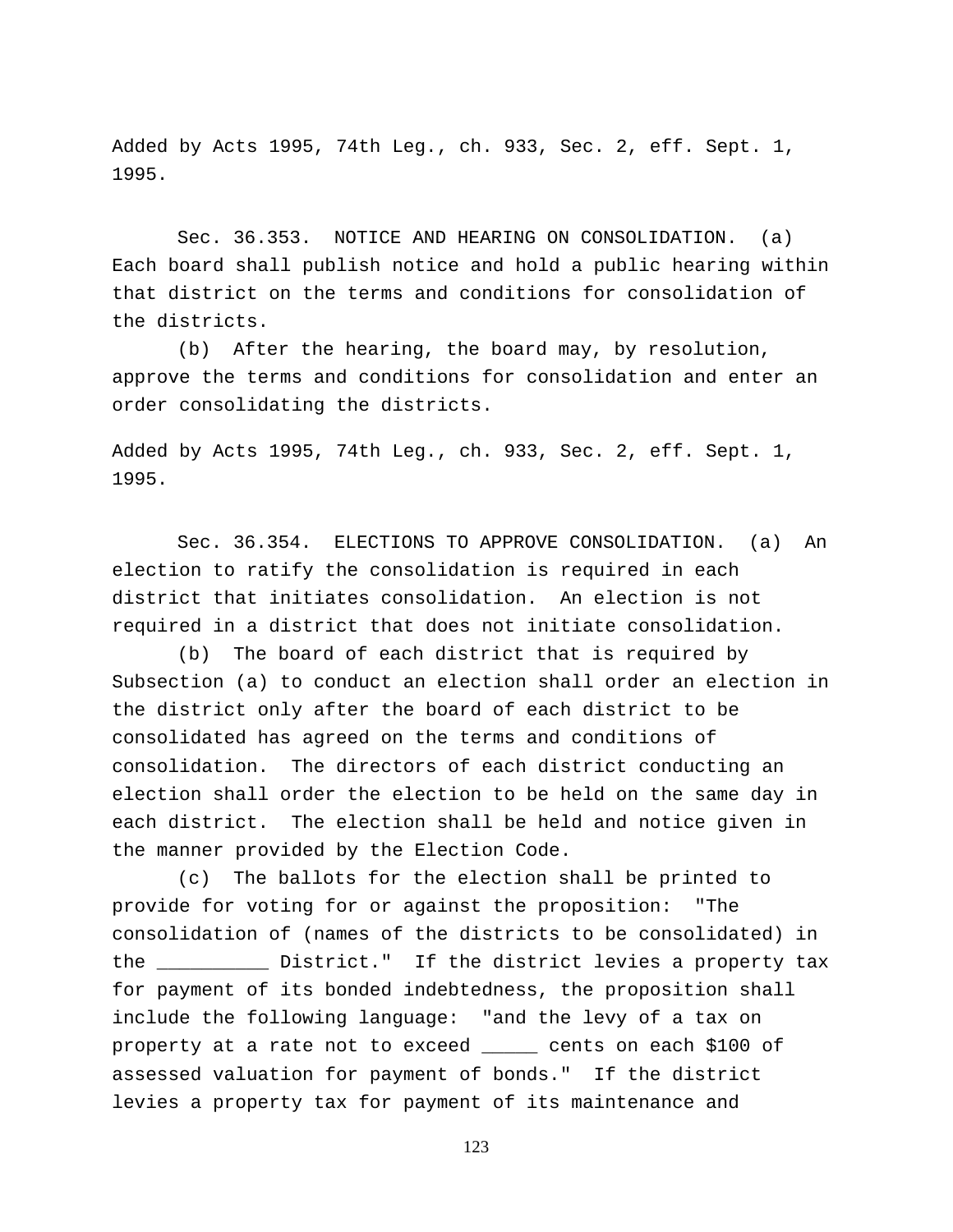operating expenses, the proposition shall include the following language: "and the levy of a tax on property at a rate not to exceed \_\_\_\_\_ cents on each \$100 of assessed valuation for payment of maintenance and operating expenses of the district."

(d) A district may be consolidated only if a majority of the electors in each district required by Subsection (a) to conduct an election vote in favor of the consolidation. If more than two districts are consolidating, failure of any one district to ratify the consolidation shall not prevent the consolidation of the other districts.

Added by Acts 1995, 74th Leg., ch. 933, Sec. 2, eff. Sept. 1, 1995. Amended by Acts 1999, 76th Leg., ch. 1025, Sec. 2, eff. June 18, 1999.

Sec. 36.355. GOVERNING CONSOLIDATED DISTRICTS. (a) After two or more districts are consolidated, they become one district and are governed as one district.

(b) During the transition period, the officers of each district shall continue to act jointly as officers of the original districts to settle the affairs of their respective districts.

(c) If the consolidated district elects directors, directors for the consolidated district shall be elected in the same manner and for the same term as directors elected at a confirmation election. The directors' election shall be set for the next regular election.

Added by Acts 1995, 74th Leg., ch. 933, Sec. 2, eff. Sept. 1, 1995.

Sec. 36.356. DEBTS OF ORIGINAL DISTRICTS. (a) After two or more districts are consolidated, the consolidated district shall protect the debts of the original districts and shall assure that the debts are not impaired. If the consolidated district has taxing authority, the debts may be paid by taxes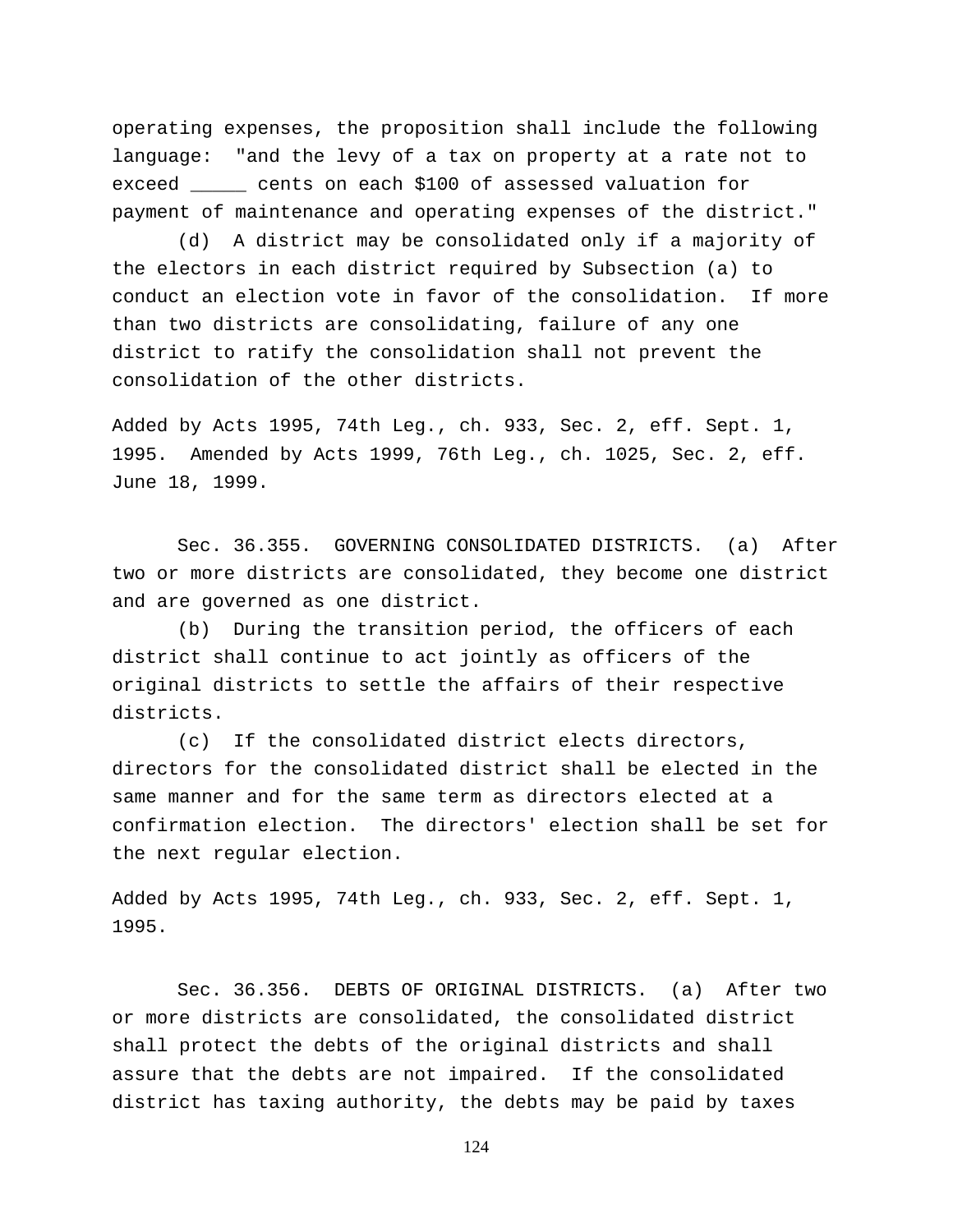levied on the land in the original districts as if they had not consolidated or from contributions from the consolidated district on terms stated in the consolidation agreement.

(b) If the consolidated district has taxing authority and assumes the bonds, notes, and other obligations of the original districts, taxes may be levied uniformly on all taxable property within the consolidated district to pay the debts.

Added by Acts 1995, 74th Leg., ch. 933, Sec. 2, eff. Sept. 1, 1995.

Sec. 36.357. ASSESSMENT AND COLLECTION OF TAXES. If the consolidated district has taxing authority, the district shall assess and collect taxes on property on all property in the district for maintenance and operation of the district.

Added by Acts 1995, 74th Leg., ch. 933, Sec. 2, eff. Sept. 1, 1995.

Sec. 36.358. VOTED BUT UNISSUED BONDS. If either district has voted but unissued bonds payable in whole or in part from taxation assumed by the consolidated district, the consolidated district may issue the voted but unissued bonds in the name of the consolidated district and levy a uniform tax on all taxable property in the consolidated district to pay for the bonds.

Added by Acts 1995, 74th Leg., ch. 933, Sec. 2, eff. Sept. 1, 1995.

Sec. 36.359. FILING OF ORDER WITH COUNTY CLERK AND EXECUTIVE DIRECTOR. A consolidation order issued by the board shall be kept in the records of the consolidated district, recorded in the office of the county clerk in each of the counties in the consolidated district, and filed with the executive director.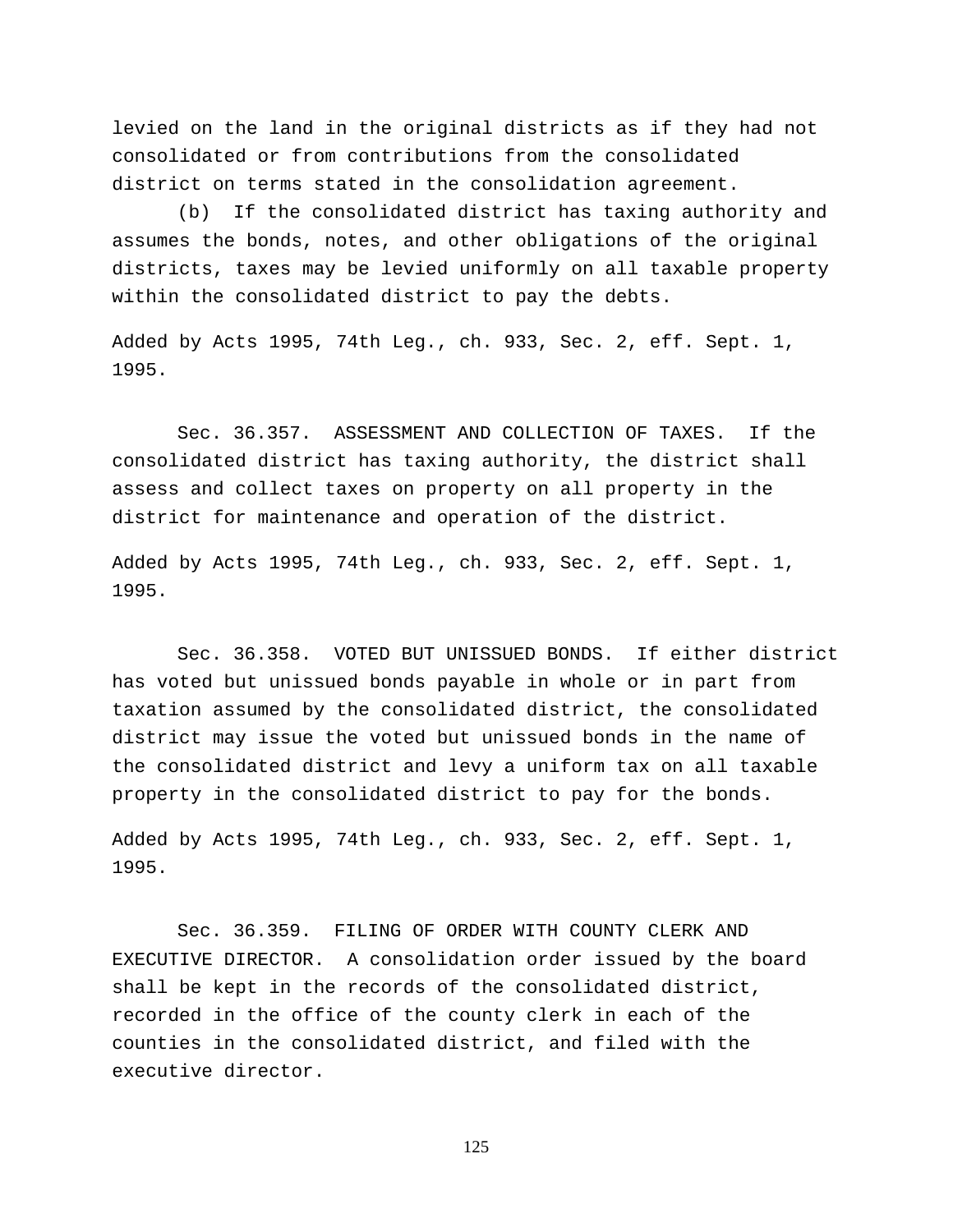Added by Acts 1995, 74th Leg., ch. 933, Sec. 2, eff. Sept. 1, 1995.

SUBCHAPTER L. GROUNDWATER CONSERVATION DISTRICT LOAN ASSISTANCE **FUND** 

Sec. 36.3705. DEFINITION. In this subchapter, "applicant" means a newly confirmed district applying for a loan from the loan fund.

Added by Acts 2005, 79th Leg., Ch. 970 (H.B. [1763\)](http://www.legis.state.tx.us/tlodocs/79R/billtext/html/HB01763F.HTM), Sec. 16, eff. September 1, 2005.

Sec. 36.371. GROUNDWATER CONSERVATION DISTRICT LOAN ASSISTANCE FUND. (a) The groundwater conservation district loan assistance fund is created, to be funded by direct appropriation and by the Texas Water Development Board from the water assistance fund.

(b) Repayments of loans shall be deposited in the water assistance fund.

Added by Acts 1997, 75th Leg., ch. 1010, Sec. 4.39, eff. Sept. 1, 1997. Amended by:

Acts 2015, 84th Leg., R.S., Ch. 415 (H.B. [2767\)](http://www.legis.state.tx.us/tlodocs/84R/billtext/html/HB02767F.HTM), Sec. 22, eff. June 10, 2015.

Sec. 36.372. FINANCIAL ASSISTANCE. (a) The loan fund may be used by the Texas Water Development Board to provide loans to newly confirmed districts and legislatively created districts that do not require a confirmation election to pay for their creation and initial operations.

(b) The Texas Water Development Board shall establish rules for the use and administration of the loan fund.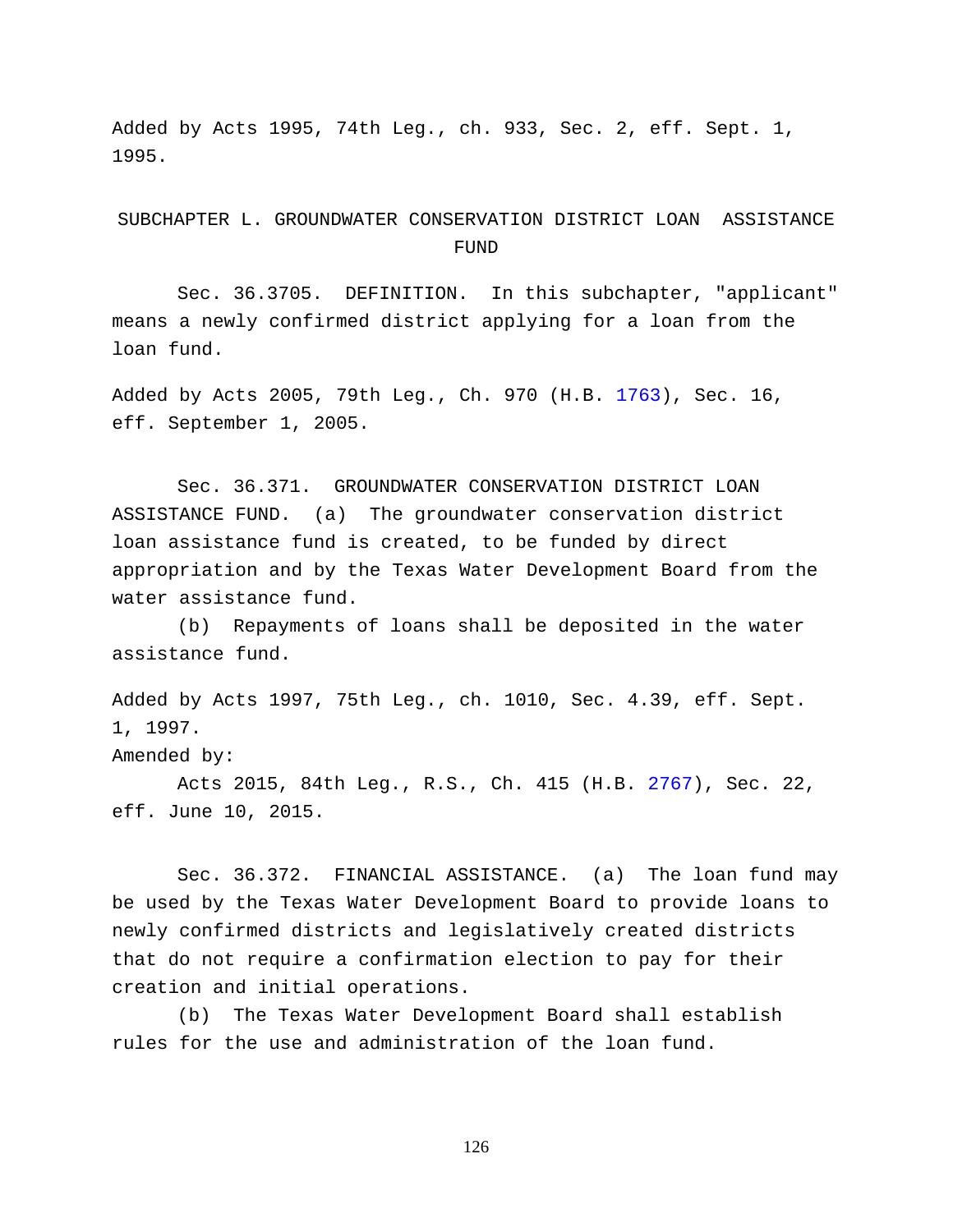Added by Acts 1997, 75th Leg., ch. 1010, Sec. 4.39, eff. Sept. 1, 1997.

Sec. 36.373. APPLICATION FOR ASSISTANCE. (a) In an application to the Texas Water Development Board for financial assistance from the loan fund, the applicant shall include:

(1) the name of the district and its board members;

(2) a citation of the law under which the district operates and was created;

(3) a description of the initial operations;

(4) the total start-up cost of the initial operations;

(5) the amount of state financial assistance requested;

(6) the plan for repaying the total cost of the loan; and

(7) any other information the Texas Water Development Board may require to perform its duties and protect the public interest.

(b) The Texas Water Development Board may not accept an application for a loan from the loan fund unless it is submitted in affidavit form by the applicant's board. The Texas Water Development Board shall prescribe the affidavit form in its rules.

(c) The rules implementing this section shall not restrict or prohibit the Texas Water Development Board from requiring additional factual material from an applicant.

Added by Acts 1997, 75th Leg., ch. 1010, Sec. 4.39, eff. Sept. 1, 1997.

Sec. 36.374. APPROVAL OF APPLICATION. The Texas Water Development Board, by resolution, may approve an application if it finds that: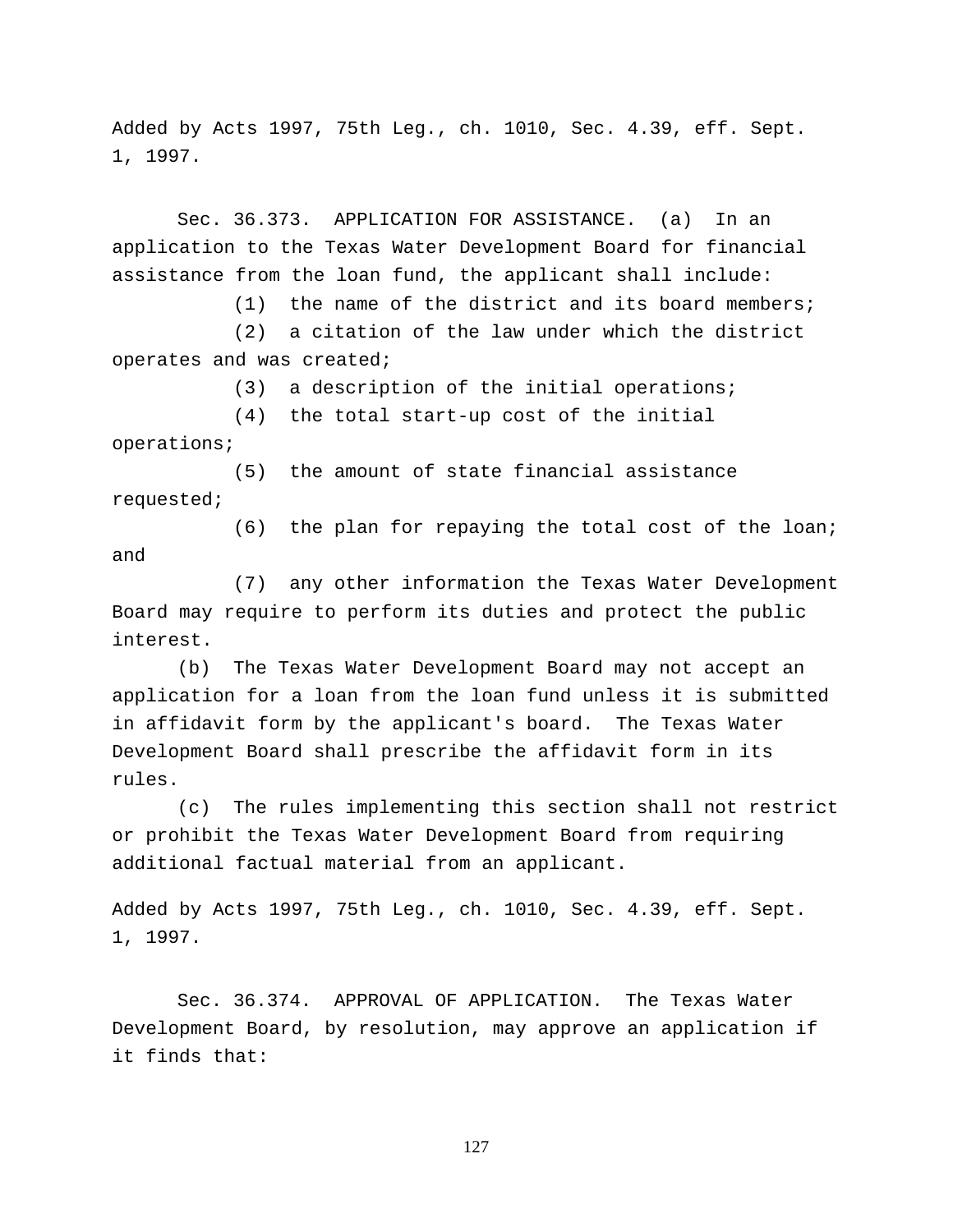(1) granting financial assistance to the applicant will serve the public interest; and

(2) the revenue pledged by the applicant from district taxes and fees and other sources will be sufficient to meet all the obligations assumed by the applicant.

Added by Acts 1997, 75th Leg., ch. 1010, Sec. 4.39, eff. Sept. 1, 1997.

SUBCHAPTER M. PERMIT AND PERMIT AMENDMENT APPLICATIONS;

## NOTICE AND HEARING PROCESS

Sec. 36.401. DEFINITION. In this subchapter, "applicant" means a person who is applying for a permit or a permit amendment.

Added by Acts 2005, 79th Leg., Ch. 970 (H.B. [1763\)](http://www.legis.state.tx.us/tlodocs/79R/billtext/html/HB01763F.HTM), Sec. 17, eff. September 1, 2005.

Sec. 36.402. APPLICABILITY. Except as provided by Section [36.416,](http://www.statutes.legis.state.tx.us/GetStatute.aspx?Code=WA&Value=36.416) this subchapter applies to the notice and hearing process used by a district for permit and permit amendment applications for which a hearing is required.

Added by Acts 2005, 79th Leg., Ch. 970 (H.B. [1763\)](http://www.legis.state.tx.us/tlodocs/79R/billtext/html/HB01763F.HTM), Sec. 17, eff. September 1, 2005.

Amended by:

Acts 2015, 84th Leg., R.S., Ch. 308 (S.B. [854\)](http://www.legis.state.tx.us/tlodocs/84R/billtext/html/SB00854F.HTM), Sec. 5, eff. September 1, 2015.

Sec. 36.403. SCHEDULING OF PUBLIC HEARING. (a) The general manager or board may schedule a public hearing on permit or permit amendment applications received by the district as necessary, as provided by Section [36.114.](http://www.statutes.legis.state.tx.us/GetStatute.aspx?Code=WA&Value=36.114)

(b) The general manager or board may schedule more than one application for consideration at a public hearing.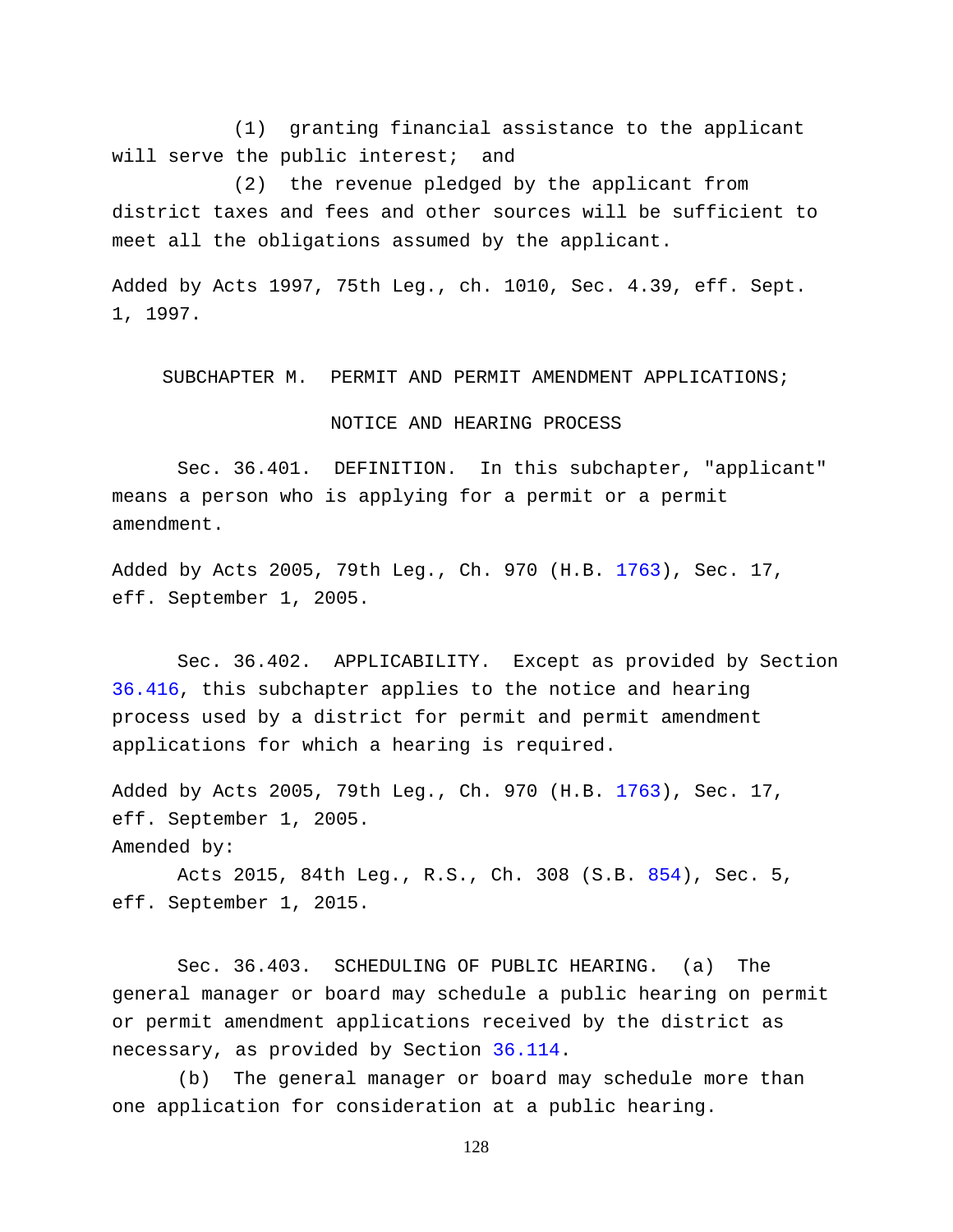(c) A public hearing must be held at the district office or regular meeting location of the board unless the board provides for hearings to be held at a different location.

(d) A public hearing may be held in conjunction with a regularly scheduled board meeting.

Added by Acts 2005, 79th Leg., Ch. 970 (H.B. [1763\)](http://www.legis.state.tx.us/tlodocs/79R/billtext/html/HB01763F.HTM), Sec. 17, eff. September 1, 2005. Amended by:

Acts 2015, 84th Leg., R.S., Ch. 405 (H.B. [2179\)](http://www.legis.state.tx.us/tlodocs/84R/billtext/html/HB02179F.HTM), Sec. 1, eff. June 10, 2015.

Sec. 36.404. NOTICE. (a) If the general manager or board schedules a public hearing on an application for a permit or permit amendment, the general manager or board shall give notice of the hearing as provided by this section.

(b) The notice must include:

(1) the name of the applicant;

(2) the address or approximate location of the well or proposed well;

(3) a brief explanation of the proposed permit or permit amendment, including any requested amount of groundwater, the purpose of the proposed use, and any change in use;

(4) the time, date, and location of the hearing; and

(5) any other information the general manager or board considers relevant and appropriate.

(c) Not later than the 10th day before the date of a hearing, the general manager or board shall:

(1) post notice in a place readily accessible to the public at the district office;

(2) provide notice to the county clerk of each county in the district; and

(3) provide notice by:

(A) regular mail to the applicant;

(B) regular mail, facsimile, or electronic mail to any person who has requested notice under Subsection (d); and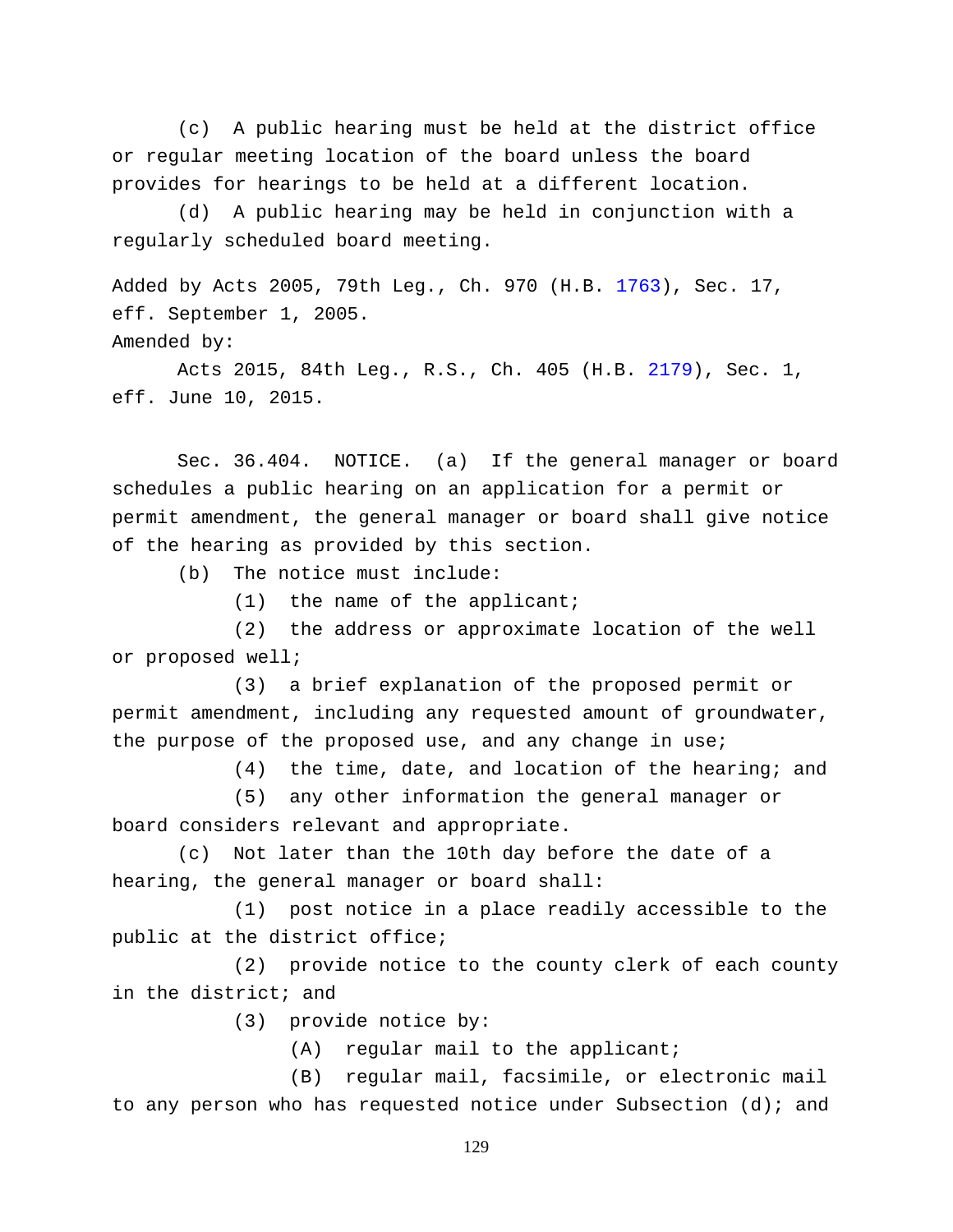(C) regular mail to any other person entitled to receive notice under the rules of the district.

(d) A person may request notice from the district of a public hearing on a permit or a permit amendment application. The request must be in writing and is effective for the remainder of the calendar year in which the request is received by the district. To receive notice of a public hearing in a later year, a person must submit a new request. An affidavit of an officer or employee of the district establishing attempted service by first class mail, facsimile, or e-mail to the person in accordance with the information provided by the person is proof that notice was provided by the district.

(e) Failure to provide notice under Subsection  $(c)(3)(B)$ does not invalidate an action taken by the district at the hearing.

Added by Acts 2005, 79th Leg., Ch. 970 (H.B. [1763\)](http://www.legis.state.tx.us/tlodocs/79R/billtext/html/HB01763F.HTM), Sec. 17, eff. September 1, 2005. Amended by:

Acts 2015, 84th Leg., R.S., Ch. 405 (H.B. [2179\)](http://www.legis.state.tx.us/tlodocs/84R/billtext/html/HB02179F.HTM), Sec. 2, eff. June 10, 2015.

Sec. 36.405. HEARING REGISTRATION. The district may require each person who participates in a public hearing to submit a hearing registration form stating:

(1) the person's name;

(2) the person's address; and

(3) whom the person represents, if the person is not there in the person's individual capacity.

Added by Acts 2005, 79th Leg., Ch. 970 (H.B. [1763\)](http://www.legis.state.tx.us/tlodocs/79R/billtext/html/HB01763F.HTM), Sec. 17, eff. September 1, 2005. Amended by:

Acts 2015, 84th Leg., R.S., Ch. 405 (H.B. [2179\)](http://www.legis.state.tx.us/tlodocs/84R/billtext/html/HB02179F.HTM), Sec. 3, eff. June 10, 2015.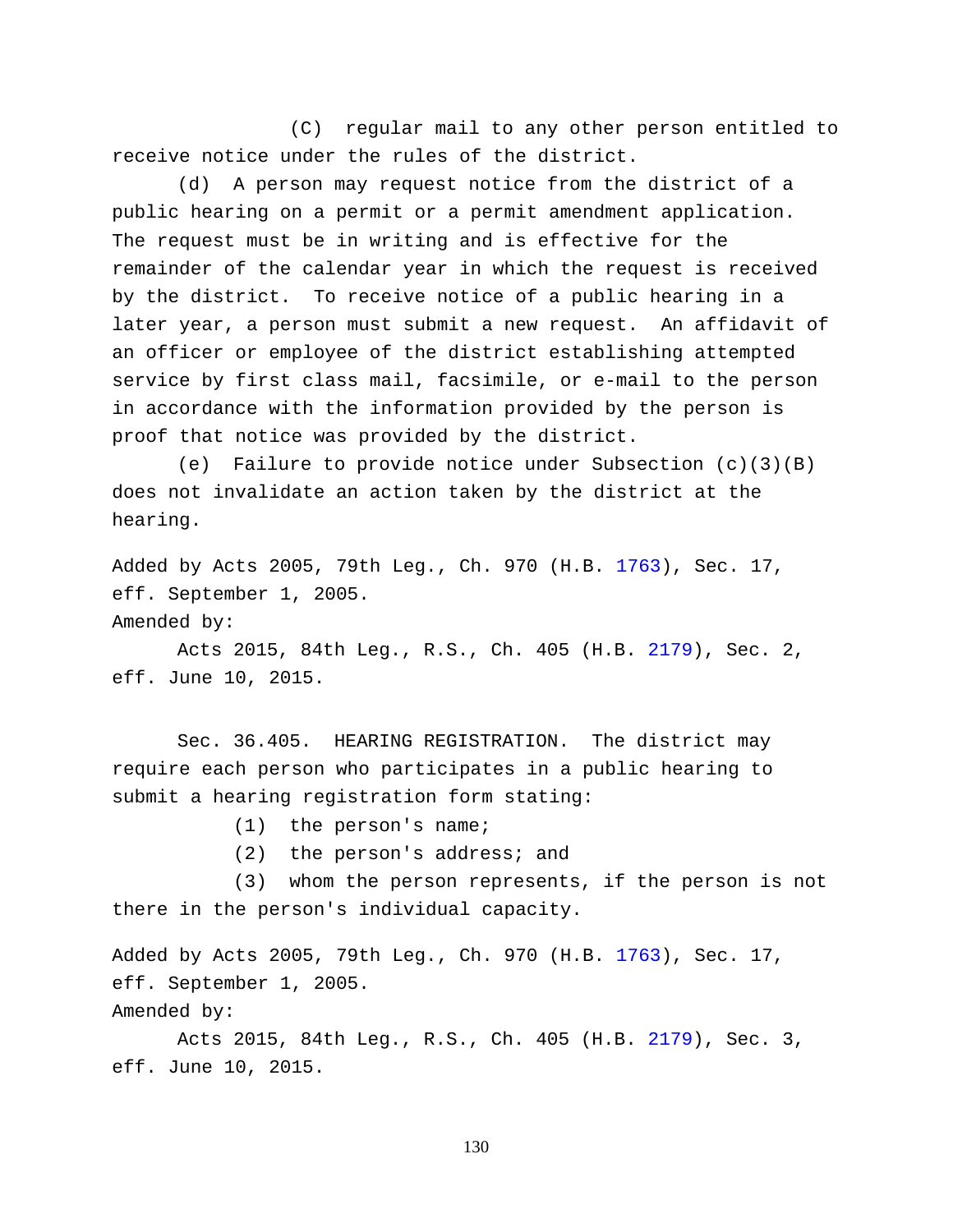Sec. 36.4051. BOARD ACTION; CONTESTED CASE HEARING REQUESTS; PRELIMINARY HEARING. (a) The board may take action on any uncontested application at a properly noticed public meeting held at any time after the public hearing at which the application is scheduled to be heard. The board may issue a written order to:

- (1) grant the application;
- (2) grant the application with special conditions; or
- (3) deny the application.

(b) The board shall schedule a preliminary hearing to hear a request for a contested case hearing filed in accordance with rules adopted under Section [36.415.](http://www.statutes.legis.state.tx.us/GetStatute.aspx?Code=WA&Value=36.415) The preliminary hearing may be conducted by:

(1) a quorum of the board;

(2) an individual to whom the board has delegated in writing the responsibility to preside as a hearing examiner over the hearing or matters related to the hearing; or

(3) the State Office of Administrative Hearings under Section [36.416.](http://www.statutes.legis.state.tx.us/GetStatute.aspx?Code=WA&Value=36.416)

(c) Following a preliminary hearing, the board shall determine whether any person requesting the contested case hearing has standing to make that request and whether a justiciable issue related to the application has been raised. If the board determines that no person who requested a contested case hearing had standing or that no justiciable issues were raised, the board may take any action authorized under Subsection (a).

(d) An applicant may, not later than the 20th day after the date the board issues an order granting the application, demand a contested case hearing if the order:

(1) includes special conditions that were not part of the application as finally submitted; or

(2) grants a maximum amount of groundwater production that is less than the amount requested in the application.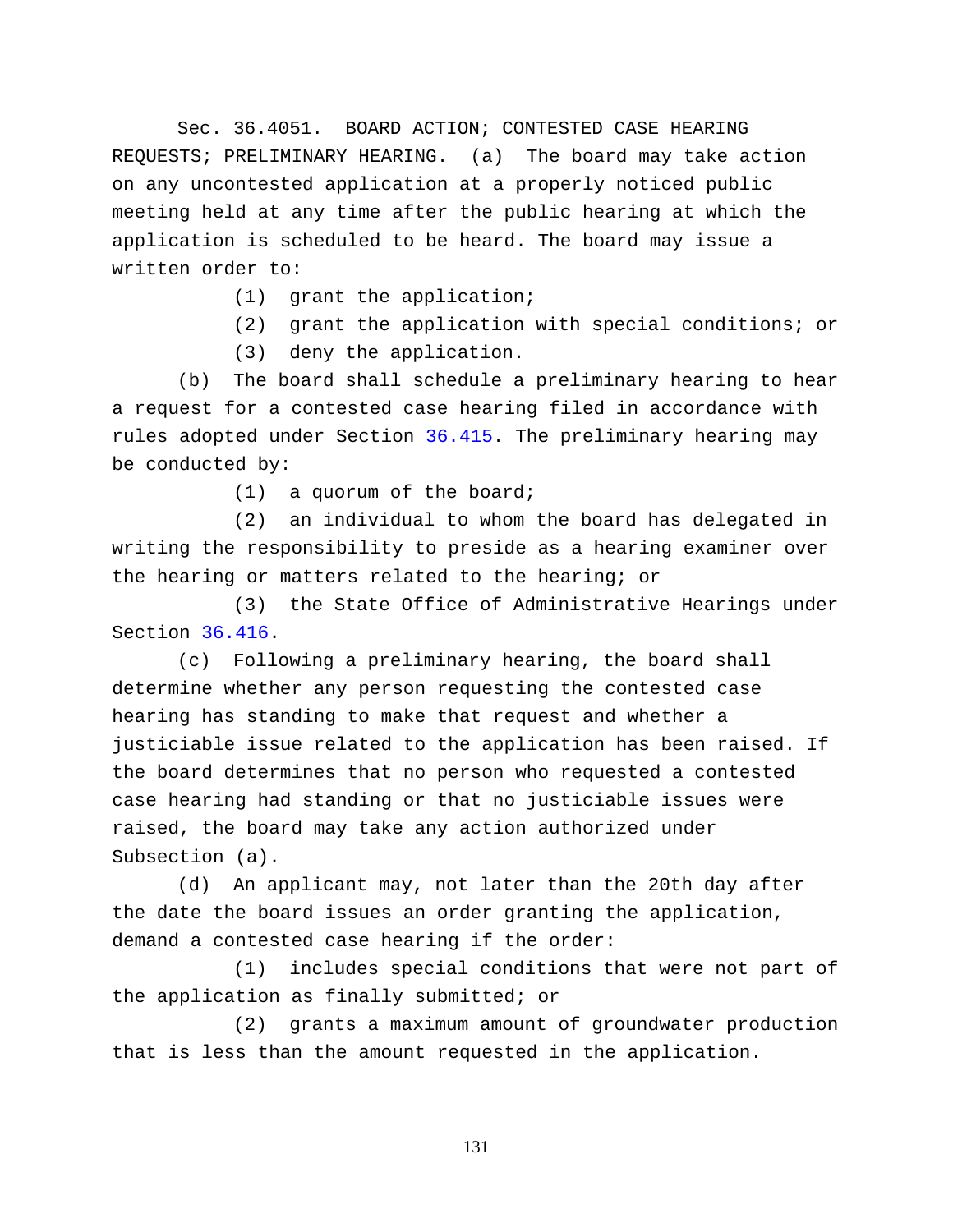Added by Acts 2015, 84th Leg., R.S., Ch. 405 (H.B. [2179\)](http://www.legis.state.tx.us/tlodocs/84R/billtext/html/HB02179F.HTM), Sec. 4, eff. June 10, 2015.

Sec. 36.406. HEARING PROCEDURES. (a) A hearing must be conducted by:

(1) a quorum of the board;

(2) an individual to whom the board has delegated in writing the responsibility to preside as a hearings examiner over the hearing or matters related to the hearing; or

(3) the State Office of Administrative Hearings under Section [36.416.](http://www.statutes.legis.state.tx.us/GetStatute.aspx?Code=WA&Value=36.416)

(b) Except as provided by Subsection (c) or Section [36.416,](http://www.statutes.legis.state.tx.us/GetStatute.aspx?Code=WA&Value=36.416) the board president or the hearings examiner shall serve as the presiding officer at the hearing.

(c) If the hearing is conducted by a quorum of the board and the board president is not present, the directors conducting the hearing may select a director to serve as the presiding officer.

(d) The presiding officer may:

(1) convene the hearing at the time and place specified in the notice;

(2) set any necessary additional hearing dates;

(3) designate the parties regarding a contested application;

(4) establish the order for presentation of evidence;

(5) administer oaths to all persons presenting

testimony;

(6) examine persons presenting testimony;

(7) ensure that information and testimony are

introduced as conveniently and expeditiously as possible without prejudicing the rights of any party;

(8) prescribe reasonable time limits for testimony and the presentation of evidence;

(9) exercise the procedural rules adopted under Section [36.415;](http://www.statutes.legis.state.tx.us/GetStatute.aspx?Code=WA&Value=36.415) and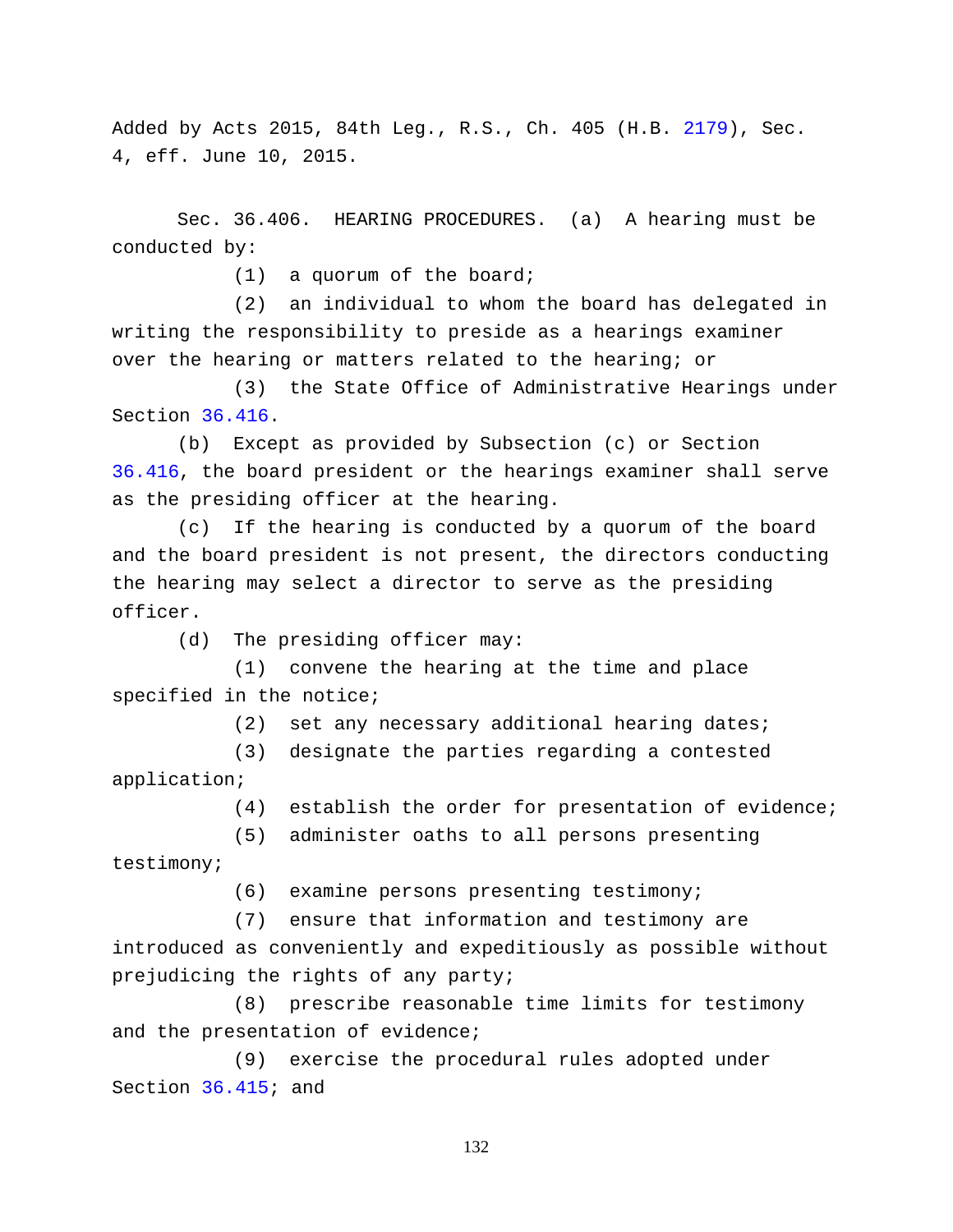(10) determine how to apportion among the parties the costs related to:

(A) a contract for the services of a presiding officer; and

(B) the preparation of the official hearing record.

(e) Except as provided by a rule adopted under Section [36.415,](http://www.statutes.legis.state.tx.us/GetStatute.aspx?Code=WA&Value=36.415) a district may allow any person, including the general manager or a district employee, to provide comments at a hearing on an uncontested application.

(f) The presiding officer may allow testimony to be submitted in writing and may require that written testimony be sworn to. On the motion of a party to the hearing, the presiding officer may exclude written testimony if the person who submits the testimony is not available for cross-examination by phone, a deposition before the hearing, or other reasonable means.

(g) If the board has not acted on the application, the presiding officer may allow a person who testifies at the hearing to supplement the testimony given at the hearing by filing additional written materials with the presiding officer not later than the 10th day after the date of the hearing. A person who files additional written material with the presiding officer under this subsection must also provide the material, not later than the 10th day after the date of the hearing, to any person who provided comments on an uncontested application or any party to a contested hearing. A person who receives additional written material under this subsection may file a response to the material with the presiding officer not later than the 10th day after the date the material was received.

(h) The district by rule adopted under Section [36.417](http://www.statutes.legis.state.tx.us/GetStatute.aspx?Code=WA&Value=36.417) may authorize the presiding officer, at the presiding officer's discretion, to issue an order at any time before board action under Section [36.411](http://www.statutes.legis.state.tx.us/GetStatute.aspx?Code=WA&Value=36.411) that: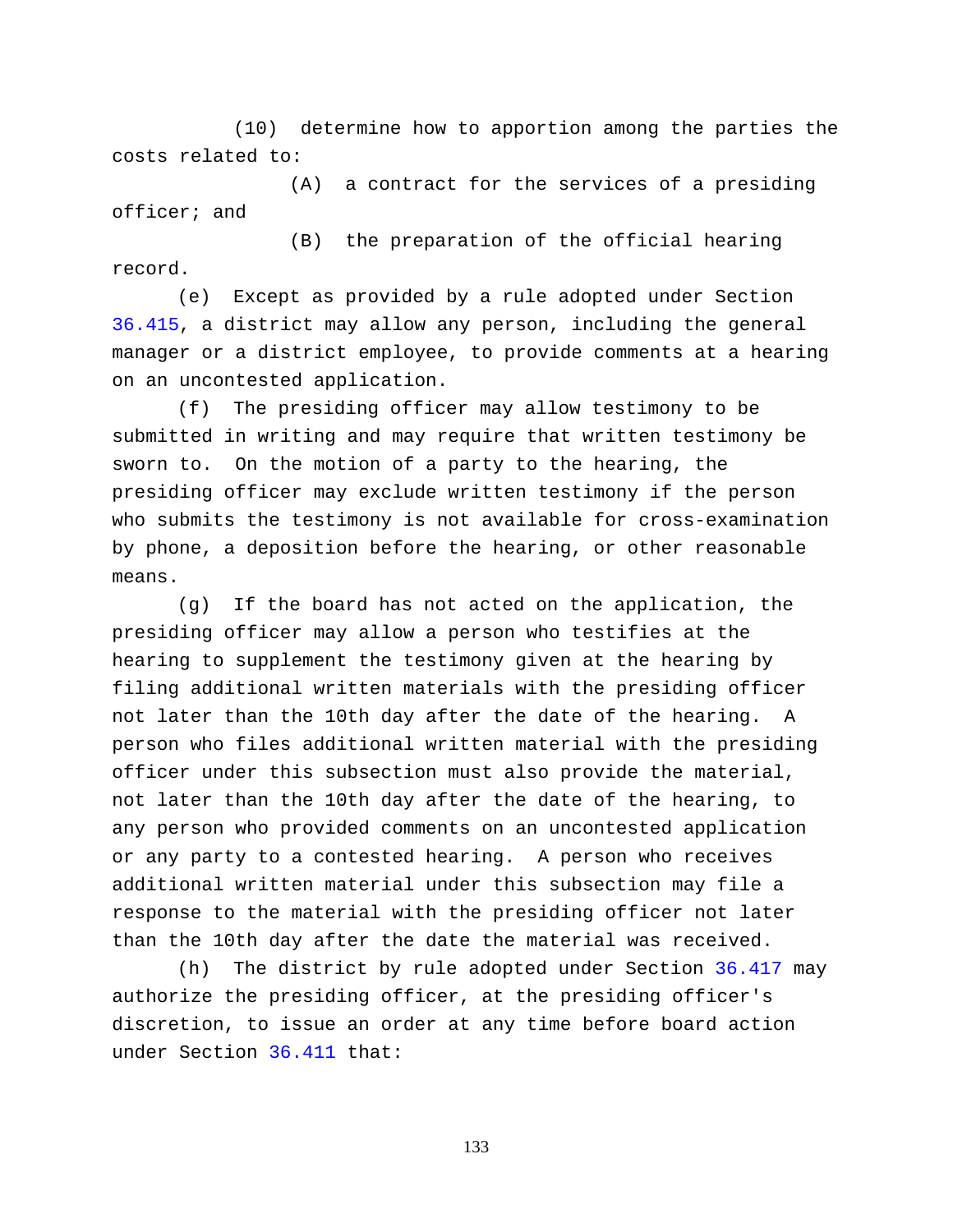(1) refers parties to a contested hearing to an alternative dispute resolution procedure on any matter at issue in the hearing;

(2) determines how the costs of the procedure shall be apportioned among the parties; and

(3) appoints an impartial third party as provided by Section [2009.053,](http://www.statutes.legis.state.tx.us/GetStatute.aspx?Code=GV&Value=2009.053) Government Code, to facilitate that procedure.

Added by Acts 2005, 79th Leg., Ch. 970 (H.B. [1763\)](http://www.legis.state.tx.us/tlodocs/79R/billtext/html/HB01763F.HTM), Sec. 17, eff. September 1, 2005. Amended by:

Acts 2011, 82nd Leg., R.S., Ch. 53 (S.B. [693\)](http://www.legis.state.tx.us/tlodocs/82R/billtext/html/SB00693F.HTM), Sec. 1, eff. May 12, 2011.

Acts 2015, 84th Leg., R.S., Ch. 405 (H.B. [2179\)](http://www.legis.state.tx.us/tlodocs/84R/billtext/html/HB02179F.HTM), Sec. 5, eff. June 10, 2015.

Sec. 36.407. EVIDENCE. (a) The presiding officer shall admit evidence that is relevant to an issue at the hearing.

(b) The presiding officer may exclude evidence that is irrelevant, immaterial, or unduly repetitious.

Added by Acts 2005, 79th Leg., Ch. 970 (H.B. [1763\)](http://www.legis.state.tx.us/tlodocs/79R/billtext/html/HB01763F.HTM), Sec. 17, eff. September 1, 2005.

Sec. 36.408. RECORDING. (a) Except as provided by Subsection (b), the presiding officer shall prepare and keep a record of each hearing in the form of an audio or video recording or a court reporter transcription. On the request of a party to a contested hearing, the presiding officer shall have the hearing transcribed by a court reporter. The presiding officer may assess any court reporter transcription costs against the party that requested the transcription or among the parties to the hearing. Except as provided by this subsection, the presiding officer may exclude a party from further participation in a hearing for failure to pay in a timely manner costs assessed against that party under this subsection. The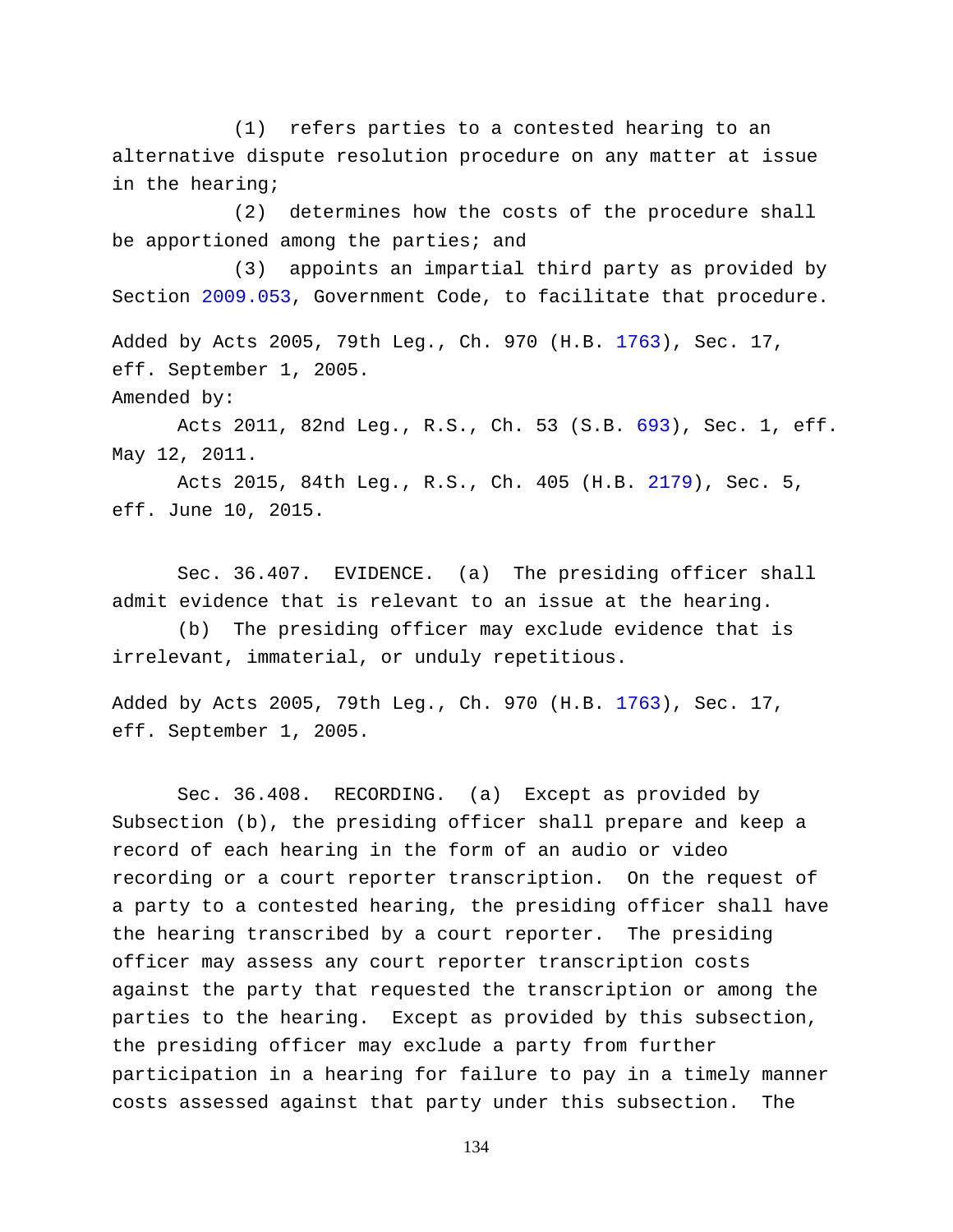presiding officer may not exclude a party from further participation in a hearing as provided by this subsection if the parties have agreed that the costs assessed against that party will be paid by another party.

(b) If a hearing is uncontested, the presiding officer may substitute minutes or the report required under Section [36.410](http://www.statutes.legis.state.tx.us/GetStatute.aspx?Code=WA&Value=36.410) for a method of recording the hearing provided by Subsection (a).

Added by Acts 2005, 79th Leg., Ch. 970 (H.B. [1763\)](http://www.legis.state.tx.us/tlodocs/79R/billtext/html/HB01763F.HTM), Sec. 17, eff. September 1, 2005.

Sec. 36.409. CONTINUANCE. The presiding officer may continue a hearing from time to time and from place to place without providing notice under Section [36.404.](http://www.statutes.legis.state.tx.us/GetStatute.aspx?Code=WA&Value=36.404) If the presiding officer continues a hearing without announcing at the hearing the time, date, and location of the continued hearing, the presiding officer must provide notice of the continued hearing by regular mail to the parties.

Added by Acts 2005, 79th Leg., Ch. 970 (H.B. [1763\)](http://www.legis.state.tx.us/tlodocs/79R/billtext/html/HB01763F.HTM), Sec. 17, eff. September 1, 2005.

Sec. 36.410. PROPOSAL FOR DECISION. (a) Except as provided by Subsection (e), the presiding officer shall submit a proposal for decision to the board not later than the 30th day after the date the evidentiary hearing is concluded.

(b) The proposal for decision must include:

(1) a summary of the subject matter of the hearing;

(2) a summary of the evidence or public comments received; and

(3) the presiding officer's recommendations for board action on the subject matter of the hearing.

(c) The presiding officer or general manager shall provide a copy of the proposal for decision to:

(1) the applicant; and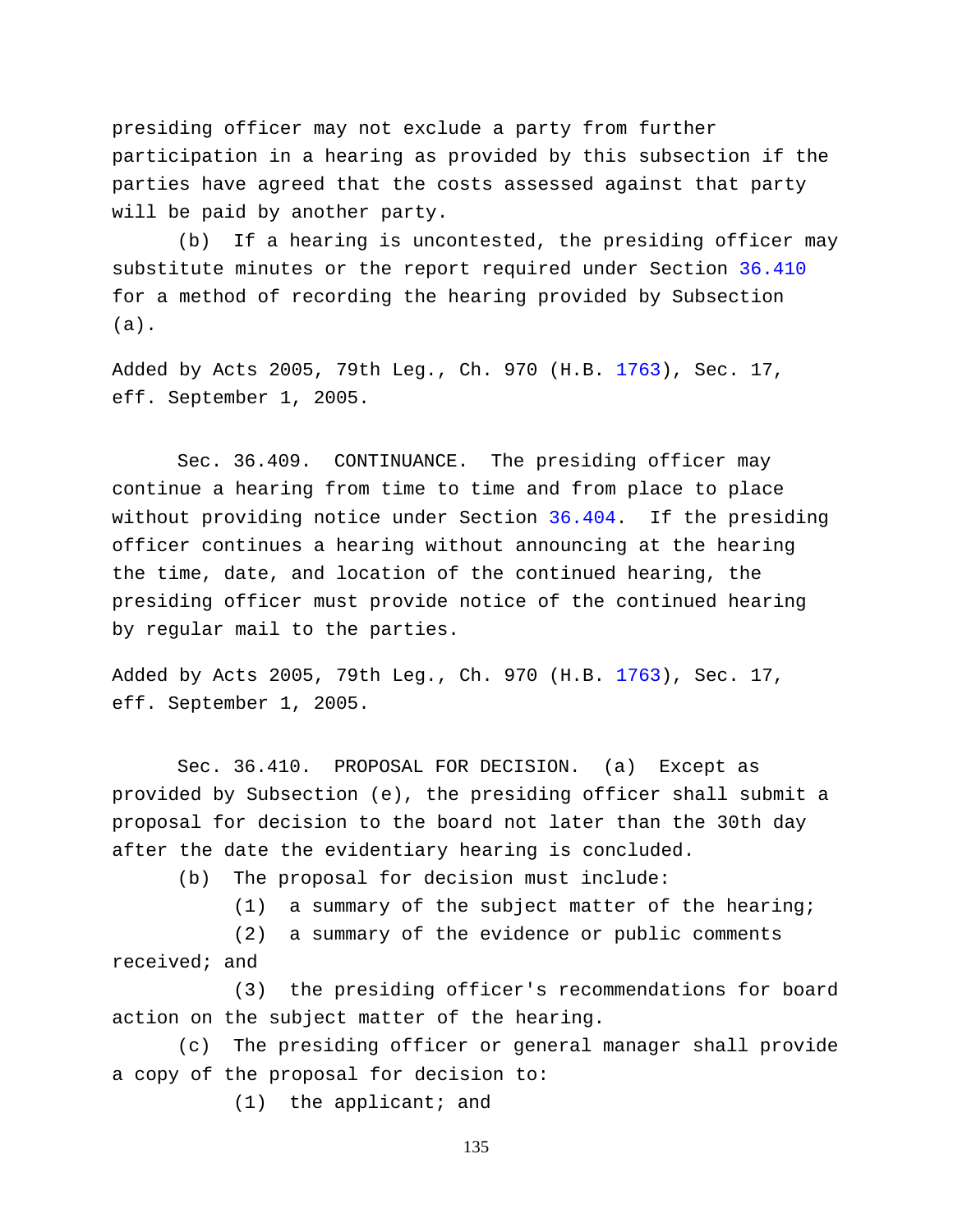(2) each designated party.

(d) A party may submit to the board written exceptions to the proposal for decision.

(e) If the hearing was conducted by a quorum of the board and if the presiding officer prepared a record of the hearing as provided by Section [36.408\(](http://www.statutes.legis.state.tx.us/GetStatute.aspx?Code=WA&Value=36.408)a), the presiding officer shall determine whether to prepare and submit a proposal for decision to the board under this section.

(f) The board shall consider the proposal for decision at a final hearing. Additional evidence may not be presented during a final hearing. The parties may present oral argument at a final hearing to summarize the evidence, present legal argument, or argue an exception to the proposal for decision. A final hearing may be continued as provided by Section [36.409.](http://www.statutes.legis.state.tx.us/GetStatute.aspx?Code=WA&Value=36.409)

Added by Acts 2005, 79th Leg., Ch. 970 (H.B. [1763\)](http://www.legis.state.tx.us/tlodocs/79R/billtext/html/HB01763F.HTM), Sec. 17, eff. September 1, 2005. Amended by:

Acts 2015, 84th Leg., R.S., Ch. 405 (H.B. [2179\)](http://www.legis.state.tx.us/tlodocs/84R/billtext/html/HB02179F.HTM), Sec. 6, eff. June 10, 2015.

Sec. 36.411. BOARD ACTION. The board shall act on a permit or permit amendment application not later than the 60th day after the date the final hearing on the application is concluded.

Added by Acts 2005, 79th Leg., Ch. 970 (H.B. [1763\)](http://www.legis.state.tx.us/tlodocs/79R/billtext/html/HB01763F.HTM), Sec. 17, eff. September 1, 2005.

Sec. 36.412. REQUEST FOR REHEARING OR FINDINGS AND CONCLUSIONS. (a) An applicant in a contested or uncontested hearing on an application or a party to a contested hearing may administratively appeal a decision of the board on a permit or permit amendment application by requesting written findings and conclusions not later than the 20th day after the date of the board's decision.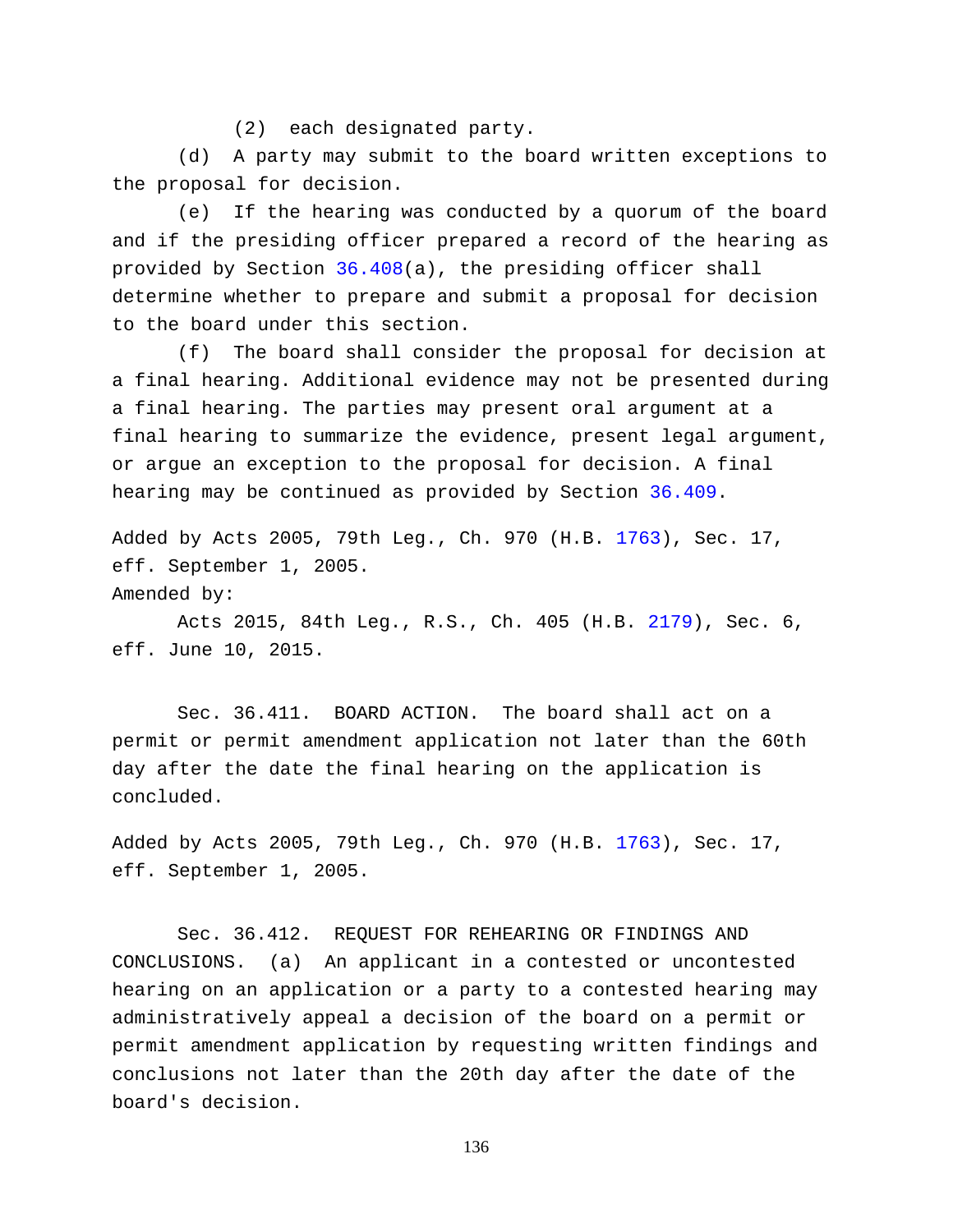(b) On receipt of a timely written request, the board shall make written findings and conclusions regarding a decision of the board on a permit or permit amendment application. The board shall provide certified copies of the findings and conclusions to the person who requested them, and to each designated party, not later than the 35th day after the date the board receives the request. A party to a contested hearing may request a rehearing not later than the 20th day after the date the board issues the findings and conclusions.

(c) A request for rehearing must be filed in the district office and must state the grounds for the request. If the original hearing was a contested hearing, the party requesting a rehearing must provide copies of the request to all parties to the hearing.

(d) If the board grants a request for rehearing, the board shall schedule the rehearing not later than the 45th day after the date the request is granted.

(e) The failure of the board to grant or deny a request for rehearing before the 91st day after the date the request is submitted is a denial of the request.

Added by Acts 2005, 79th Leg., Ch. 970 (H.B. [1763\)](http://www.legis.state.tx.us/tlodocs/79R/billtext/html/HB01763F.HTM), Sec. 17, eff. September 1, 2005. Amended by:

Acts 2015, 84th Leg., R.S., Ch. 405 (H.B. [2179\)](http://www.legis.state.tx.us/tlodocs/84R/billtext/html/HB02179F.HTM), Sec. 7, eff. June 10, 2015.

Sec. 36.413. DECISION; WHEN FINAL. (a) A decision by the board on a permit or permit amendment application is final:

(1) if a request for rehearing is not filed on time, on the expiration of the period for filing a request for rehearing; or

(2) if a request for rehearing is filed on time, on the date:

(A) the board denies the request for rehearing; or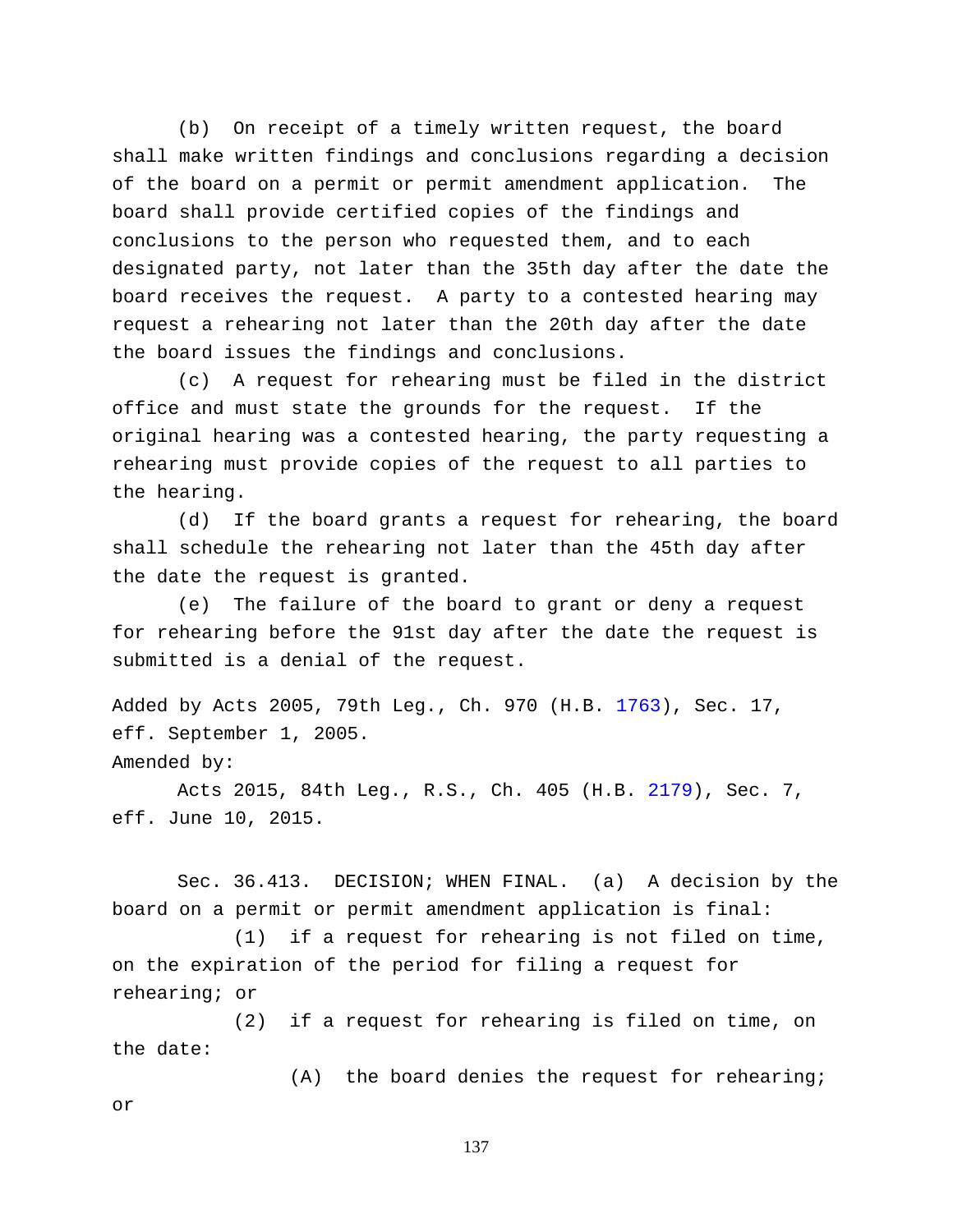(B) the board renders a written decision after rehearing.

(b) Except as provided by Subsection (c), an applicant or a party to a contested hearing may file a suit against the district under Section [36.251](http://www.statutes.legis.state.tx.us/GetStatute.aspx?Code=WA&Value=36.251) to appeal a decision on a permit or permit amendment application not later than the 60th day after the date on which the decision becomes final.

(c) An applicant or a party to a contested hearing may not file suit against the district under Section [36.251](http://www.statutes.legis.state.tx.us/GetStatute.aspx?Code=WA&Value=36.251) if a request for rehearing was not filed on time.

Added by Acts 2005, 79th Leg., Ch. 970 (H.B. [1763\)](http://www.legis.state.tx.us/tlodocs/79R/billtext/html/HB01763F.HTM), Sec. 17, eff. September 1, 2005.

Sec. 36.414. CONSOLIDATED HEARING ON APPLICATIONS. (a) Except as provided by Subsection (b), a district shall process applications from a single applicant under consolidated notice and hearing procedures on written request by the applicant if the district requires a separate permit or permit amendment application for:

(1) drilling, equipping, operating, or completing a well or substantially altering the size of a well or well pump under Section [36.113;](http://www.statutes.legis.state.tx.us/GetStatute.aspx?Code=WA&Value=36.113)

(2) the spacing of water wells or the production of groundwater under Section [36.116;](http://www.statutes.legis.state.tx.us/GetStatute.aspx?Code=WA&Value=36.116) or

(3) transferring groundwater out of a district under Section [36.122.](http://www.statutes.legis.state.tx.us/GetStatute.aspx?Code=WA&Value=36.122)

(b) A district is not required to use consolidated notice and hearing procedures to process separate permit or permit amendment applications from a single applicant if the board cannot adequately evaluate one application until it has acted on another application.

Added by Acts 2005, 79th Leg., Ch. 970 (H.B. [1763\)](http://www.legis.state.tx.us/tlodocs/79R/billtext/html/HB01763F.HTM), Sec. 17, eff. September 1, 2005.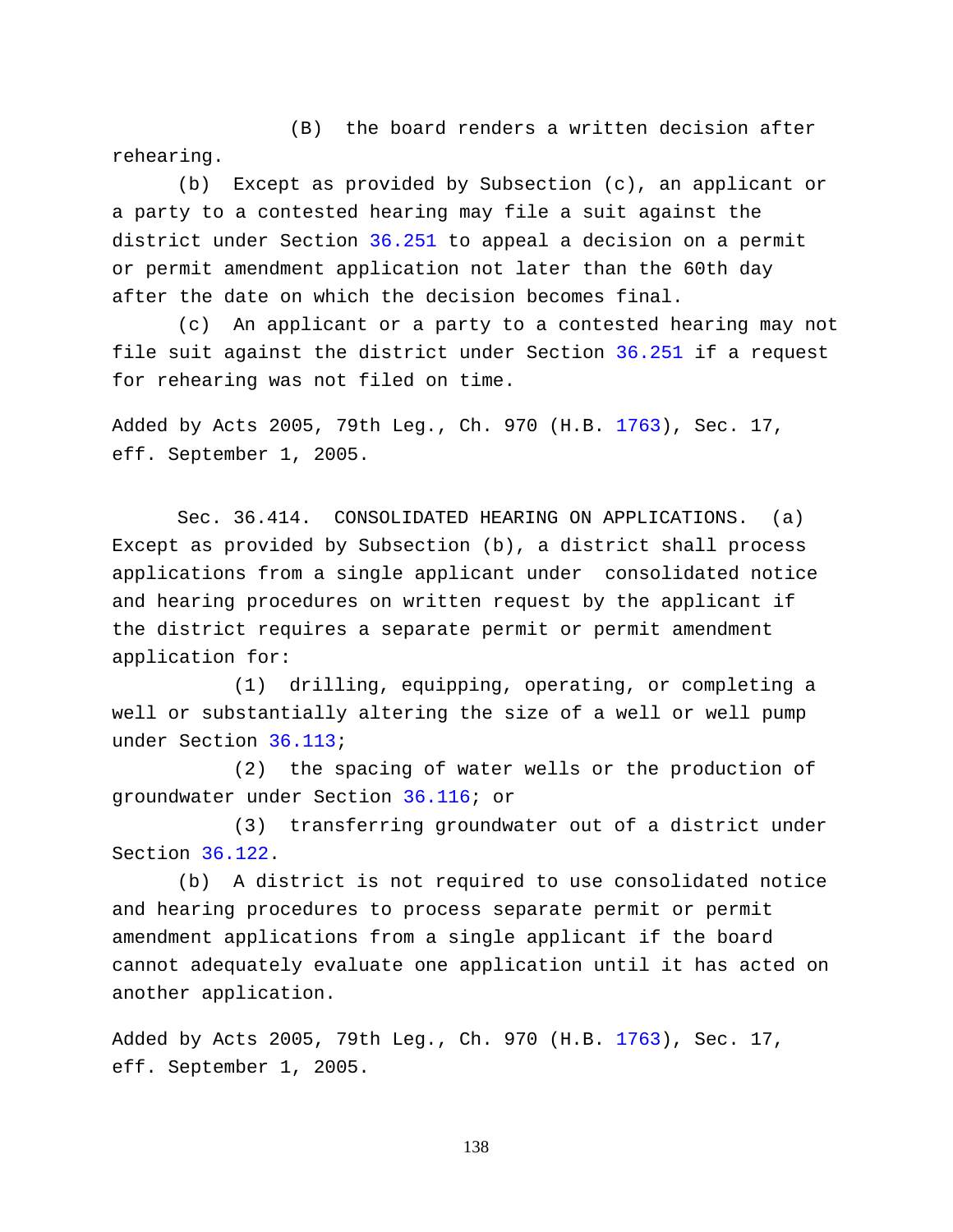Sec. 36.415. RULES; ADDITIONAL PROCEDURES. (a) A district by rule shall adopt procedural rules to implement this subchapter and may adopt notice and hearing procedures in addition to those provided by this subchapter.

(b) In adopting the rules, a district shall:

(1) define under what circumstances an application is considered contested;

(2) limit participation in a hearing on a contested application to persons who have a personal justiciable interest related to a legal right, duty, privilege, power, or economic interest that is within a district's regulatory authority and affected by a permit or permit amendment application, not including persons who have an interest common to members of the public; and

(3) establish the deadline for a person who may participate under Subdivision (2) to file in the manner required by the district a protest and request for a contested case hearing.

Added by Acts 2005, 79th Leg., Ch. 970 (H.B. [1763\)](http://www.legis.state.tx.us/tlodocs/79R/billtext/html/HB01763F.HTM), Sec. 17, eff. September 1, 2005. Amended by:

Acts 2015, 84th Leg., R.S., Ch. 405 (H.B. [2179\)](http://www.legis.state.tx.us/tlodocs/84R/billtext/html/HB02179F.HTM), Sec. 8, eff. June 10, 2015.

Sec. 36.416. HEARINGS CONDUCTED BY STATE OFFICE OF ADMINISTRATIVE HEARINGS; RULES. (a) If a district contracts with the State Office of Administrative Hearings to conduct a hearing, the hearing shall be conducted as provided by Subchapters C, D, and F, Chapter [2001,](http://www.statutes.legis.state.tx.us/GetStatute.aspx?Code=GV&Value=2001) Government Code. The district may adopt rules for a hearing conducted under this section that are consistent with the procedural rules of the State Office of Administrative Hearings.

(b) If requested by the applicant or other party to a contested case, a district shall contract with the State Office of Administrative Hearings to conduct the hearing. If the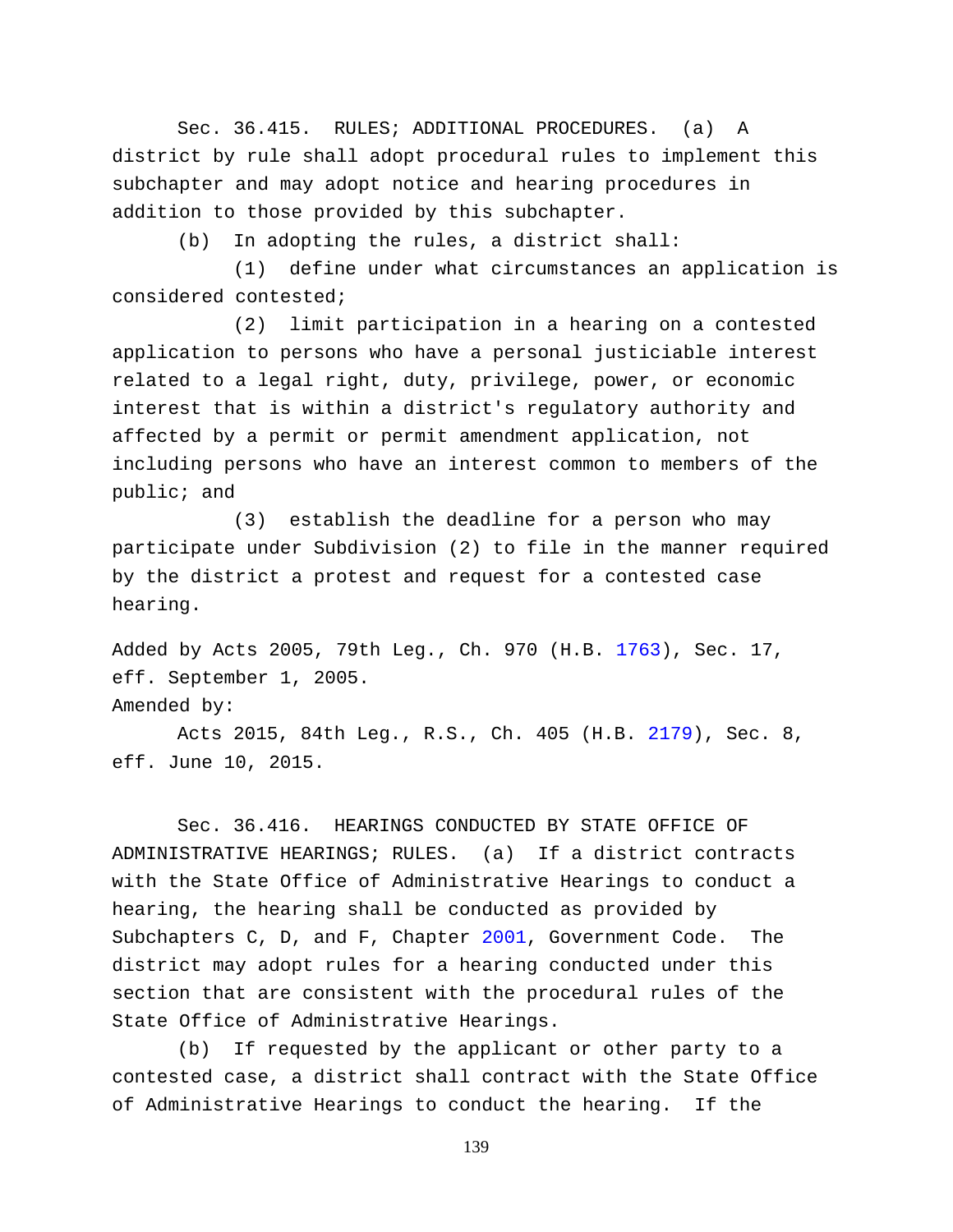district does not prescribe a deadline by rule, the applicant or other party must request the hearing before the State Office of Administrative Hearings not later than the 14th day before the date the evidentiary hearing is scheduled to begin. The hearing must be held in Travis County or at a location described by Section  $36.403(c)$ . The district shall choose the location.

(c) The party requesting the hearing before the State Office of Administrative Hearings shall pay all costs associated with the contract for the hearing and shall deposit with the district an amount sufficient to pay the contract amount before the hearing begins. At the conclusion of the hearing, the district shall refund any excess money to the paying party. All other costs may be assessed as authorized by this chapter or district rules.

(d) An administrative law judge who conducts a contested case hearing shall consider applicable district rules or policies in conducting the hearing, but the district deciding the case may not supervise the administrative law judge.

(e) A district shall provide the administrative law judge with a written statement of applicable rules or policies.

(f) A district may not attempt to influence the finding of facts or the administrative law judge's application of the law in a contested case except by proper evidence and legal argument.

Added by Acts 2005, 79th Leg., Ch. 970 (H.B. [1763\)](http://www.legis.state.tx.us/tlodocs/79R/billtext/html/HB01763F.HTM), Sec. 17, eff. September 1, 2005.

```
Amended by:
```
Acts 2011, 82nd Leg., R.S., Ch. 53 (S.B. [693\)](http://www.legis.state.tx.us/tlodocs/82R/billtext/html/SB00693F.HTM), Sec. 2, eff. May 12, 2011.

Acts 2015, 84th Leg., R.S., Ch. 405 (H.B. [2179\)](http://www.legis.state.tx.us/tlodocs/84R/billtext/html/HB02179F.HTM), Sec. 9, eff. June 10, 2015.

Sec. 36.4165. FINAL DECISION; CONTESTED CASE HEARINGS. (a) In a proceeding for a permit application or amendment in which a district has contracted with the State Office of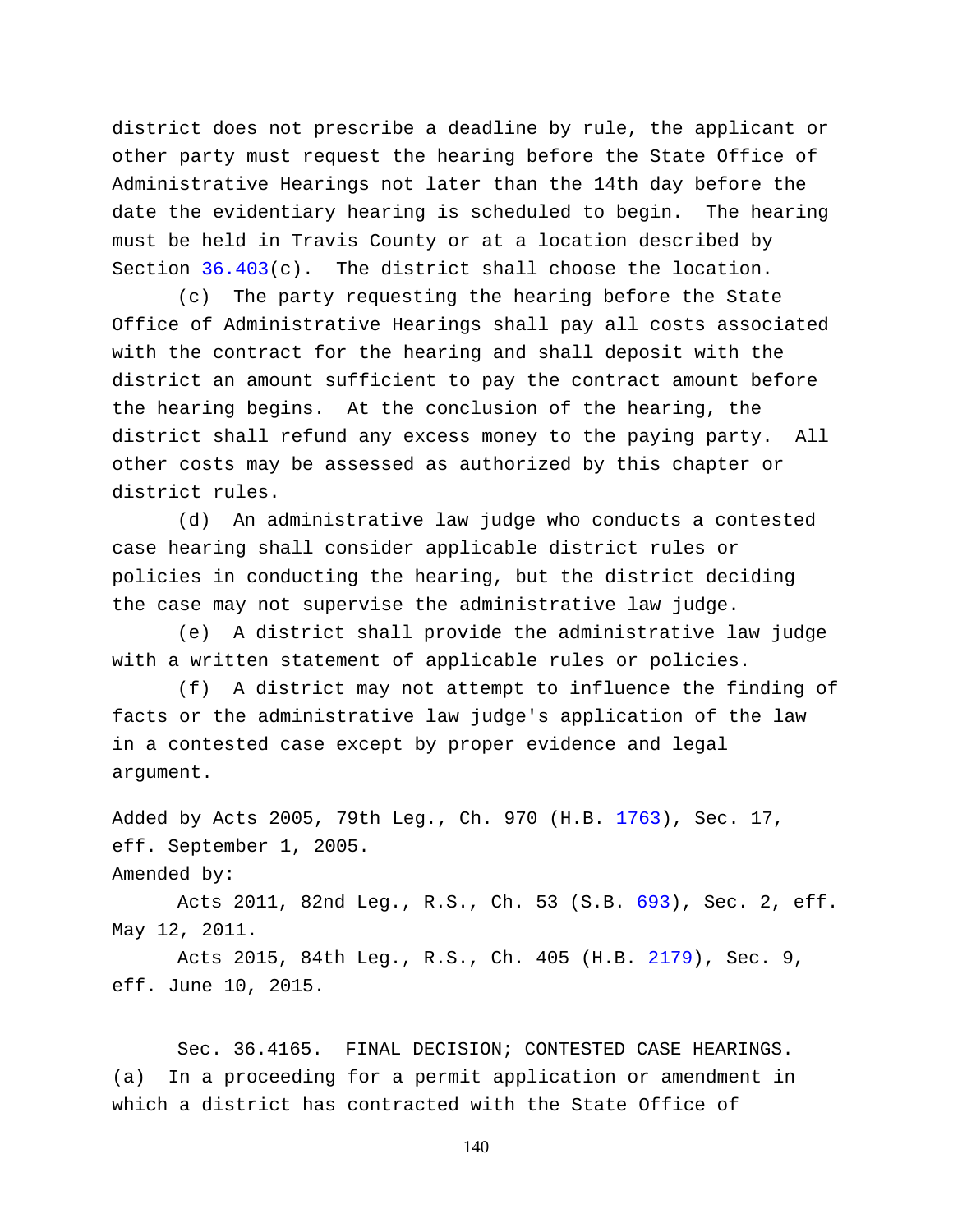Administrative Hearings for a contested case hearing, the board has the authority to make a final decision on consideration of a proposal for decision issued by an administrative law judge.

(b) A board may change a finding of fact or conclusion of law made by the administrative law judge, or may vacate or modify an order issued by the administrative judge, only if the board determines:

(1) that the administrative law judge did not properly apply or interpret applicable law, district rules, written policies provided under Section [36.416\(](http://www.statutes.legis.state.tx.us/GetStatute.aspx?Code=WA&Value=36.416)e), or prior administrative decisions;

(2) that a prior administrative decision on which the administrative law judge relied is incorrect or should be changed; or

(3) that a technical error in a finding of fact should be changed.

Added by Acts 2011, 82nd Leg., R.S., Ch. 53 (S.B. [693\)](http://www.legis.state.tx.us/tlodocs/82R/billtext/html/SB00693F.HTM), Sec. 3, eff. May 12, 2011.

Amended by:

Acts 2015, 84th Leg., R.S., Ch. 405 (H.B. [2179\)](http://www.legis.state.tx.us/tlodocs/84R/billtext/html/HB02179F.HTM), Sec. 10, eff. June 10, 2015.

Sec. 36.417. RULES; ALTERNATIVE DISPUTE RESOLUTION. A district by rule may develop and use alternative dispute resolution procedures in the manner provided for governmental bodies under Chapter [2009,](http://www.statutes.legis.state.tx.us/GetStatute.aspx?Code=GV&Value=2009) Government Code.

Added by Acts 2005, 79th Leg., Ch. 970 (H.B. [1763\)](http://www.legis.state.tx.us/tlodocs/79R/billtext/html/HB01763F.HTM), Sec. 17, eff. September 1, 2005.

Sec. 36.418. RULES; CONTESTED CASE HEARINGS; APPLICABILITY OF ADMINISTRATIVE PROCEDURE ACT. (a) A district may adopt rules establishing procedures for contested hearings consistent with Subchapters C, D, and F, Chapter [2001,](http://www.statutes.legis.state.tx.us/GetStatute.aspx?Code=GV&Value=2001) Government Code,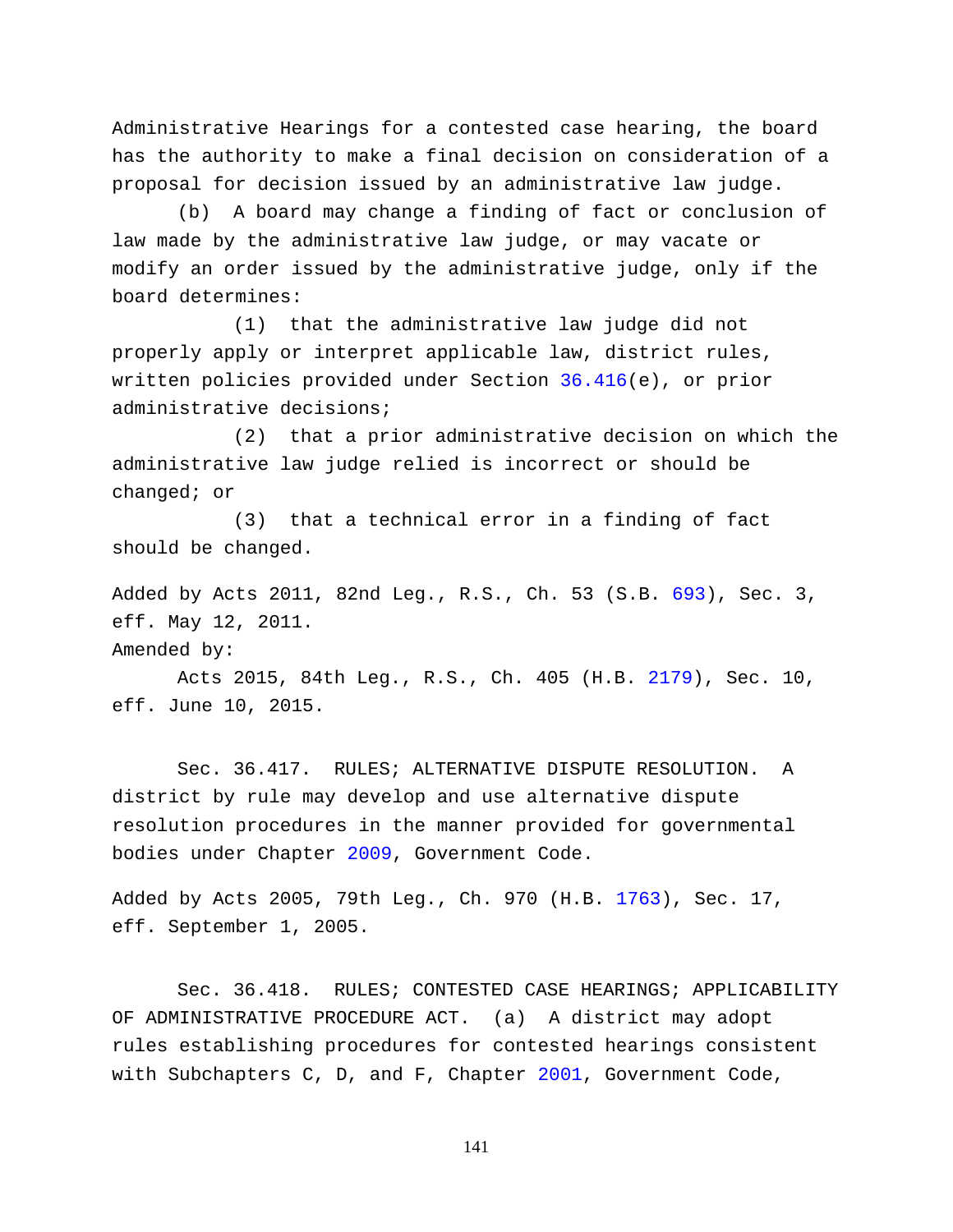including the authority to issue a subpoena, require a deposition, or order other discovery.

(b) Except as provided by this section and Sections 36.416 and 36.4165, Chapter [2001,](http://www.statutes.legis.state.tx.us/GetStatute.aspx?Code=GV&Value=2001) Government Code, does not apply to a hearing under this subchapter.

(c) The district shall adopt rules to:

(1) establish a procedure for preliminary and evidentiary hearings;

(2) allow the presiding officer, at a preliminary hearing by the district and before a referral of the case to the State Office of Administrative Hearings, to determine a party's right to participate in a hearing according to Section  $36.415(b)(2);$  $36.415(b)(2);$  and

(3) set a deadline for a party to file a request to refer a contested case to the State Office of Administrative Hearings under Section [36.416.](http://www.statutes.legis.state.tx.us/GetStatute.aspx?Code=WA&Value=36.416)

Added by Acts 2005, 79th Leg., Ch. 970 (H.B. [1763\)](http://www.legis.state.tx.us/tlodocs/79R/billtext/html/HB01763F.HTM), Sec. 17, eff. September 1, 2005.

Amended by:

Acts 2011, 82nd Leg., R.S., Ch. 53 (S.B. [693\)](http://www.legis.state.tx.us/tlodocs/82R/billtext/html/SB00693F.HTM), Sec. 4, eff. May 12, 2011.

Acts 2011, 82nd Leg., R.S., Ch. 53 (S.B. [693\)](http://www.legis.state.tx.us/tlodocs/82R/billtext/html/SB00693F.HTM), Sec. 5, eff. May 12, 2011.

## SUBCHAPTER N. AQUIFER STORAGE AND RECOVERY PROJECTS

Sec. 36.451. DEFINITIONS. In this subchapter, "aquifer storage and recovery project," "ASR injection well," "ASR recovery well," and "project operator" have the meanings assigned by Section [27.151.](http://www.statutes.legis.state.tx.us/GetStatute.aspx?Code=WA&Value=27.151)

Added by Acts 2015, 84th Leg., R.S., Ch. 505 (H.B. [655\)](http://www.legis.state.tx.us/tlodocs/84R/billtext/html/HB00655F.HTM), Sec. 4, eff. June 16, 2015.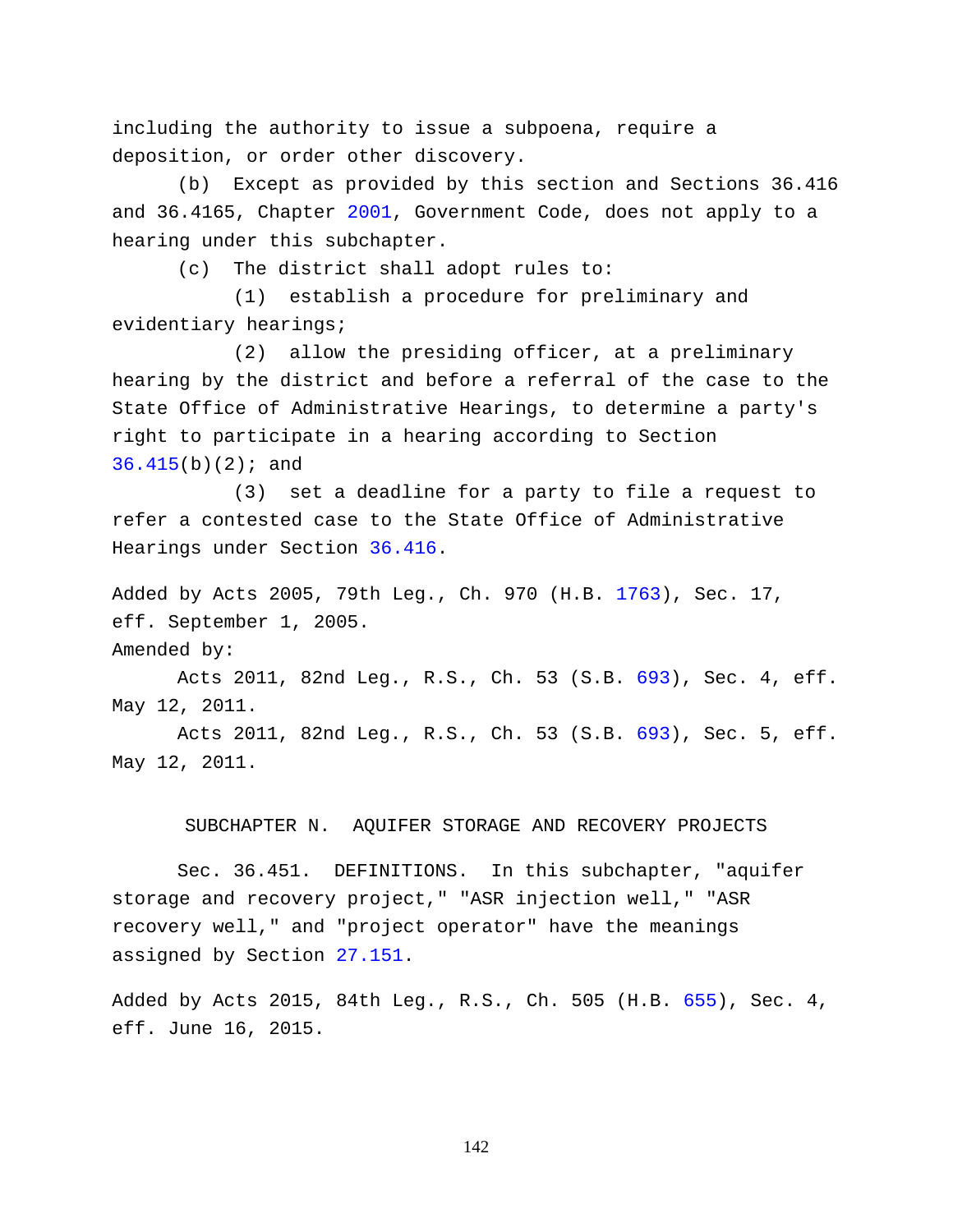Sec. 36.452. APPLICABILITY TO RECOVERY WELLS THAT ALSO FUNCTION AS INJECTION WELLS. Notwithstanding Section [27.152,](http://www.statutes.legis.state.tx.us/GetStatute.aspx?Code=WA&Value=27.152) this subchapter applies to an ASR recovery well that also functions as an ASR injection well.

Added by Acts 2015, 84th Leg., R.S., Ch. 505 (H.B. [655\)](http://www.legis.state.tx.us/tlodocs/84R/billtext/html/HB00655F.HTM), Sec. 4, eff. June 16, 2015.

Sec. 36.453. REGISTRATION AND REPORTING OF WELLS. (a) A project operator shall:

(1) register the ASR injection wells and ASR recovery wells associated with the aquifer storage and recovery project with any district in which the wells are located;

(2) each calendar month by the deadline established by the commission for reporting to the commission, provide the district with a copy of the written or electronic report required to be provided to the commission under Section [27.155;](http://www.statutes.legis.state.tx.us/GetStatute.aspx?Code=WA&Value=27.155) and

(3) annually by the deadline established by the commission for reporting to the commission, provide the district with a copy of the written or electronic report required to be provided to the commission under Section [27.156.](http://www.statutes.legis.state.tx.us/GetStatute.aspx?Code=WA&Value=27.156)

(b) If an aquifer storage and recovery project recovers an amount of groundwater that exceeds the volume authorized by the commission to be recovered under the project, the project operator shall report to the district the volume of groundwater recovered that exceeds the volume authorized to be recovered in addition to providing the report required by Subsection (a)(2).

Added by Acts 2015, 84th Leg., R.S., Ch. 505 (H.B. [655\)](http://www.legis.state.tx.us/tlodocs/84R/billtext/html/HB00655F.HTM), Sec. 4, eff. June 16, 2015.

Sec. 36.454. PERMITTING, SPACING, AND PRODUCTION REQUIREMENTS. (a) Except as provided by Subsection (b), a district may not require a permit for the drilling, equipping,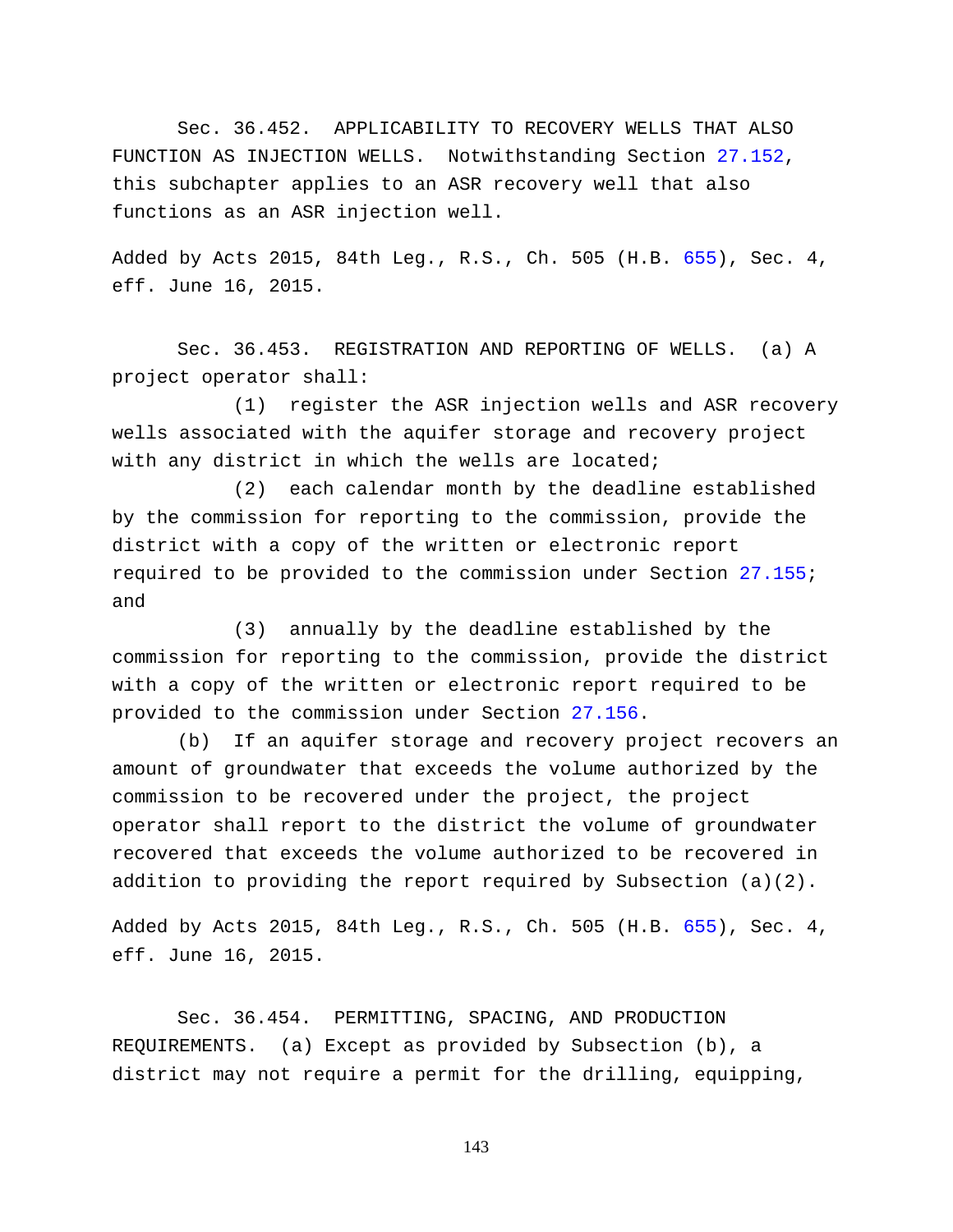operation, or completion of an ASR injection well or an ASR recovery well that is authorized by the commission.

(b) The ASR recovery wells that are associated with an aquifer storage and recovery project are subject to the permitting, spacing, and production requirements of the district if the amount of groundwater recovered from the wells exceeds the volume authorized by the commission to be recovered under the project. The requirements of the district apply only to the portion of the volume of groundwater recovered from the ASR recovery wells that exceeds the volume authorized by the commission to be recovered.

(c) A project operator may not recover groundwater by an aquifer storage and recovery project in an amount that exceeds the volume authorized by the commission to be recovered under the project unless the project operator complies with the applicable requirements of a district as described by this section.

Added by Acts 2015, 84th Leg., R.S., Ch. 505 (H.B. [655\)](http://www.legis.state.tx.us/tlodocs/84R/billtext/html/HB00655F.HTM), Sec. 4, eff. June 16, 2015.

Sec. 36.455. FEES AND SURCHARGES. (a) A district may not assess a production fee or a transportation or export fee or surcharge for groundwater recovered from an ASR recovery well, except to the extent that the amount of groundwater recovered under the aquifer storage and recovery project exceeds the volume authorized by the commission to be recovered.

(b) A district may assess a well registration fee or other administrative fee for an ASR recovery well in the same manner that the district assesses such a fee for other wells registered with the district.

Added by Acts 2015, 84th Leg., R.S., Ch. 505 (H.B. [655\)](http://www.legis.state.tx.us/tlodocs/84R/billtext/html/HB00655F.HTM), Sec. 4, eff. June 16, 2015.